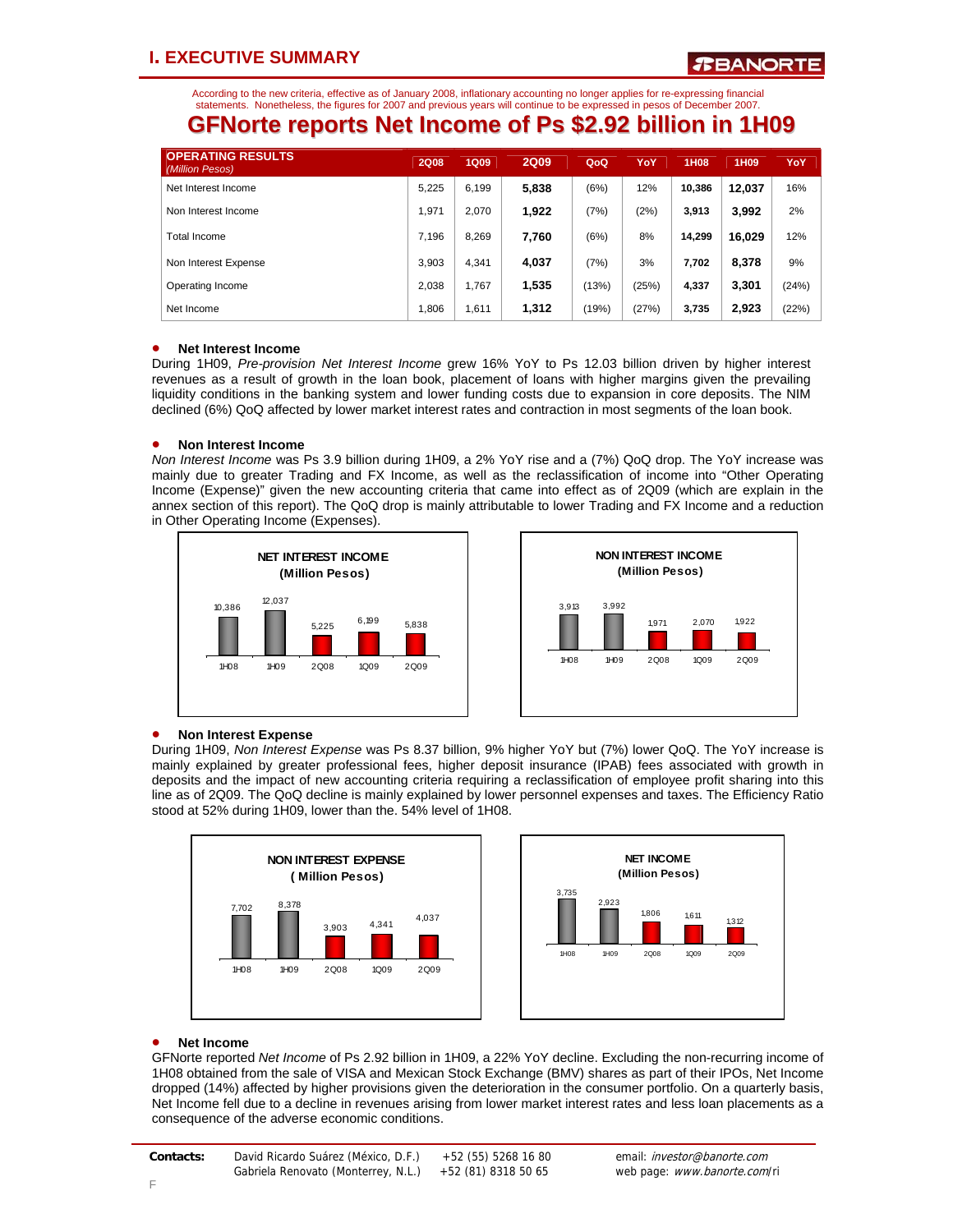### **I. EXECUTIVE SUMMARY**

According to the new criteria, effective as of January 2008, inflationary accounting no longer applies for re-expressing financial<br>statements. Nonetheless, the figures for 2007 and previous years will continue to be expres

| <b>INCOME STATEMENT AND BALANCE</b><br><b>SHEET HIGHLIGHTS - GFNorte</b><br>(Million Pesos) | <b>2Q08</b> | <b>1Q09</b> | <b>2Q09</b> | QoQ    | YoY    | <b>1H08</b> | 1H09    | YoY    |
|---------------------------------------------------------------------------------------------|-------------|-------------|-------------|--------|--------|-------------|---------|--------|
| <b>Income Statement</b>                                                                     |             |             |             |        |        |             |         |        |
| Net Interest Income before REPOMO                                                           | 5,225       | 6,199       | 5,838       | (6%)   | 12%    | 10,386      | 12,037  | 16%    |
| Non Interest Income                                                                         | 1.971       | 2.070       | 1.922       | (7%)   | (2%)   | 3.913       | 3.992   | 2%     |
| <b>Total Income</b>                                                                         | 7.196       | 8.269       | 7.760       | (6%)   | 8%     | 14.299      | 16.029  | 12%    |
| Non Interest Expense                                                                        | 3,903       | 4,341       | 4,037       | (7%)   | 3%     | 7,702       | 8,378   | 9%     |
| Provisions                                                                                  | 1,255       | 2,162       | 2,188       | 1%     | 74%    | 2,259       | 4.350   | 93%    |
| Operating Income                                                                            | 2,038       | 1,767       | 1.535       | (13%)  | (25%)  | 4,337       | 3.301   | (24%)  |
| Non Operating Income (Expense)                                                              | 576         | 425         | 193         | (55%)  | (66%)  | 1,315       | 618     | (53%)  |
| <b>Taxes and Profit Sharing</b>                                                             | 751         | 574         | 429         | (25%)  | (43%)  | 1.826       | 1.004   | (45%)  |
| Subsidiaries & Minority Interest                                                            | (57)        | (6)         | 14          | (333%) | (125%) | (91)        | 8       | (109%) |
| Net Income                                                                                  | 1,806       | 1,611       | 1,312       | (19%)  | (27%)  | 3,735       | 2,923   | (22%)  |
| <b>Balance Sheet</b>                                                                        |             |             |             |        |        |             |         |        |
| Assets Under Management                                                                     | 649,832     | 589,310     | 608.399     | 3%     | (6%)   | 649,832     | 608,399 | (6%)   |
| <b>Total Assets</b>                                                                         | 323,611     | 577,802     | 581,922     | 1%     | 80%    | 323,611     | 581,922 | 80%    |
| Perfoming Loans (a)                                                                         | 217.544     | 236,181     | 235,342     | $-9/6$ | 8%     | 217,544     | 235,342 | 8%     |
| Past Due Loans (b)                                                                          | 3,225       | 5,550       | 6,299       | 13%    | 95%    | 3,225       | 6,299   | 95%    |
| Total Loans (a+b)                                                                           | 220,769     | 241,731     | 241,641     | $-9/6$ | 9%     | 220,769     | 241,641 | 9%     |
| Total Loans (Net) (d)                                                                       | 216,552     | 235,680     | 235,215     | $-9/6$ | 9%     | 216,552     | 235,215 | 9%     |
| Acquired Collection Rights (e)                                                              | 3.375       | 2.923       | 2,804       | (4%)   | (17%)  | 3.375       | 2,804   | (17%)  |
| Total Loans (d+e)                                                                           | 219,927     | 238,603     | 238.019     | $-9/6$ | 8%     | 219,927     | 238.019 | 8%     |
| <b>Total Liabilities</b>                                                                    | 285.174     | 536.903     | 541,330     | 1%     | 90%    | 285.174     | 541.330 | 90%    |
| <b>Demand Deposits</b>                                                                      | 106,693     | 120,255     | 123,755     | 3%     | 16%    | 106,693     | 123,755 | 16%    |
| <b>Time Deposits</b>                                                                        | 114,557     | 134,964     | 141,608     | 5%     | 24%    | 114,557     | 141,608 | 24%    |
| Equity                                                                                      | 38,437      | 40,899      | 40.592      | (1%)   | 6%     | 38,437      | 40,592  | 6%     |

| <b>FINANCIAL RATIOS - GFNorte</b> | <b>2Q08</b> | <b>1Q09</b> | <b>2Q09</b> | QoQ                | YoY                | <b>1H08</b> | 1H09   | YoY                |
|-----------------------------------|-------------|-------------|-------------|--------------------|--------------------|-------------|--------|--------------------|
| Profitability (1):                |             |             |             |                    |                    |             |        |                    |
| NIM before REPOMO (2)             | 7.5%        | 4.6%        | 4.3%        | $(0.3$ pp $)$      | $(3.2$ pp $)$      | 7.6%        | 4.4%   | $(3.2$ pp $)$      |
| NIM after Provisions (3)          | 5.7%        | 3.0%        | 2.7%        | $(0.3 \text{ pp})$ | $(3.0 \text{ pp})$ | 6.0%        | 2.8%   | $(3.2$ pp $)$      |
| <b>ROE (4)</b>                    | 20.5%       | 16.8%       | 13.5%       | $(3.3 \text{ pp})$ | $(7.0 \text{ pp})$ | 21.8%       | 15.2%  | $(6.6$ pp $)$      |
| <b>ROA (5)</b>                    | 2.3%        | 1.1%        | 0.9%        | $(0.2$ pp $)$      | $(1.4 \text{ pp})$ | 2.5%        | 1.0%   | $(1.5$ pp $)$      |
| Operation:                        |             |             |             |                    |                    |             |        |                    |
| Efficiency Ratio (6)              | 54.2%       | 52.5%       | 52.0%       | $(0.5$ pp)         | $(2.2$ pp $)$      | 53.9%       | 52.3%  | $(1.6$ pp $)$      |
| Operating Efficiency Ratio (7)    | 5.0%        | 3.0%        | 2.8%        | $(0.2$ pp $)$      | $(2.2$ pp $)$      | 5.1%        | 2.9%   | $(2.2$ pp $)$      |
| Liquidity Ratio (8)               | 55.9%       | 49.0%       | 63.1%       | 14.1 pp            | $7.2$ pp           | 55.9%       | 63.1%  | 7.2 pp             |
| <b>Asset Quality:</b>             |             |             |             |                    |                    |             |        |                    |
| Past Due Loan Ratio               | 1.5%        | 2.3%        | 2.6%        | $0.3$ pp           | $1.1$ pp           | 1.5%        | 2.6%   | $1.1$ pp           |
| Coverage Ratio                    | 130.8%      | 109.0%      | 102.0%      | $(7.0 \text{ pp})$ | $(28.8~\text{pp})$ | 130.8%      | 102.0% | $(28.8~\text{pp})$ |

1) The 4Q08 NIM and ROA indicators are not fully comparable to previous periods as a result of recording repos as on balance sheet assets.<br>2) NIM= Annualized Net Interest Margin before REPOMO / Average Earnings Assets.<br>3)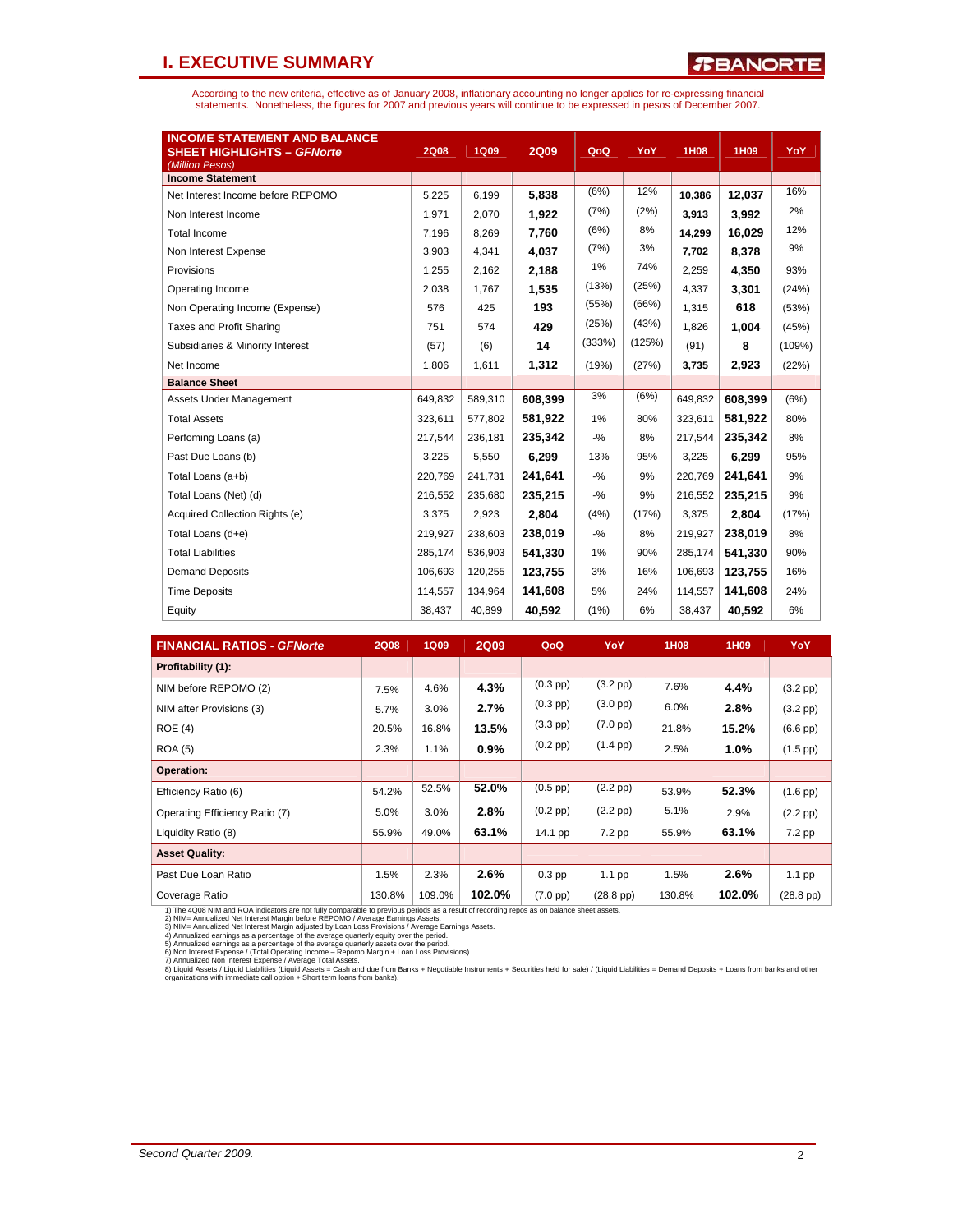### **I. EXECUTIVE SUMMARY**

According to the new criteria, effective as of January 2008, inflationary accounting no longer applies for re-expressing financial<br>statements. Nonetheless, the figures for 2007 and previous years will continue to be expres

| <b>SUBSIDIARIES</b><br>(Million Pesos) | <b>2Q08</b>  | <b>1Q09</b> | <b>2Q09</b> | QoQ    | YoY    | 1H08  | 1H <sub>09</sub> | YoY   |
|----------------------------------------|--------------|-------------|-------------|--------|--------|-------|------------------|-------|
| <b>Bank</b>                            |              |             |             |        |        |       |                  |       |
|                                        | 1,522        | 1,347       | 1,104       | (18%)  | (27%)  | 3,240 | 2,451            | (24%) |
| Banco Mercantil del Norte (1)          | 1,522        | 1.347       | 1,104       | (18%)  | (27%)  | 3,240 | 2,451            | (24%) |
| <b>Broker Dealer</b>                   | 143          | 40          | 32          | (20%)  | (78%)  | 214   | 73               | (66%) |
|                                        |              |             |             |        |        |       |                  |       |
| <b>Long Term Savings</b>               | 63           | 119         | 60          | (50%)  | (5%)   | 143   | 179              | 26%   |
| Retirement Funds (Afore)               | 6            | 30          | 21          | (29%)  | 281%   | 38    | 51               | 32%   |
| Insurance                              | 58           | 77          | 43          | (44%)  | (25%)  | 96    | 121              | 25%   |
| Annuities                              | ۰            | 12          | (4)         | (136%) | N.A.   | 8     | 8                | 1%    |
|                                        |              |             |             |        |        |       |                  |       |
| <b>Other Finance Companies</b>         | 85           | 101         | 113         | 11%    | 33%    | 155   | 214              | 38%   |
| Leasing & Factoring (2)                | 78           | 94          | 106         | 12%    | 36%    | 144   | 200              | 39%   |
| Warehousing                            | 7            | 7           | 7           | (5%)   | 3%     | 11    | 14               | 22%   |
|                                        |              |             |             |        |        |       |                  |       |
| <b>Microlending (Pronegocio)</b>       | (7)          | 6           | 6           | 13%    | N.A.   | (16)  | 12               | N.A.  |
|                                        |              |             |             |        |        |       |                  |       |
| G.F. Banorte (Holding<br>Company)      | $\mathbf{1}$ | (2)         | (3)         | N.A.   | (524%) | (1)   | (4)              | N.A.  |
|                                        |              |             |             |        |        |       |                  |       |
| <b>Total Net Income</b>                | 1.806        | 1,611       | 1,312       | (19%)  | (27%)  | 3.735 | 2,923            | (22%) |

1) 96.11% owned by GFNorte as of 2Q06. Since 3Q06 97.06% owned by GFNorte. On August of 2006 Banorte merged Bancen. N.C. = Non Comparable.<br>2) The merger of Leasing and Factoring became effective as of January 31, 2008

| <b>SHARE DATA</b>                         | <b>2Q08</b> | <b>1Q09</b> | <b>2Q09</b> | QoQ   | YoY   | <b>1H08</b> | 1H09    | YoY   |
|-------------------------------------------|-------------|-------------|-------------|-------|-------|-------------|---------|-------|
| Earnings per Share (Pesos)                | 0.89        | 0.80        | 0.65        | (19%) | (27%) | 1.85        | 1.45    | (22%) |
| Book Value per Share (1) (Pesos)          | 18.12       | 19.26       | 19.30       | 0.2%  | 7%    | 18.12       | 19.30   | 7%    |
| Total Shares Outstanding (million shares) | 2.018.3     | 2.018.3     | 2.018.3     |       |       | 2.018.3     | 2.018.3 |       |
| Stock Price (Pesos)                       | 48.47       | 18.83       | 32.05       | 70%   | (34%) | 48.47       | 32.05   | (34%) |
| P/BV (Times)                              | 2.68        | 0.98        | 1.66        | 69%   | (38%) | 2.68        | 1.66    | (38%) |
| Market Capitalization (Million Dollars)   | 9.498       | 2.651       | 4.911       | 85%   | (48%) | 9.498       | 4.915   | (48%) |

1) Excluding Minority Holdings.

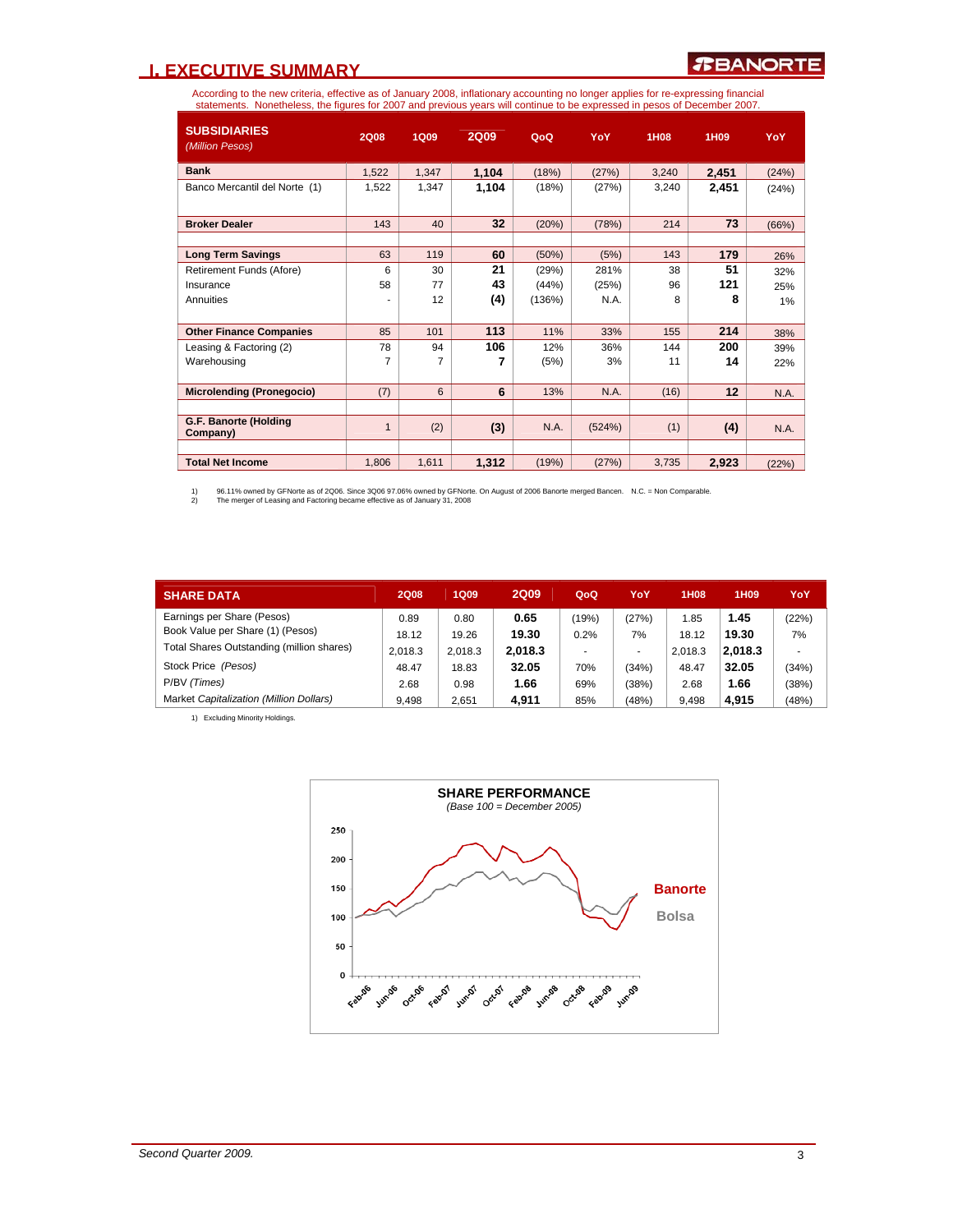According to the new criteria, effective as of January 2008, inflationary accounting no longer applies for re-expressing financial statements. Nonetheless, the figures for 2007 and previous years will continue to be expressed in pesos of December 2007.

# **RECENT EVENTS**

#### • **The International Finance Corporation (IFC) plans to invest in Banco Mercantil del Norte**

Grupo Financiero Banorte informs that its Board of Directors approved today a transaction by which the IFC would become a partner of Banco Mercantil del Norte, through an equity investment in its banking subsidiary. The IFC is a member of the World Bank Group, with a mission to foster private sector sustainable development in emerging markets. Through this investment, the IFC aims to strengthen the expansion of the Mexican financial system, as well as key economic sectors considered a priority for this institution. The IFC will also contribute Banorte with its expertise in world class corporate governance practices, as well as standards for social responsibility and environmental protection. Moreover, the IFC and Banorte will collaborate in various expansion programs for Banorte in sectors with high potential to foster social and economic development in Mexico. This investment will also increase the bank's Tier 1 capitalization ratio, and is still subject to approval by the IFC's Board of Directors and the Mexican authorities.

#### • **Afore Banorte-Generali acquires the client portfolio and assets of Afore Ahorra Ahora**

Grupo Financiero Banorte announces the acquisition of Afore Ahorra Ahora's portfolio of 367,660 clients that represent Ps 1.13 billion in assets under management (AUM), equivalent to 1.86% of Afore Banorte Generali's AUM as of June 2009. This transaction also translates into a reduction in fees from 1.94% to 1.71% for clients being transferred to Banorte. These clients will have the benefits of personalized service at more than 60 service centers nationwide, as well as multiple phone and internet services.Through the two recent acquisitions in this sector, Afore Banorte Generali becomes the 4th largest player, increasing its market share from 9.01% to 9.95% in terms of AUM.

#### • **Afore Banorte-Generali acquired the client portfolio and assets of Afore IXE**

AFORE IXE signed an agreement with AFORE Banorte-Generali for the sale of its pension fund management and investment business. This transaction implies the transfer of IXE AFORE's 312,489 clients to Banorte-Generali and assets under management totalling Ps 5,447 million. These transferred clients will continue to have the highest standards of quality in service and obtain additional benefits offered by Banorte's subsidiary to its own clientele. The transaction was approved by the respective Boards of Directors. In June 30, the acquisition was formalized upon receiving the approval from the Board of Governors of the Retirement Savings Commission (CONSAR) and the Antitrust Commission (COFECO).

#### • **Banorte initiates a Sponsored Level 1 ADR Program in the US OTC Market**

Grupo Financiero Banorte (BMV ticker: GFNORTEO) announced the establishment of a Level 1 Sponsored American Depositary Receipt (ADRs) Program in the United States, as a consequence of the changes to Rule 12g3-2b by the Securities and Exchange Commission (SEC) on October 10, 2008, that facilitates the establishment of sponsored and non-sponsored ADR programs for companies not operating in US stock markets. Since GFNORTE is one of the BMV's most liquid stocks, it has attracted interest by international institutional funds seeking exposure to the Mexican financial system. In this respect, the ADR program complements the bank's efforts to increase its presence in the world's main financial markets. It has been established as a Level 1 ADR Program, which means that Banorte will operate in "Over the Counter" market without being listed in the NYSE or NASDAQ. Each ADR is equivalent to 5 shares of GFNORTE and operate under the symbol GBOOY. Bank of New York Mellon was selected as the depository bank for this program.

#### • **GFNORTE began trading on Madrid's Stock Exchange Latibex Index.**

On June 9, Grupo Financiero Banorte S.A.B.'s common shares were listed in the Madrid Stock Exchange through the Latin American Stock Market "Latibex" and began trading successfully under the symbol XNOR. Banorte's shares were included in the FTSE Latibex All Share index upon listing, and were incorporated in the FTSE Latibex TOP Index as of June 10, an index comprised of the 16 most important Latin American companies listed in this market. One "XNOR" share is equivalent to 5 shares of GFNORTE.

#### • **Banorte launches the most attractive credit card in the market**

In response to market needs, Banorte launched a credit card that guarantees users the most attractive features among traditional credit cards, the lowest APR in the market and benefits that enable greater security.

#### • **Organizational Changes**

During the quarter, the Direction General of Banking was created, which grouped the previous Direction General of Cosumer Banking and Direction General of Commercial Banking. Jesus Garza Martínez was designated as Managing Director of this new unit. Also, the Direction General of Administration assumed the operations unit, and it changes its denomination to Direction General of Corporate Services under the responsibility of Alejandro Garay Espinosa. These changes are part of the strategy to optimize the organizational structure of Grupo Financiero Banorte.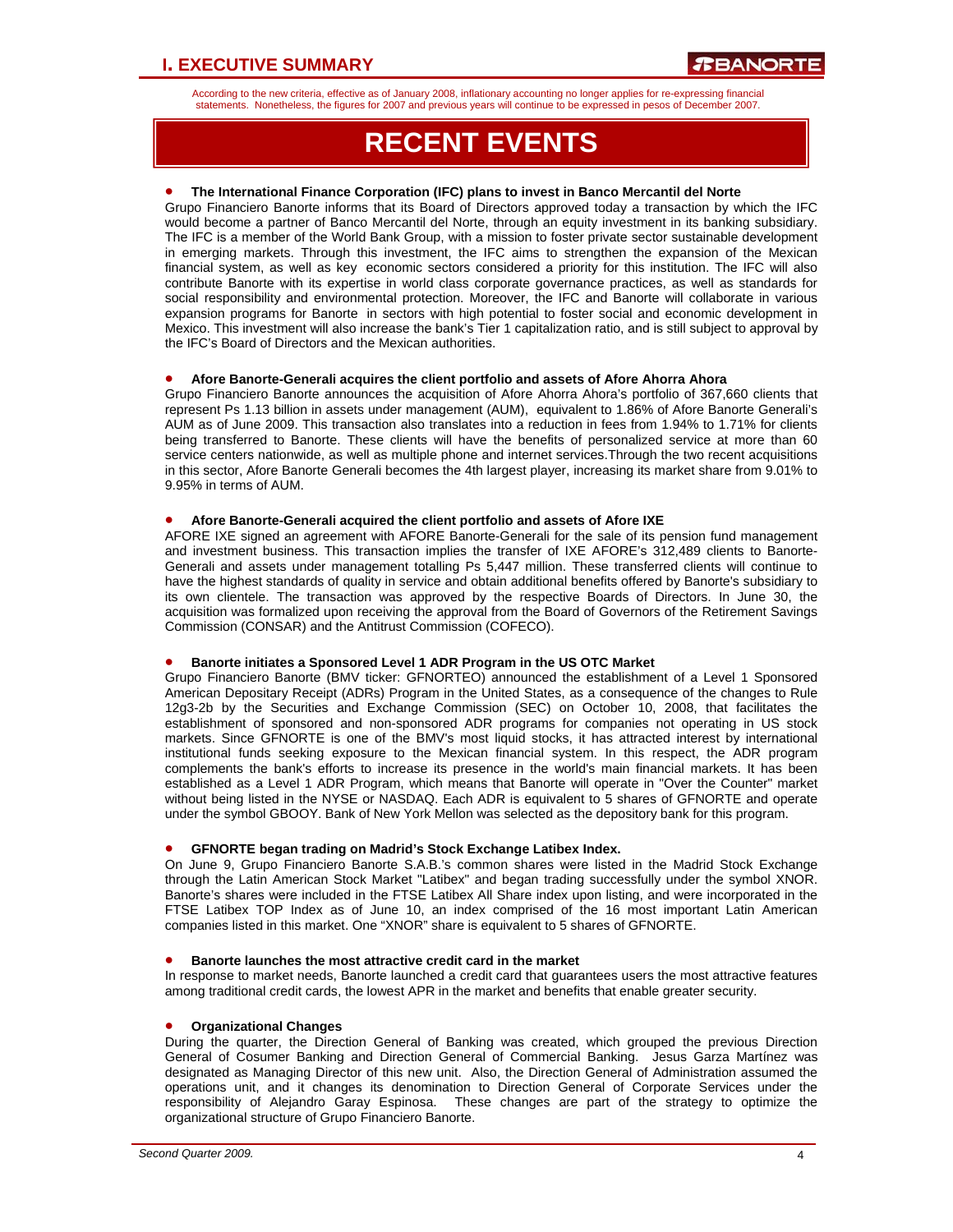According to the new criteria, effective as of January 2008, inflationary accounting no longer applies for re-expressing financial statements. Nonetheless, the figures for 2007 and previous years will continue to be expressed in pesos of December 2007.

# **GRUPO FINANCIERO BANORTE**

| <b>NET INTEREST INCOME</b><br>(Million Pesos) | <b>2Q08</b> | <b>1Q09</b>              | <b>2Q09</b> | QoQ        | YoY        | 1H <sub>0</sub> 8 | 1H <sub>09</sub> | YoY                |
|-----------------------------------------------|-------------|--------------------------|-------------|------------|------------|-------------------|------------------|--------------------|
| Interest Income                               | 11.676      | 13.141                   | 11.358      | (14%)      | (3%)       | 22.983            | 24.499           | 7%                 |
| <b>Interest Expense</b>                       | 6,568       | 7.094                    | 5,656       | (20%)      | (14%)      | 12.814            | 12,750           | $-$ %              |
| Loan Origination Fees                         | 117         | 153                      | 139         | (9%)       | (45%)      | 217               | 292              | 34%                |
| Fees Paid                                     |             | $\overline{\phantom{a}}$ | 4           | 100%       |            |                   | 4                | 100%               |
| Net Interest Income before REPOMO             | 5.225       | 6.199                    | 5.838       | (6%)       | 12%        | 10.386            | 12.037           | 16%                |
| <b>Average Earning Assets</b>                 | 278.644     | 540.851                  | 542.444     | -%         | 95%        | 271,453           | 542.359          | 100%               |
| Net Interest Margin before REPOMO (1)         | 7.5%        | 4.6%                     | 4.3%        | $(0.3$ pp) | $(3.2$ pp) | 7.6%              | 4.4%             | $(3.2 \text{ pp})$ |

**Net Interest Margin before REPOMO (1)** 7.5% 4.6% 8. 4.3% (0.3 pp) 7.6% 4.4% (3.2 pp) 7.6% 4.4% (3.2 pp) 1.6% 4.9% (3.2 pp) 1.6% 4.9% (3.2 pp) 1.6% 4.9% (3.2 pp) 1.6% and Notiver 14, as well as the automizion given in the

#### • **Net Interest Income**

*Pre-Provision Net Interest Income (NII)* rose 16% YoY during 1H09, driven mainly by 7% growth in interest revenues as a result of an 8% annual increase in the performing loan portfolio, coupled with a 16% rise in core deposits. NII fell (6%) QoQ vs. 1Q09, mainly affected by a (14%) drop in interest revenues due to a 2.09pp quarterly decline in the average interbank (TIIE) interest rate (TIIE averaged 5.93% in 2Q09 vs. 8.02% in 1Q09), as well as lower loan origination volumes in almost all loan categories, which also led to a (9%) drop in fees charged for loan placements. *NII* increased by 12% vs. 2Q08, driven by 8% annual growth in performing loans, higher spreads charged on new loans given the liquidity conditions that prevail in the banking system and favorable dynamics in low cost deposits. In this sense, interest revenues fell by (3%), while interest expenses dropped (14%).

*Net Interest Margin (NIM)* was 4.4% during the 1H09, 3.2 pp points lower than in 1H08. Nevertheless, these figures are not fully comparable given the significant increase in productive assets in 4Q08 as a result of accounting changes issued by the National Banking and Securities Commission (CNBV) for the reclassification of repos. On a quarterly basis, the NIM fell 0.3pp vs. 1Q09 affected by the sharp drop in market interest rates, and it dropped 3.2pp vs. 2Q08 as a result of the impact from the changes in accounting criteria for repo transactions.

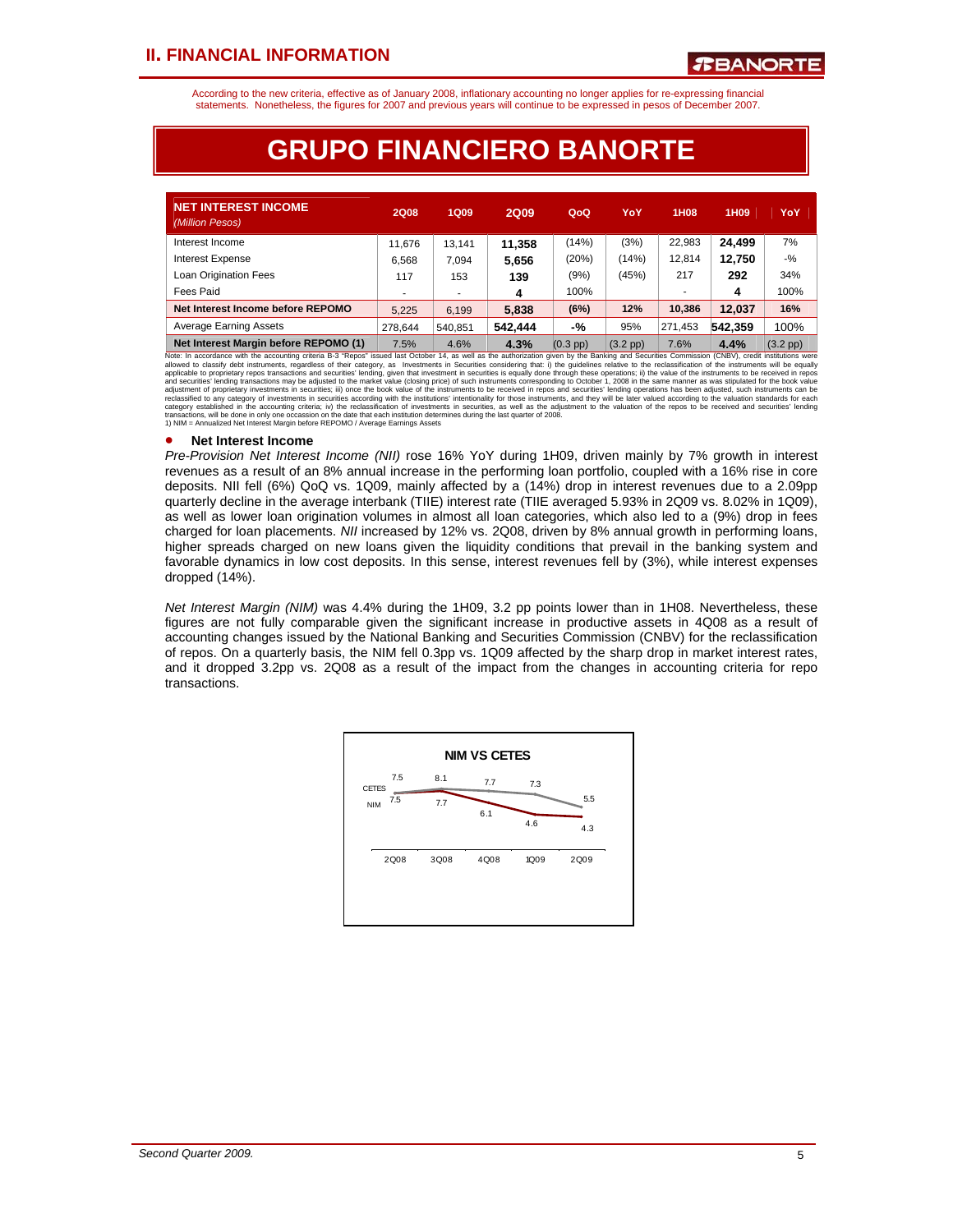### **PBANORT**

According to the new criteria, effective as of January 2008, inflationary accounting no longer applies for re-expressing financial statements. Nonetheless, the figures for 2007 and previous years will continue to be expressed in pesos of December 2007.

| <b>NON INTEREST INCOME</b>               | <b>2Q08</b>    | <b>1Q09</b> | <b>2Q09</b> | QoQ    | YoY      | 1H <sub>08</sub> | 1H09  | YoY    |
|------------------------------------------|----------------|-------------|-------------|--------|----------|------------------|-------|--------|
| (Million Pesos)                          |                |             |             |        |          |                  |       |        |
| <b>Fees charged on Services</b>          | 2,103          | 1,914       | 1,912       | $-$ %  | (9%)     | 4,129            | 3,826 | (7%)   |
| <b>Fund Transfers</b>                    | 55             | 60          | 61          | 2%     | 11%      | 107              | 121   | 13%    |
| <b>Account Management Fees</b>           | 250            | 230         | 237         | 3%     | (5%)     | 485              | 467   | (4%)   |
| Fiduciary                                | 76             | 51          | 68          | 33%    | $(11\%)$ | 145              | 119   | (18%)  |
| Income from Real Estate Portfolios (1)   | 117            | 137         | 164         | 19%    | 40%      | 307              | 302   | (2%)   |
| <b>Electronic Banking Services</b>       | 249            | 250         | 256         | 3%     | 3%       | 483              | 506   | 5%     |
| <b>Credit Card Fees</b>                  | 621            | 590         | 520         | (12%)  | (16%)    | 1,203            | 1,110 | (8%)   |
| Fees from IPAB (2)                       |                |             |             | $-9/6$ | $-9/6$   |                  |       | $-$ %  |
| Fees charged by Afore                    | 260            | 231         | 246         | 6%     | (5%)     | 516              | 477   | (8%)   |
| Other Fees Charged (3)                   | 475            | 365         | 360         | (1%)   | (24%)    | 884              | 725   | (18%)  |
| <b>Fees Paid on Services</b>             | 292            | 312         | 294         | (6%)   | 1%       | 574              | 605   | 6%     |
| Fund transfers                           | 5              | 6           | 5           | (18%)  | 9%       | 10               | 11    | 15%    |
| Other Fees Paid                          | 287            | 305         | 289         | (5%)   | 1%       | 564              | 594   | 5%     |
| Expenses from Real Estate Portfolios (1) |                |             |             | $-$ %  | $-9/6$   |                  |       | $-9/6$ |
| <b>Net Fees</b>                          | 1,811          | 1,602       | 1,618       | 1%     | $(11\%)$ | 3,555            | 3,221 | (9%)   |
|                                          |                |             |             |        |          |                  |       |        |
| <b>Trading Income</b>                    | 159            | 241         | 157         | (35%)  | (2%)     | 357              | 398   | 11%    |
|                                          |                |             |             |        |          |                  |       |        |
| Other Operating Income (Expenses) (4)    | $\blacksquare$ | 226         | 147         | (35%)  | 100%     | $\blacksquare$   | 373   | 100%   |
|                                          |                |             |             |        |          |                  |       |        |
| <b>Non Interest Income</b>               | 1,971          | 2,070       | 1,922       | (7%)   | (2%)     | 3.913            | 3,992 | 2%     |

1) Since 1Q07, it only reflects Income from recoveries and amortizations of Real Estate Portfolios. Until 4Q06, it included income from recoveries and amortization of Acquired Portfolios.

2) Includes Fees received by Recovery Banking and by the Bank.

3) It includes fees from letters of credit, from transactions with pension funds, wharehousing services, financial advisory services and securities trading by the Brokerage House, among others.<br>4) As of April 2009, the CNB

#### • **Non Interest Income**

*Non Interest Income* rose 2% YoY but fell (7%) QoQ vs 1Q09, driven by greater Trading and FX Income and the positive impact from incorporating to non interest income the new line item "Other Operating Income (Expenses)"in accordance with the new accounting criteria. The QoQ drop is mainly explained by lower Trading and FX Income and a reduction in Other Operating Income (Expenses).

| <b>NON INTEREST INCOME</b>       | <b>2Q08</b> | <b>1Q09</b> | <b>2Q09</b> | QoQ   | YoY   | 1H08  | 1H <sub>09</sub> | YoY   |
|----------------------------------|-------------|-------------|-------------|-------|-------|-------|------------------|-------|
| (Million Pesos)                  |             |             |             |       |       |       |                  |       |
| Services                         | .694        | .465        | .454        | (1%)  | (14%) | 3.248 | 2.919            | (10%) |
| Recovery                         | 117         | 138         | 164         | 19%   | 40%   | 307   | 302              | (2%)  |
| Trading                          | 160         | 242         | 157         | (35%) | (2%)  | 357   | 398              | 11%   |
| Other Operating Income (Expense) |             | 226         | 147         | (35%) | 100%  |       | 373              | 100%  |
| Non Interest Income              | 1.971       | 2.070       | .922        | (7%)  | (2%)  | 3,913 | 3.992            | 2%    |

#### • **Service Fees**

*Services Fees* reached Ps 2.92 billion during 1H09, declining (10%) YoY and (1%) QoQ. The sharpest annual declines were Fiduciary Revenues and Other Fees Charged with an (18%) drop given lower business volumes, as well as an (8%) reduction in AFORE Pension Fund and Credit Card Fees. The quarterly drop is explained by a (12%) decline in Credit Card fees and (1%) in Other Fees Charged. The drop in these items is mainly explained by lower business volumes given the complex economic environment, and in the case of credit cards, as a result of the bank's initiatives to reduce or eliminate some fees in order to benefit clients and also in anticipation of regulatory changes.

#### • **Recovery**

Revenues from recoveries of real estate portfolios and investment projects were lower (2%) YoY in 1H09 and 19% higher vs. 1Q09. The annual decline is explained by lower revenues from investment projects given the weaker economic environment, which has reduced progress in various project's, leading to lower accrued income. The QoQ rise is explained by greater portfolio recoveries and a slight improvement in revenues from investment projects. A total of Ps \$3.2 billion was invested in these projects at the close of 2Q09. The portfolio continues to be well diversified by region, partner and industry.

#### • **Intermediation**

*Trading and FX income* rose 11% YoY during 1H09, given favorable dynamics in FX revenues due to the exchange rate volatility registered since 3Q08. *Trading and FX Income* was (35%) lower vs. 1Q09 due to a decreasing trend in exchage rate volatility during 2Q09.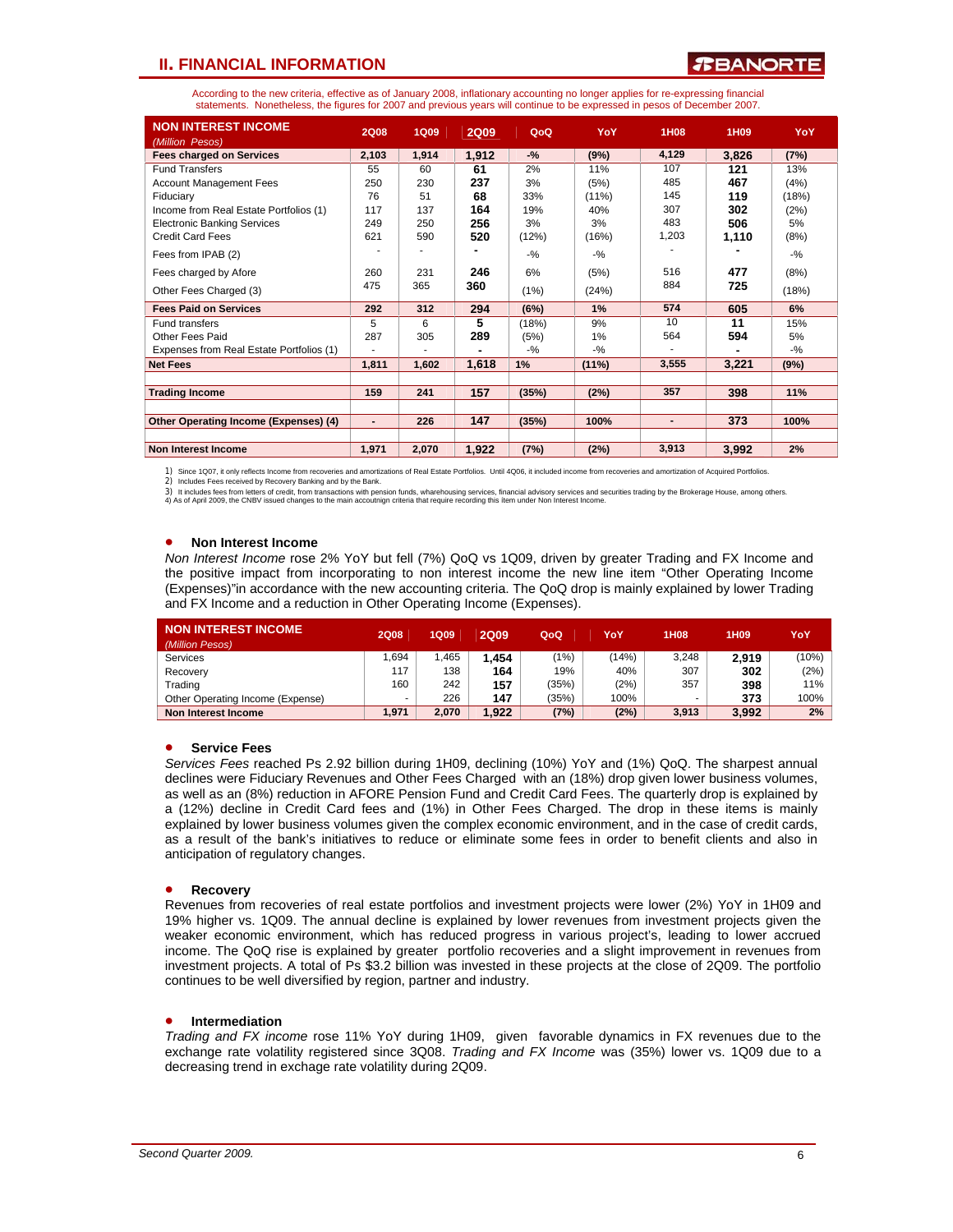**TBANORT** 

According to the new criteria, effective as of January 2008, inflationary accounting no longer applies for re-expressing financial statements. Nonetheless, the figures for 2007 and previous years will continue to be expressed in pesos of December 2007.

| <b>Non Interest Expense</b><br>(Million Pesos) | <b>2Q08</b> | 1Q09  | <b>2Q09</b> | QoQ   | YoY    | 1H08  | 1H <sub>09</sub> | YoY  |
|------------------------------------------------|-------------|-------|-------------|-------|--------|-------|------------------|------|
| + Personnel                                    | .522        | 1.693 | 1.523       | (10%) | $-9/2$ | 3.026 | 3.216            | 6%   |
| + Professional Fees                            | 236         | 334   | 340         | 2%    | 44%    | 463   | 675              | 46%  |
| + Administrative and Promotional               | 1.303       | 1.187 | 1.132       | (5%)  | (13%)  | 2.559 | 2.319            | (9%) |
| + Rents, Depreciation & Amortization           | 426         | 452   | 435         | (4%)  | 2%     | 843   | 887              | 5%   |
| + Taxes other than income tax                  | 187         | 209   | 172         | (18%) | (8%)   | 370   | 381              | 3%   |
| + Contributions to IPAB                        | 228         | 267   | 265         | (1%)  | (16%)  | 441   | 532              | 21%  |
| + Employee Profit Sharing (PTU)                |             | 199   | 169         | (15%) | 100%   |       | 368              | 100% |
| = Non Interest Expense                         | 3.903       | 4.341 | 4.037       | (7%)  | 3%     | 7.702 | 8.378            | 9%   |

1) As of april 2009, the Banking and Securities Commission (CNBV) issued accounting changes that require recording this ítem as Non Interest Expense.

#### • **Non Interest Expense**

*Non Interest Expense* rose 9% YoY during the 1H09, driven mainly by a 6% increase in personnel expenses due to the expansion in the branch network througout 2008. Expenses also rose due to higher Professional Fees related to the development of IT projects, more legal and extrajudicial expenses related to portfolio recoveries and an increase in business consulting services. Contributions to IPAB rose by 21% YoY as a result of increased deposits. The new accounting criteria, which requires the reclassification of Employee Profit Sharing in this line as of the 2Q09, also impacted non interest expense.

Expenses fell (7%) QoQ mainly driven by a (10%) quarterly drop in Personnel Expenses given several efficiencies achieved during the quarter, an (18%) reduction in Other Taxes due to a lower tax burden related to value added taxes, a (15%) decline in Employee Profit Sharing and a (5%) drop in Administrative and Promotional Expenses.

Banorte initiated in 4Q08 a series of cost containment measurs in response to a weaker economic environment, which include the merger of 50 branches in February 2009, which has transalated in greater efficiencies.

The efficiency ratio improved YoY in 2Q09 from 53.9% to 52.3% as a result of positive operating leverage. On a quarterly basis, it remained stable compared to the 52.5% level reported in 1Q09.

#### • **Provisions**

*Provisions* created during the 1H09 amounted to Ps \$4.35 billion, a 93% YoY growth, explained mainly by greater delinquencies in the consumer segment. On a quarterly basis, provisions remained at a similar level to 1Q09, given a stabilization in credit card asset quality indicators.

During 2Q09, provisions as percentage of average gross loans were 3.6%, a similar level compared to 1Q09.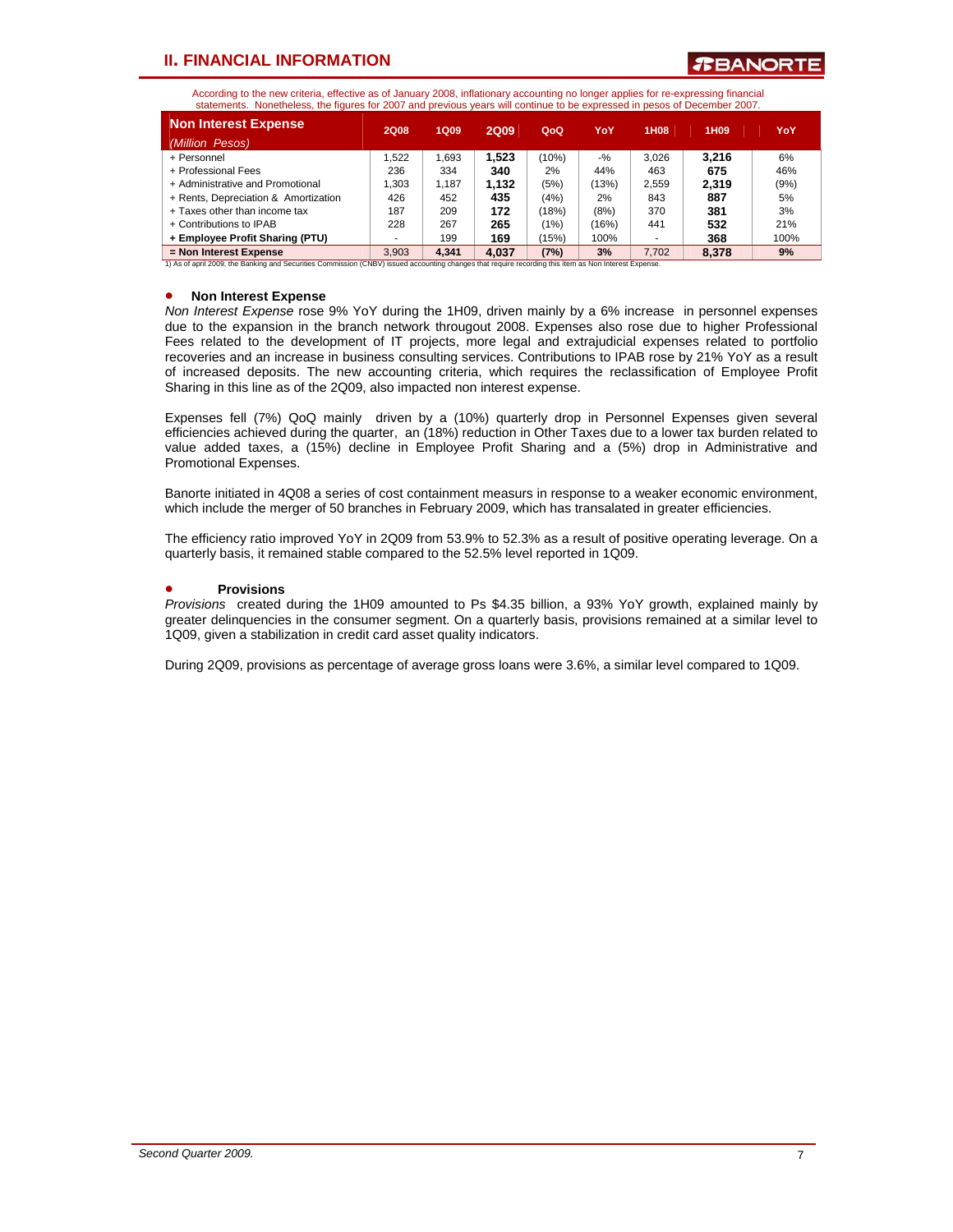According to the new criteria, effective as of January 2008, inflationary accounting no longer applies for re-expressing financial statements. Nonetheless, the figures for 2007 and previous years will continue to be expressed in pesos of December 2007.

| <b>NON OPERATING INCOME</b>         |             |             |             |          |       |       |                  |        |
|-------------------------------------|-------------|-------------|-------------|----------|-------|-------|------------------|--------|
| (EXPENSE) NET                       | <b>2Q08</b> | <b>1Q09</b> | <b>2Q09</b> | QoQ      | YoY   | 1H08  | 1H <sub>09</sub> | YoY    |
| (Million Pesos)                     |             |             |             |          |       |       |                  |        |
| <b>Non Operting Income</b>          | 741         | 665         | 717         | 8%       | (3%)  | 1,591 | 1.382            | (13%)  |
| <b>Other Revenues</b>               | 319         | 388         | 207         | (47%)    | (35%) | 866   | 596              | (31%)  |
| Foreign Exchange                    |             |             |             | $-9/6$   | $-$ % |       |                  | $-$ %  |
| Recoveries                          | 367         | 196         | 122         | (38%)    | (67%) | 634   | 318              | (50%)  |
| Repomo - Other Revenues             |             |             |             |          |       |       |                  | $-$ %  |
| Warehousing                         | 55          | 81          | 388         | 379%     | 605%  | 91    | 468              | 414%   |
| <b>Non Operating Expense</b>        | (165)       | (240)       | (525)       | 119%     | 218%  | (276) | (764)            | 177%   |
| <b>Other Expenses</b>               | (111)       | (160)       | (142)       | $(11\%)$ | 28%   | (187) | (301)            | 61%    |
| Foreign Exchange                    |             |             |             |          | $-$ % |       |                  | $-9/2$ |
| Repomo - Other Expenses             |             |             |             |          | $-$ % |       |                  | $-$ %  |
| Warehousing                         | (54)        | (80)        | (383)       | 379%     | 609%  | (89)  | (463)            | 420%   |
| Non Operating Income (Expense), net | 576         | 425         | 193         | (55%)    | (66%) | 1,315 | 618              | (53%)  |

#### • **Non Operating Income (Expense), net**

During 1H09, *Non Operating Income* amounted to Ps \$618 million, a (53%) YoY decline given a (50%) reduction in loan recoveries, as well as a 61% increase in Other Expenses driven by the release of reserves related to legal contingencies and the clean up of some liabilities, such as accounts receivable. Also, during 1H08, there was a Ps \$556 million non-recurring pre-tax gain from the sale of VISA's shares as part of its IPO and Ps \$91 million from the sale of INDEVAL shares held by the bank, among others.

This line decreased (55%) vs. the 1Q09, given a (38%) drop in recoveries as well as a (47%) slide in Other Income due to the Ps \$243 million positive impact that was registered during the 1Q09, given the changes to the C-2 accounting criteria for the valuation of benefits to be received from the securitization of Mortgage, State and Municipal loan portfolios, which are registered in Other Products since January 2009. Previously, the impacts were reflectedagainst equity

#### • **Taxes**

*Taxes* during 1H09 totaled Ps \$1.0 billion, (45%) less YoY due to higher profit level during 1S08. They declined (25%) less QoQ given lower net income in 2Q09. The Effective Tax Rate and Profit Sharing was 32% in 2Q09, the same level as in 1Q09 and higher than the 29% registered in 2Q08.

#### • **Subsidiaries and Minority Interest**

During 1H09, *Subsidiaries and Minority Interest* posted a Ps \$8 million profit, greater than the \$91 million loss of 1H08. The improvement resulted from Ps \$134 million net income posted by the Group's Subsidiaries –basically driven by the Insurance company's favorable results- and a negative impact of Ps \$126 million from Minority Interest participating in the results of the AFORE (Banorte owns 51%) and Banco Mercantil del Norte (GFNorte owns 97.06% of Banorte). On a quarterly basis, this line registered a \$14 million gain, versus a \$6 million loss in 1Q09, mainly as a result of lower profitability in Banorte USA and the banking subsidiary.

| <b>Capitalization</b><br>(Million Pesos) | <b>2Q08</b> | 3Q08    | 4Q08    | <b>1Q09</b> | <b>2Q09</b> | QoQ               | YoY                |
|------------------------------------------|-------------|---------|---------|-------------|-------------|-------------------|--------------------|
| <b>Tier 1 Capital</b>                    | 29.982      | 30,538  | 28,300  | 29,358      | 31,598      | 8%                | 5%                 |
| Tier 2 capital                           | 13,806      | 14,822  | 17.076  | 14,840      | 14.351      | (3%)              | 4%                 |
| <b>Net Capital</b>                       | 43.788      | 45.360  | 45.376  | 44.198      | 45.949      | 4%                | 5%                 |
| Credit Risk assets                       | 194.173     | 197.080 | 204.884 | 203.501     | 206.135     | 1%                | 6%                 |
| Net Capital/ Credit Risk Assets          | 22.6%       | 23.0%   | 22.1%   | 21.7%       | 22.3%       | 0.6 <sub>pp</sub> | $0.3$ pp           |
| Total Risk Assets (1)                    | 278.933     | 287.412 | 302.279 | 301,905     | 294,272     | (3%)              | 5%                 |
| Tier 1                                   | 10.7%       | 10.6%   | 9.4%    | 9.7%        | 10.7%       | 1.0 <sub>pp</sub> | - pp               |
| Tier <sub>2</sub>                        | 5.0%        | 5.2%    | 5.6%    | 4.9%        | 4.9%        | - pp              | $(0.1~{\rm pp})$   |
| <b>Capitalization Ratio</b>              | 15.7%       | 15.8%   | 15.0%   | 14.6%       | 15.6%       | 1.0 <sub>pp</sub> | $(0.1 \text{ pp})$ |

(1) Includes Market and Operational Risks. Without inter-company eliminations. (\*) The capitalization ratio of the last period reported is estimated.

(\*\*) The capitalization ratio of 4Q08 was revised upwards due to an adjustment in the calculation of subordinated debentures as regulatory capital.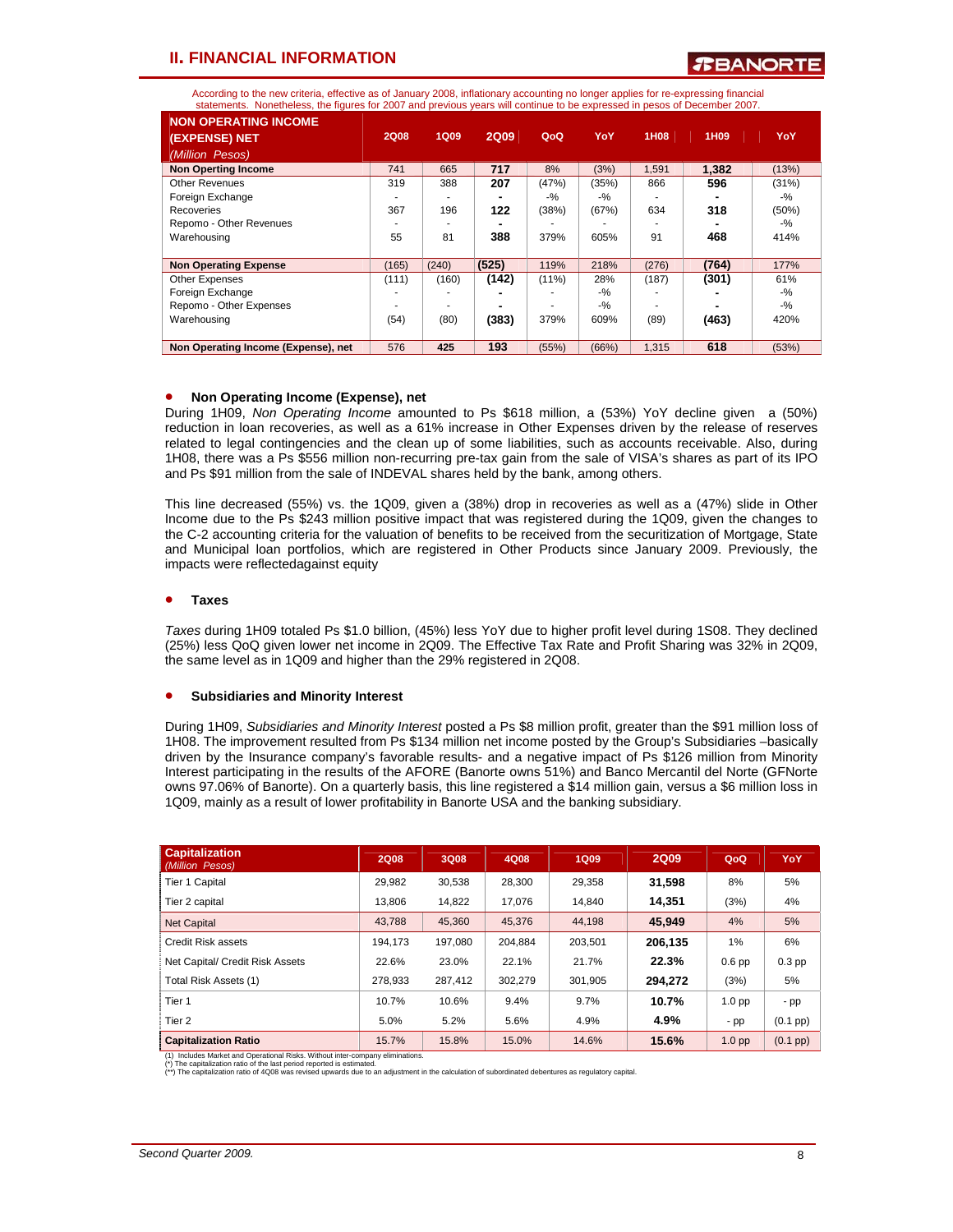According to the new criteria, effective as of January 2008, inflationary accounting no longer applies for re-expressing financial statements. Nonetheless, the figures for 2007 and previous years will continue to be expressed in pesos of December 2007.

#### • **Capitalization**

At closing of 2Q09, the capitalization ratio was 15.6% considering credit, market and operational risk, and 22.3% considering only credit risk. Tier 1 Capital Ratio was 10.7% and Tier 2 was 4.9%. The increase of 1.0 percentage point (pp) with respect to 1Q09 is due to the positive impact from: reinvesting profits of 2Q09 –+0.4 pp; valuation of securities and hedging instruments +0.3pp,and the reduction in market risk from lower risk assets +0.6pp. The increase in credit and operational risk had a negative impact of -0.3pp in the capitalization ratio. On an annual basis, the capitalization ratio in 2Q09 remains at similar levels compared to 2Q08 as a result of reinvestment of profits generated during the period and the issuance of subordinated debt during that period totalling \$9.3 billion pesos, which allowed the absorption of a 5% growth in total risk assets, the amortization of subordinated debt during Feb-09 and various impacts related to regulation and the markets.

In 2008, the authorities determined that the capital requirement for operational risk must be 100% constituted during a 3 year period on a monthly basis in equal parts. At closing of 2Q09, the period March 2008 – June 2009 has been covered, (16/36 months), having an impact of 87 basis points on the capitalization ratio.

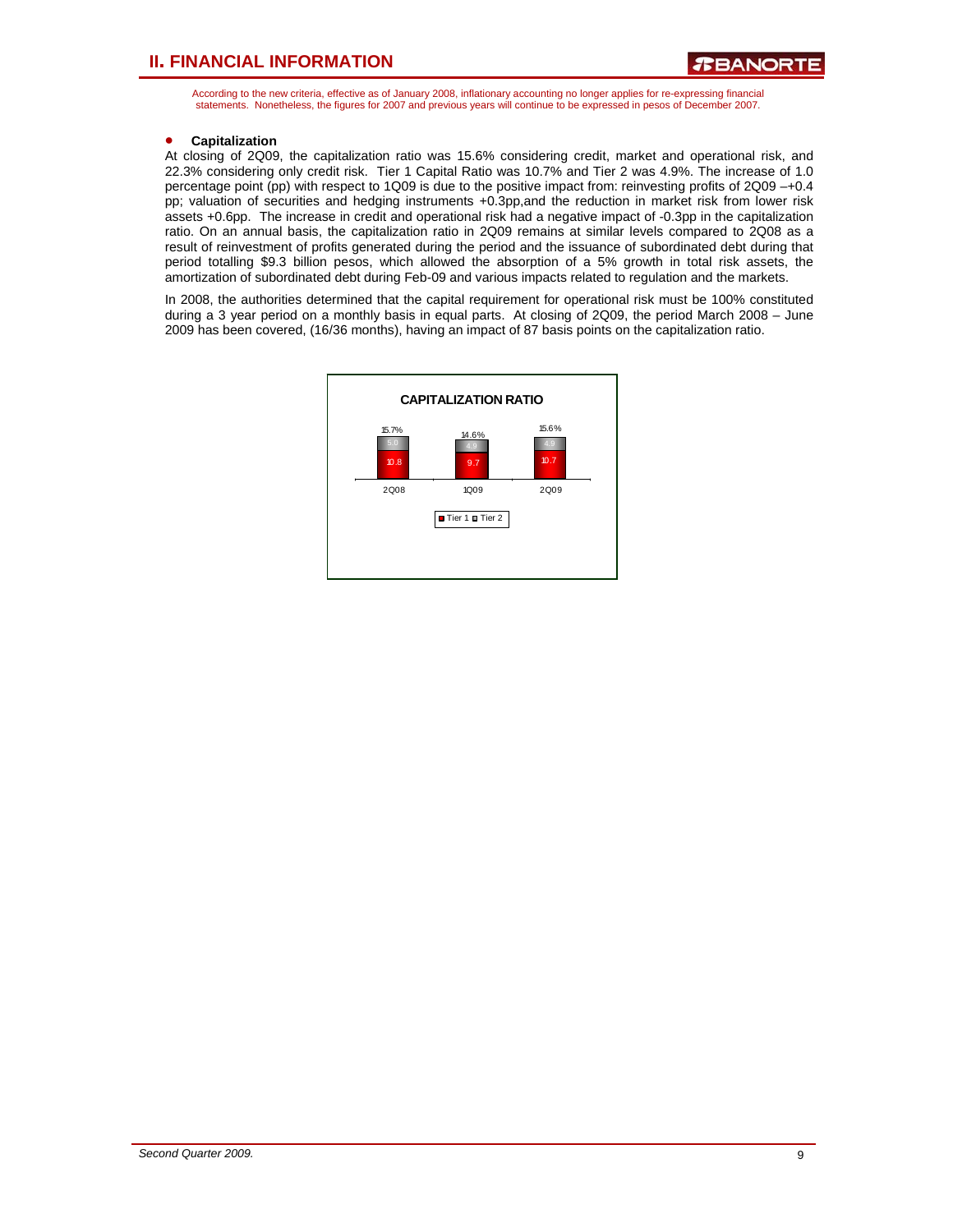According to the new criteria, effective as of January 2008, inflationary accounting no longer applies for re-expressing financial statements. Nonetheless, the figures for 2007 and previous years will continue to be expressed in pesos of December 2007.

| <b>DEPOSITS</b><br>(Million Pesos)   | 2Q08    | 1Q09    | <b>2Q09</b> | QoQ   | YoY  |
|--------------------------------------|---------|---------|-------------|-------|------|
| Non Interest Bearing Demand Deposits | 45.338  | 54.041  | 56.382      | 4%    | 24%  |
| Interest Bearing Demand Deposits (1) | 61.375  | 66.213  | 67.378      | 2%    | 10%  |
| <b>Total Demand Deposits (2)</b>     | 106.713 | 120.254 | 123.760     | 3%    | 16%  |
| Time Deposits - Retail               | 64.273  | 82.308  | 83,068      | 1%    | 29%  |
| <b>Core Deposits</b>                 | 170.985 | 202.562 | 206.828     | 2%    | 21%  |
| Money Market (3)                     | 50,473  | 52.730  | 58.692      | 11%   | 16%  |
| <b>Total Bank Deposits</b>           | 221.459 | 255,292 | 265,520     | 4%    | 20%  |
| <b>GFNorte's Total Deposits (4)</b>  | 221.238 | 255.203 | 265.345     | 4%    | 20%  |
| <b>Third Party Deposits</b>          | 164.322 | 177.147 | 155.372     | (12%) | (5%) |
| <b>Total Assets Under Management</b> | 385.781 | 432.439 | 420.892     | (3%)  | 9%   |

1) Includes Debit Cards.<br>2) Excludes IPAB cash management checking accounts for Ioan portfolios managed from Banpaís and Bancen. The balances of these accounts in 2Q08, 1Q09 and 2Q09 were<br>Ps \$12 million, Ps \$16 million and

#### • **Total Deposits**

At closing of 2Q09, *Total Deposits* were Ps \$265.5billion, a 20% YoY increase vs. 2Q08, driven mainly by a 16% YoY rise in Demand Deposits, and in particular, by an important 24% increase in non-interest bearing demand deposits. Core deposits rose 4% QoQ driven mainly by Demand Deposits.

#### • **Demand and Time Deposits**

Demand Deposits grew 16% YoY at closing 2Q09, driven mainly by a 24% YoY increase in Non-interest bearing deposits, given the greater balances in Mujer Banorte and Enlace business checking accounts, as well as 10% growth in Interest-bearing demand deposits due to the greater balances in Banorte Fácil, Sumanímina, Demand Investments and Individual and Business Enlace accounts. Demand Deposits expanded 3% QoQ, driven mainly by a 4% QoQ rise in Non-Interest bearing demand deposits and 2% growth in interest-bearing demand deposits.

Retail time deposits grew 29% YoY and 1% QoQ during 2Q09, as a result of the successful campaign to promote the "Pagamás" and "Ganamás" 7 and 14 day promissory notes offered at branch level, which complement the traditional 28 day product.

As a result of the efforts to increase deposits, a total of 263.9 thousand new personal accounts and 13.1 thousand new corporate accounts were opened during the quarter. Over the last twelve months, Banorte has increased its core deposits' market share in over 200 basis points, ranking second in terms of core deposits' growth among the largest banks in the industry.

#### • **Money Market Deposits**

Registered 16% YoY and 11% QoQ growth at the end of 2Q09, as a result of greater balances by institutional clients, as well as adequate management of client relationships.

#### • **Third Party Deposits**

Registerd a (5%) YoY drop and a (12%) QoQ decline at the end of 2Q09. The yearly decline was due to a reduction in assets managed under trusts or mandate and investment banking activities on behalf of third parties, and the quarterly drop was due to a decline in collaterals and investment investment banking activities on behalf of third parties.

#### • **Assets Under Management**

At closing of 2Q09, total AUM were Ps \$420.8billion, 9% higher YoY, driven mainly by core and money market deposits. AUM fell by (3%) QoQ vs. 1Q09, affected mainly by lower third party deposits.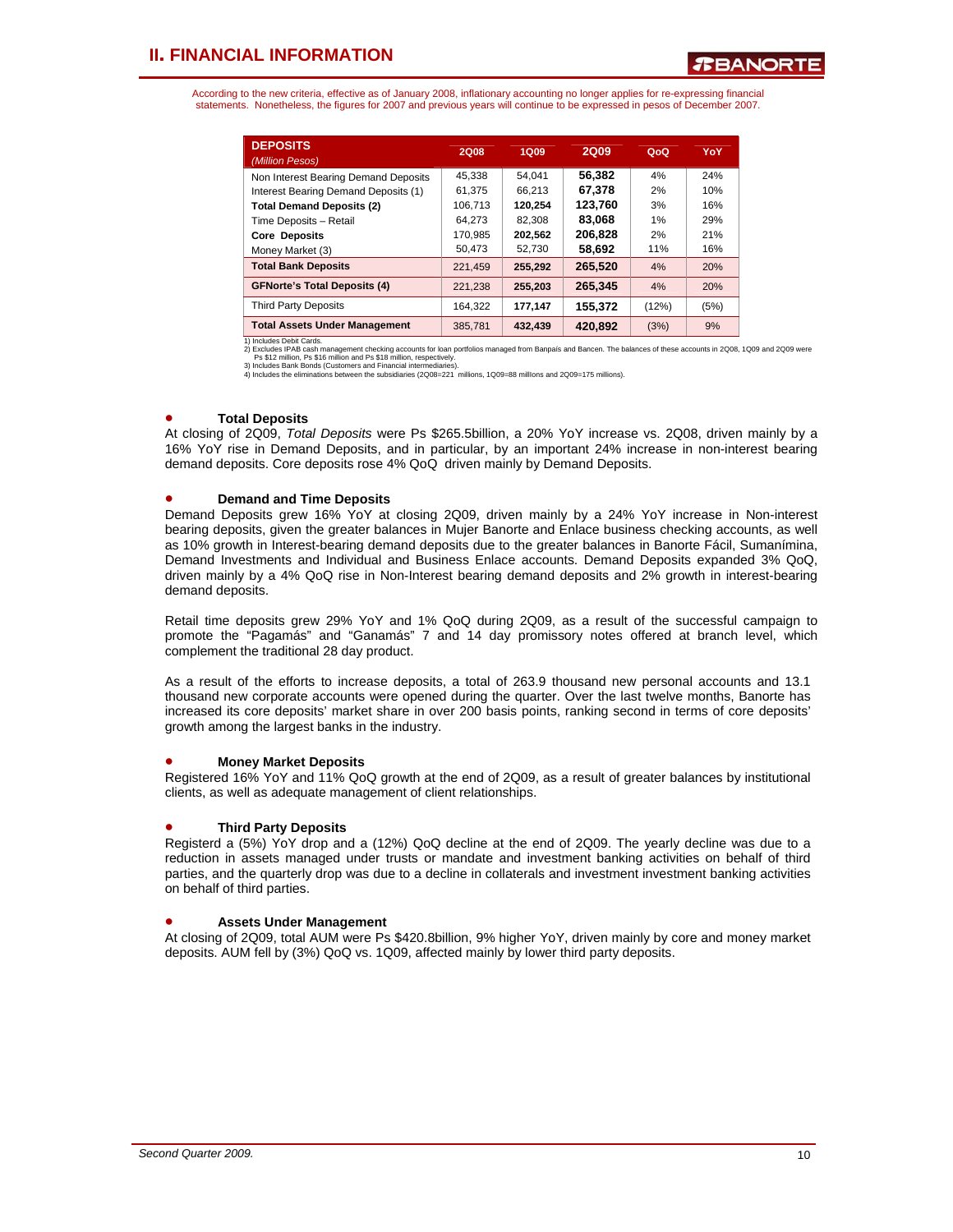According to the new criteria, effective as of January 2008, inflationary accounting no longer applies for re-expressing financial statements. Nonetheless, the figures for 2007 and previous years will continue to be expressed in pesos of December 2007.

| <b>PERFORMING LOAN PORTFOLIO</b><br>(Million Pesos) | <b>2Q08</b> | <b>1Q09</b> | <b>2Q09</b> | QoQ    | YoY    |
|-----------------------------------------------------|-------------|-------------|-------------|--------|--------|
| Commercial                                          | 78,857      | 89.247      | 86.357      | (3%)   | 10%    |
| Consumer                                            | 70.620      | 74.049      | 73,626      | (1%)   | 4%     |
| Corporate                                           | 42.759      | 43.533      | 42,715      | (2%)   | $-9/2$ |
| Government                                          | 24.368      | 28.592      | 31,921      | 12%    | 31%    |
| <b>Sub Total</b>                                    | 216,602     | 235.421     | 234,619     | $-9/6$ | 8%     |
| Recovery Banking                                    | 942         | 760         | 722         | (5%)   | (23%)  |
| Total                                               | 217.544     | 236,181     | 235.342     | $-9/6$ | 8%     |

| <b>PERFORMING CONSUMER LOAN</b><br><b>PORTFOLIO</b><br>(Million Pesos) | <b>2Q08</b> | <b>1Q09</b> | <b>2Q09</b> | QoQ  | YoY   |
|------------------------------------------------------------------------|-------------|-------------|-------------|------|-------|
| Mortgages                                                              | 40.242      | 46.275      | 46.976      | 2%   | 17%   |
| Car Loans                                                              | 7.570       | 7.521       | 7,394       | (2%) | (2%)  |
| Credit Cards                                                           | 16.179      | 13.837      | 12,913      | (7%) | (20%) |
| Payroll                                                                | 6,628       | 6.417       | 6,343       | (1%) | (4% ) |
| <b>Consumer Loans</b>                                                  | 70,620      | 74,049      | 73,626      | (1%) | 4%    |
|                                                                        |             |             |             |      |       |

| (Million Pesos)        | <b>2Q08</b> | <b>1Q09</b> | 2Q09           | QoQ  | YoY   |
|------------------------|-------------|-------------|----------------|------|-------|
| <b>IPAB Loans</b>      | ٠           | ٠           | $\blacksquare$ | ٠    |       |
| Past Due Loans         | 3.225       | 5.556       | 6.299          | 13%  | 95%   |
| Loan Loss Reserves     | 4.217       | 6.051       | 6.426          | 6%   | 52%   |
| <b>Acquired Rights</b> | 3.375       | 2.923       | 2.804          | (4%) | (17%) |

#### • **Total Performing Loans**

*Total Performing Loans* increased 8% YoY, growing from Ps \$ 216.6 billion in 2Q08 to Ps \$234.6 billion in 2Q09. This increase was mainly driven by government, commercial and mortgage loans. *Total Performing Loans* remained at the same level on a QoQ basis, given a contraction in the credit card, payroll, corporate and commercial loan portfolios, which was offset by growth in the mortgage and government loan portfolios. This decline in loan sales is explained by reduced loan demand industrywide given the complex economic environment, coupled with tighther orgination policies adopted by most financial institutions. In the case of Banorte, it has adopted stricter origination standards as a peventive measure to face the current difficult market situation.

Banorte has tried to offset the decline in lending industrywide with more penetration in segments which continue to provide adequate levels of risk-adjusted profitability and lower capital consumption, like government and mortgage loans. The bank is also trying to exploit market opportunities derived from retrenchment by our competitors in various market segments. Loan growth by segment was:

#### **I. Loans to Individuals**

- **Consumer + Mortgage:** during 2Q09, this segment grew by 4% YoY, but fell (1%) QoQ. The yearly growth was driven by an increase in mortgage loans, while the quarterly drop is explained by a contraction in credit card, car and payroll loans.
- *Mortgage:* Grew 17% YoY and 2% QoQ, despite a (38%) decline in new loan sales. The lower origination is explained by less credit demand in the market, adjustments to the credit evaluation model and greater restrictions to originate loans in certain categories. During the LTM , a total of 15,734 new loans were placed, and 2,844 during 2Q09.
- *Credit Card:* Registered a (20%) YoY and (7%) QoQ reduction at closing of 2Q09, as a consequence of a (58%) anual drop in new cards originated due to more conservative origination policies and less demand in the market. Nevertheless, the number of cards sold during the 2Q09 registered a small recovery compared to 1Q09. At closing of 2Q09, Banrote had 1.14 million accounts, (12%) less than those registered during 2Q08.
- **Payroll and Personal Loans:** At closing of 2Q09, this portfolio fell by (4%) YoY given the tighter origination policies in these products, especially in personal loans. On a QoQ basis, this portfolio dropped (1%) given reduced origination of personal loans and lower credit demand as a result of the difficult economic environment.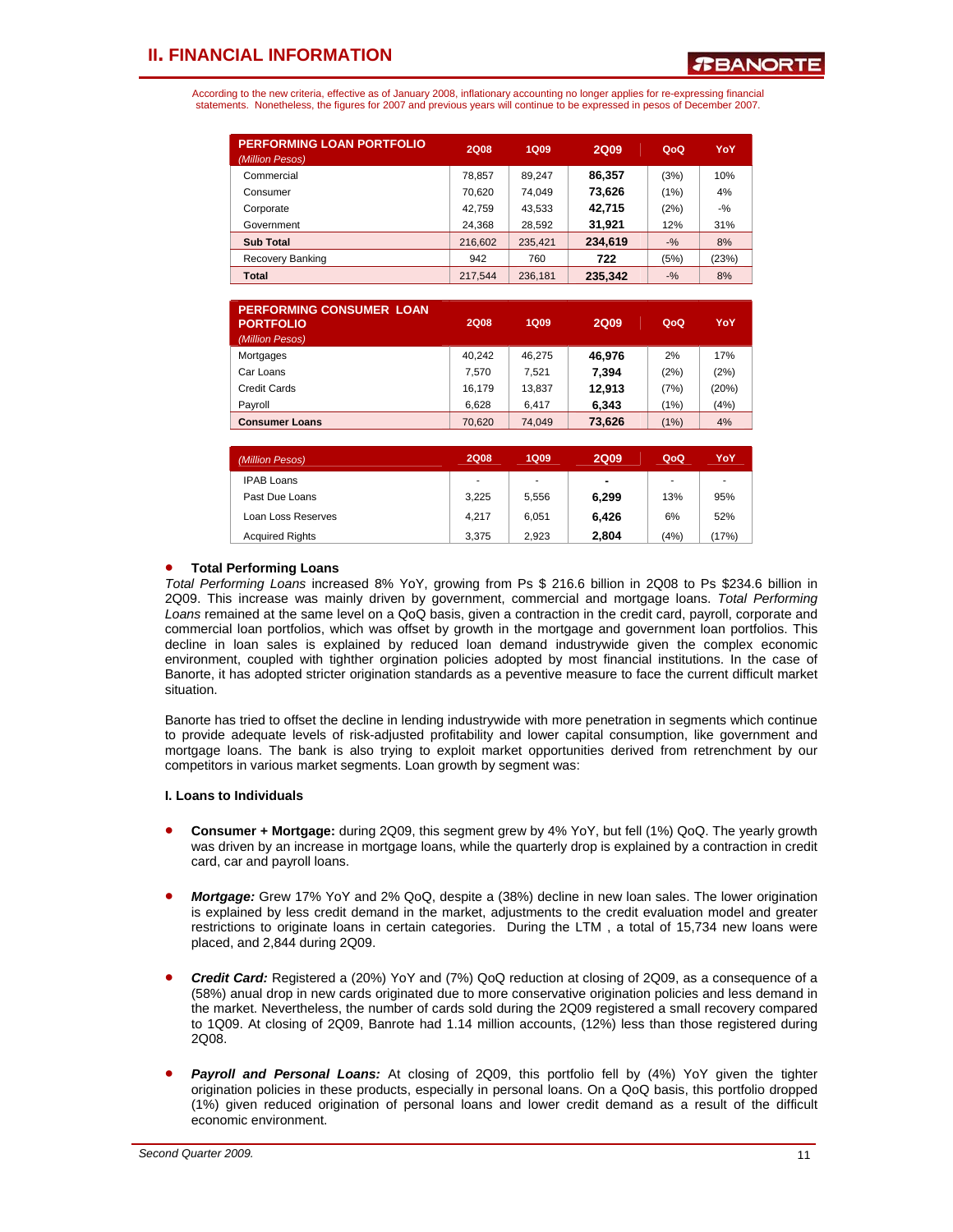According to the new criteria, effective as of January 2008, inflationary accounting no longer applies for re-expressing financial statements. Nonetheless, the figures for 2007 and previous years will continue to be expressed in pesos of December 2007.

• *Car:* Fell (2%) YoY and QoQ, affected mainly by lower domestic car sales and a more conservative approach to lending in response to the adverse economic conditions.

#### **II. Loans to Institutions**

- *Commercial:* grew 10% YoY driven mainly by favorable results of the promotion strategy for SME loans. The portfolio's balance fell (3%) QoQ due to prepayments made by some mid-sized corporate, as well as lower credit demand given the adverse economic environment.
- **Corporate:** remained at the same level YoY but fell (2%) QoQ during the 2Q09, given the prepayments made by large clients, as well as lower credit demand in light of the unfavorable economic situation. It is worth noting that Banorte's corporate portfolio is well diversified by region and sectors, and has low concentration levels. The bank's 20 most important corporate exposures represent 16% of the bank's total loan portfolio; with the largest corporate loan representing 1.7% of the total portfolio, while number 20 represents only 0.5%.
- **Goverment:** rose 31% YoY and 12% QoQ in 2Q09 as a result of the efforts by the new business area to establish comprehensive banking relationships with these entities, by offering integral solutions to suit their financial needs, as well as structuring loans to finance their investment programs.

#### • **Past Due Loans**

At closing of 2Q09, *Past Due Loans* grew 95% YoY given the deterioration in the consumer portfolio, especially credit cards. PDL's expanded 13% QoQ as a result of greater deterioration in most of the loan segments, especially Crediactivo loans, which is an expected phenomena, in light of the difficult economic and employment environment. At the end of 2Q09, the *Past Due Loan Ratio* stood at 2.6%, 1.2 percentage points greater vs. 2Q08 and 0.3 percentage points higher vs. 1Q09. The increase in the PDL ratio is mainly attributable to greater past due loans in most of the segments, especially consumer and commercial. The credit card PDL ratio stood at 14.4% at the close of 2Q09, higher than the 13.6% of 1Q09 and 6.7% in 2Q08. Nonetheless it is important to note that the creation of new past due loans has remained relatively stable over the past months and most of the increase in the PDL ratio is due to a contraction in the overall portfolio. At closing 2Q09, the car loan's PDL ratio stood at 3.0%, payroll at3.0%, mortgages 1.9%, commercial 3.4%, corporate 0.1%, and government 0%. Despite the increase of the PDL ratio in most segments, this rise is within the bank's estimates considering the adverse economic environment.

|                                 | <b>PAST DUE LOAN VARIATIONS</b><br>(Million Pesos) |          |  |  |  |  |  |  |
|---------------------------------|----------------------------------------------------|----------|--|--|--|--|--|--|
| <b>Balance as of March 2009</b> |                                                    | 5,556    |  |  |  |  |  |  |
|                                 | Transfer from Performing Loans to Past Due Loans   | 4,507    |  |  |  |  |  |  |
|                                 | Renewals                                           | (78)     |  |  |  |  |  |  |
|                                 | <b>Cash Collections</b>                            | (819)    |  |  |  |  |  |  |
|                                 | <b>Discounts</b>                                   | (10)     |  |  |  |  |  |  |
|                                 | Charge Offs                                        | (1,587)  |  |  |  |  |  |  |
|                                 | <b>Foreclosures</b>                                | (50)     |  |  |  |  |  |  |
|                                 | Transfer from Past Due Loans to Performing Loans   | (1, 177) |  |  |  |  |  |  |
|                                 | Foreign Exchange Adjustments                       | (42)     |  |  |  |  |  |  |
| Balance as of June 2009         |                                                    | 6,299    |  |  |  |  |  |  |

During 2Q09, 53% of the new non perfoming loans, 54% of the reserve requirements and 66% of the write offs correspond to credit cards.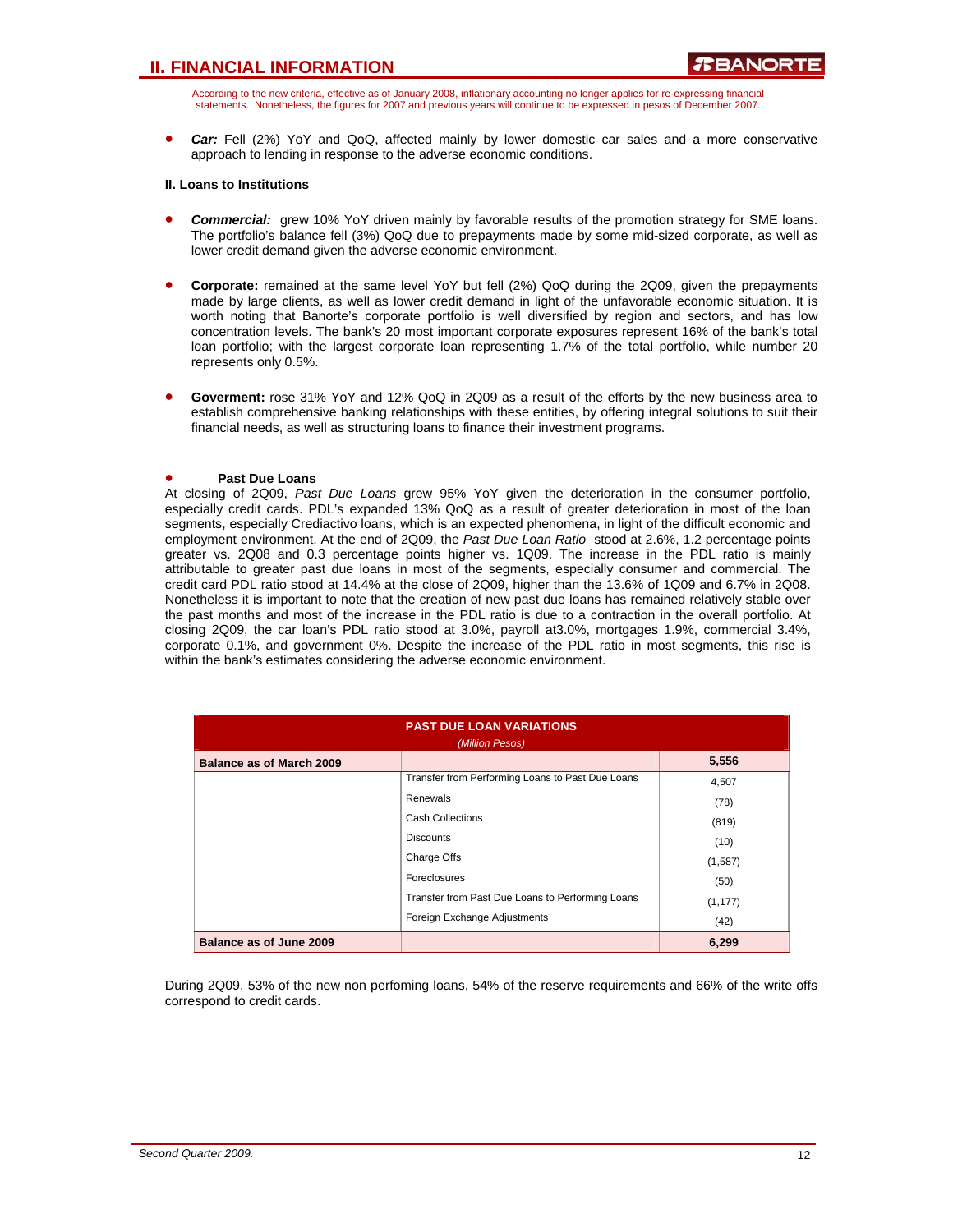According to the new criteria, effective as of January 2008, inflationary accounting no longer applies for re-expressing financial statements. Nonetheless, the figures for 2007 and previous years will continue to be expressed in pesos of December 2007.

| <b>RISK RATING OF PERFORMING LOANS - GFNorte</b><br>(Million Pesos) |              |                   |                 |                           |              |  |  |  |  |
|---------------------------------------------------------------------|--------------|-------------------|-----------------|---------------------------|--------------|--|--|--|--|
|                                                                     |              |                   |                 | <b>LOAN LOSS RESERVES</b> |              |  |  |  |  |
| <b>CATEGORY</b>                                                     | <b>LOANS</b> | <b>COMMERCIAL</b> | <b>CONSUMER</b> | <b>MORTGAGES</b>          | <b>TOTAL</b> |  |  |  |  |
| A                                                                   | 54,319       | $\blacksquare$    | 58              | 149                       | 208          |  |  |  |  |
| A <sub>1</sub>                                                      | 105,629      | 482               |                 |                           | 482          |  |  |  |  |
| A2                                                                  | 58,412       | 554               |                 |                           | 554          |  |  |  |  |
| B                                                                   | 6,672        | $\blacksquare$    | 110             | 202                       | 312          |  |  |  |  |
| <b>B1</b>                                                           | 15,382       | 73                | 299             |                           | 372          |  |  |  |  |
| <b>B2</b>                                                           | 2,474        | 88                | 183             |                           | 271          |  |  |  |  |
| B <sub>3</sub>                                                      | 1,901        | 205               |                 |                           | 205          |  |  |  |  |
| C                                                                   | 1,989        | $\blacksquare$    | 830             | 111                       | 941          |  |  |  |  |
| C <sub>1</sub>                                                      | 783          | 169               |                 |                           | 169          |  |  |  |  |
| C <sub>2</sub>                                                      | 377          | 152               |                 |                           | 152          |  |  |  |  |
| D                                                                   | 2,125        | 215               | 1,077           | 254                       | 1,546        |  |  |  |  |
| E                                                                   | 861          | 732               | 121             |                           | 853          |  |  |  |  |
| <b>Total</b>                                                        | 250,924      |                   |                 |                           |              |  |  |  |  |
| Not Classified                                                      | (67)         |                   |                 |                           |              |  |  |  |  |
| Exempt                                                              | 28           |                   |                 |                           |              |  |  |  |  |
| <b>Total</b>                                                        | 250,885      | 2,669             | 2,677           | 717                       | 6,063        |  |  |  |  |
| <b>Reserves</b>                                                     |              |                   |                 |                           | 6,426        |  |  |  |  |
| <b>Surplus (Deficit)</b>                                            |              |                   |                 |                           | 362          |  |  |  |  |

**Notes:**<br>1. The ratings of loans and reserves created correspond to the last day referred in the Balance Sheet at June 30<sup>e</sup>, 2009.<br>2.- The ratings of loans and reserves created correspond to the last day referred in the B

| <b>LOAN LOSS RESERVES</b><br>(Million Pesos)      | <b>2Q09</b> |
|---------------------------------------------------|-------------|
| <b>Previous Period Ending Balance</b>             | 6,051       |
| Provisions charged to results                     | 2,214       |
| Release of reserves                               |             |
| Elimination of Excess Reserves charged to results | (1)         |
| Charge offs and discounts:                        |             |
| Commercial Portfolio                              | (185)       |
| Consumer Portfolio                                | (1, 399)    |
| Mortgage Portfolio                                | (190)       |
| Foreclosed assets                                 | (20)        |
|                                                   | (1,794)     |
| Cost of debtors support programs                  | (11)        |
| Valuation and Others                              | (34)        |
| <b>Other Concepts</b>                             |             |
| <b>Loan Loss Reserves at Period End</b>           | 6,426       |

#### • **Loan Loss Provisions**

At the end of 2Q09, the balance of this account was Ps \$6.4 billion, 6% greater than in 1Q09. This rise is mainly explained by lower charge-offs and discounts vs. 1Q09. Provisions charged against results totaled Ps 2.2 billion during 2Q09, while charge-offs and discounts were Ps 1.7 billion. The release of reserves, other concepts, debtors support programs and valuations had no relevant impact during the quarter.

#### • **Requirements for Loan Loss Reserves**

*Requirements for Loans Loss Reserves* for 2Q09 was Ps \$2.1 billion, a 93% YoY increase and slight 1% QoQ rise. The annual growth in loan loss reserves during the second quarter is mainly due to higher reserves for delinquent consumer loans, especially credit cards, and to a lesser degree to the new credit card reserve requirements for loans with zero missed payments. On a quarterly basis, *Requirements for Loan Loss Provisions* remained at similar levels to those of 1Q09 given a stabilization of the credit cards' asset quality indicators.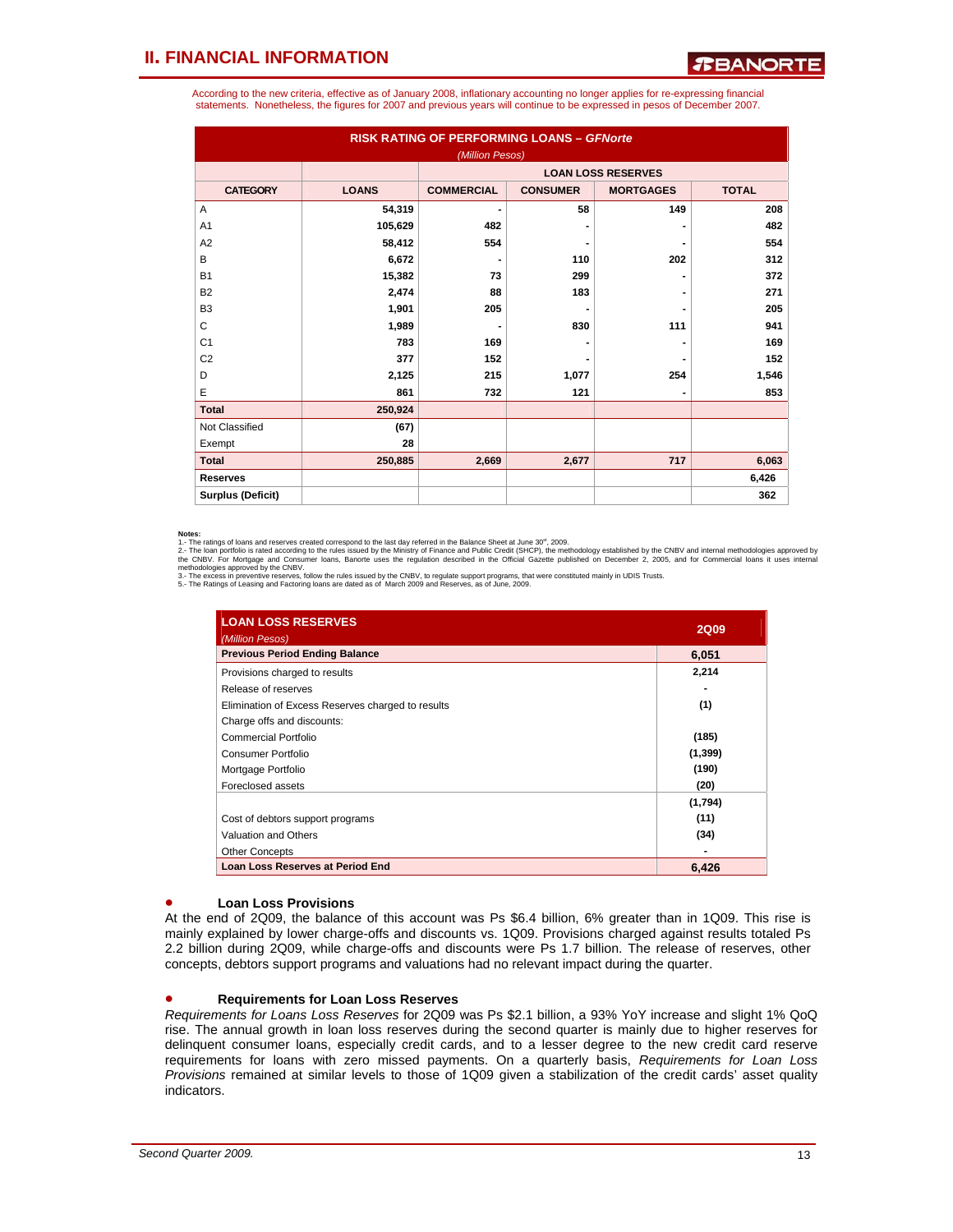According to the new criteria, effective as of January 2008, inflationary accounting no longer applies for re-expressing financial statements. Nonetheless, the figures for 2007 and previous years will continue to be expressed in pesos of December 2007.

| <b>INCOME STATEMENT &amp; BALANCE SHEET</b><br><b>HIGHLIGHTS-Banking</b><br>(Million Pesos) | <b>2Q08</b> | <b>1Q09</b> | <b>2Q09</b> | QoQ      | YoY   | 1H08  | 1H <sub>09</sub> | YoY   |
|---------------------------------------------------------------------------------------------|-------------|-------------|-------------|----------|-------|-------|------------------|-------|
| <b>Income Statement</b>                                                                     |             |             |             |          |       |       |                  |       |
| Net Interest Income before Repomo                                                           | 5,058       | 5,965       | 5,578       | (6%)     | 10%   | 9,962 | 11.543           | 16%   |
| Provisions                                                                                  | 1,234       | 2,144       | 2,151       | $-$ %    | 74%   | 2,221 | 4,294            | 93%   |
| Non Interest Income                                                                         | 1,410       | 1,672       | 1.506       | (10%)    | 7%    | 2,942 | 3,178            | 8%    |
| Non Interest Expense                                                                        | 3,494       | 3,976       | 3,597       | $(10\%)$ | 3%    | 6.901 | 7,573            | 10%   |
| Non Operating Income (Expense), Net                                                         | 548         | 423         | 170         | (60%)    | (69%) | 1,315 | 592              | (55%) |
| Pre-Tax Income                                                                              | 2,288       | 1,940       | 1,506       | (22%)    | (34%) | 5,096 | 3,446            | (32%) |
| Net Income                                                                                  | 1,573       | 1,418       | 1,159       | (18%)    | (26%) | 3,378 | 2,577            | (24%) |
| <b>Balance Sheet</b>                                                                        |             |             |             |          |       |       |                  |       |
| Performing Loans                                                                            | 211,003     | 228,126     | 226,328     | (1%)     | 7%    |       | 211,003 226,328  | 7%    |
| Deposits                                                                                    | 221,471     | 255.307     | 265,538     | 4%       | 20%   |       | 221,471 265,538  | 20%   |

# **BANKING SECTOR**

#### • **Net Interest Income**

*Pre-provision Net Interest Income* increased 16% YoY vs. 1H09 driven mainly by 7% growth in the total performing loans. On a quarterly basis, *NII* fell (6%) vs. 1Q09 due to a reduction in market interest rates.

#### • **Loan Loss Reserves**

*Loan Loss Reserves* during 1H09 were 93% higher YoY, but remained at the same levels QoQ. The annual increase is mainly explained by a rise in credit card delinquencies. The stabilization in 2Q09 compared to the previous quarter is attributed to provisioned leveling off in credit card delinquencies.

#### • **Non Interest Income**

It increased by 8% vs. the 1H08 driven by greater FX related revenues and the reclassification of income into "Other Operating Income and Expenses", in accordance to the new accounting criteria. On a quarterly basis, *Non Interest Income* fell (10%) vs. 1Q09, given lower FX revenues as a result of a reduction in market volatility.

#### • **Non Interest Expense**

*Non Interest Expenses (NIE)* rose 10% vs. 1H08 given greater personnel, promotional and marketing expenses related to the branch expansion program and the efforts to promote and sell a larger number of products. On a quarterly basis, *NIE* fell (10%) vs. 1Q09 due to less personnel and promotional expenses.

#### • **Non Operating Income**

It decreased (55%) vs. 1H08 due to lower recoveries and an increase in other expenses. Also, during 1H08, a non-recurring gain from the sale of VISA and INDEVAL shares' was registered. On a quarterly basis, this line dropped (60%) vs. 1Q09, due to lower recoveries, as well as the positive impact registered during 1Q09 from the changes in accounting criteria for the valuation of benefits to be received from Mortgage, State and Municipal loan securitizations.

#### • **Net Income**

The Bank's accumulated profits (100%, including the Afore through the participation method) totaled Ps \$ 2.56 billion during 1H09, (24%) less compared to 1H08, as a result of greater provisions and less non operating income. *Net Income* fell 18% vs. 1Q09, given less net interest income arising from the lower loan placements and the sharp reduction in the market interest rates, as well as lower non interest and non operating income.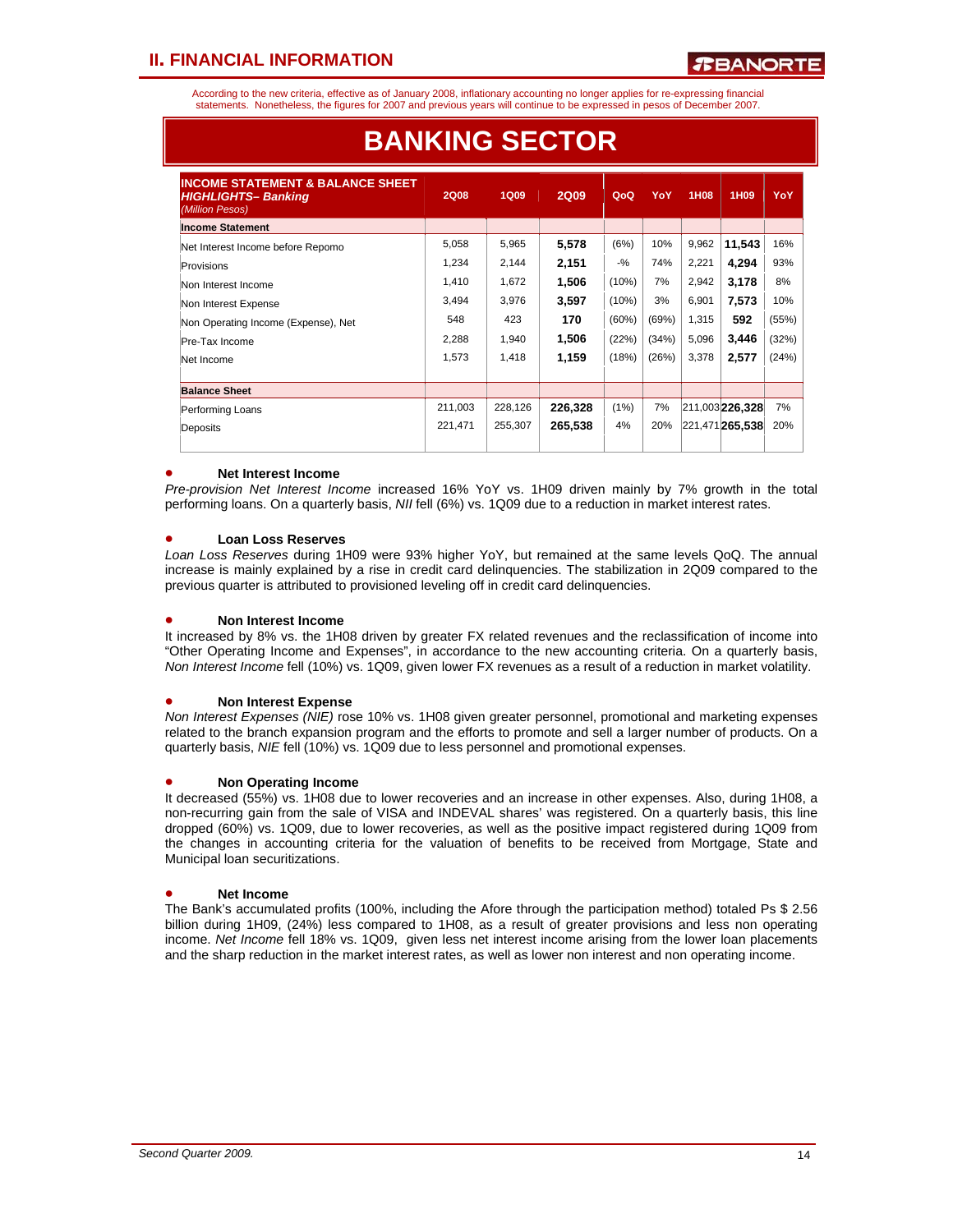According to the new criteria, effective as of January 2008, inflationary accounting no longer applies for re-expressing financial<br>statements. Nonetheless, the figures for 2007 and previous years will continue to be expres

| <b>FINANCIAL RATIOS - Banking</b><br><b>Sector</b><br>(Million Pesos) | <b>2Q08</b> | <b>1Q09</b> | <b>2Q09</b> | QoQ           | YoY           | <b>1H08</b> | 1H09   | YoY           |
|-----------------------------------------------------------------------|-------------|-------------|-------------|---------------|---------------|-------------|--------|---------------|
| Profitability                                                         |             |             |             |               |               |             |        |               |
| NIM(1)                                                                | 7.5%        | 4.5%        | 4.2%        | $(0.3$ pp $)$ | $(3.3$ pp)    | 7.6%        | 4.3%   | $(3.3$ pp $)$ |
| ROE (2)                                                               | 19.3%       | 15.7%       | 12.8%       | (2.9pp)       | $(6.5$ pp $)$ | 21.1%       | 14.3%  | $(6.8$ pp $)$ |
| <b>ROA</b> (3)                                                        | 2.1%        | 1.0%        | 0.8%        | $(0.2$ pp $)$ | $(1.3$ pp)    | 2.3%        | 0.9%   | $(1.4$ pp $)$ |
| <b>Operation</b>                                                      |             |             |             |               |               |             |        |               |
| Efficiency Ratio (4)                                                  | 54.0%       | 52.1%       | 50.8%       | $(1.3$ pp)    | $(3.2$ pp $)$ | 53.5%       | 51.4%  | $(2.1$ pp $)$ |
| Operating Efficiency Ratio (5)                                        | 4.6%        | 2.8%        | 2.6%        | $(0.2$ pp $)$ | $(2.0$ pp $)$ | 4.7%        | 2.7%   | $(2.0$ pp $)$ |
| Liquidity Ratio (6)                                                   | 56.9%       | 50.5%       | 63.2%       | 12.7 pp       | 6.3 pp        | 56.9%       | 63.2%  | $(3.7$ pp $)$ |
| <b>Asset Quality</b>                                                  |             |             |             |               |               |             |        |               |
| Past Due Loan Ratio                                                   | 1.4%        | 2.3%        | 2.7%        | $0.3$ pp      | $1.2$ pp      | 1.4%        | 2.7%   | $1.2$ pp      |
| Coverage Ratio                                                        | 135.6%      | 109.4%      | 102.1%      | $(7.3$ pp $)$ | (33.5~pp)     | 135.6%      | 102.1% | (33.5~pp)     |
| Growth (7)                                                            |             |             |             |               |               |             |        |               |
| Performing Loans (8)                                                  | 29%         | 18%         | 7%          | (11 pp)       | $(22$ pp $)$  | 29%         | 7%     | $(22$ pp $)$  |
| <b>Core Deposits</b>                                                  | 6%          | 22%         | 21%         | $(1$ pp $)$   | 15.0 pp       | 6%          | 21%    | 15 pp         |
| <b>Total Deposits</b>                                                 | 22%         | 29%         | 20%         | $(9$ pp $)$   | $(2.0$ pp $)$ | 22%         | 20%    | $(2$ pp $)$   |
| Capitalization                                                        |             |             |             |               |               |             |        |               |
| Net Capital/ Credit Risk Assets                                       | 22.6%       | 21.7%       | 22.3%       | $0.6$ pp      | $(0.3$ pp $)$ | 22.6%       | 22.3%  | $(0.3$ pp $)$ |
| <b>Total Capitalization Ratio</b>                                     | 15.7%       | 14.6%       | 15.6%       | 1.0 pp        | $(0.1$ pp $)$ | 15.7%       | 15.6%  | $(0.1$ pp $)$ |

1) NIM = Annualized aernings as a percentage of the average quarterly equity over the period.<br>2) Annualized earnings as a percentage of the average quarterly equity over the period.<br>3) Annualized earnings as a percentage o

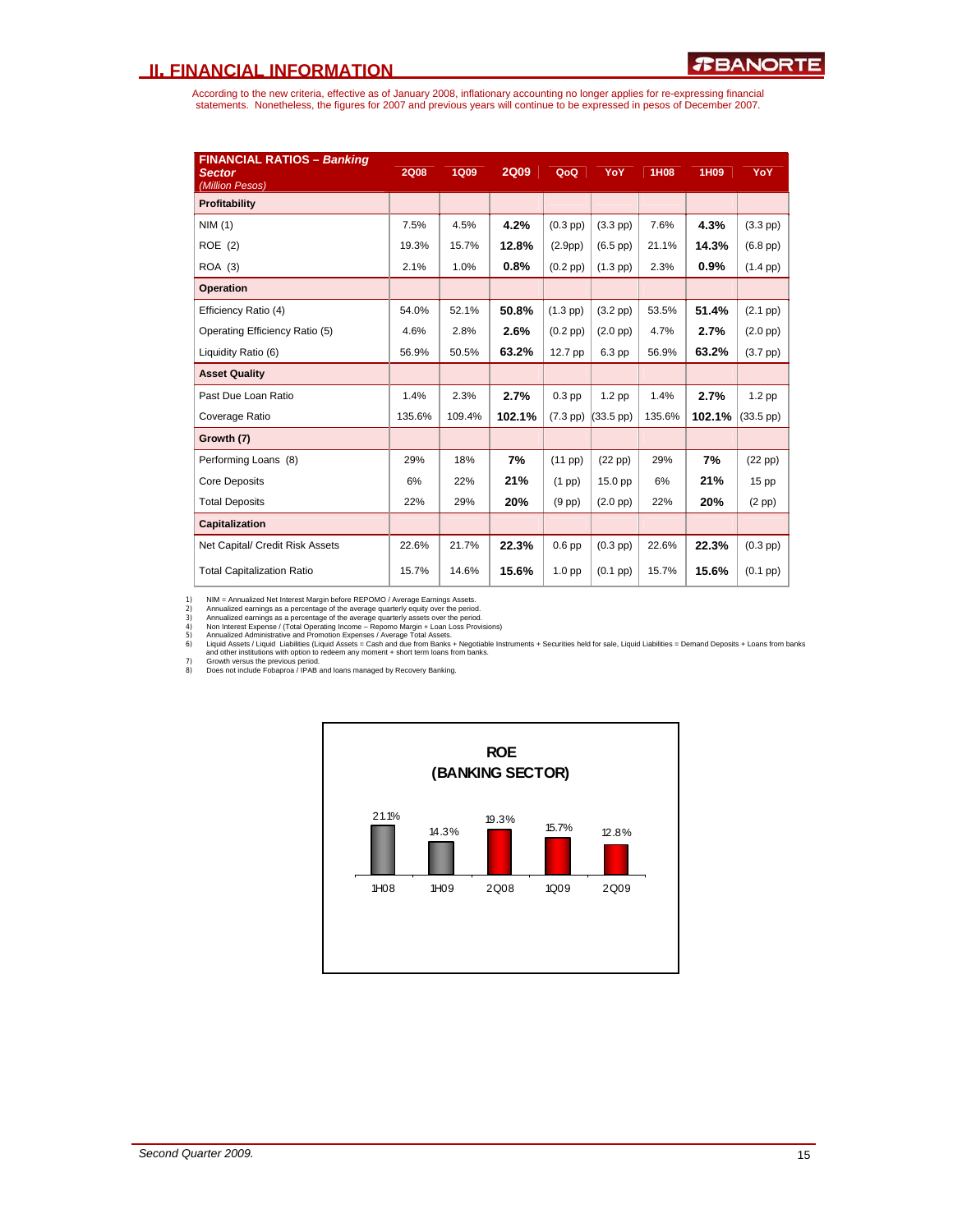According to the new criteria, effective as of January 2008, inflationary accounting no longer applies for re-expressing financial statements. Nonetheless, the figures for 2007 and previous years will continue to be expressed in pesos of December 2007.

# **BANORTE USA**

#### **I. Banorte USA**

| <b>INCOME STATEMENT &amp; BALANCE</b><br><b>SHEET HIGHLIGHTS - Banorte USA</b><br><b>Figures in MEX GAAP (Million Pesos)</b> | <b>2Q08</b> | <b>1Q09</b> | <b>2Q09</b> | QoQ       | YoY    | 1H08 | 1H <sub>09</sub> | YoY       |
|------------------------------------------------------------------------------------------------------------------------------|-------------|-------------|-------------|-----------|--------|------|------------------|-----------|
| <b>Income Statement</b>                                                                                                      |             |             |             |           |        |      |                  |           |
| Net Interest Income                                                                                                          | 163         | 221         | 187         | (15%)     | 14%    | 322  | 408              | 27%       |
| Non Interest Income                                                                                                          | 24          | 38          | 31          | (19%)     | 30%    | 48   | 69               | 44%       |
| Total Income                                                                                                                 | 187         | 259         | 218         | (16%)     | 16%    | 370  | 477              | 29%       |
| Non Interest Expense                                                                                                         | 152         | 198         | 198         | $(0\%)$   | 30%    | 294  | 396              | 35%       |
| Loan Loss Reserves                                                                                                           | 17          | 9           | 164         | 1,793%    | 890%   | 9    | 172              | 1.753%    |
| Operating Income                                                                                                             | 19          | 52          | (144)       | (376%)    | (868%) | 66   | (92)             | (238%)    |
| Non Operating Income (Expense)                                                                                               | 55          | 49          | 61          | 25%       | 12%    | 115  | 110              | (4%)      |
| Taxes and Profit Sharing                                                                                                     | 25          | 38          | (30)        | (177%)    | (220%) | 61   | 9                | (86%)     |
| Subsidiaries & Minority Interest                                                                                             | 19          | 24          | (24)        | $(200\%)$ | (228%) | 44   | ۰                | $(100\%)$ |
| Net Income                                                                                                                   | 30          | 38          | (29)        | (175%)    | (196%) | 76   | 10               | (87%)     |

On April 1st, 2009, Grupo Financiero Banorte announced the purchase of the remaining 30% of INB Financial Corp's shares. ("INB"), the controlling company of Inter National Bank, headquartered in Texas, USA. Through this acquisition, Banorte concludes the original strategy outlined in January 2006, when Banorte acquired 70% of Inter National Bank. Banorte paid US \$146.6 million dollars for this remaining stake of INB without having to recurr to external funding. This operation did not have an impact on Banorte's regulatory capitalization since 100% of the transaction was booked in 2006.

Under Mexican GAAP, Banorte USA's 1H09 net income (a subsidiary that owns 100% of Inter National Bank, as well as 100% of the remittance companies, Uniteller and Motran) was Ps 10 million, a (87%) YoY decline. This decrease is mainly explained by a US 12 million exraordinary provision given the deterioration in the loan portfolio as a result of the complex economic environment in the US, coupled with a tighter regulatory environment.

#### **II. InterNational Bank (US GAAP)**

| <b>INCOME STATEMENT &amp; BALANCE</b><br><b>SHEET HIGHLIGHTS - InterNational Bank</b><br>Figures in US GAAP (Millon Dollars) | <b>2Q08</b> | <b>1Q09</b> | <b>2Q09</b> | QoQ    | YoY      | <b>1H08</b> | 1H09    | YoY   |
|------------------------------------------------------------------------------------------------------------------------------|-------------|-------------|-------------|--------|----------|-------------|---------|-------|
| Income Statement                                                                                                             |             |             |             |        |          |             |         |       |
| Net Interest Income                                                                                                          | 16.3        | 15.5        | 13.6        | (12%)  | (16%)    | 31.6        | 29.2    | (8%)  |
| Non Interest Income                                                                                                          | 3.7         | 3.1         | 4.1         | 32%    | 11%      | 7.5         | 7.2     | (4%)  |
| Total Income                                                                                                                 | 20.0        | 18.6        | 17.8        | (5%)   | $(11\%)$ | 39.1        | 36.4    | (7%)  |
| Non Interest Expense                                                                                                         | 8.7         | 8.4         | 9.8         | 17%    | 12%      | 16.5        | 18.1    | 10%   |
| Loan Loss Reserves                                                                                                           | 2.2         | 0.9         | 12.8        | 1,281% | 482%     | 3.2         | 13.8    | 335%  |
| Operating Income                                                                                                             | 9.0         | 9.4         | (4.9)       | (152%) | (154%)   | 19.5        | 4.5     | (77%) |
| Net Income                                                                                                                   | 6.0         | 6.1         | (3.0)       | (149%) | (150%)   | 12.9        | 3.1     | (76%) |
| <b>Balance Sheet</b>                                                                                                         |             |             |             |        |          |             |         |       |
| Investments in Securities                                                                                                    | 531.1       | 457.2       | 485.6       | 6%     | (9%)     | 531.1       | 485.6   | (9%)  |
| Performing Loans                                                                                                             | 1,018.3     | 1.136.3     | 1,086.3     | (4%)   | 7%       | 1,018.3     | 1,086.3 | 7%    |
| Past Due Loans                                                                                                               | 13.5        | 27.1        | 56.9        | 110%   | 321%     | 13.5        | 56.9    | 321%  |
| Demand Deposits                                                                                                              | 707.2       | 660.8       | 730.1       | 11%    | 3%       | 707.2       | 730.1   | 3%    |
| <b>Time Deposits</b>                                                                                                         | 713.0       | 905.5       | 963.9       | 7%     | 35%      | 713.0       | 963.9   | 35%   |
| <b>Total Deposits</b>                                                                                                        | 1,420.2     | 1.566.2     | 1,693.9     | 8%     | 19%      | 1,420.2     | 1,693.9 | 19%   |
| Equity                                                                                                                       | 125.4       | 157.2       | 367.2       | 134%   | 193%     | 125.4       | 367.2   | 193%  |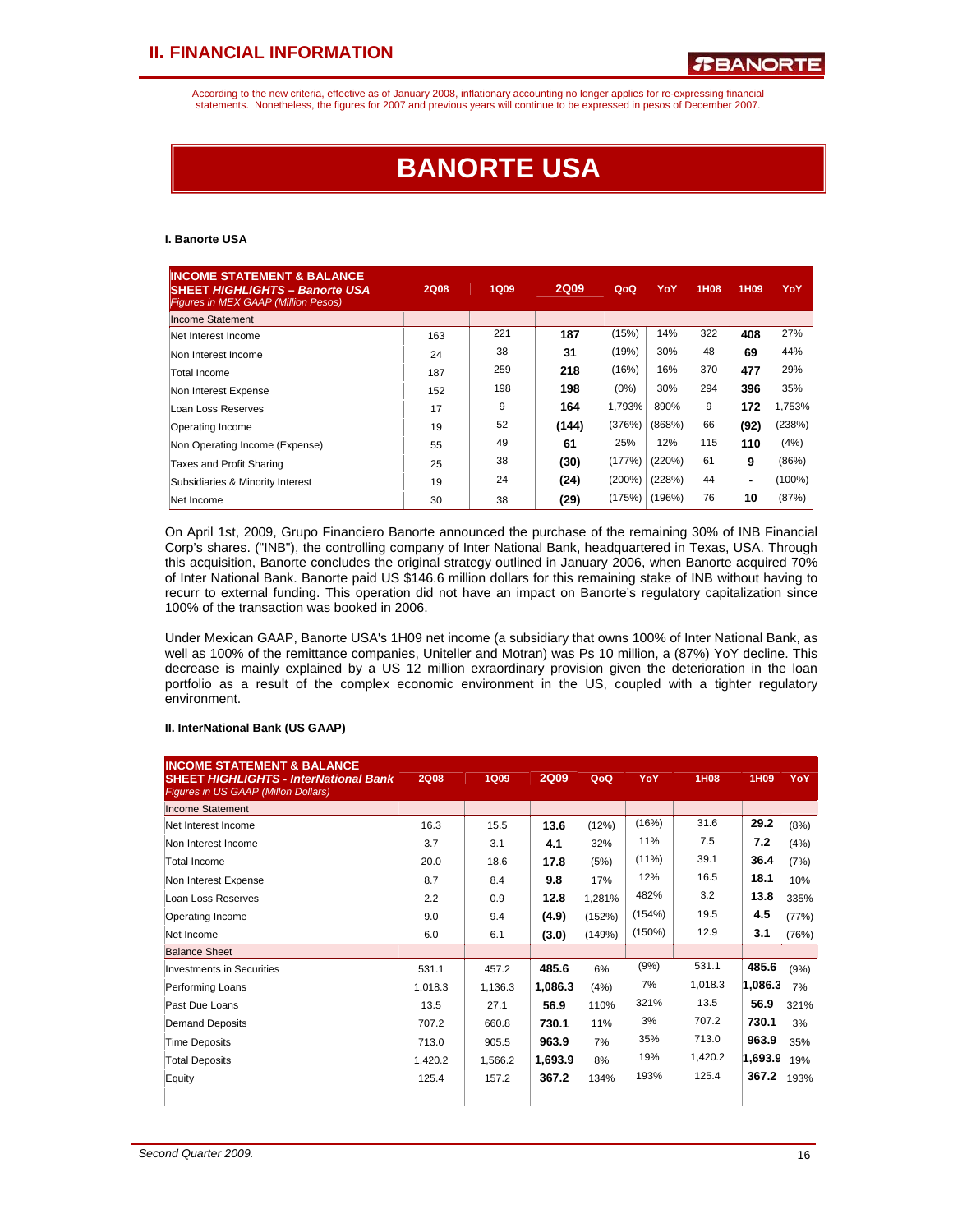According to the new criteria, effective as of January 2008, inflationary accounting no longer applies for re-expressing financial statements. Nonetheless, the figures for 2007 and previous years will continue to be expressed in pesos of December 2007.

| <b>Financial Ratios INB</b><br><b>Figures in US GAAP</b> | <b>2Q08</b> | <b>1Q09</b> | <b>2Q09</b> | QoQ    | YoY    | 1H08  | 1H09  | YoY    |
|----------------------------------------------------------|-------------|-------------|-------------|--------|--------|-------|-------|--------|
| Profitability:                                           |             |             |             |        |        |       |       |        |
| <b>NIM</b>                                               | 4.2%        | 3.8%        | 3.3%        | (0.6)  | (0.9)  | 4.1%  | 3.5%  | (0.6)  |
| <b>ROE</b>                                               | 18.7%       | 16.0%       | $(4.6\%)$   | (20.6) | (23.3) | 20.6% | 2.8%  | (17.8) |
| <b>ROA</b>                                               | 1.4%        | 1.4%        | $(0.6\%)$   | (2.0)  | (2.0)  | 1.6%  | 0.3%  | (1.2)  |
| Operational:                                             |             |             |             |        |        |       |       |        |
| <b>Efficiency Ratio</b>                                  | 43.7%       | 44.8%       | 55.2%       | 10.4   | 11.4   | 42.1% | 49.9% | 7.8    |
| <b>Asset Quality:</b>                                    |             |             |             |        |        |       |       |        |
| Past Due Loan Ratio                                      | 1.3%        | 2.3%        | 4.9%        | 2.6    | 3.6    | 1.3%  | 4.9%  | 3.6    |
| Coverage Ratio                                           | 96.6%       | 54.0%       | 37.4%       | (16.6) | (59.2) | 96.6% | 37.4% | (59.2) |
| <b>Capitalization:</b>                                   |             |             |             |        |        |       |       |        |
| Leverage Ratio                                           | 7.2%        | 8.2%        | 7.8%        | (0.4)  | 0.6    | 7.2%  | 7.8%  | 0.6    |
| Capitalization Ratio                                     | 11.6%       | 13.3%       | 14.1%       | 0.7    | 2.5    | 11.6% | 14.1% | 2.5    |

Under US GAAP, Inter National Bank's (INB) *Net Income* was US \$3.1 million during 1H09, a (75.6%) YoY decline. On a quarterly basis, *Net Income* fell (149%) vs. 1Q09 and (150%) vs. 2Q08 affected mainly by the US 12 million rise in provisions caused by the challenging economic environment, tighter regulations and higher non-recurring non-interest expenses due to a US 1.2 million extraordinary fee charged by the FDIC (Federal Deposit Insurance Corporation) to all banks in the US.

Regarding INB's asset portfolio composition, the bank holds an investment portfolio of Mortgage Backed Securities (MBS), which showed an (8.6%) YoY contraction, but grew 6.2% QoQ. The quality of the underlying mortgages is AAA. At the close of 2Q09, this portfolio shows an unrealized gain of US \$7.5 million. Its weighted average life is 3 years.

Core deposits grew 19.3% YoY, driven mainly by time deposits, and rose 8.2% QoQ due to greater time deposits.

Total performing loans rose 6.7% YoY, but dropped (4.4%) QoQ, from USD \$1.11 billion to USD \$1.08 billion, as a result of the lower lending activity in the US.

PDLs registered a 321.4% YoY and 110% QoQ increase mainly due to higher mortgage delinquencies given the adverse market environment for this sector. It is important to note that INB uses US criteria to classify past due loans (30+ vs. 60+ days in Mexico).

Finally, the INB's capitalization ratio improved considerably, registering a 2.5 pp YoY increase to 14.1%. The leverage ratio rose 0.6 pp YoY to 7.8%. Regarding Asset Quality indicators, the Past-Due Loan Ratio increased 3.6 pp YoY to 4.9%, whereas the Reserve Coverage fell (59.2 pp) to 37.4%. The Efficiency Ratio stood at 49.9%, a 7.8 pp rise vs. 1H09. Regarding Profitability Ratios, during the 1H09, the ROE fell (17.8pp) to 2.8%; the ROA fell (1.2 pp) to 0.3% and the NIM decreased (0.6pp) to 3.5%. The contraction in these ratios is mainly explained by lower profit levels given higher provisions.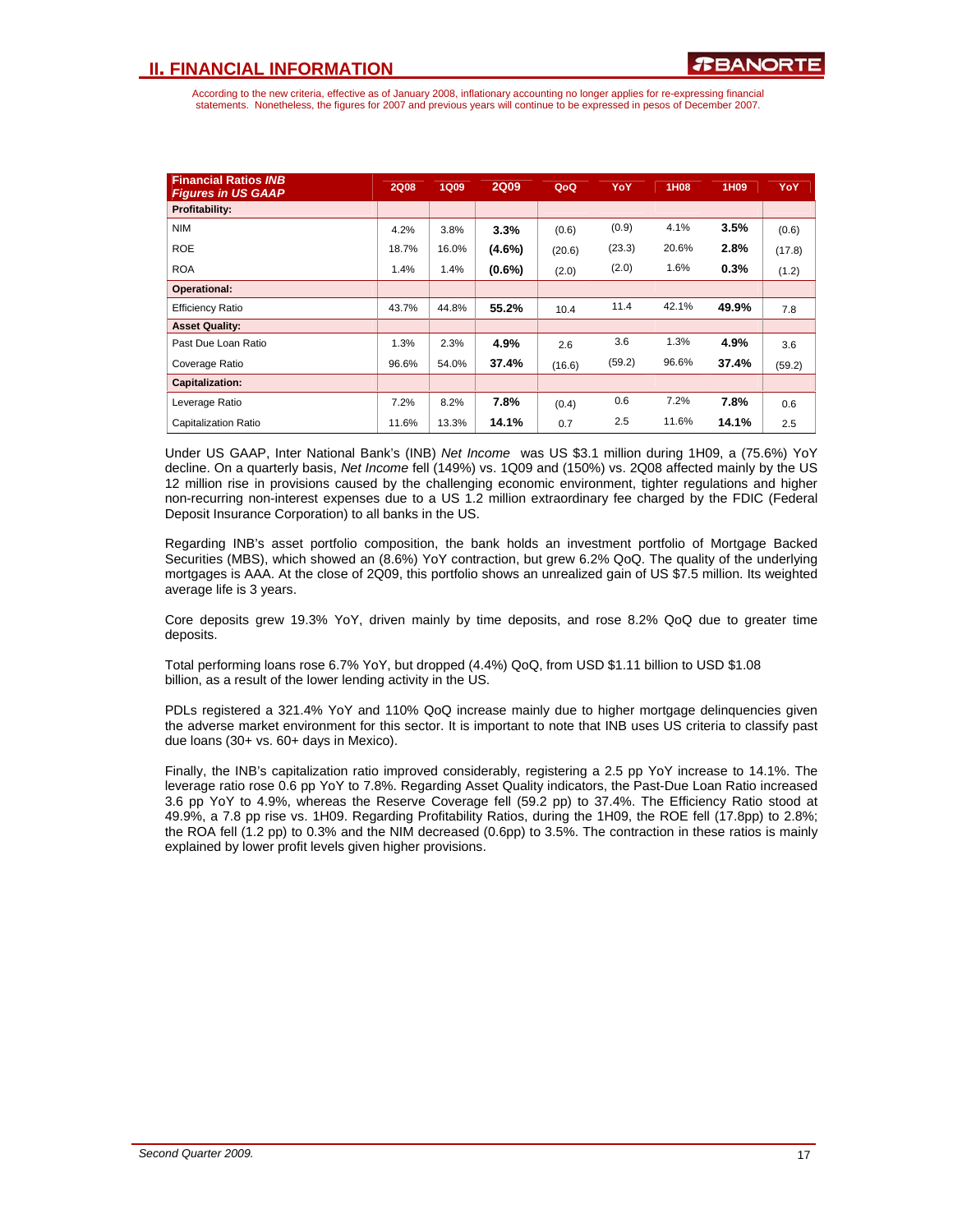According to the new criteria, effective as of January 2008, inflationary accounting no longer applies for re-expressing financial statements. Nonetheless, the figures for 2007 and previous years will continue to be expressed in pesos of December 2007.

# **RECOVERY BANKING**

| <b>INCOME STATEMENT HIGHLIGHTS - Recovery</b><br><b>Banking</b><br>(Million Pesos) | 1H08  | 1H <sub>09</sub> | YoY   |
|------------------------------------------------------------------------------------|-------|------------------|-------|
| Net Interest Income                                                                | (97)  | (121)            | 25%   |
| Loan Loss Provisions                                                               | (13)  | (26)             | 100%  |
| Non Interest Income                                                                | 552   | 596              | 8%    |
| Non Interest Expense                                                               | 407   | 426              | 5%    |
| Non Operating Income (Expense), net                                                | 428   | 279              | (35%) |
| Pre-tax Income & Subsidiaries                                                      | 463   | 301              | (35%) |
| Income Tax & Profit Sharing                                                        | (145) | (82)             | (43%) |
| Undistributed Earnings of Subsidiaries                                             |       |                  |       |
| <b>Net Income</b>                                                                  | 318   | 219              | (31%) |

| <b>ASSETS UNDER</b><br><b>MANAGEMENT</b><br>(Million Pesos) | <b>2Q09</b> | <b>ACCOUNTING IN THE</b><br><b>BALANCE SHEET</b> | <b>ACCOUNTING IN THE</b><br><b>INCOME STATEMENT</b>              |
|-------------------------------------------------------------|-------------|--------------------------------------------------|------------------------------------------------------------------|
| <b>Fobaproa-IPAB Portfolios:</b>                            | 1,510       | Off balance trusts                               | Fees charged to Fobaproa and Fiduciary                           |
|                                                             |             |                                                  |                                                                  |
| Loans purchased:                                            | 31.958      | Sólida Asset Management and<br>Banorte           | Non Interest Income and Other Revenues and<br>Expenses (Banorte) |
|                                                             |             |                                                  |                                                                  |
| <b>Investment Projects:</b>                                 | 3.241       | Sólida Asset Management                          | Non Interest Income                                              |
|                                                             |             |                                                  |                                                                  |
| <b>Banking Sector Portfolio:</b>                            | 28,885      | Banorte's Portfolio and Repossessed<br>assets    | Net Interest Income and Other Revenues and<br>Expenses           |
| Total                                                       | 65.595      |                                                  |                                                                  |

- At the end of 2Q09, acquired loan portfolios amounted to Ps 32 billion, broken down as follows: 41% corporate and commercial loans; 40% mortgage loans; 12% real estate portfolios and 7% foreclosed assets. Revenues stemming from these portfolios during the 1S09 amounted to Ps \$296 million, (34%) lower YoY, while *Net Income* amounted to Ps \$56 million, (64%) less YoY. Also, the recovery ratio was 57% during the semester, 46% greater vs. 1H08. The Recovery Bank did not acquire any assets during 2Q09.
- In terms of investment projects, the total amount invested by Sólida at the end of 2Q09 was Ps 3.2 billion, a 22% YoY increase compared to 2Q08. Investments are distributed among 34 projects nationwide. The revenues generated by these portfolios during 1H09 totaled Ps 239 million, 21% greater YoY, while *Net Income* was Ps \$ 66 million, (3%) less YoY.
- At the close of 2Q09, the breakdown of Banorte's Ps 28.9 billion in proprietary loans managed by the Recovery Bank was distributed as follows: 32% in credit cards; 28% in mortgage loans; 11% in corporate and commercial loans; 9% in car loans; 10% in Crediactivo, 7% in payroll and personnel and 3% in real estate. Revenues generated by this portfolio during 1H09 totaled Ps \$373 million, a 8% YoY increase, while profits were Ps \$97 million, a 3% YoY increase.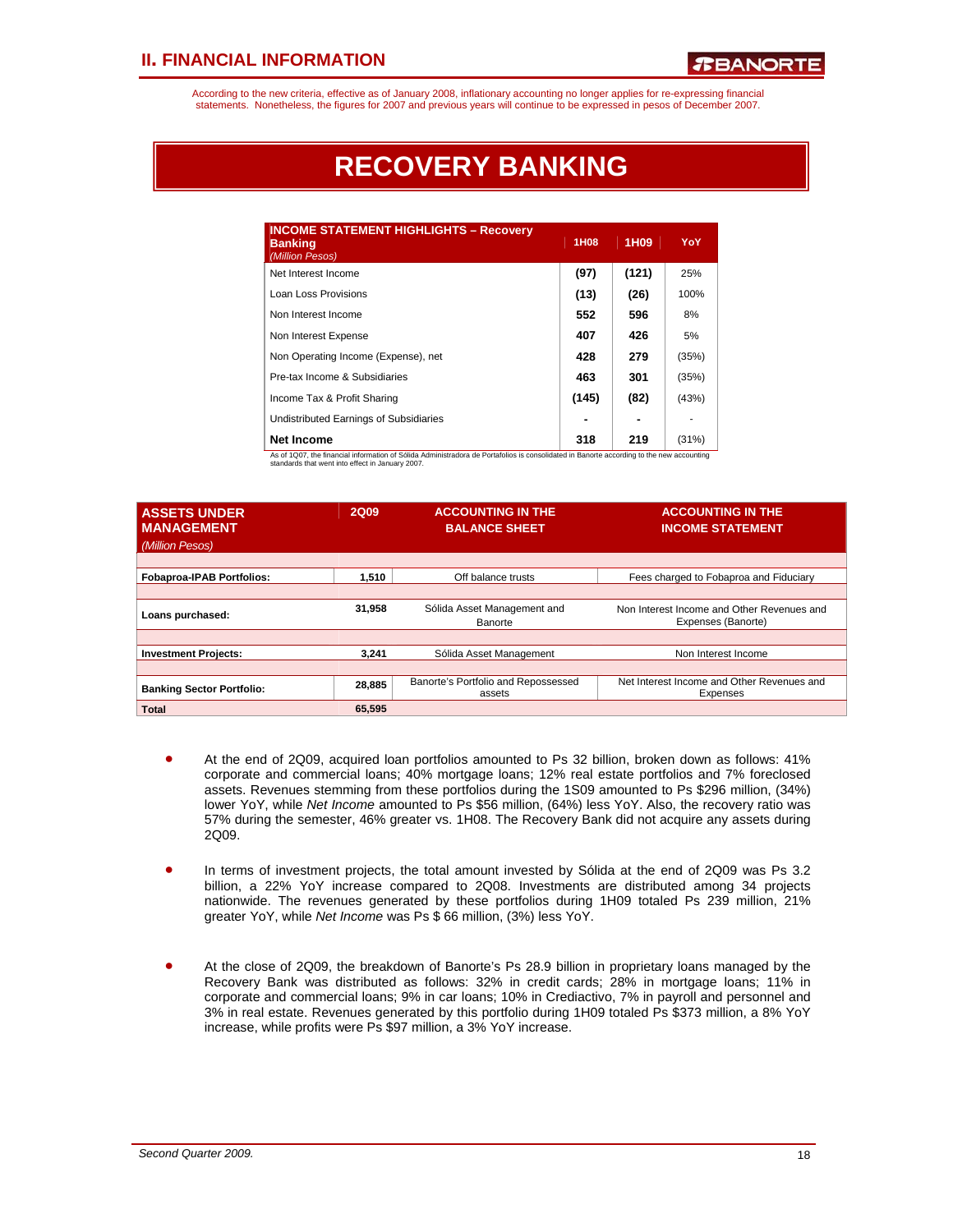According to the new criteria, effective as of January 2008, inflationary accounting no longer applies for re-expressing financial statements. Nonetheless, the figures for 2007 and previous years will continue to be expressed in pesos of December 2007.

# **BROKERAGE**

| <b>Brokerage</b><br>(Million Pesos) | <b>2Q08</b> | 1Q09   | <b>2Q09</b> | QoQ               | YoY                 | 1H08    | 1H <sub>09</sub> | YoY                |
|-------------------------------------|-------------|--------|-------------|-------------------|---------------------|---------|------------------|--------------------|
| <b>Brokerage</b>                    |             |        |             |                   |                     |         |                  |                    |
| Net Income                          | 143         | 40     | 32          | (20%)             | (78%)               | 214     | 73               | (66%)              |
| Stockholder's Equity                | 1.176       | 1.163  | 1.223       | 5%                | 4%                  | 1.176   | 1.223            | 4%                 |
| Assets Under Management             | 186,513     | 92,072 | 114.776     | 25%               | (38%)               | 186.513 | 114.776          | (38%)              |
| Total Assets                        | 1.483       | 1.532  | 5.271       | 244%              | 255%                | 1,483   | 5,271            | 255%               |
| <b>ROE</b>                          | 50.6%       | 14.0%  | 10.8%       | $(3.2~\text{pp})$ | $(39.8 \text{ pp})$ | 39.1%   | 12.3%            | $(26.8~\text{pp})$ |
| <b>Net Capital</b>                  |             |        |             |                   |                     |         |                  |                    |
| Net Capital                         | 936         | 914    | 984         | 8%                | 5%                  | 936     | 984              | 5%                 |

#### • **Broker-Dealer**

#### **Net Income**

During 1H09, the Broker-dealer reported *Net Income* of Ps \$73 million, (66%) less YoY, affected mainly by lower revenues from advisory services in investment banking; from fixed income and equities mutual funds; the negative impact onoperational margins arising from lower funding rates and less turnover in the Mexican Stock Exchange vs. 1H08. On a quarterly basis *Net Income* fell (20%), due to lower operating revenues. It is worth noting that during the quarter, the investment banking unit acted as the lead manager and bookrunner in FOVISSSTE's Ps 3.5 billion structured loan.

#### **Mutual funds**

At closing of 2Q09, AUMs increased 17.2% QoQ given the efforts to improve the mutual funds' returns. Nevertheless, on an annual basis, the AUM declined given the migration of customers to checking accounts and other deposit products within the bank.

#### **Assets Under Management**

At the end of 2Q09, AUMs totaled Ps \$114.8 billion, a (38%) YoY drop affected mainly by a decrease in mutual funds and portfolio management assets. They rose 25% QoQ driven by higher AUMs at the mutual funds and money market desk.

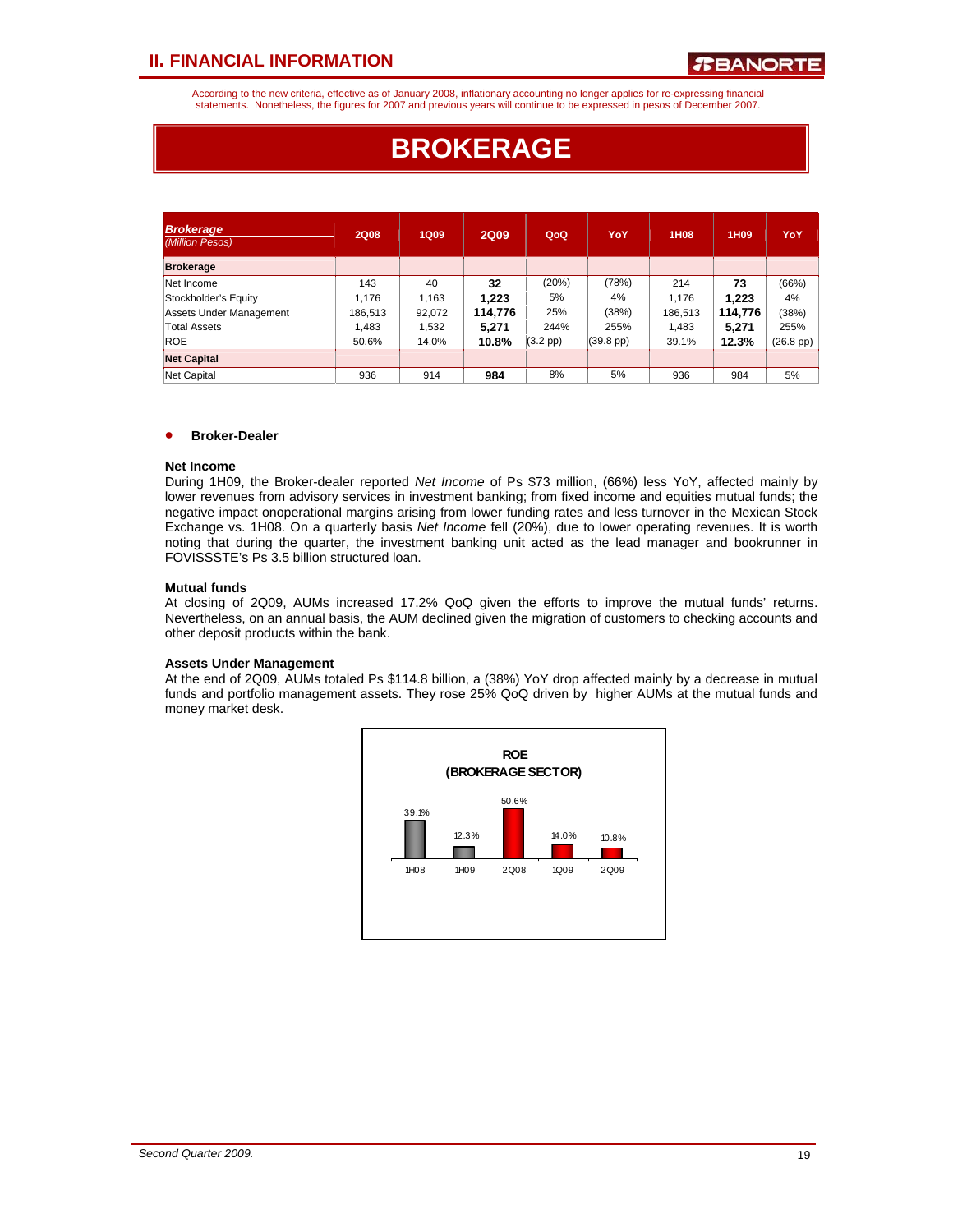According to the new criteria, effective as of January 2008, inflationary accounting no longer applies for re-expressing financial statements. Nonetheless, the figures for 2007 and previous years will continue to be expressed in pesos of December 2007.

| <b>LONG TERM SAVINGS</b><br>(Million Pesos) | <b>2Q08</b> | <b>1Q09</b> | <b>2Q09</b> | QoQ                | <b>YoY</b>         | 1H08   | 1H09   | <b>YoY</b> |
|---------------------------------------------|-------------|-------------|-------------|--------------------|--------------------|--------|--------|------------|
| Afore                                       |             |             |             |                    |                    |        |        |            |
| Net Income                                  | 11          | 60          | 43          | (28%)              | 281%               | 78     | 102    | 32%        |
| Equity                                      | 1,040       | 1,112       | 1,154       | 4%                 | 11%                | 1,040  | 1,154  | 11%        |
| <b>Total Assets</b>                         | 1,174       | 1,220       | 1,286       | 5%                 | 10%                | 1,174  | 1,286  | 10%        |
| AUM (SIEFORE)                               | 56,578      | 56,516      | 62,785      | 11%                | 11%                | 56,578 | 62,785 | 11%        |
| <b>ROE</b>                                  | 4.3%        | 22.1%       | 15.0%       | (7.1~pp)           | 10.7 pp            | 15.4%  | 18.5%  | 3.1 pp     |
| <b>Insurance</b>                            |             |             |             |                    |                    |        |        |            |
| Net Income                                  | 113         | 152         | 85          | (44%)              | (25%)              | 189    | 236    | 25%        |
| Equity                                      | 2,016       | 2,278       | 2,365       | 4%                 | 17%                | 2.016  | 2,365  | 17%        |
| <b>Total Assets</b>                         | 12,585      | 11,374      | 12,182      | 7%                 | (3%)               | 12,585 | 12,182 | (3%)       |
| <b>Technical Reserves</b>                   | 9,337       | 7,359       | 7.536       | 2%                 | (19%)              | 9,337  | 7.536  | (19%)      |
| Premiums sold                               | 2,002       | 2,080       | 1,717       | (17%)              | (14%)              | 4,999  | 3,797  | (24%)      |
| <b>ROE</b>                                  | 23.0%       | 27.6%       | 14.6%       | $(13.0~\text{pp})$ | $(8.4 \text{ pp})$ | 19.7%  | 20.9%  | 1.2 pp     |
| <b>Annuities</b>                            |             |             |             |                    |                    |        |        |            |
| Net Income                                  | ٠           | 24          | (8)         | (133%)             | 100%               | 15     | 15     | $-9/6$     |
| Equity                                      | 1,136       | 1,009       | 1,001       | (1%)               | (12%)              | 1,136  | 1,001  | (12%)      |
| <b>Total Assets</b>                         | 12,522      | 15,491      | 16,257      | 5%                 | 30%                | 12,522 | 16,257 | 30%        |
| <b>Technical Reserves</b>                   | 11,343      | 14,337      | 15,100      | 5%                 | 33%                | 11,343 | 15,100 | 33%        |
| Premiums sold                               | 932         | 672         | 791         | 18%                | (15%)              | 1,531  | 1,462  | (5%)       |
| <b>ROE</b>                                  |             | 9.4%        | $(3.4\%)$   | $(12.8~\text{pp})$ | $(3.4 \text{ pp})$ | 2.6%   | 3.0%   | $0.4$ pp   |

# **LONG TERM SAVINGS**

#### • **Afore**

During 1H09, the Afore reported a *Net Income* of Ps \$102 million (51% corresponds to Banorte), 31% higher YoY and (28%) less QoQ. The annual rise is mainly explained by greater operating income and higher returns on investments, while the quarterly reduction includes the tax payment of Afore IXE. At the close of 2Q09, the Afore's AUM increased 11% YoY and QoQ.

On the other hand, at the close of 2Q09, the Afore had a total of 3,531,728 affiliates, representing 9.0% of total affiliates in the system and 9.9% in certified accounts. As of June 2009, the AFORE ranked 6th with a 6% market share in terms of managed accounts.

#### • **Insurance**

The company reported *Net Income* of Ps \$236 million during 1H09 (51% correspond to GFNorte), 25% higher YoY, driven by higher overall revenues as a result of growth in accrued premiums, as well as return on investments and other income. Expenses grew at a slower pace given the containment of acquisition and claim related costs. On a quarterly basis, Net Income fell (44%) vs. 1Q09 and (25%) vs. 2Q08 given a rise in operating costs.

A the end of 1H09, the number of premiums issued declined (24%) YoY to Ps \$3.79 billion driven by lower sales of "Patrimonio Integral Banorte" product. The number of accrued premiums remained at the same level (Ps \$ 2.94 billion). Technical reserves were Ps \$7.53 billion, (19%) YoY lower, but remained stable on a QoQ basis.

#### • **Annuities**

It registered profits of Ps \$15 million in 1H09 (51% corresponds to GFNorte), remaining at the same level on an annual basis due to lower accrued premiums and greater expenses. On a quarterly basis, *Net Income* fell 133% given lower financing results.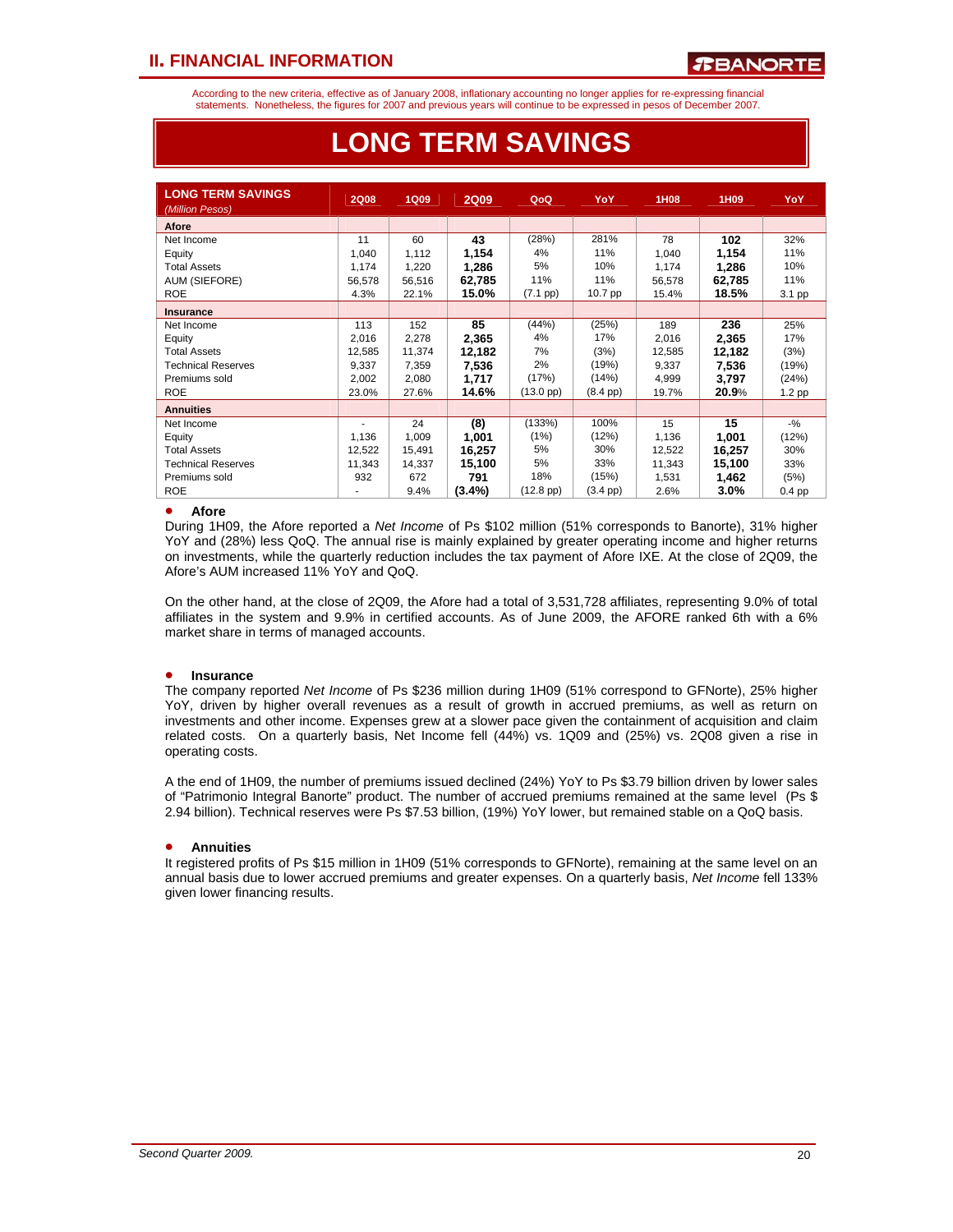



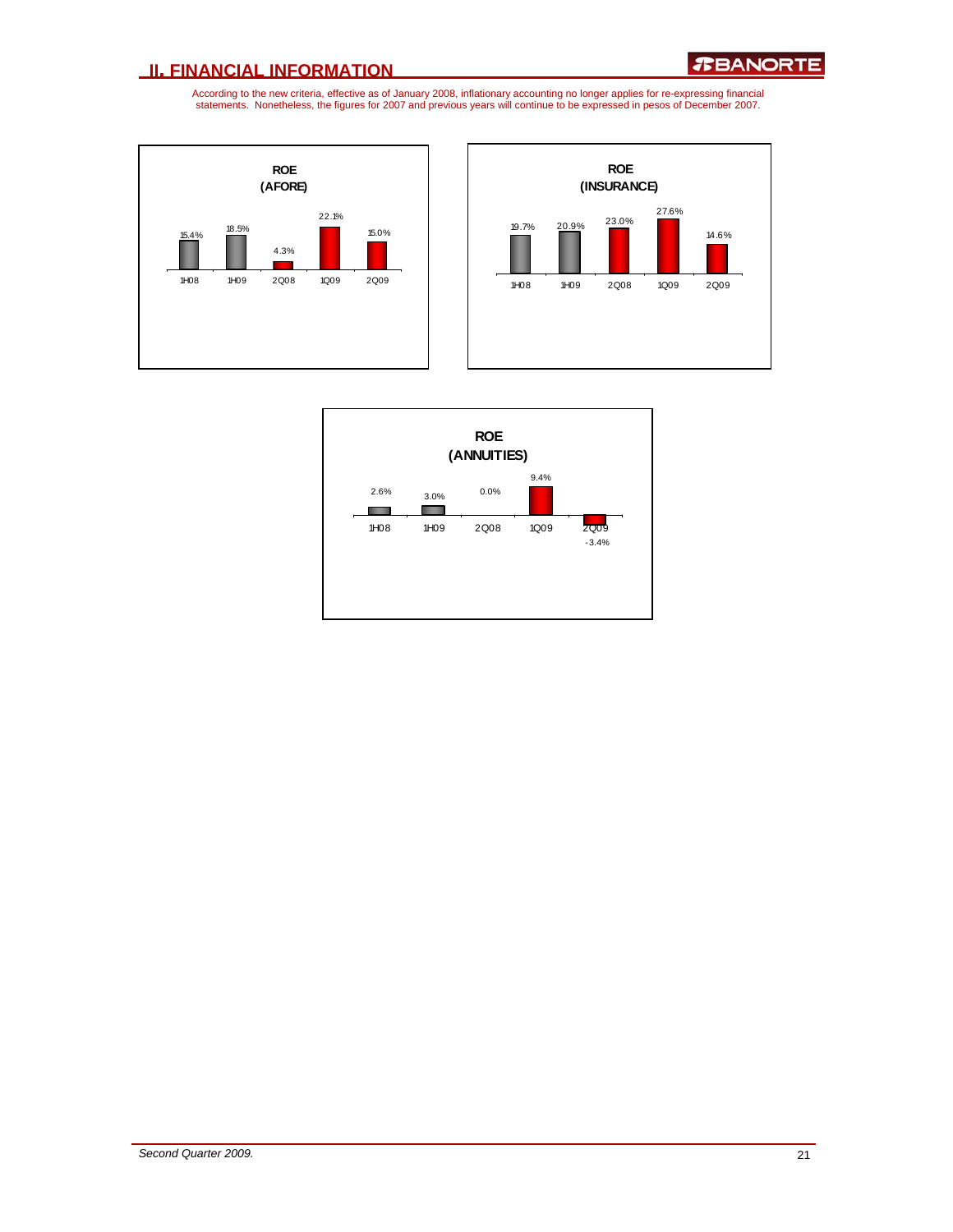According to the new criteria, effective as of January 2008, inflationary accounting no longer applies for re-expressing financial statements. Nonetheless, the figures for 2007 and previous years will continue to be expressed in pesos of December 2007.

# **OTHER FINANCE COMPANIES**

| <b>OTHER FINANCE</b><br><b>COMPANIES (1)</b><br>(Million Pesos) | 2Q08           | <b>1Q09</b>    | <b>2Q09</b> | QoQ           | YoY               | 1H <sub>08</sub> | 1H <sub>09</sub> | YoY    |
|-----------------------------------------------------------------|----------------|----------------|-------------|---------------|-------------------|------------------|------------------|--------|
| <b>Leasing and Factoring</b>                                    |                |                |             |               |                   |                  |                  |        |
| Net Income                                                      | 78             | 94             | 106         | 13%           | 36%               | 144              | 200              | 39%    |
| Equity                                                          | 1.135          | 1.278          | 1.384       | 8%            | 22%               | 1.135            | 1.384            | 22%    |
| Loan Portfolio (2)                                              | 11,385         | 12,791         | 13.457      | 5%            | 18%               | 11,385           | 13,457           | 18%    |
| Past Due Loans                                                  | 55             | 92             | 117         | 27%           | 113%              | 55               | 117              | 113%   |
| Loan Loss Reserves                                              | 30             | 88             | 119         | 35%           | 297%              | 30               | 119              | 297%   |
| <b>Total Assets</b>                                             | 11,532         | 12,927         | 13,521      | 5%            | 17%               | 11,532           | 13,521           | 17%    |
| <b>ROE</b>                                                      | 28.5%          | 30.6%          | 31.8%       | $1.2$ pp      | 3.3 <sub>pp</sub> | 27.1%            | 31.2%            | 4.1 pp |
| Warehousing                                                     |                |                |             |               |                   |                  |                  |        |
| Net Income                                                      | $\overline{7}$ | $\overline{7}$ | 7           | $-9/6$        | $-9/6$            | 11               | 14               | 27%    |
| Equity                                                          | 112            | 129            | 136         | 5%            | 21%               | 112              | 136              | 21%    |
| Inventories                                                     | 77             | 479            | 2.014       | 320%          | 2,516%            | 77               | 2.014            | 2,516% |
| <b>Total Assets</b>                                             | 217            | 621            | 439         | (29%)         | 102%              | 217              | 439              | 102%   |
| <b>ROE</b>                                                      | 24.0%          | 22.3%          | 20.3%       | $(2.0$ pp $)$ | $(3.7~\text{pp})$ | 21.2%            | 21.2%            | $-$ %  |

(1) When making annual comparisons of other finance companies, it is important to keep in mind that as of March 31 2007, the bonding company was divested from Grupo Financiero Banorte. During<br>1Q07 it reported a net income

#### • **Leasing and Factoring**

On February 2008, the Leasing and Factoring Companies merged under a regulated multi-purpose financial corporation (SOFOM). This merger enables, among other things, to optimize the use of capital, improve leverage capacity and create the possibility of achieving higher credit ratings for the merged entity. Results of both companies, as of 1Q08 are presented on a consolidated basis under the denomination "Arrendadora y Factor Banorte, S.A. de C.V.".

The Leasing and Factoring Company reported Net Income of Ps 200 million during the 1H09, 39% greater YoY driven by an 18% expansion in loan placements.

At closing of 2Q09, the Past Due Loan Ratio was 0.87%, while the Capitalization Ratio stood at 10.65%, with average risk assets of Ps \$13.16 million.

At the end of 2Q09, the Leasing and Factoring Company ranked second among 41 companies in terms of loan portfolio.

#### • **Warehousing**

It registered *Net Income* of Ps \$14 million at the close of 1H09, 27% higher YoY driven mainly by greater inventories and storage services. *Net Income* remained stable compared to 1Q09.

At the end of 2Q09, the Capitalization Ratio was 6.74% considering Ps \$2.01 bilion in total outstanding risk certificates. On March  $31^{st}$ , 2009, Banorte's warehouse ranked  $3^{rd}$  among the 20 warehousing companies in terms of profits generated.



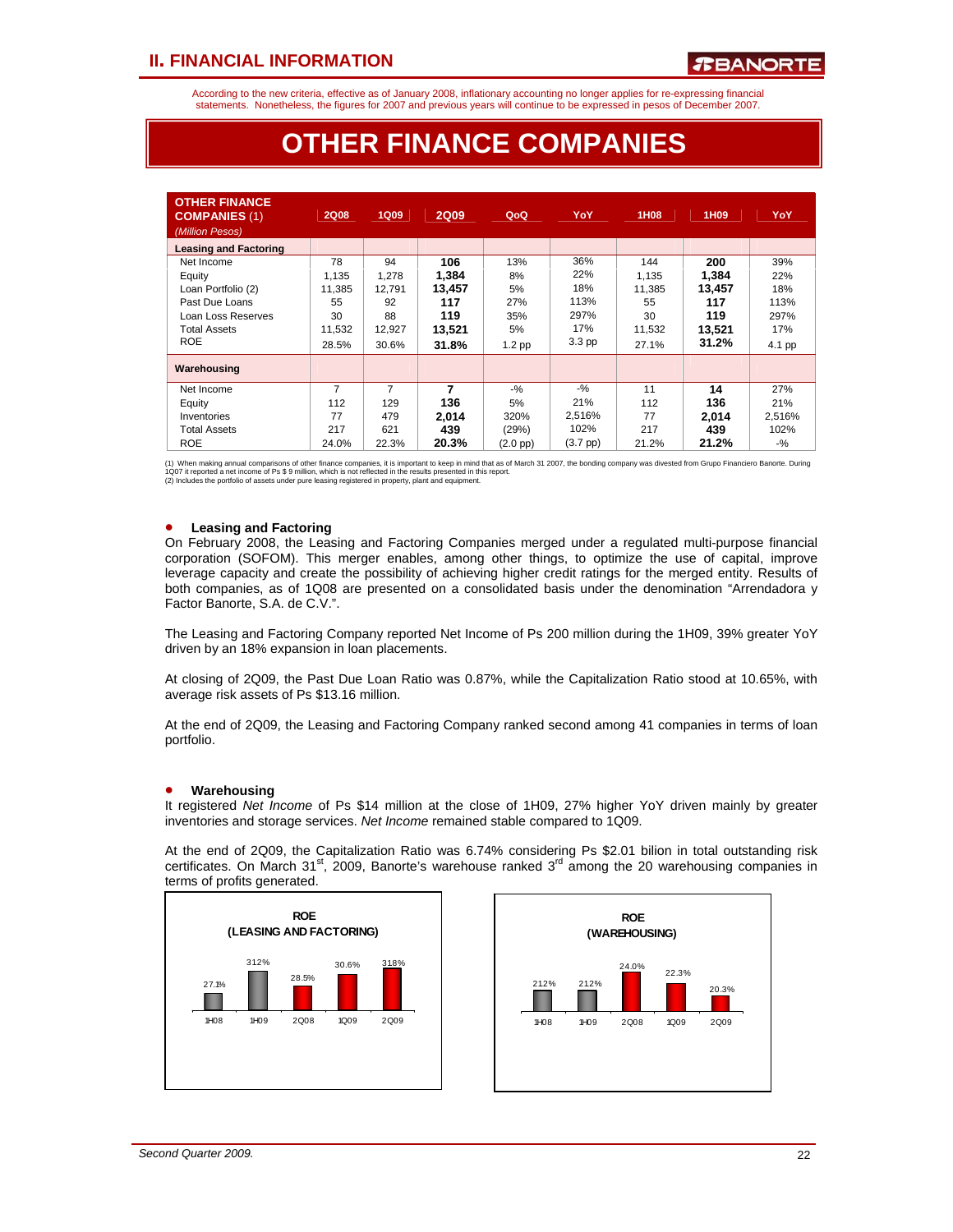According to the new criteria, effective as of January 2008, inflationary accounting no longer applies for re-expressing financial statements. Nonetheless, the figures for 2007 and previous years will continue to be expressed in pesos of December 2007.

# **PRONEGOCIO**

| <b>MICROLENDING</b><br><b>PRONEGOCIO</b><br>(Million Pesos) | <b>2Q08</b> | <b>1Q09</b> | <b>2Q09</b> | QoQ      | YoY     | <b>1H08</b> | 1H <sub>09</sub> | YoY     |
|-------------------------------------------------------------|-------------|-------------|-------------|----------|---------|-------------|------------------|---------|
| Net Income                                                  | (7)         | 6           | 6           | $-9/2$   | 186%    | (16)        | 12               | 175%    |
| Equity                                                      | 75          | 54          | 60          | 11%      | (20%)   | 75          | 60               | (20%)   |
| Loan Portfolio                                              | 421         | 162         | 102         | (37%)    | (76%)   | 421         | 102              | (76%)   |
| Non Performing Loans                                        | 107         | 24          | 13          | (46%)    | (88%)   | 107         | 13               | (88%)   |
| Loan Loss Reserves                                          | 34          | 21          | 11          | (48%)    | (68%)   | 34          | 11               | (68%)   |
| <b>Total Assets</b>                                         | 535         | 266         | 197         | (26%)    | (63%)   | 535         | 197              | (63%)   |
| <b>ROE</b>                                                  | (34.8%)     | 43.8%       | 44.1%       | $0.3$ pp | 78.9 pp | (45.5%)     | 43.9%            | 89.4 pp |

#### • **Pronegocio**

The Board of Directors approved the merger of Banco Mercantil del Norte with Crédito Pronegocio, S.A. of C.V. on January  $29<sup>th</sup>$ , 2009. Since the approval, Banorte has been working in the gradual transfer of Pronegocio's operations and expenses into the bank, as well as migrating Pronegocio's good clients to Banorte's traditional products. The final transfer will be carried out once the corresponding authorities give the final approval to this merger.

Pronegocio posted *Net Income* of Ps \$12 million during 1H09, 175% higher YoY and 186% greater QoQ vs. 2Q08, due to lower payroll and other operating expenses, a reduction in loan reserves and a rise in other products and expenses.

At the close of 2Q09, past due loans were Ps \$13 million, (88%) lower YoY and (46%) down QoQ as a result of write-offs applied in 2008. The past due loan ratio was 12.7%, lower than the 25.4% at the end of 2Q08 and 14.8% in 1Q09. The reserve coverage ratio stood at 85% at the end of 2Q09.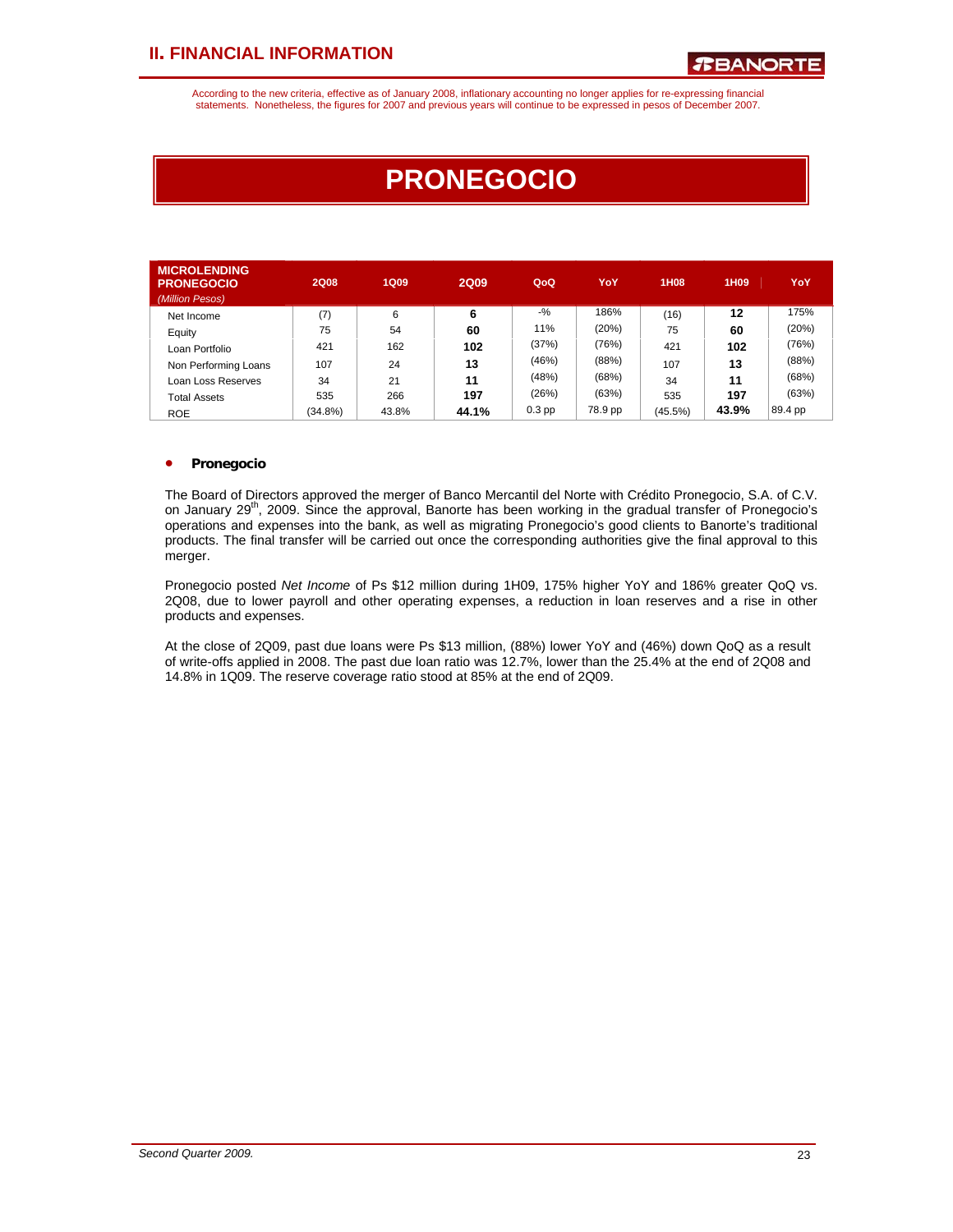According to the new criteria, effective as of January 2008, inflationary accounting no longer applies for re-expressing financial<br>statements. Nonetheless, the figures for 2007 and previous years will continue to be expres

# **RATINGS**

| <b>International Ratings</b>        |                             |                               |                                      |                   |
|-------------------------------------|-----------------------------|-------------------------------|--------------------------------------|-------------------|
| <b>Rating Agency</b>                | Rated<br><b>Institution</b> | Rating                        | Category                             | Date              |
|                                     |                             | Negative                      | Outlook                              |                   |
|                                     |                             | $C -$                         | <b>Modest Financial Strength</b>     |                   |
| Moody's                             | Banorte                     | Baa1                          | Foreign long - term bank deposits    |                   |
|                                     |                             | $P-2$                         | Foreign short- term bank deposits    | March, 2009       |
|                                     |                             | $A-2$                         | Local long - term bank deposits      |                   |
|                                     |                             | $P-1$                         | Local short - term bank deposits     |                   |
| Casa de Bolsa<br>Moody's<br>Banorte |                             | Negative                      | Outlook                              |                   |
|                                     | A2                          | <b>Issue Rating Long Term</b> | March, 2009                          |                   |
|                                     |                             | $P-1$                         | <b>Issue Rating ShortTerm</b>        |                   |
|                                     |                             | Stable                        | Outlook                              |                   |
|                                     |                             | RRR-                          | Long term foreign issuer credit      |                   |
| Standard & Poors                    | Banorte                     | BBB-                          | Long term local currency deposits    |                   |
|                                     |                             | $A-3$                         | Short term foreign issuer credit     | December.         |
|                                     |                             | $A-3$                         | Short tem local issuer credit        | 2008              |
|                                     |                             | Stable                        | Outlook                              |                   |
|                                     |                             | <b>BBB</b>                    | Long Term Foreign currency           |                   |
|                                     | Banorte                     | <b>BBB</b>                    | Long Term Local currency             |                   |
|                                     |                             | F <sub>2</sub>                | <b>Short Term Local Currency</b>     |                   |
| Fitch                               | Grupo                       | F <sub>2</sub>                | <b>Short Term Foreign Currency</b>   | February,<br>2009 |
|                                     | Financiero<br>Banorte       | C                             | <b>Individual - Foreign Currency</b> |                   |
|                                     |                             | 2                             | <b>Support Rating</b>                |                   |
|                                     |                             | 5                             | <b>Support Rating</b>                |                   |

| <b>Domestic Ratings</b>   |                                        |                                                              |                                                                                                                                                       |                            |
|---------------------------|----------------------------------------|--------------------------------------------------------------|-------------------------------------------------------------------------------------------------------------------------------------------------------|----------------------------|
| <b>Rating Agency</b>      | Rated<br><b>Institution</b>            | Rating                                                       | Category                                                                                                                                              | Date                       |
| Fitch                     | Banorte                                | $F1 + (mex)$<br>$AA + (mex)$<br>$F1 + (mex)$<br>$AA + (mex)$ | Short term counterparty risk<br>Long term counterparty risk<br>Short term CD's and Term Deposits<br>Long term CD's and Term Deposits                  | February, 2009             |
|                           | Arrendadora y<br><b>Factor Banorte</b> | $AA + (mex)$<br>$F1 + (mex)$                                 | <b>Medium and Long Term</b><br><b>Short Term</b>                                                                                                      | May, 2007                  |
| Moody's Domestic<br>Scale | Banorte<br>Arrendadora<br>Banorte      | Aaa.mx<br>$MX-1$<br>Aaa.mx<br>$MX-1$                         | <b>Long Term Deposits</b><br><b>ShortTerm Deposits</b><br>Issue Rating in Domestic Scale Long Term<br><b>Issue Rating in Domestic Scale ShortTerm</b> | March, 2009<br>March, 2009 |
|                           | Factor<br>Banorte                      | Aaa.mx<br>$MX-1$                                             | Issue Rating in Domestic Scale Long Term<br><b>Issue Rating in Domestic Scale ShortTerm</b>                                                           | March, 2009                |
| <b>Other Ratings</b>      |                                        |                                                              |                                                                                                                                                       |                            |
| Fitch                     | Banorte                                | AAFC1(mex)                                                   | <b>Financial Asset Administrator</b>                                                                                                                  | February, 2008             |
| Fitch                     | Seguros Banorte<br>Generali            | AA (mex)                                                     | <b>Insurance Financial Strength</b>                                                                                                                   | November.<br>2008          |
| Fitch                     | Casa de Bolsa<br>Banorte               | Stable<br>$F1 + (mex)$<br>$AA + (mex)$                       | Outlook<br>Short term counterparty risk<br>Long term counterparty risk                                                                                | March, 2009                |
| Moodys                    | Casa de Bolsa<br>Banorte               | Stable<br>Aaa.mx<br>$MX-1$                                   | Outlook<br><b>Issue Rating Long Term</b><br><b>Issue Rating ShortTerm</b>                                                                             | Marzo, 2009                |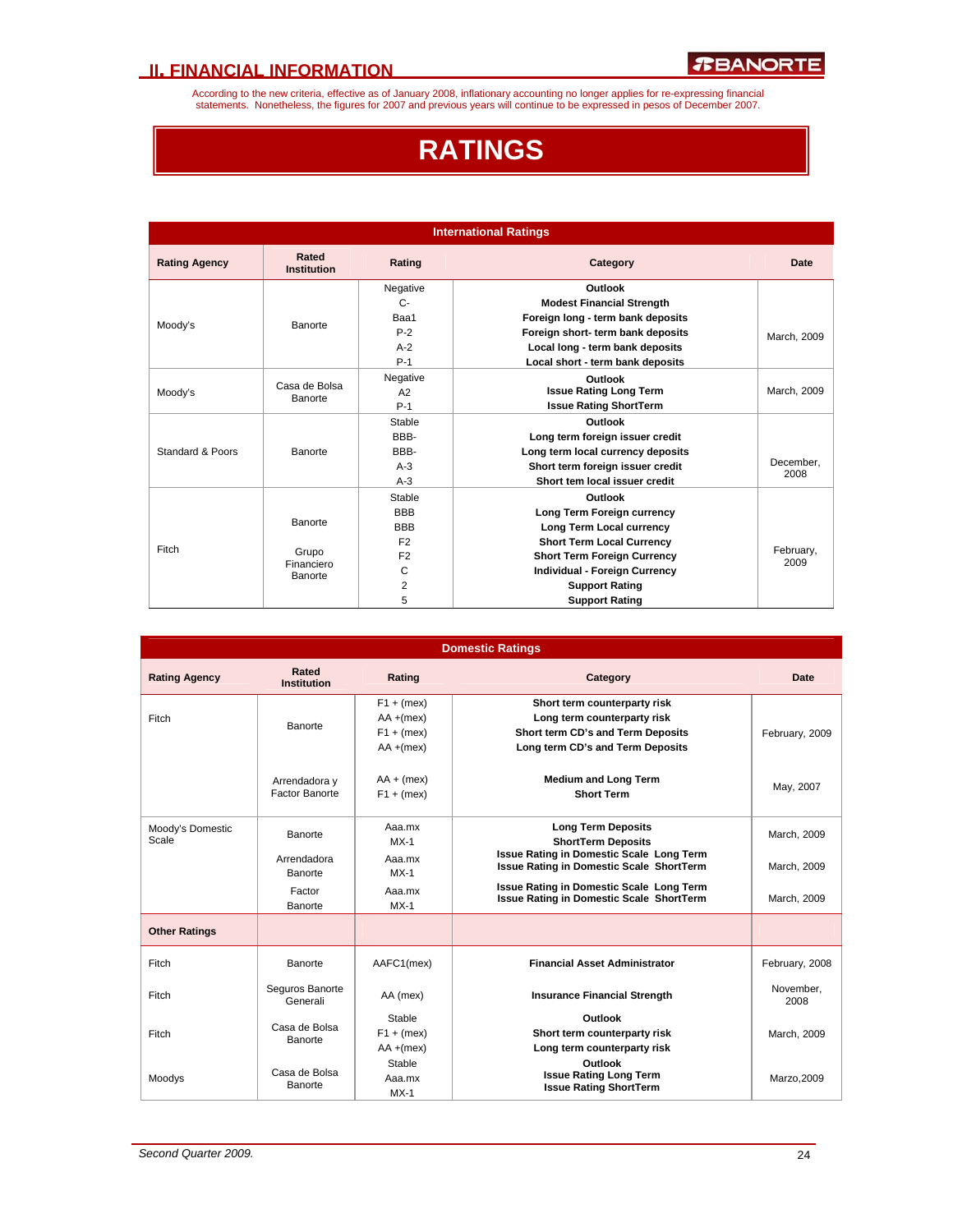### *R***BANORTE**

According to the new criteria, effective as of January 2008, inflationary accounting no longer applies for re-expressing financial<br>statements. Nonetheless, the figures for 2007 and previous years will continue to be expres

| <b>INFRASTRUCTURE</b> | <b>2Q08</b> | 1Q09   | <b>2Q09</b> |
|-----------------------|-------------|--------|-------------|
| <b>Employees</b>      | 19,516      | 19,516 | 19,679      |
| Banking (1)           | 14,659      | 15,032 | 15,043      |
| Other                 | 4,857       | 4,484  | 4,636       |
| Branches $(2)(3)$     | 1,073       | 1,075  | 1,076       |
| <b>INB</b>            | 20          | 20     | 20          |
| Pronegocio            | 97          | 56     | 14          |
| ATM's                 | 3,985       | 4,170  | 4,247       |

### **INFRASTRUCTURE**

(1) Includes INB since 4Q06 and Uniteller since 1Q07. (2) Includes banking modules and remote teller windows. Excludes 1 branch located in Cayman Island.

- During the quarter, one branch was opened in Mexico City and no closures were carried out.ATM's totaled 4,247 at the end of 2Q09.
- In 2009, 15 new branches wil be opened and 5 relocations or refursbishments are programmed. These movements are part of the 2008 expansion program, but were put on hold due to diverse setbacks.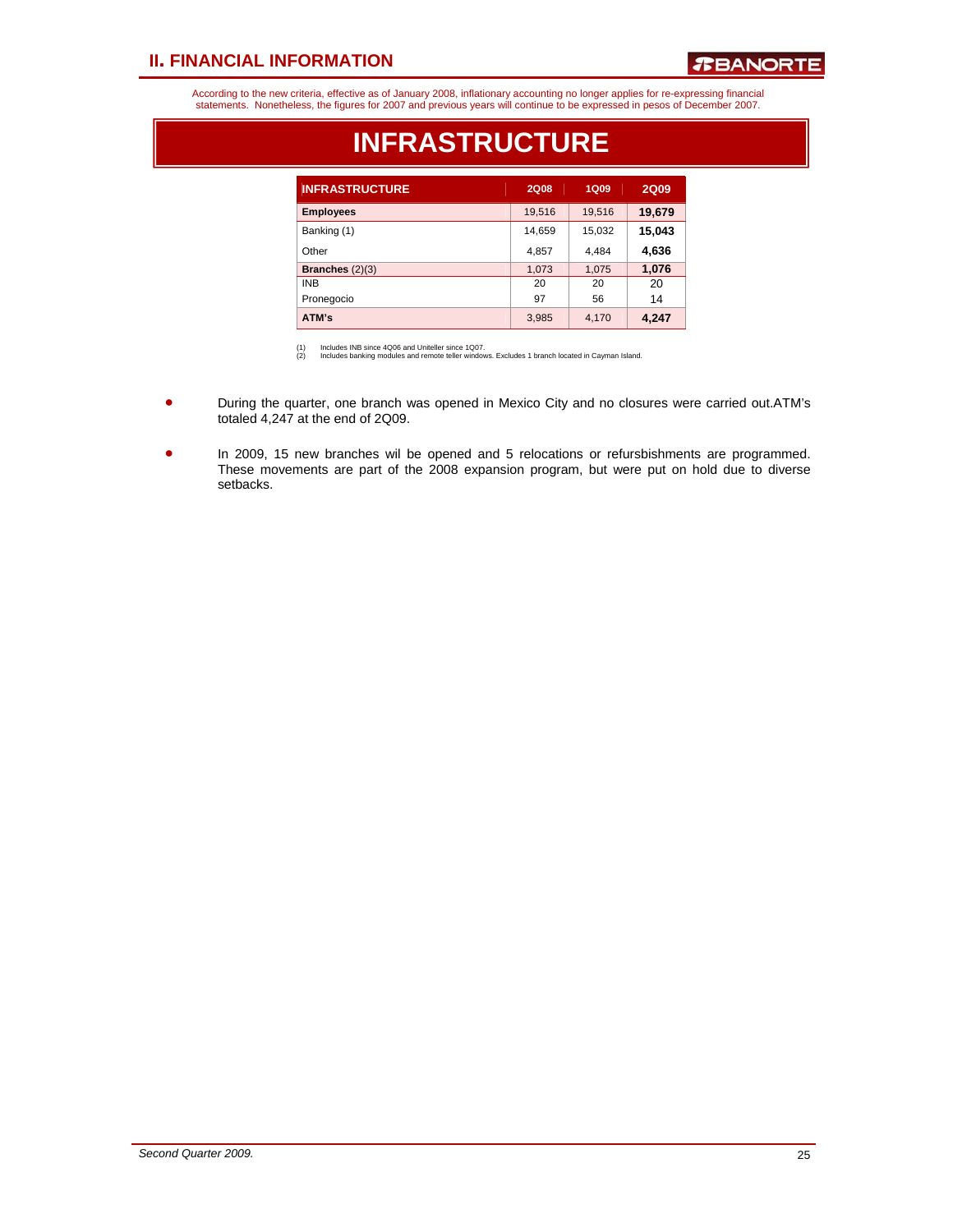According to the new criteria, effective as of January 2008, inflationary accounting no longer applies for re-expressing financial statements. Nonetheless, the figures for 2007 and previous years will continue to be expressed in pesos of December 2007.

# **ANNEXES**

1. GROUP'S GENERAL INFORMATION

2. SUMMARY OF RESULTS AND FINANCIAL **STATEMENTS** 

3. ACCOUNTING CHANGES AND REGULATIONS

4. LOAN PORTFOLIO SALES TO SOLIDA ADMINISTRADORA DE PORTAFOLIOS

5. NOTES TO THE GROUP'S FINANCIAL STATEMENTS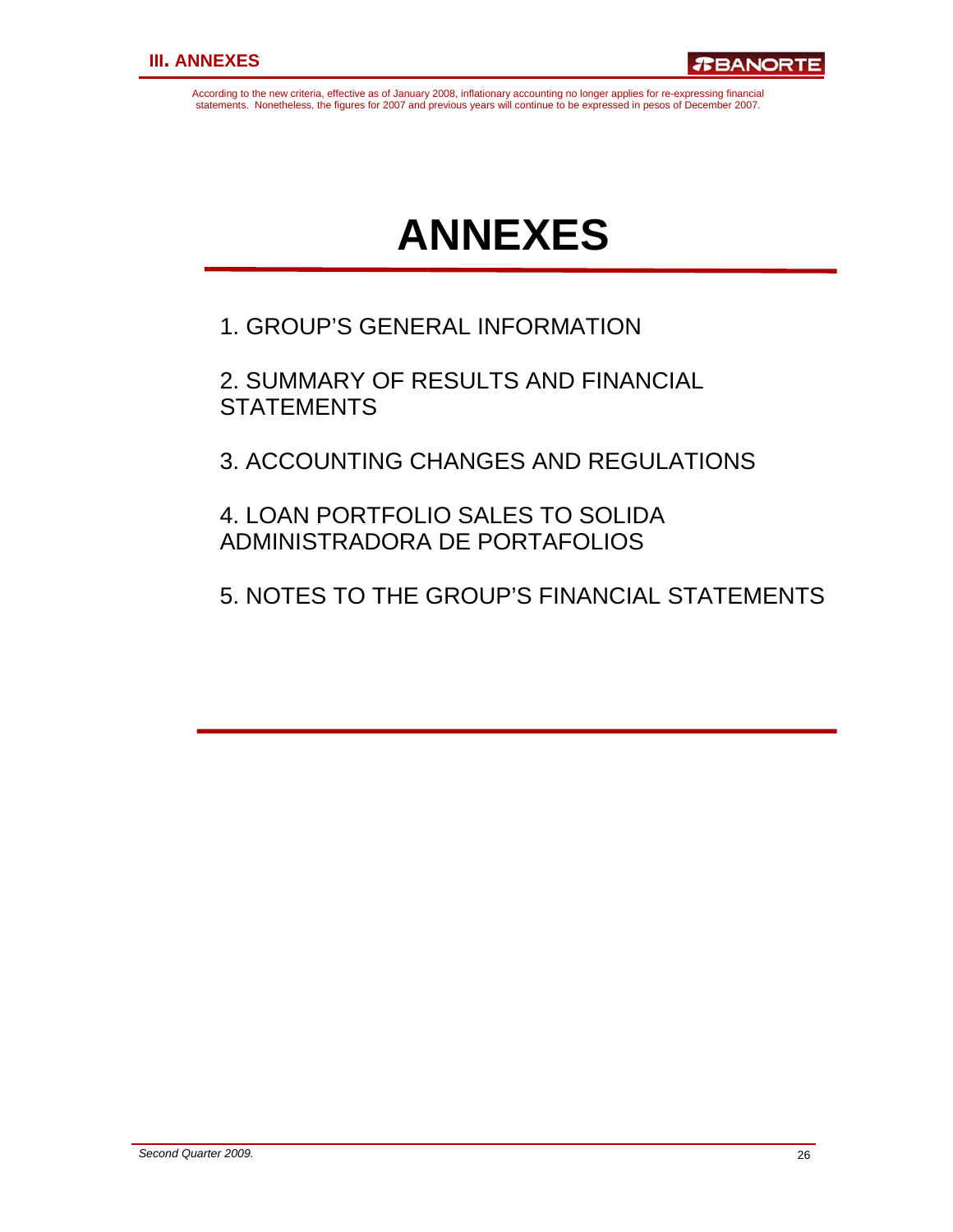# **III. 1 GROUP'S GENERAL INFORMATION**

According to the new criteria, effective as of January 2008, inflationary accounting no longer applies for re-expressing financial<br>statements. Nonetheless, the figures for 2007 and previous years will continue to be expres

# **GFNORTE'S GENERAL INFORMATION**

| <b>GFNorte Ownership of Subsidiaries</b> | <b>2Q09</b> |
|------------------------------------------|-------------|
| Banco Mercantil del Norte (1)            | 97.06%      |
| <b>Brokerage House</b>                   | 99.99%      |
| Retirement Funds - Afore (2)             | 51.00%      |
| Insurance                                | 51.00%      |
| Annuities                                | 51.00%      |
| Leasing                                  | $99.99\%$   |
| Factor                                   | $99.99\%$   |
| Warehouse                                | 99.99%      |
| Microcredit Unit - Pronegocio (2)        | $99.99\%$   |
| Banorte USA (2)                          | 100.00%     |

1) As a resukt of merging Bancen on August 2006. 2) Subsidiary of Banco Mercantil del Norte. Banorte USA owns 100% of Uniteller and 100% of INB.

| <b>Holding Company Capital Structure</b> |                                       |  |  |  |  |
|------------------------------------------|---------------------------------------|--|--|--|--|
| <b>Number of Shares</b>                  | <b>SERIE O</b><br>As of June 30, 2009 |  |  |  |  |
| Number of Shares Outstanding             | 2,018,347,548                         |  |  |  |  |
| Shares held in the bank's Treasury       |                                       |  |  |  |  |

| <b>Group Officers</b>                                                                                                                                                                      |                                                                                                                                                                                                                                                                                               |  |  |  |
|--------------------------------------------------------------------------------------------------------------------------------------------------------------------------------------------|-----------------------------------------------------------------------------------------------------------------------------------------------------------------------------------------------------------------------------------------------------------------------------------------------|--|--|--|
| <b>NAME</b>                                                                                                                                                                                | <b>CURRENT POSITION</b>                                                                                                                                                                                                                                                                       |  |  |  |
| Alejandro Valenzuela del Río                                                                                                                                                               | Chief Executive Officer                                                                                                                                                                                                                                                                       |  |  |  |
| <b>BUSINESS UNITS</b>                                                                                                                                                                      |                                                                                                                                                                                                                                                                                               |  |  |  |
| Fernando Solís Soberón<br>Carlos Garza<br>Ricardo Acevedo Garay<br>Jesús Garza Martínez<br>Antonio Ortiz Cobos<br>Manuel Sescosse Varela<br>Luis Fernando Orozco                           | Managing Director - Long Term Savings<br>Managing Director - Banorte USA<br>Managing Director - Brokerage House<br>Managing Director - Retail and Commercial Banking<br>Managing Director - Corporate Banking<br>Managing Director - Government Banking<br>Managing Director - Asset Recovery |  |  |  |
| <b>STAFF</b>                                                                                                                                                                               |                                                                                                                                                                                                                                                                                               |  |  |  |
| Alejandro Garay Espinosa<br>Román Martínez Méndez<br>Javier Márquez Diez-Canedo<br>Aurora Cervantes Martínez<br>Carla Juan Chelala<br>Sergio García Robles Gil<br>Prudencio Frigolet Gómez | Managing Director - Corporate Services<br>Managing Director - Audit<br>Managing Director - Risk<br>Managing Director - Legal<br>Managing Director - Marketing<br><b>Chief Financial Officer</b><br>Managing Director-Technology                                                               |  |  |  |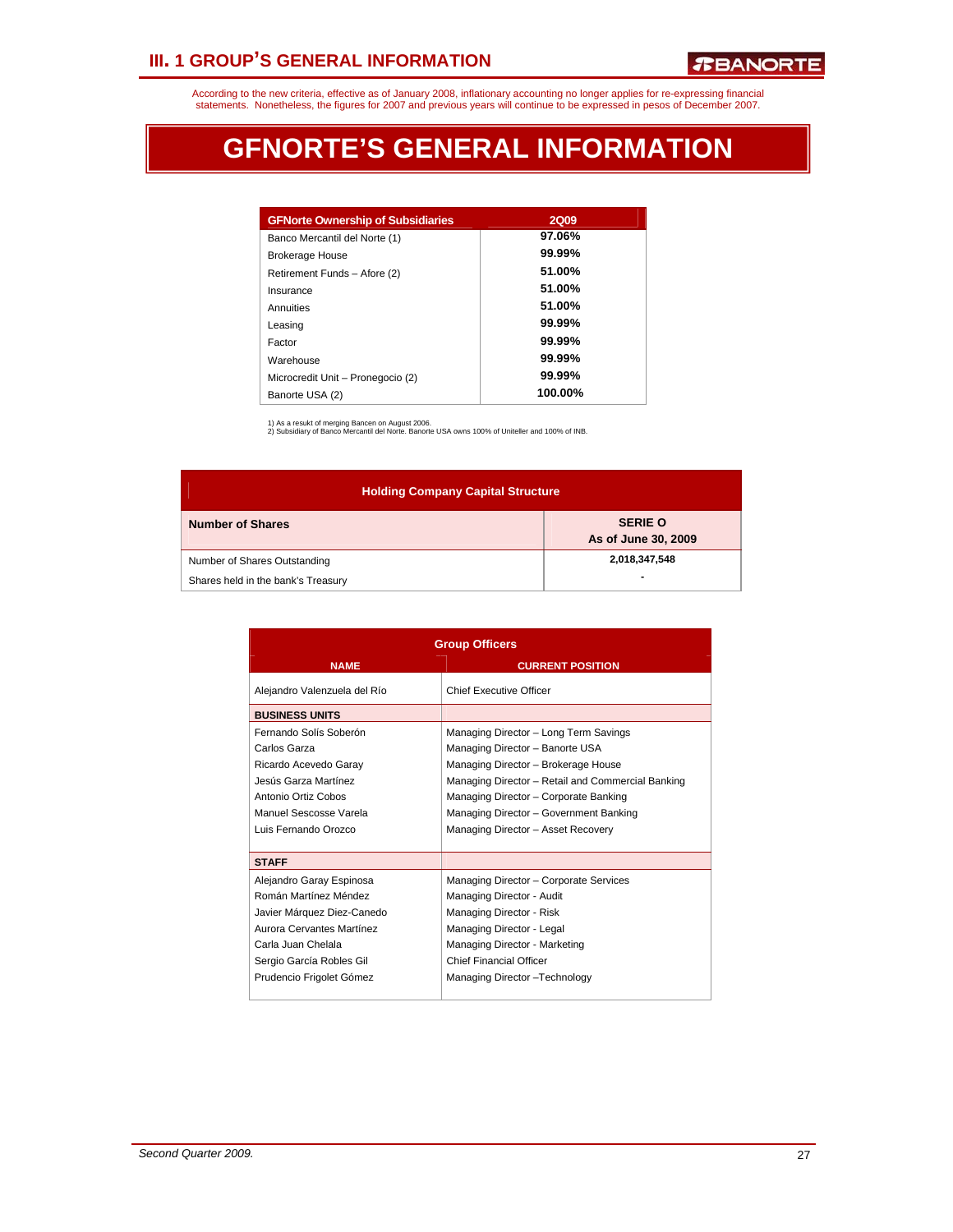# **III. 2 SUMMARY OF RESULTS**

According to the new criteria, effective as of January 2008, inflationary accounting no longer applies for re-expressing financial statements. Nonetheless, the figures for 2007 and previous years will continue to be expressed in pesos of December 2007.

# **SUMMARY OF RESULTS**

**Monterrey, N. L., July 23, 2009. Grupo Financiero Banorte** announced today its operating results at the close of 1H09, reporting a net income of Ps \$2.9 billion, 14% less vs. 1H08. The banking unit contributed with 84% of this results, posting Ps \$2.4 billion of net income. GFNorte's annualized ROE was 15.2% and ROA was 1.0%. During the 1H08, the Group registered a Ps \$339 million non-recurring gain, arising from the sale of VISA's shares during its IPO. This non-recurring line item, coupled with greater provisions during 1H09 as a consequence of the adverse economic environment, are the main reasons that explain the decline in profits.

#### **Net Interest Income**

During 1H09, Net Interest Income rose 16% vs. 1H08, mainly driven by 21% annual growth in core deposits and the 8% increase in performing loans.

#### **Performing Loans**

At closing of 2Q09, performing loans grew 8% annually, reaching a Ps 234.6 billion balance. This increase is explained by the bank's efforts to exploit current market opportunities, coupled with greater penetration in the commercial and government segments.

Over the last twelve months, commercial loans grew 10% to Ps \$86.3 million. The corporate loan book amounted to Ps \$42.7 billion, while the government portfolio rose 31% to Ps \$31.9 billion.

Consumer loans grew 4% during the period with differentperformance in its components. This line item represents 31% of the total performing loan portfolio. Credit cards fell (20%) during the LTM, reaching a Ps 12.9 billion balance. Payroll and personal loans fell (4%) to Ps 6.3 billion, (89% of the balance correspond to payroll loans). Car loans dropped (2%) to Ps 7.3 billion. Mortgage loans maintained an upward trend, closing 2Q09 with a Ps 46.9 billion balance, a 17% YoY increase.

The Past Due Loan Ratio stood at 2.6%, being one of the lowest in the system. Grupo Financiero Banorte closed the quarter with Ps 6.2 billion in past due loans and the reserve coverage ratio was 102%.

#### **Deposits**

Core Deposits amounted to Ps 265.3 billion at the close of 2Q09, a 20% YoY increase vs. 2Q08, driven by a 16% rise in demand deposits and a 29% increase in time deposits. Non interest bearing demand deposits grew by 24%given greater corporate and government balances. Money market deposits grew 16% over the LTM.

#### **Non Interest Income**

Non Interest Income amounted to Ps 3.9 billion during 1H09, growing 2% vs. 1H08, mainly driven by an 11% rise in FX trading income as well as the positive impact from including the "Other Operating Income (Expenses)" on accordance to the accounting criteria.

#### **Efficiency Ratio**

The efficiency ratio improved during the period, from 54% in 1H08 to 52% in 1H09, driven mainly by positive operating leverage. It is worth noting that Banorte has undertaken a series of cost containment measures since 4Q08 given the adverse economic environment. This will translate into greater efficiencies during the rest of 2009.

#### **Other Subsidiaries**

The Long Term Savings Sector (Afore, Insurance and Annuities) reported a profit of \$179 million, 26% higher YoY. During 1H09, Other Finance Companies (Leasing, Factoring and Warehouising) posted net income of \$214 million, 38% greater YoY. The Broker-Dealer reported a Ps 73 million profit.

#### **Relevant Events during the quarter**

Grupo Financiero Banorte's Board of Directors approved today a transaction through which the International Finance Corporation, member of the World Bank Group, would become a partner of Banco Mercantil del Norte, through an equity investment in its banking subsidiary. IFC will strengthen Banorte's capital base and will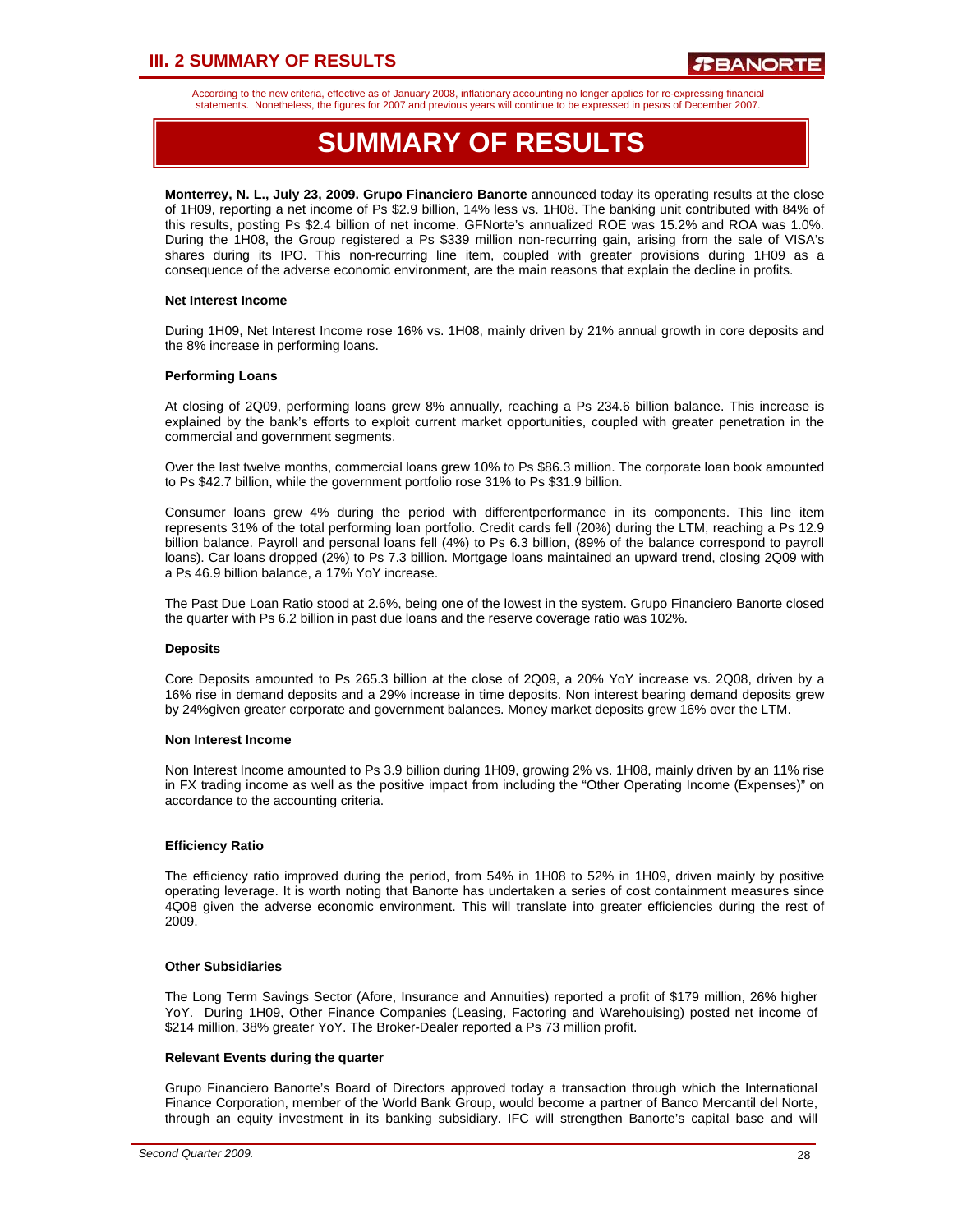# **III. 2 SUMMARY OF RESULTS**

According to the new criteria, effective as of January 2008, inflationary accounting no longer applies for re-expressing financial statements. Nonetheless, the figures for 2007 and previous years will continue to be expressed in pesos of December 2007.

contribute Banorte with its expertise in world class corporate governance practices, and standards for social responsibility and environmental protection, as well as collaborate in various expansion programs for Banorte in sectors with high potential to foster social and economic development in Mexico. This transaction is still subject to approval by the IFC's Board of Directors and the Mexican authorities.

IXE AFORE signed an agreement with AFORE Banorte-Generali to sell its business of pension fund management and investment. This transaction implies a transfer of 312,489 clients and Ps 5.4 billion in AUM. The transaction was approved by the respective Boards of Directors and corresponding authorities.

AFORE Banorte-Generali also signed an agreement to purchase Afore Ahorra Ahora's 367,660 client portfolio. This AFORE's Ps 1.1 billion in AUM represents 1.86% of Banorte Generali's AUM at the close of June.

Through these acquisitions, Banorte-Generali becomes the 4th largest market player in terms of AUM.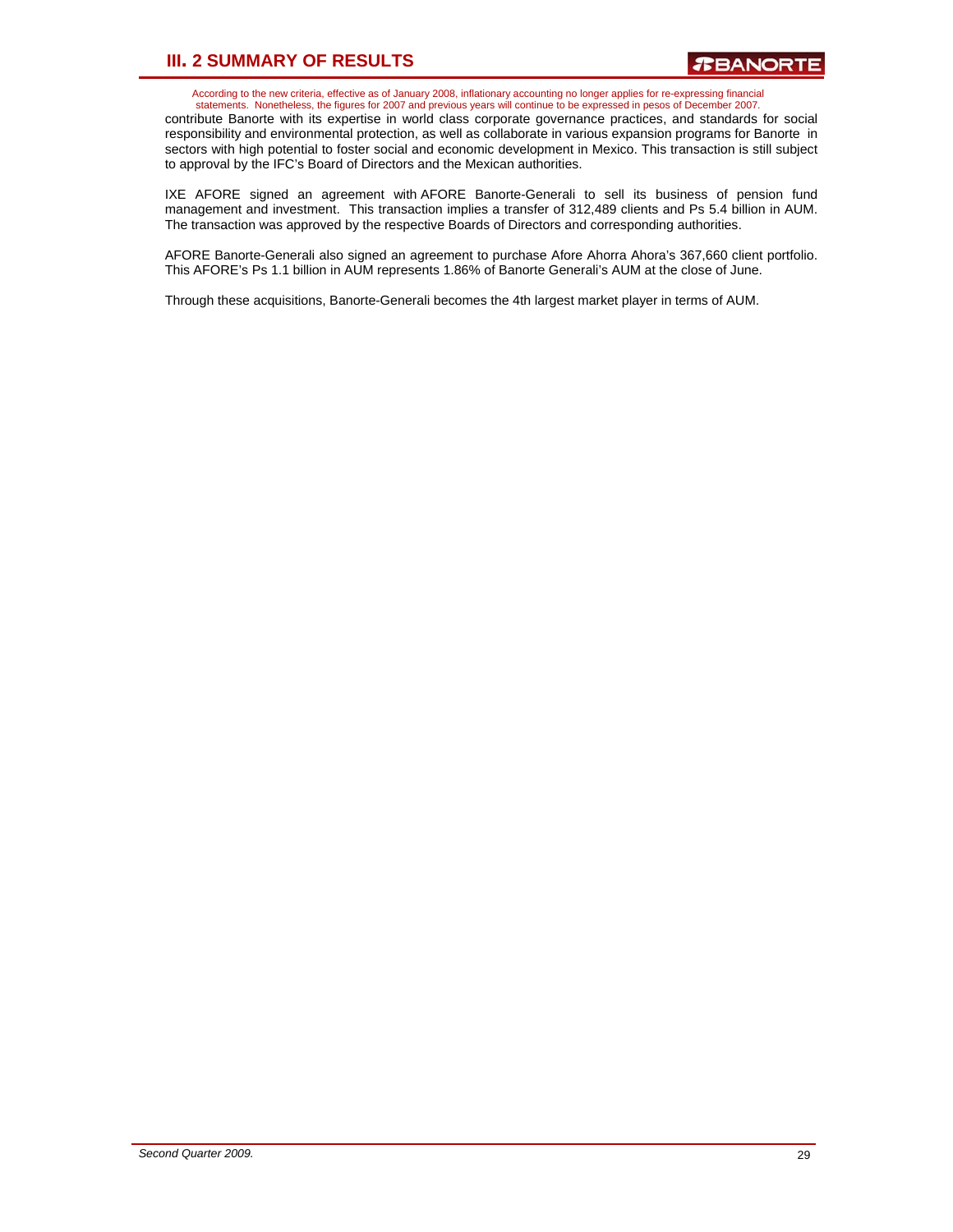According to the new criteria, effective as of January 2008, inflationary accounting no longer applies for re-expressing financial<br>statements. Nonetheless, the figures for 2007 and previous years will continue to be expres

**HOLDING**

| <b>Holding - INCOME</b><br><b>STATEMENT</b> (Million Pesos) | <b>1Q08</b>    | <b>2Q08</b> | 3Q08           | 4Q08       | Accum.<br>2008 | <b>1Q09</b>    | <b>2Q09</b>              | 3Q09 | 4Q09 | Accum.<br>2009 |
|-------------------------------------------------------------|----------------|-------------|----------------|------------|----------------|----------------|--------------------------|------|------|----------------|
| Income Subsidiaries & Other<br>Interest Income              | 1,930<br>3     | 1,806<br>3  | 2,007<br>3     | 1,266<br>3 | 7,009<br>13    | 1,613          | 1,315<br>2               |      |      | 2,928          |
| <b>Interest Expense</b>                                     |                |             |                |            |                |                |                          |      |      |                |
| Fees & Tariffs<br>Trading Income                            |                |             |                |            |                |                |                          |      |      |                |
| <b>Monetary Position REPOMO</b>                             |                |             |                |            |                |                |                          |      |      |                |
| <b>Total Operating Income</b><br>Admin & Promotion Expense  | 1,933<br>2     | 1,809       | 2,010          | 1.269      | 7,022<br>6     | 1.614          | 1.317<br>3               |      |      | 2,931<br>4     |
| <b>Operating Income</b>                                     | 1,932          | 1,808       | 2,009          | 1.268      | 7,016          | 1.612          | 1,314                    |      |      | 2,926          |
| Non Operating Income                                        |                |             | ۰              |            |                | 2              | ۰                        |      |      |                |
| Non Operating Expense                                       | ٠              | ٠           | ٠              | ۰          | ۰              | 2              | ۰                        |      |      | $\overline{2}$ |
| Non Operating Income, net<br>Pre-tax Income                 | 1,932          | 1,808       | 2,009          | 1,268      | 7,016          | 1,614          | 1,314                    |      |      | 2,928          |
| Income Tax & Profit Sharing                                 | 3              |             | 3              |            |                |                | (1)                      |      |      |                |
| Tax on Assets                                               |                |             |                |            |                |                |                          |      |      |                |
| Deferred Income Tax & PS                                    |                |             | (1)            | (5)        | (5)            | 2              | 3                        |      |      |                |
|                                                             | 3              |             | $\overline{2}$ | (5)        | $\mathbf{2}$   | 3              | $\overline{a}$           |      |      |                |
| <b>Profit from Cont Ops</b>                                 | 1,928          | 1,806       | 2,007          | 1,272      | 7,014          | 1,611          | 1,312                    |      |      | 2,923          |
| Extraordinary Items net                                     | $\blacksquare$ | ۰           | ۰              | ۰          | -              | $\blacksquare$ | $\overline{\phantom{0}}$ |      |      |                |
| <b>Total Net Income</b>                                     | 1,928          | 1,806       | 2,007          | 1,272      | 7,014          | 1,611          | 1,312                    |      |      | 2,923          |

| <b>Holding - BALANCE SHEET</b><br>(Million Pesos) | <b>1Q08</b>              | <b>2Q08</b>   | 3Q08                     | 4Q08           | 1Q09                     | <b>2Q09</b> | 3Q09 | 4Q09 |
|---------------------------------------------------|--------------------------|---------------|--------------------------|----------------|--------------------------|-------------|------|------|
| <b>ASSETS</b>                                     |                          |               |                          |                |                          |             |      |      |
| Cash & Due from Banks                             | 131                      | 204           | 157                      | 24             | 63                       | 150         |      |      |
| <b>Margin Accounts</b>                            | $\overline{\phantom{a}}$ |               |                          |                |                          |             |      |      |
| <b>Investment in Securities</b>                   | ٠                        |               | ٠                        |                |                          |             |      |      |
| Sundry Debtors & Other Accts Receivable, net      | 11                       | 11            | 164                      | 12             | 2                        | 3           |      |      |
| Real Estate, Furniture & Equipment, net           | $\overline{a}$           |               |                          |                |                          |             |      |      |
| <b>Investments in Subsidiaries</b>                | 34,345                   | 36,964        | 37,574                   | 38,184         | 39,186                   | 39,455      |      |      |
| <b>Deferred Taxes</b>                             |                          |               |                          | 5              | 3                        | 1           |      |      |
| Goodwill                                          | 36                       | 35            | 33                       | 32             | 34                       | 31          |      |      |
| Other Assets, Deferred Charges & Intangibles      |                          |               |                          |                |                          |             |      |      |
| <b>TOTAL ASSETS</b>                               | 34,524                   | 37,214        | 37,929                   | 38,257         | 39,288                   | 39,640      |      |      |
| <b>LIABILITIES</b>                                |                          |               |                          |                |                          |             |      |      |
| Due to Banks & Correspondents                     |                          |               |                          |                |                          |             |      |      |
| Income Tax & Profit Sharing                       |                          |               |                          |                |                          |             |      |      |
| Other Accounts Payable                            | 5                        | 3             | 1                        | 1              | 1                        | 1           |      |      |
| <b>Deferred Taxes</b>                             |                          | 1             |                          |                |                          |             |      |      |
| <b>TOTAL LIABILITIES</b>                          | $\overline{5}$           | 3             | 1                        | $\mathbf{1}$   | $\overline{1}$           | 1           |      |      |
| <b>STOCKHOLDER'S EQUITY</b>                       |                          |               |                          |                |                          |             |      |      |
| Paid-in Capital                                   | 12,018                   | 12,020        | 12,014                   | 12,004         | 12,007                   | 12.020      |      |      |
| Premium of Share Subscription & Issuance          | 1.863                    | 1,863         | 1,863                    | 1,860          | 1,859                    | 1,853       |      |      |
| Subordinated Convertible Debt                     |                          | $\frac{1}{2}$ | $\overline{\phantom{a}}$ | $\blacksquare$ | $\overline{\phantom{a}}$ |             |      |      |
| <b>Subscribed Capital</b>                         | 13,881                   | 13,882        | 13,877                   | 13,865         | 13,866                   | 13,873      |      |      |
| <b>Capital Reserves</b>                           | 2,446                    | 2,807         | 2,767                    | 2,720          | 2,748                    | 3,173       |      |      |
| <b>Retained Earnings</b>                          | 21,376                   | 21,035        | 21,035                   | 16,935         | 23,965                   | 23,459      |      |      |
| Surplus (Deficit) from Valuation of Securities    |                          |               |                          | (550)          | (1, 315)                 | (867)       |      |      |
| Mark To Market of Securities                      |                          |               |                          |                |                          | (1, 342)    |      |      |
| Results from Conversions of Foreign Ops           |                          |               |                          | 1,094          | 1,244                    | (1,580)     |      |      |
| Surpluss (Deficit) in Capital Restatement         |                          |               |                          |                |                          |             |      |      |
| Results of Non Monetary Fixed Assets              |                          |               |                          |                |                          |             |      |      |
| Results of Non Monetary Investment Assets         | (5, 113)                 | (4,250)       | (5, 493)                 | (2,821)        | (2,833)                  |             |      |      |
| Adjustmens in the Employees' Liabilities          |                          |               |                          |                |                          |             |      |      |
| Net Income                                        | 1,928                    | 3,735         | 5,742                    | 7,014          | 1,611                    | 2,923       |      |      |
| <b>Earned Capital</b>                             | 20,638                   | 23,328        | 24,051                   | 24,391         | 25,421                   | 25,767      |      |      |
| <b>Total Stockholder's Equity</b>                 | 34,519                   | 37,210        | 37,928                   | 38,256         | 39,287                   | 39,640      |      |      |
| <b>TOTAL LIABILITIES &amp; EQUITY</b>             | 34,524                   | 37,214        | 37,929                   | 38,257         | 39,288                   | 39,640      |      |      |

| <b>Holding – MEMORANDUM ACCOUNTS</b><br>(Million Pesos) | 1Q08  | 2008  | 3Q08  | 4Q08  | 1Q09  | 2Q09  | 3Q09 | 4Q09 |
|---------------------------------------------------------|-------|-------|-------|-------|-------|-------|------|------|
| Securities held under Custody                           | 3.716 | 3.716 | 3.716 | 3.716 | 3.716 | 3.716 |      |      |
| <b>Other Registration Accounts</b>                      |       |       |       |       |       |       |      |      |
|                                                         | 3.717 | 3.717 | 3.717 | 3.717 | 3.717 | 3.717 |      |      |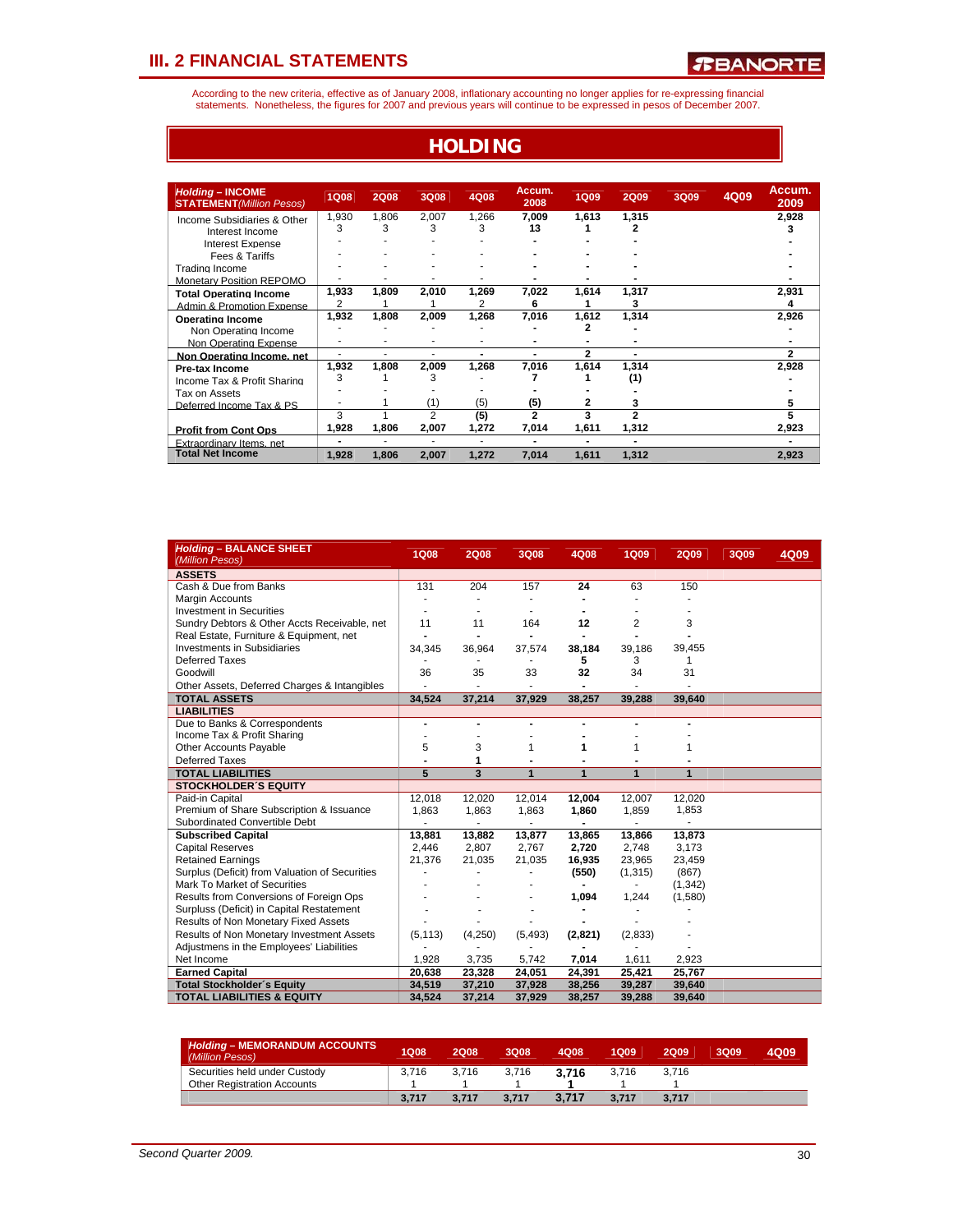According to the new criteria, effective as of January 2008, inflationary accounting no longer applies for re-expressing financial<br>statements. Nonetheless, the figures for 2007 and previous years will continue to be expres

### **GRUPO FINANCIERO BANORTE**

| <b>GFNorte - INCOME STATEMENT</b>                                       | 1Q08           | <b>2Q08</b>             | 3Q08           | 4Q08           | Accum.<br>2008  | <b>1Q09</b>             | <b>2Q09</b>              | 3Q09 | 4Q09 | Accum.          |
|-------------------------------------------------------------------------|----------------|-------------------------|----------------|----------------|-----------------|-------------------------|--------------------------|------|------|-----------------|
| (Million Pesos)                                                         |                |                         |                |                |                 |                         |                          |      |      | 2009            |
| Interest Income                                                         | 11,307         | 11,676                  | 12,820         | 14.061         | 49,864          | 13.141                  | 11,358                   |      |      | 24,499          |
| <b>Interest Expense</b>                                                 | 6,247          | 6.568                   | 7.209          | 7.766          | 27,789          | 7.094                   | 5.656                    |      |      | 12.750          |
| Loan Fees Charged                                                       | 101            | 117                     | 137            | 156            | 510             | 153                     | 139                      |      |      | 292             |
| Fees Paid                                                               |                |                         |                |                |                 |                         | 4                        |      |      | 4               |
| Net Interest Income (NII)                                               | 5,161          | 5,225<br>$\blacksquare$ | 5,748          | 6,451          | 22,585          | 6,199<br>$\blacksquare$ | 5,838                    |      |      | 12,037          |
| Monetary Adjustment (Repomo) to margins<br><b>NII after Repomo</b>      | 5,161          | 5,225                   | 5,748          | 6,451          | 22,585          | 6,199                   | 5,838                    |      |      | 12,037          |
| Preventive Provisions for Loan Losses                                   | 1,005          | 1,255                   | 1,653          | 2,983          | 6,896           | 2,162                   | 2,188                    |      |      | 4,350           |
| Loan Loss Sharing Provisions Fobaproa                                   | $\overline{a}$ |                         |                | ÷.             |                 | $\blacksquare$          |                          |      |      |                 |
| <b>NII Adjusted for Credit Risk</b>                                     | 4,156          | 3,971                   | 4,095          | 3,467          | 15,689          | 4,037                   | 3,650                    |      |      | 7,687           |
| <b>Fund Transfers</b>                                                   | 52             | 55                      | 53             | 63             | 222             | 60                      | 61                       |      |      | 121             |
| <b>Account Management</b>                                               | 235            | 250                     | 260            | 253            | 998             | 230                     | 237                      |      |      | 467             |
| Fiduciary                                                               | 69             | 76                      | 79             | 72             | 295             | 51                      | 68                       |      |      | 119             |
| Income from Real Estate Portfolios                                      | 190            | 117                     | 223            | 204            | 734             | 137                     | 164                      |      |      | 302             |
| <b>Electronic Banking Services</b>                                      | 234            | 249                     | 256            | 269            | 1,009           | 250                     | 256                      |      |      | 506             |
| <b>Credit Card Fees</b>                                                 | 581            | 621                     | 675            | 655            | 2,533           | 590                     | 520                      |      |      | 1,110           |
| Fees Charged to IPAB                                                    | $\blacksquare$ |                         | $\overline{a}$ | $\mathbf{1}$   | 1               | $\blacksquare$          | $\overline{\phantom{a}}$ |      |      |                 |
| <b>Other Fees</b>                                                       | 664            | 735                     | 640            | 621            | 2,660           | 596                     | 606                      |      |      | 1,202           |
| <b>Fees Charged on Services</b>                                         | 2,026          | 2,103                   | 2,185          | 2,138          | 8,452           | 1,914                   | 1,912                    |      |      | 3,826           |
| <b>Fund Transfers</b>                                                   | 5              | 5                       | 4              | 5              | 19              | 6                       | 5                        |      |      | 11              |
| <b>Other Fees</b>                                                       | 277            | 287                     | 293            | 332            | 1.189           | 305                     | 289                      |      |      | 594             |
| <b>Expenses from Real Estate Portfolios</b>                             | $\overline{a}$ |                         |                | $\overline{a}$ | $\blacksquare$  | $\blacksquare$          |                          |      |      |                 |
| <b>Fees Paid on Services</b>                                            | 282            | 292                     | 298            | 337            | 1,208           | 312                     | 294                      |      |      | 605             |
| Foreign Exchange                                                        | 128            | 135                     | 165            | 351            | 779             | 356                     | 163                      |      |      | 518             |
| Securities - Realized Gains                                             | 153            | 19                      | 235            | (131)          | 276             | 19                      | 79                       |      |      | 98              |
| Securities - Unrealized Gains                                           | (83)           | 6                       | (277)          | 339            | (15)            | (133)                   | (85)                     |      |      | (218)           |
| <b>Market Related Income</b>                                            | 198            | 159                     | 123            | 559            | 1.040           | 241                     | 157                      |      |      | 398             |
| <b>Other Operating Income (Expense)</b>                                 | $\blacksquare$ |                         | 2.011          |                |                 | 226                     | 147<br>1.922             |      |      | 373             |
| Non-Interest Income                                                     | 1,942<br>6,098 | 1,971<br>5,941          | 6,106          | 2,360<br>5,828 | 8,284<br>23,973 | 2,070<br>6,107          | 5,572                    |      |      | 3,992<br>11,679 |
| <b>Total Operating Income</b><br>Personnel                              | 1,504          | 1,522                   | 1,572          | 1,558          | 6,156           | 1,693                   | 1,523                    |      |      | 3,216           |
| <b>Profit Sharing</b>                                                   |                |                         |                |                |                 | 199                     | 169                      |      |      | 368             |
| <b>Professional Fees Paid</b>                                           | 227            | 236                     | 293            | 437            | 1,192           | 334                     | 340                      |      |      | 675             |
| Administrative and Promotional Expenses                                 | 1,255          | 1,304                   | 1.093          | 1,288          | 4,941           | 1,186                   | 1,132                    |      |      | 2,319           |
| Rents, Depreciation and Amortization                                    | 417            | 426                     | 407            | 436            | 1,687           | 452                     | 435                      |      |      | 887             |
| Other Taxes (other than Income tax)                                     | 183            | 187                     | 133            | 391            | 894             | 209                     | 172                      |      |      | 381             |
| Contributions to IPAB                                                   | 213            | 228                     | 238            | 259            | 938             | 267                     | 265                      |      |      | 532             |
| <b>Non-Interest Expense</b>                                             | 3.799          | 3.903                   | 3,736          | 4,369          | 15.808          | 4,341                   | 4,037                    |      |      | 8.378           |
| <b>Net Operating Income</b>                                             | 2,299          | 2.038                   | 2,370          | 1,458          | 8,166           | 1,767                   | 1,535                    |      |      | 3,301           |
| <b>Other Revenues</b>                                                   | 583            | 374                     | 256            | 770            | 1,984           | 469                     | 595                      |      |      | 1,064           |
| Changes in Foreign Exchange Valuation                                   | $\sim$         |                         |                |                |                 |                         | $\sim$                   |      |      |                 |
| Recoveries                                                              | 267            | 367                     | 445            | 727            | 1,806           | 196                     | 122                      |      |      | 318             |
| Repomo - Other revenues                                                 |                |                         |                |                |                 | $\blacksquare$          |                          |      |      |                 |
| <b>Non-Operating Income</b>                                             | 850            | 741                     | 701            | 1.497          | 3.789           | 665                     | 717                      |      |      | 1.382           |
| <b>Other Expenses</b>                                                   | (112)          | (165)                   | (83)           | (1,084)        | (1, 444)        | (240)                   | (525)                    |      |      | (764)           |
| Foreign Exchange                                                        | ÷,             |                         | ÷,             |                |                 | $\blacksquare$          | $\overline{\phantom{a}}$ |      |      |                 |
| Repomo - Other (creditor balance)                                       | L.             | ÷.                      | $\overline{a}$ |                |                 | ÷.                      | $\overline{a}$           |      |      |                 |
| <b>Non-Operating Expense</b>                                            | (112)          | (165)                   | (83)           | (1,084)        | (1, 444)        | (240)                   | (525)                    |      |      | (764)           |
| Non Operating Income (Expense), net                                     | 738            | 576                     | 618            | 413            | 2,346           | 425                     | 193                      |      |      | 618             |
| Pre-Tax Income                                                          | 3,038          | 2.614                   | 2.988          | 1,871          | 10,511          | 2,192                   | 1.728                    |      |      | 3,919           |
| Income Tax                                                              | 799            | 687                     | 724            | 552            | 2.761           | 258                     | 413                      |      |      | 670             |
| <b>Profit Sharing</b>                                                   | 232            | 233                     | 258            | 160            | 884             | $\blacksquare$          | $\blacksquare$           |      |      |                 |
| Tax on Assets                                                           | $\blacksquare$ |                         |                |                |                 | ÷.                      | $\overline{a}$           |      |      |                 |
| Deferred Income Tax                                                     | 44             | (169)                   |                | (120)          | (245)           | 317                     | 17                       |      |      | 334             |
| <b>Taxes</b>                                                            | 1,075          | 751                     | 982            | 592            | 3,400           | 574                     | 429                      |      |      | 1,004           |
| <b>Net Income before Subsidiaries</b>                                   | 1,963          | 1,863                   | 2,006          | 1,279          | 7,111           | 1,617                   | 1,298                    |      |      | 2,915           |
| Subsidiaries' Net Income                                                | 77             | 22                      | 100            | 77             | 276             | 89                      | 45                       |      |      | 134             |
| <b>Net Income form Continuos Operations</b><br>Extraordinary Items, net | 2,040          | 1,885                   | 2,106          | 1,356          | 7,386           | 1,706                   | 1,343<br>L.              |      |      | 3,049           |
| Minority Interest                                                       | 111            | 79                      | 99             | 84             | 372             | 95                      | 31                       |      |      | 126             |
| <b>TOTAL NET INCOME</b>                                                 | 1.928          | 1.806                   | 2.007          | 1.272          | 7,014           | 1.611                   | 1.312                    |      |      | 2.923           |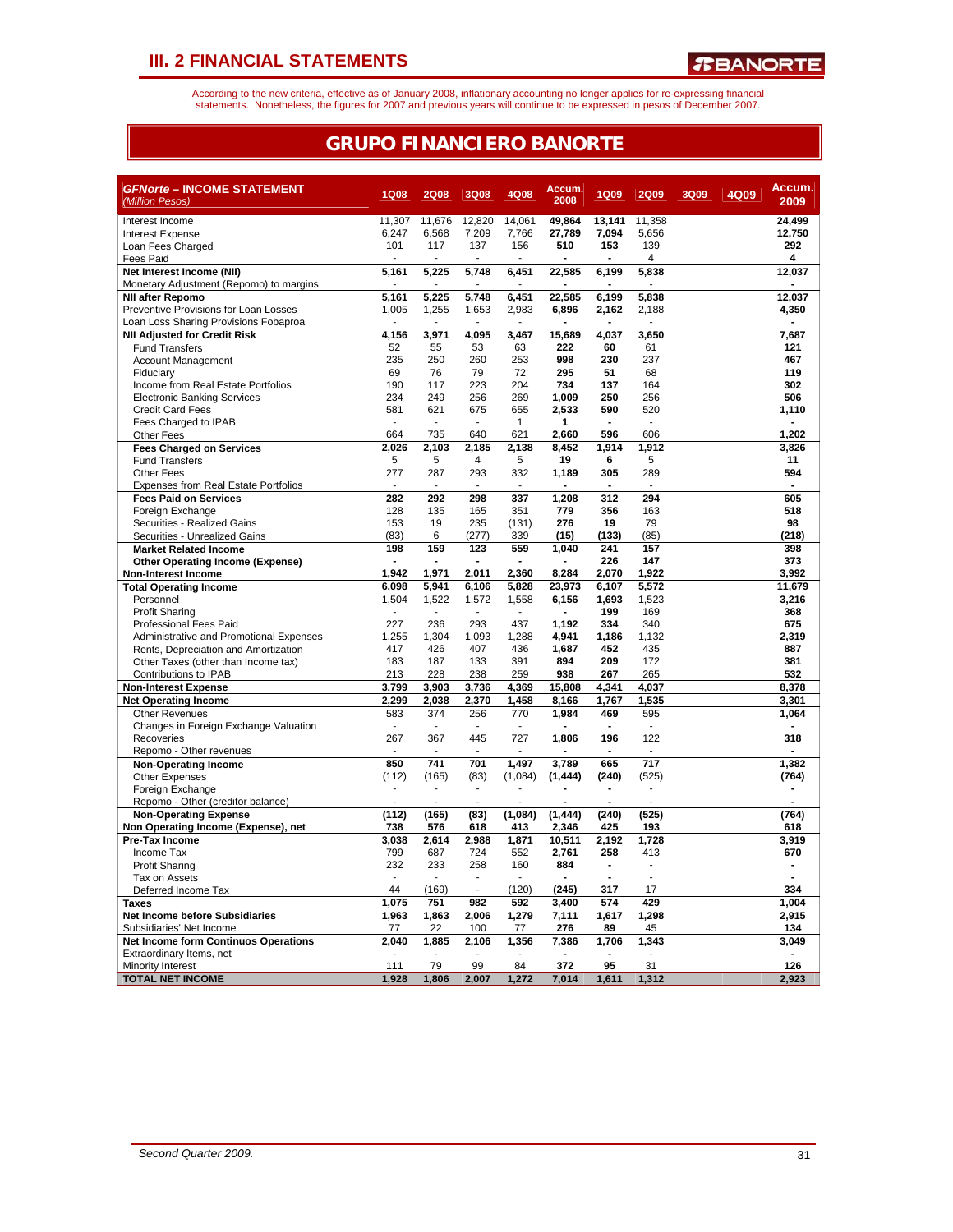| <u> <i>GFNORTE</i> – BALANCE SHEET</u><br>(Millions Pesos) | <b>1Q08</b> | <b>2Q08</b>              | 3Q08           | 4Q08    | <b>1Q09</b>              | <b>2Q09</b>    | 3Q09 | 4Q09 |
|------------------------------------------------------------|-------------|--------------------------|----------------|---------|--------------------------|----------------|------|------|
| <b>ASSETS</b>                                              |             |                          |                |         |                          |                |      |      |
| <b>Cash and Due from Banks</b>                             | 39,804      | 41,694                   | 45,858         | 54,402  | 56,303                   | 56,918         |      |      |
| <b>Margin Accounts</b>                                     | ÷,          |                          | $\blacksquare$ |         | 14                       | 17             |      |      |
| Negotiable Instruments                                     | 7,909       | 10,697                   | 10,993         | 6,075   | 5,172                    | 25,672         |      |      |
| Securities Available for Sale                              | 15,329      | 14,803                   | 14,955         | 11,480  | 11,870                   | 11,566         |      |      |
| Securities Held to Maturity                                | 749         | 742                      | 728            | 221,617 | 217,922                  | 210,702        |      |      |
| <b>Investment in Securities</b>                            | 23,987      | 26,242                   | 26,676         | 239,172 | 234,965                  | 247,940        |      |      |
| Non-assigned Securities for Settlement                     |             | ÷,                       | $\blacksquare$ |         | $\overline{\phantom{a}}$ |                |      |      |
| Debtor Balance in Repo Trans, net                          | 92          | 90                       | 159            | 148     | 1,620                    | 16             |      |      |
| Securities lending                                         | L,          | ÷.                       | ä,             | ä,      | ÷.                       |                |      |      |
| For trading purposes                                       |             |                          |                |         | 6,406                    | 5,525          |      |      |
| For hedging purposes                                       |             |                          |                |         | 2,529                    | 1,142          |      |      |
| <b>Transactions with Derivatives</b>                       | 2,368       | 4,525                    | 2,587          | 8,168   | 8,936                    | 6,667          |      |      |
| <b>Operations w/ Derivatives &amp; Securities</b>          | 2,460       | 4,615                    | 2,746          | 8,317   | 10,556                   | 6,684          |      |      |
| <b>Commercial Loans</b>                                    | 101,040     | 107,097                  | 114,752        | 126,798 | 122,563                  | 120,617        |      |      |
| Financial Intermediaries' Loans                            | 13,592      | 14,531                   | 15,853         | 10,860  | 10,229                   | 8,462          |      |      |
| <b>Consumer Loans</b>                                      | 28,642      | 30,380                   | 31,413         | 29,369  | 27,775                   | 26,651         |      |      |
| Mortgage Loans                                             | 39,046      | 41,170                   | 43,682         | 46,282  | 47,023                   | 47,691         |      |      |
| Government Entities' Loans                                 | 17,556      | 24,367                   | 25,412         | 26,989  | 28,592                   | 31,921         |      |      |
| <b>IPAB Loans</b>                                          | ÷           | ÷.                       | ÷              | ٠       | $\overline{\phantom{a}}$ | $\overline{a}$ |      |      |
| <b>Performing Loans</b>                                    | 199,875     | 217,544                  | 231,111        | 240,298 | 236,181                  | 235,342        |      |      |
| <b>Commercial PDL's</b>                                    | 1,089       | 1,135                    | 1,319          | 1,703   | 2,181                    | 2,796          |      |      |
| Financial Intermediaries PDL's                             | -           | ÷,                       | ÷,             | ٠       | 3                        | ÷,             |      |      |
| Consumer PDL's                                             | 1,208       | 1,471                    | 1,956          | 2,499   | 2,541                    | 2,584          |      |      |
| Mortgage PDL's                                             | 893         | 619                      | 704            | 746     | 825                      | 919            |      |      |
| Government Entities PDL's                                  | ÷           | $\overline{\phantom{a}}$ | $\blacksquare$ | ٠       | ÷.                       |                |      |      |
| <b>Past Due Loans</b>                                      | 3,189       | 3,225                    | 3,979          | 4,948   | 5,550                    | 6,299          |      |      |
| Gross Loan Portfolio                                       | 203,065     | 220,769                  | 235,091        | 245,246 | 241,731                  | 241,641        |      |      |
| Preventive Loan Loss Reserves                              | 4,048       | 4,217                    | 4,904          | 6,690   | 6,051                    | 6,426          |      |      |
| <b>Net Loan Portfolio</b>                                  | 199,017     | 216,552                  | 230,187        | 238,556 | 235,680                  | 235,215        |      |      |
| <b>Acquired Collection Rights</b>                          | 3,538       | 3,375                    | 3,232          | 3,049   | 2,923                    | 2,804          |      |      |
| <b>Total Credit Portfolio</b>                              | 202,554     | 219,927                  | 233,419        | 241,605 | 238,603                  | 238,019        |      |      |
| Benef.receivab.securitization transactions                 | 546         | 520                      | 404            | 796     | 699                      | 557            |      |      |
| Sundry Debtors & Other Accs Rec, net                       | 12,459      | 10,431                   | 13.118         | 9,514   | 13,769                   | 10,771         |      |      |
| Inventories                                                | 61          | 77                       | 571            | 165     | 479                      | 312            |      |      |
| Foreclosed Assets, net                                     | 506         | 653                      | 682            | 863     | 841                      | 800            |      |      |
| Real Estate, Furniture & Equipment, net                    | 7,959       | 8,058                    | 8,192          | 8,429   | 8,459                    | 8,419          |      |      |
| Investments in Subsidiaries                                | 2,685       | 2,632                    | 2,491          | 2,559   | 2,668                    | 2,896          |      |      |
| Deferred Taxes, net                                        | 148         | 304                      | 336            | 471     | 147                      | 141            |      |      |
| Goodwill                                                   | 4,034       | 3,953                    | 4,247          | 5,377   | 5,799                    | 4,330          |      |      |
| Intangibles                                                | 238         | 219                      | 209            | 275     | 4,499                    | 4,119          |      |      |
| <b>Other Assets</b>                                        | 4,085       | 4,286                    | 4,255          | 5,079   | $\overline{\phantom{0}}$ |                |      |      |
|                                                            | 32,175      | 30,612                   | 34,101         | 32,732  | 37,361                   | 32,345         |      |      |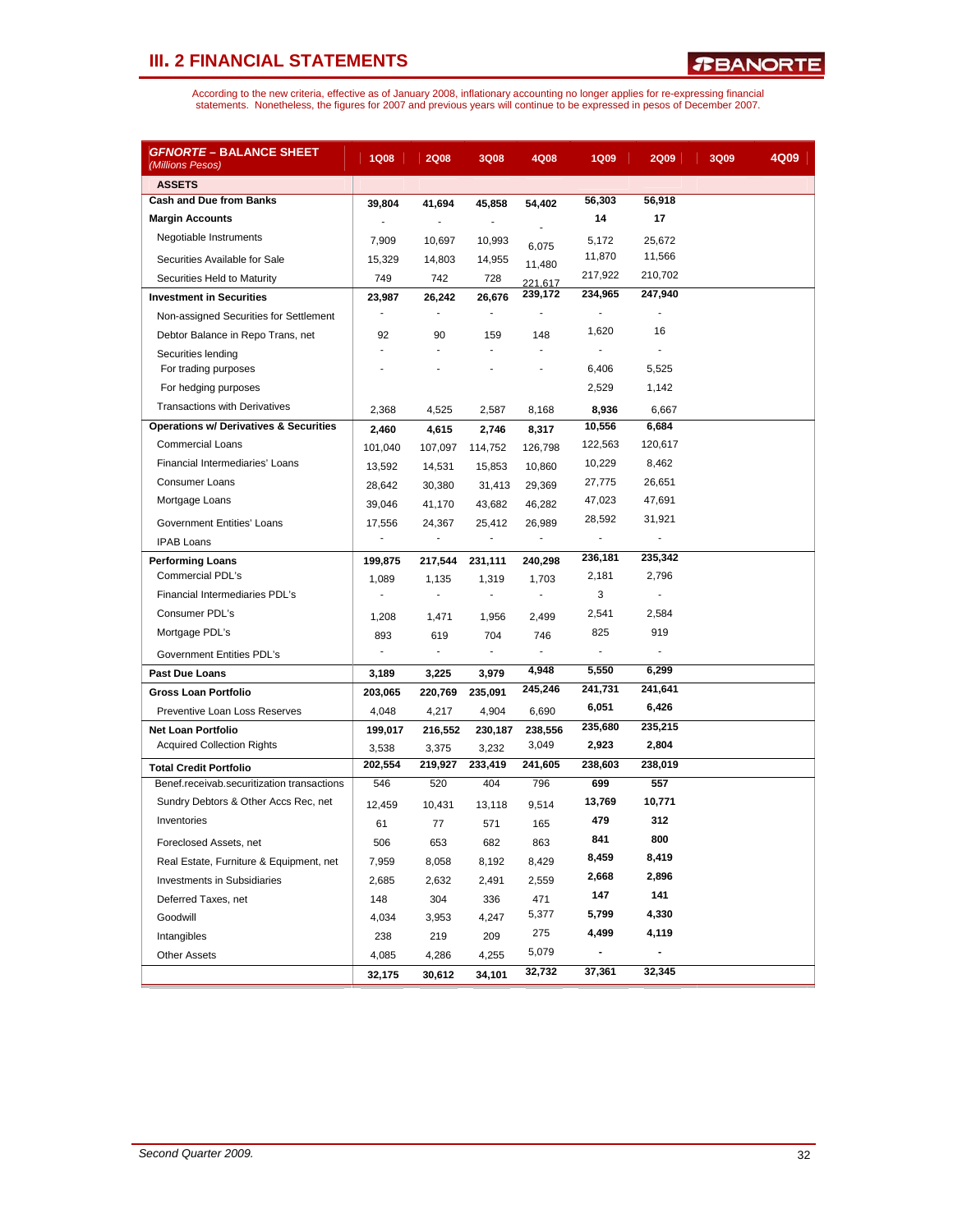*R***BANORTE** 

| <b><i>GFNORTE</i> – BALANCE SHEET</b><br>(Million Pesos) | <b>1Q08</b>              | <b>2Q08</b>              | 3Q08                     | 4Q08                     | <b>1Q09</b> | <b>2Q09</b> | 3Q09 | 4Q09 |
|----------------------------------------------------------|--------------------------|--------------------------|--------------------------|--------------------------|-------------|-------------|------|------|
| <b>LIABILITIES</b>                                       |                          |                          |                          |                          |             |             |      |      |
| <b>Demand Deposits</b>                                   | 103,26                   | 106,693                  | 107,694                  | 128,350                  | 120,255     | 123,755     |      |      |
| <b>Time Deposits</b>                                     | 93,830                   | 114,557                  | 133,799                  | 132,419                  | 134,964     | 141,608     |      |      |
| <b>Bank Bonds</b>                                        | $\overline{\phantom{a}}$ | $\overline{\phantom{a}}$ | $\overline{\phantom{a}}$ |                          |             |             |      |      |
| <b>Deposits</b>                                          | 197,092                  | 221,250                  | 241,492                  | 260,769                  | 255,219     | 265,363     |      |      |
| Immediate Redemption Loans                               | 5,615                    | 3,136                    | 824                      | 1,245                    | 4,180       | 501         |      |      |
| <b>Short Term Loans</b>                                  | 18,538                   | 11,375                   | 11,952                   | 24,803                   | 25,322      | 25,057      |      |      |
| Long Term Loans                                          | 10,178                   | 10,070                   | 10,395                   | 10,636                   | 10,723      | 9,727       |      |      |
| Due to Banks & Correspondents                            | 34,332                   | 24,581                   | 23,170                   | 36,684                   | 40,225      | 35,285      |      |      |
| Non-assigned Securities for Settlement                   | 1,745                    | 1,570                    | 1,486                    |                          | 420         | 540         |      |      |
| Creditor Balance in Repo Trans, net                      | 291                      | 605                      | 632                      | 192,727                  | 191,479     | 200,933     |      |      |
| Secs to be received in Repo Trans, net                   |                          |                          |                          |                          |             |             |      |      |
| Repo Transactions with Collateral                        |                          |                          |                          | 2                        | 304         |             |      |      |
| For trading purposes                                     |                          |                          |                          | $\blacksquare$           | 6,300       | 5,219       |      |      |
| For hedging purposes                                     |                          |                          |                          | $\blacksquare$           | 5,345       | 3,976       |      |      |
| <b>Transactions with Derivatives</b>                     | 3,157                    | 4,443                    | 2,946                    | 10,746                   | 11,646      | 9,195       |      |      |
| <b>Operations w/ Derivatives &amp; Securities</b>        | 5,192                    | 6,619                    | 5,064                    | 203,475                  | 203,849     | 210,668     |      |      |
| Income Tax Payable                                       | 1,197                    | 1,340                    | 1,512                    | 1,272                    | 211         | 170         |      |      |
| <b>Profit Sharing Payable</b>                            | J.                       |                          |                          |                          | 285         | 371         |      |      |
| Creditors for settlement of transactions                 |                          |                          |                          |                          | 6,832       | 1,709       |      |      |
| Other Creditors & Accounts Payable                       | 12,538                   | 13,306                   | 13,654                   | 13,121                   | 10,894      | 8,516       |      |      |
| <b>Other Payable Accounts</b>                            | 13,734                   | 14,646                   | 15,166                   | 14,393                   | 18,222      | 10,767      |      |      |
| Subordinated Non Convertible Debt                        | 14,561                   | 16,932                   | 17,923                   | 20,613                   | 18,053      | 17,783      |      |      |
| <b>Deferred Taxes</b>                                    |                          |                          | $\overline{\phantom{a}}$ | $\blacksquare$           |             |             |      |      |
| <b>Deferred Credits</b>                                  | 977                      | 1,146                    | 1,269                    | 1,346                    | 1,336       | 1,464       |      |      |
| <b>TOTAL LIABILITIES</b>                                 | 265,888                  | 285,174                  | 304,085                  | 537,280                  | 536,903     | 541,330     |      |      |
| <b>EQUITY</b>                                            |                          |                          |                          |                          |             |             |      |      |
| Paid-in Capital                                          | 11,965                   | 11,968                   | 11,951                   | 11,941                   | 11,932      | 11,945      |      |      |
| <b>Share Subscription Premiums</b>                       | 1,275                    | 1,273                    | 1,187                    | 1,468                    | 1,530       | 1,247       |      |      |
| Subordinated Convertible Debentures                      | $\blacksquare$           | $\overline{\phantom{a}}$ | $\blacksquare$           | $\overline{\phantom{a}}$ |             |             |      |      |
| <b>Subscribed Capital</b>                                | 13,239                   | 13,241                   | 13,138                   | 13,409                   | 13,462      | 13,192      |      |      |
| <b>Capital Reserves</b>                                  | 2,446                    | 2,807                    | 2,767                    | 2,720                    | 2,748       | 3,173       |      |      |
| <b>Retained Earnings</b>                                 | 21,376                   | 21,035                   | 21,035                   | 16,935                   | 23,965      | 23,459      |      |      |
| Surplus (Deficit) of Secs Available for Sale             |                          |                          |                          | (550)                    | (1, 315)    | (866)       |      |      |
| Results from Conversions of Foreign Ops                  |                          |                          |                          |                          |             | (1, 342)    |      |      |
| Results from Valuation of Hedging Secs                   |                          |                          |                          | 1,094                    | 1,244       | (1,580)     |      |      |
| Surplus (Deficit) in Capital Restatement                 |                          |                          |                          |                          |             |             |      |      |
| Results of Non Monetary Fixed Assets                     |                          |                          |                          |                          |             |             |      |      |
| Results of Non Monetary -Investment Assets               | (5, 113)                 | (4,250)                  | (5, 493)                 | (2,821)                  | (2,833)     |             |      |      |
| Adjustments in the Employee's Pensions                   |                          |                          |                          |                          |             |             |      |      |
| Accumulated Effect of Deferred Liabilities               |                          |                          |                          |                          |             |             |      |      |
| Net Income                                               | 1,928                    | 3,735                    | 5,742                    | 7,014                    | 1,611       | 2,923       |      |      |
| <b>Earned Capital</b>                                    | 20,638                   | 23,328                   | 24,051                   | 24,391                   | 25,421      | 25,767      |      |      |
| Minority Interest                                        | 1,761                    | 1,868                    | 1,930                    | 1,945                    | 2,016       | 1,633       |      |      |
| <b>Total Equity</b>                                      | 35,638                   | 38,437                   | 39,119                   | 39,746                   | 40,899      | 40,592      |      |      |
| <b>TOTAL LIABILITIES &amp; EQUITY</b>                    | 301,526                  | 323,611                  | 343,204                  | 577,025                  | 577,802     | 581,922     |      |      |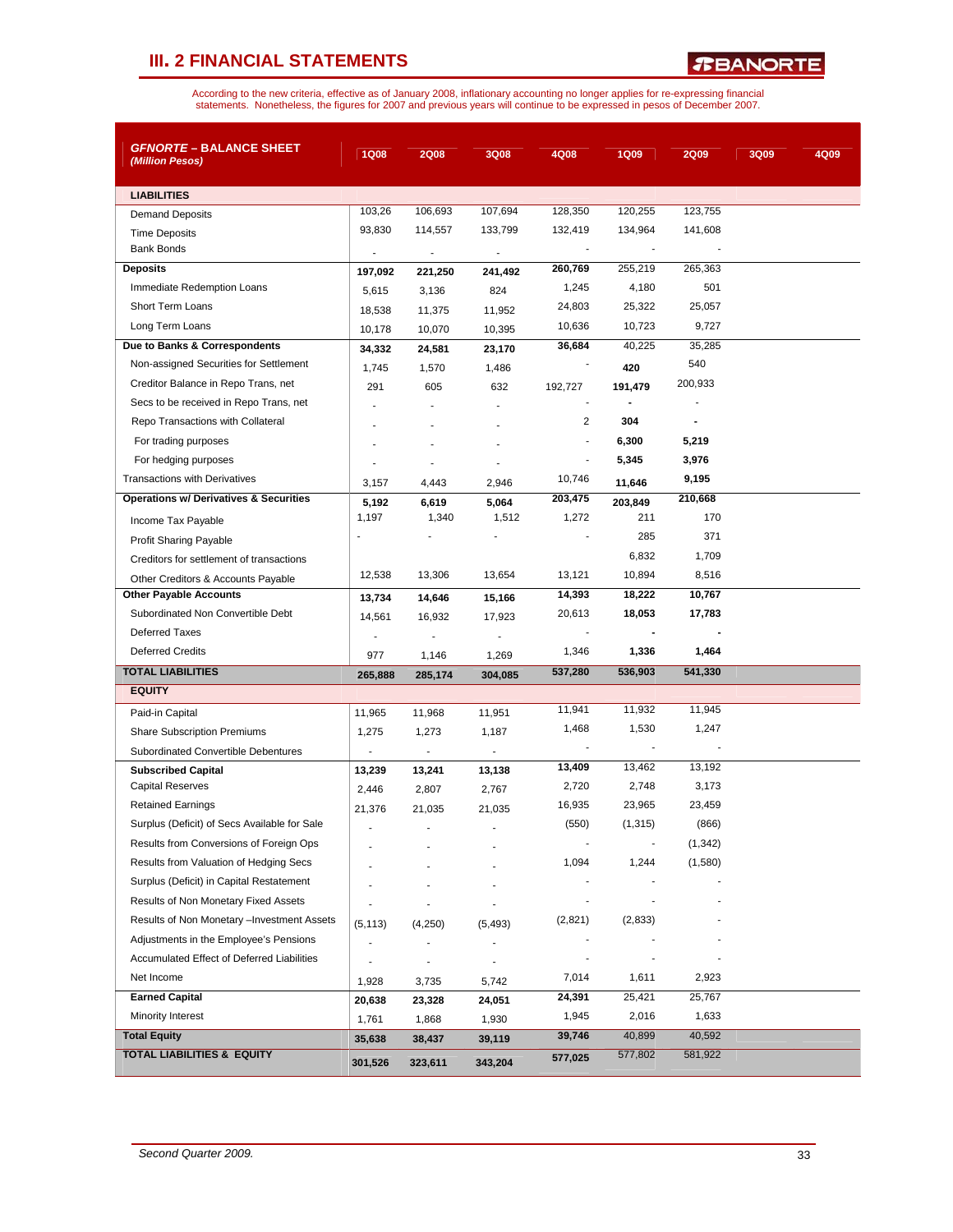| <i>GFNORTE</i> – MEMORANDUM ACCOUNTS<br>(Million Pesos) | <b>1Q08</b>              | <b>2Q08</b>              | 3Q08                     | 4Q08                         | 1Q09                         | <b>2Q09</b>    | 3Q09 | 4Q09 |
|---------------------------------------------------------|--------------------------|--------------------------|--------------------------|------------------------------|------------------------------|----------------|------|------|
| On behalf of Third Parties                              |                          |                          |                          |                              |                              |                |      |      |
| <b>Customer's Banks</b>                                 | 12                       | 16                       | 12                       | 74                           | 30                           | $\overline{7}$ |      |      |
| Dividends Receivable from Customers                     | ٠                        | $\blacksquare$           | $\blacksquare$           | ٠                            | $\blacksquare$               |                |      |      |
| Interest Receivable from Customers                      |                          |                          |                          | ÷,                           |                              |                |      |      |
| Settlement of Customer Transactions                     | 37                       | 44                       | (98)                     | 35                           | 246                          | 118            |      |      |
| <b>Customer Premiums</b>                                |                          | ÷                        |                          |                              | ÷.                           |                |      |      |
| Settlement with Clients' Foreign Currency               |                          |                          |                          |                              |                              |                |      |      |
| Margin Accounts in Futures' Operations                  |                          |                          |                          |                              |                              |                |      |      |
| <b>Other Current Accounts</b>                           |                          | ä,                       | $\blacksquare$           | ٠                            |                              |                |      |      |
| <b>Customers' Current Account</b>                       | 49                       | 60                       | (86)                     | 109                          | 276                          | 125            |      |      |
| Client Securities Received in Custody                   | 185,033                  | 185,766                  | 164,891                  | 118,537                      | 97,315                       | 113,978        |      |      |
| Securities and Documents Received in Guarantee          | $\overline{a}$           | $\overline{\phantom{a}}$ |                          | $\qquad \qquad \blacksquare$ | $\qquad \qquad \blacksquare$ |                |      |      |
| <b>Client Securities Abroad</b>                         | $\overline{a}$           | ÷,                       | $\blacksquare$           | $\blacksquare$               | $\blacksquare$               |                |      |      |
| <b>Clients' Securities</b>                              | 185,033                  | 185,766                  | 164,891                  | 118,537                      | 97,315                       | 113,978        |      |      |
| Clients' Repurchase Operations                          | 23,511                   | 32,360                   | 32,881                   | 35,688                       | 30,925                       | 27,617         |      |      |
| Clients' Repo Transactions w/ Securities                | $\overline{a}$           | ÷                        | ÷.                       | $\overline{a}$               |                              |                |      |      |
| Purchase of Futures & Forward Contracts notional        | ÷,                       | ä,                       |                          |                              |                              |                |      |      |
| Sale of Futures and Forward Contracts, notional         | $\blacksquare$           | $\overline{a}$           | $\blacksquare$           | $\overline{a}$               | ٠                            |                |      |      |
| <b>Clients' Option Parchase Operations</b>              | 144                      | 481                      | 440                      | 274                          | 281                          |                |      |      |
| <b>Clients' Option Sales Operations</b>                 |                          | $\overline{a}$           | $\blacksquare$           | $\overline{a}$               | ÷.                           |                |      |      |
| Purchase of Derivatives' Packages                       |                          |                          |                          |                              |                              |                |      |      |
| Sale of Derivatives' Packages                           | ٠                        | ×.                       |                          | ÷                            |                              |                |      |      |
| <b>Trusts Ander Administration</b>                      | 2,360                    | 2,602                    | 1,897                    | 2,377                        | 2,244                        | 3,422          |      |      |
| <b>Transactions On Behalf of Clients</b>                | 26,015                   | 35,443                   | 35,218                   | 38,340                       | 33,450                       | 31,039         |      |      |
| TOTAL ON BEHALF OF THIRD PARTIES                        | 211,096                  | 221,269                  | 200,023                  | 156,986                      | 131,042                      | 145,142        |      |      |
| <b>Endorsement Guarantees Granted</b>                   | $\overline{\phantom{a}}$ | $\blacksquare$           | $\sim$                   | $\blacksquare$               | $\blacksquare$               | 2,503          |      |      |
| Loan Obligations                                        | 2,846                    | 2,530                    | 2,580                    | 2,793                        | 3,129                        | 98,397         |      |      |
| Fideicomisos                                            | $\frac{1}{2}$            | $\overline{\phantom{a}}$ | $\overline{\phantom{a}}$ | $\overline{a}$               | 88,471                       | 1,924          |      |      |
| Mandatos                                                | ÷.                       | ÷                        | $\overline{a}$           | $\blacksquare$               | 2,161                        | 100,321        |      |      |
| Properties in Trusts and Warrant                        | 108,959                  | 108,574                  | 105,738                  | 90,469                       | 90,632                       | 161,005        |      |      |
| Properties in Custody or Administration                 | 101,841                  | 131,306                  | 149,820                  | 131,886                      | 150,235                      | 24,990         |      |      |
| <b>Collaterals Received</b>                             | 20,952                   | 21,235                   | 21,574                   | 31,567                       | 31,156                       | 26,794         |      |      |
| Amounts committed to Operations with Fobaproa           | ÷.                       | $\blacksquare$           | $\blacksquare$           | $\blacksquare$               | $\blacksquare$               | $\blacksquare$ |      |      |
| Drafts in Transit                                       |                          | ÷,                       |                          | ÷,                           |                              |                |      |      |
| Certificates of Deposits in Circulation                 | 1,377                    | 1,692                    | 1,971                    | 3,006                        | 2,825                        | 2,014          |      |      |
| Letters of Credit to the Corporation as Guarantee       | $\overline{\phantom{a}}$ | $\blacksquare$           | $\blacksquare$           | $\blacksquare$               | $\blacksquare$               |                |      |      |
| Securities to the Corporation for Custody               | 698                      | 856                      | 511                      | 886                          | 900                          |                |      |      |
| Government Secs of the Corp under Custody               | 56                       | 88                       | 641                      | 101                          | 100                          |                |      |      |
| Securities of the Corp given as Guarantee               |                          | ٠                        |                          |                              |                              |                |      |      |
| Securities of the Corp Abroad                           |                          |                          |                          |                              |                              |                |      |      |
| Settlement with FX of the Corp Abroad                   |                          |                          |                          |                              |                              |                |      |      |
| Debts with the Contingency Fund                         |                          |                          |                          |                              |                              |                |      |      |
| <b>Contingent Assets &amp; Liabilities</b>              | 265                      | 262                      | 266                      | 266                          | 264                          | 267            |      |      |
| Investment bank Trans on Behalf of Third Parties        | 101,754                  | 109,570                  | 94,858                   | 84,615                       | 91,943                       | 87,165         |      |      |
| Uncollected Accrued Interest from Past Due Loans        | 111                      | 104                      | 109                      | 137                          | 181                          | 220            |      |      |
| <b>Investments of Retirement Savings Funds</b>          |                          |                          |                          |                              |                              |                |      |      |
| Integration of the Credit Portfolio                     |                          |                          |                          |                              |                              |                |      |      |
| Amounts Contracted in Derivatives                       |                          |                          |                          |                              |                              |                |      |      |
| <b>Other Registration Accounts</b>                      |                          | $\overline{\phantom{a}}$ | $\overline{\phantom{a}}$ |                              | $\overline{\phantom{a}}$     |                |      |      |
| <b>Proprietary Transactions</b>                         | 338,858                  | 376,217                  | 378,068                  | 345,726                      | 371,364                      | 405,279        |      |      |
| Repo Securities to be Received                          | 226,589                  | 238,589                  | 241,457                  | 39,939                       | 31,324                       |                |      |      |
| (Minus) Repurchase Creditors                            | (226, 81)                | (239, 160)               | (242, 020)               | (40, 176)                    | (31,414)                     |                |      |      |
| <b>Repurchase Transactions</b>                          | (224)                    | (571)                    | (563)                    | (237)                        | (90)                         | $\blacksquare$ |      |      |
| Repurchase Debtors                                      | 23,194                   | 36,249                   | 40,263                   | 35,054                       | 27,757                       |                |      |      |
| (Minus) Repo Securities to be Delivered                 | (23, 169)                | (36, 193)                | (40, 173)                | (34,908)                     | (27, 663)                    |                |      |      |
| <b>Repurchase Transactions</b>                          | 25                       | 56                       | 90                       | 146                          | 93                           |                |      |      |
| <b>TOTAL PROPRIETARY</b>                                | 338,658                  | 375,702                  | 377,595                  | 345,635                      | 371,367                      | 405,279        |      |      |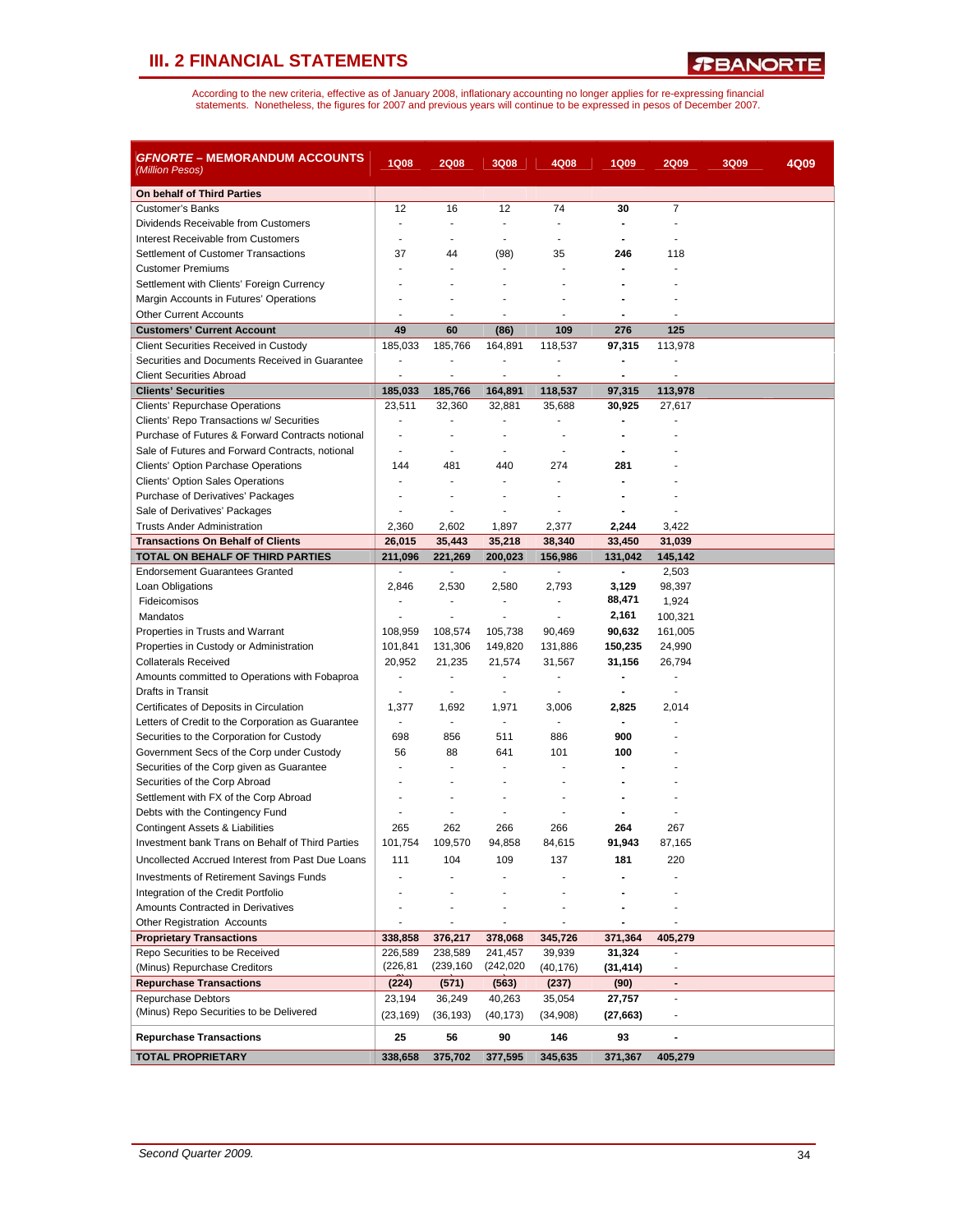| <b>GFNORTE - CONSOLIDATED STATEMENT OF CASH FLOW</b><br><b>JANUARY 1, 2009 - JUNE 30, 2009</b><br>(Million Pesos) |                |
|-------------------------------------------------------------------------------------------------------------------|----------------|
| <b>Cash Flow from Operating Activities</b>                                                                        |                |
| <b>Net Income</b>                                                                                                 | 2,923          |
| Items charged to results that do not generate or require use of resources                                         |                |
| Results of valuation at reasonable value                                                                          | 44             |
| Provisions for loan losses                                                                                        | 4,370          |
| Estimate for non recovery or difficult collection                                                                 | 84             |
| Depreciation and amortization                                                                                     | 487            |
| Provisions for obligations                                                                                        | (2,635)        |
| Effective and deffered taxes on profits                                                                           | 910            |
| Undistribuated earnings of subsidiaries                                                                           | (52)           |
|                                                                                                                   | 3,208          |
|                                                                                                                   |                |
| Change in items related to operations:<br>Change in Margin Accounts                                               | (10)           |
| Change in Invesment in Securities                                                                                 | (11, 735)      |
| Change in repo debtors                                                                                            | 132            |
| Change in derivatives (assets)                                                                                    | 1.501          |
| Changesin Loan Portfolio                                                                                          | (1, 558)       |
| Change in purchased receivables                                                                                   | 245            |
| Change in benefits to receive from securitizations                                                                | 240            |
| Change in foreclosed assets                                                                                       | 34             |
| Change in other operating assets                                                                                  | 209            |
| Change in core deposits                                                                                           | 5,632          |
| Change in interbank loans and other entities<br>Change in repo creditors                                          | 1,135<br>8,747 |
| Change in sold collaterals or granted as guarantees                                                               | (2)            |
| Change in derivatives (liability)                                                                                 | (1, 552)       |
| Change in other operating liabilities                                                                             | (3,765)        |
| Change in Margin Accounts                                                                                         |                |
| Net cash generated or used from operations                                                                        | 5,384          |
|                                                                                                                   |                |
| <b>Investment Activities:</b>                                                                                     |                |
| Charges for disposal of property, furniture and equipment                                                         | 324            |
| Payments for acquisition of property, furnitute and equipment                                                     | (829)          |
| Subsidiaries and associated acquisitions payment                                                                  | (2, 269)       |
| Charges for other permanent investments                                                                           | $\mathbf{1}$   |
| Payment s for purchase of other invesments                                                                        | (1)            |
| Charges for cash dividends                                                                                        | 23             |
| Net cash generated or used from investment activities                                                             | (2,751)        |
|                                                                                                                   |                |
| <b>Financing Activities:</b>                                                                                      |                |
| Payments assopciated with the repurchase of proprietary shares                                                    | (109)          |
|                                                                                                                   |                |
| Net Cash Increase (decrease)                                                                                      | 2,524          |
| Cash flow adjusmtents given exchage rate or inflation variations                                                  | (2)            |
| Cash and cash equivalents at beginning of period                                                                  | 54,396         |
| Cash and cash equivalents at end of period                                                                        | 56.918         |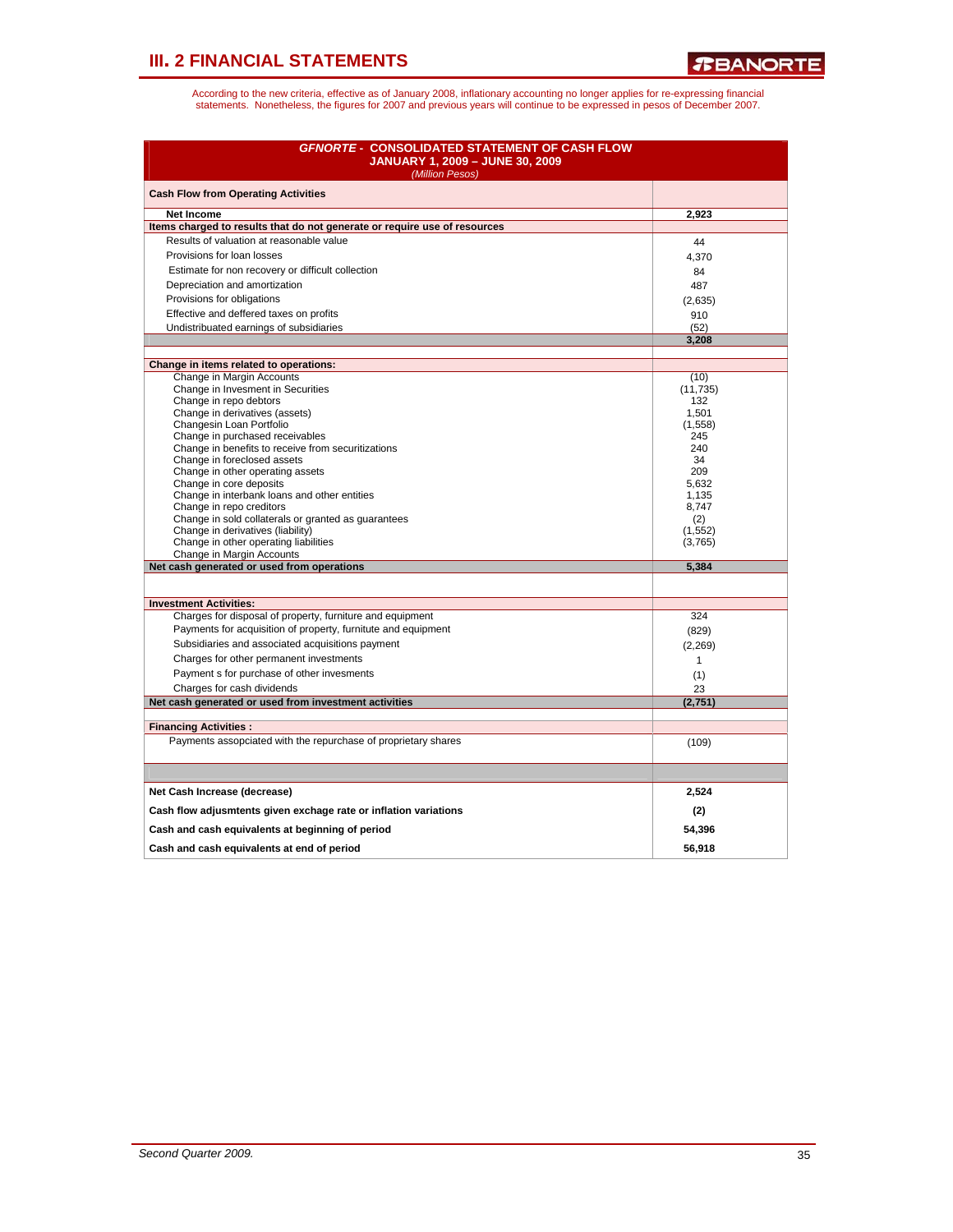| <b>GFNORTE - CONSOLIDATED STATEMENTS OF CHANGES IN STOCKHOLDER'S EQUITY</b> | <b>JANUARY 1, 2009 - JUNE 30, 2009.</b><br>(Million Pesos) |                                    |
|-----------------------------------------------------------------------------|------------------------------------------------------------|------------------------------------|
|                                                                             | <b>CONTRIBUTED CAPITAL</b>                                 |                                    |
|                                                                             | <b>Fixed Paid-in Capital</b>                               | Premium from sale of<br>securities |
| Balance as of December 31,2008                                              | 11,941                                                     | 1,469                              |
| Changes stemming from stockholder's decisions                               |                                                            |                                    |
| Stock repurchases                                                           | 4                                                          | (215)                              |
| Capitalization of profits                                                   |                                                            |                                    |
| Provisions Created                                                          |                                                            |                                    |
| Increase in Capital                                                         |                                                            |                                    |
| Total                                                                       | $\boldsymbol{\Lambda}$                                     | (215)                              |
| <b>Changes stemming from profits</b>                                        |                                                            |                                    |
| Total profits:                                                              |                                                            |                                    |
| Net Income                                                                  |                                                            |                                    |
| Equity participation method                                                 |                                                            | (3)                                |
| Changes in accounting policies                                              |                                                            | (4)                                |
| <b>Total</b>                                                                |                                                            | (7)                                |
| Balance as of June 30,2009                                                  | 11,945                                                     | 1,247                              |

|                                               | <b>EARNED CAPITAL</b>           |                                         |                                                                                                             |                                                                       |                                                                             |                                                                                    |                      |                                    |                                                             |  |
|-----------------------------------------------|---------------------------------|-----------------------------------------|-------------------------------------------------------------------------------------------------------------|-----------------------------------------------------------------------|-----------------------------------------------------------------------------|------------------------------------------------------------------------------------|----------------------|------------------------------------|-------------------------------------------------------------|--|
|                                               | Capital<br>Reser-<br><b>ves</b> | Retaine<br>$\mathbf{d}$<br>earning<br>s | <b>Valuatio</b><br>$\mathbf n$<br><b>Effects</b><br>of<br><b>Securiti</b><br><b>es</b><br>Availabl<br>e for | <b>Results</b><br>from<br><b>Conversio</b><br>ns of<br>Foreign<br>Ops | <b>Surplus or</b><br>Deficit in<br><b>Capital</b><br><b>Restateme</b><br>nt | <b>Results</b><br>from Non<br>Monet.<br><b>Assets</b><br><i>(Investmen)</i><br>ts) | <b>Net</b><br>Income | <b>Minority</b><br><b>Interest</b> | <b>Total</b><br><b>Stockholde</b><br>rs <sup>2</sup> Equity |  |
| Balance as of December 31,2008                | 2.720                           | 16.934                                  | (550)                                                                                                       | $\blacksquare$                                                        | 1.094                                                                       | (2,821)                                                                            | 7.014                | 1.945                              | 39.746                                                      |  |
| Changes stemming from stockholder's decisions |                                 |                                         |                                                                                                             |                                                                       |                                                                             |                                                                                    |                      |                                    |                                                             |  |
| Stock repurchases                             | 102                             | ÷                                       | ÷                                                                                                           |                                                                       | ä,                                                                          | $\blacksquare$                                                                     | $\overline{a}$       |                                    | (109)                                                       |  |
| Application of profits                        |                                 | 7,014                                   |                                                                                                             |                                                                       |                                                                             | ٠                                                                                  | (7,014)              |                                    |                                                             |  |
| Provisions created                            | 351                             | (351)                                   |                                                                                                             |                                                                       |                                                                             |                                                                                    |                      |                                    |                                                             |  |
| Increase in Capital                           |                                 | ٠                                       | ٠                                                                                                           | ٠                                                                     |                                                                             | $\blacksquare$                                                                     |                      |                                    |                                                             |  |
| <b>Total</b>                                  | 453                             | 6.663                                   | ٠                                                                                                           | $\overline{\phantom{a}}$                                              | ٠                                                                           | ۰                                                                                  | (7,014)              |                                    | (109)                                                       |  |
|                                               |                                 |                                         |                                                                                                             |                                                                       |                                                                             |                                                                                    |                      |                                    |                                                             |  |
| <b>Changes stemming from profits</b>          |                                 |                                         |                                                                                                             |                                                                       |                                                                             |                                                                                    |                      |                                    |                                                             |  |
| Total profits:                                |                                 |                                         |                                                                                                             |                                                                       |                                                                             |                                                                                    |                      |                                    |                                                             |  |
| Net Income                                    |                                 |                                         | ٠                                                                                                           | $\overline{\phantom{a}}$                                              | ٠                                                                           | ٠                                                                                  | 2,923                |                                    | 2,923                                                       |  |
| Equity participation method                   |                                 | (56)                                    | (79)                                                                                                        | 237                                                                   | (1,755)                                                                     | $\blacksquare$                                                                     |                      |                                    | (1,656)                                                     |  |
| Changes in accounting policies                |                                 | (82)                                    | (237)                                                                                                       | (1,579)                                                               | (919)                                                                       | 2,821                                                                              |                      |                                    |                                                             |  |
| <b>Total</b>                                  |                                 | (138)                                   | (316)                                                                                                       | (1, 342)                                                              | (2,674)                                                                     | 2.821                                                                              | 2,923                |                                    | 1,267                                                       |  |
| Recognition of minority interest              |                                 | ٠                                       | ٠                                                                                                           |                                                                       |                                                                             | ٠                                                                                  |                      | (312)                              | (312)                                                       |  |
|                                               |                                 |                                         |                                                                                                             |                                                                       |                                                                             |                                                                                    |                      |                                    |                                                             |  |
| Balance as of June 30,2009                    | 3,173                           | 23,459                                  | (866)                                                                                                       | (1, 342)                                                              | (1,580)                                                                     |                                                                                    | 2,923                | 1,633                              | 40,592                                                      |  |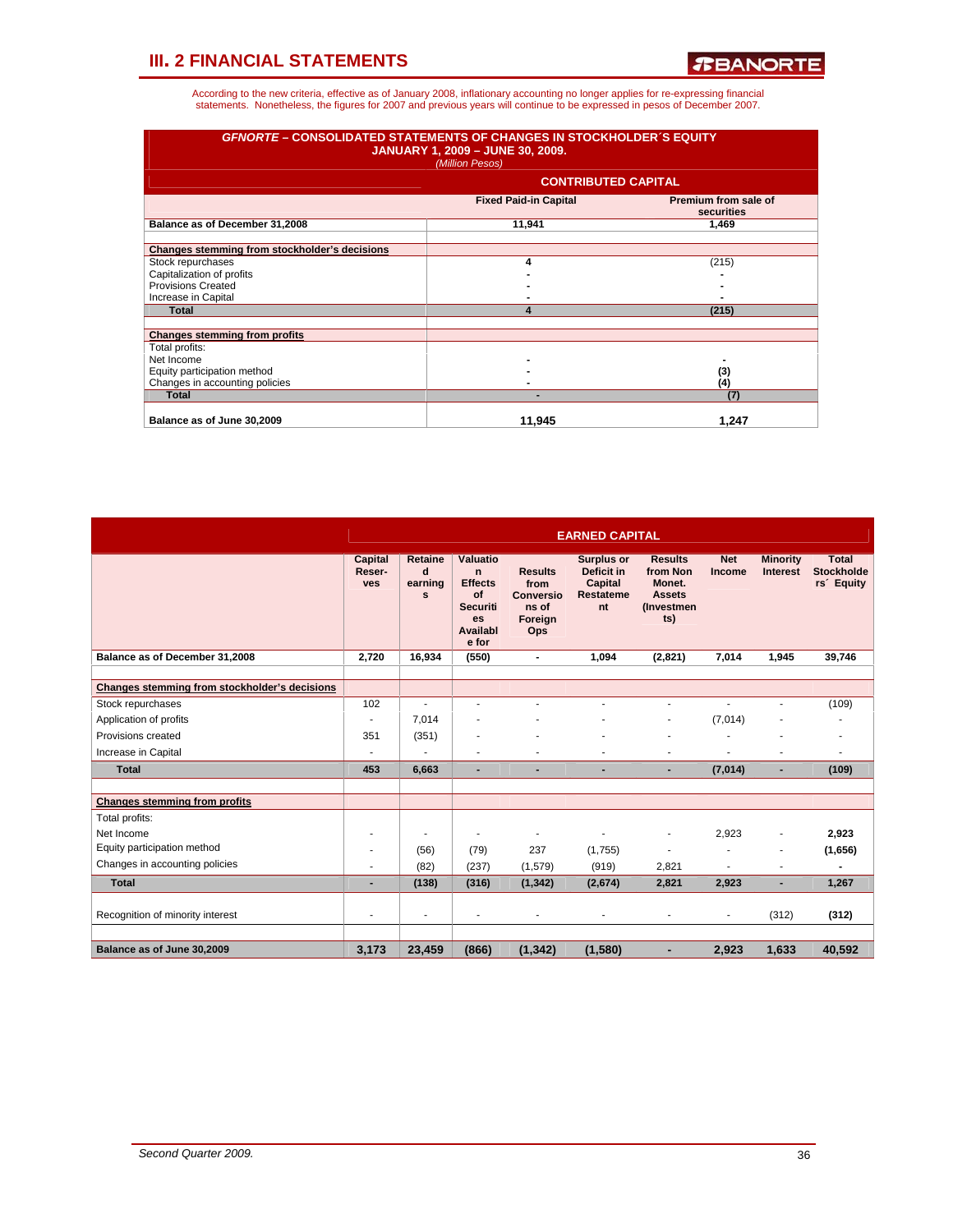*R***BANORTE** 

According to the new criteria, effective as of January 2008, inflationary accounting no longer applies for re-expressing financial<br>statements. Nonetheless, the figures for 2007 and previous years will continue to be expres

| <b>BANKING SECTOR</b>                                                  |                          |                          |                |                          |                          |                                 |                          |      |      |                |  |
|------------------------------------------------------------------------|--------------------------|--------------------------|----------------|--------------------------|--------------------------|---------------------------------|--------------------------|------|------|----------------|--|
| <b>BANKING SECTOR* - INCOME</b><br><b>STATEMENT</b><br>(Million Pesos) | <b>1Q08</b>              | <b>2Q08</b>              | 3Q08           | 4Q08                     | Accum.<br>2008           | <b>1Q09</b>                     | <b>2Q09</b>              | 3Q09 | 4Q09 | Accum.<br>2009 |  |
| Interest Income                                                        | 10.772                   | 11,250                   | 12,446         | 13,559                   | 48,027                   | 12,688                          | 10,899                   |      |      | 23,588         |  |
| <b>Interest Expense</b>                                                | 5,965                    | 6,303                    | 7,059          | 7,530                    | 26,857                   | 6,873                           | 5,455                    |      |      | 12,327         |  |
| Loan Fees Charged                                                      | 97                       | 112                      | 132            | 152                      | 493                      | 149                             | 137                      |      |      | 286            |  |
| <b>Fees Paid</b>                                                       |                          | ä,                       | $\mathbf{r}$   | ä,                       |                          | $\blacksquare$                  | $\overline{4}$           |      |      | $\overline{4}$ |  |
| Net Interest Income (NII)                                              | 4,903                    | 5,058                    | 5,519          | 6,181                    | 21,662                   | 5,965                           | 5,578                    |      |      | 11,543         |  |
| Monetary Adjustment (Repomo) to margins                                | $\blacksquare$           | $\sim$                   | $\sim$         | ٠                        | $\blacksquare$           | $\blacksquare$                  | $\mathbf{r}$             |      |      |                |  |
| <b>NII after Repomo</b>                                                | 4,903                    | 5,058                    | 5,519          | 6,181                    | 21,662                   | 5,965                           | 5,578                    |      |      | 11,543         |  |
| Preventive Provisions for Loan Losses                                  | 987                      | 1,234                    | 1,587          | 2,914                    | 6,722                    | 2,144                           | 2,151                    |      |      | 4,294          |  |
| Loan Loss Sharing Provisions Fobaproa                                  | ÷                        |                          | ÷.             | ä,                       |                          | $\overline{\phantom{a}}$        | $\mathbf{r}$             |      |      |                |  |
| <b>NII Adjusted for Credit Risk</b>                                    | 3,916                    | 3,824<br>55              | 3,932<br>53    | 3,267<br>63              | 14,940                   | 3,822                           | 3,427                    |      |      | 7,248          |  |
| <b>Fund Transfers</b>                                                  | 52                       | 250                      | 260            | 253                      | 222<br>998               | 60<br>230                       | 61                       |      |      | 121            |  |
| Account Management<br>Fiduciary                                        | 235<br>69                | 76                       | 79             | 72                       | 295                      | 51                              | 237<br>68                |      |      | 467<br>119     |  |
| Income from Real Estate Portfolios                                     | 190                      | 117                      | 223            | 204                      | 734                      | 137                             | 164                      |      |      | 302            |  |
| <b>Electronic Banking Services</b>                                     | 234                      | 249                      | 256            | 269                      | 1,009                    | 250                             | 256                      |      |      | 506            |  |
| <b>Credit Cards Fees</b>                                               | 581                      | 621                      | 675            | 655                      | 2,533                    | 590                             | 520                      |      |      | 1,110          |  |
| Fees Charged to IPAB                                                   | $\mathbf{r}$             | $\sim$                   | $\blacksquare$ | $\mathbf{1}$             | 1                        | $\blacksquare$                  | $\mathbf{r}$             |      |      | $\blacksquare$ |  |
| <b>Other Fees</b>                                                      | 236                      | 248                      | 245            | 264                      | 993                      | 229                             | 225                      |      |      | 454            |  |
| <b>Fees Charged on Services</b>                                        | 1,597                    | 1,615                    | 1,791          | 1,781                    | 6,785                    | 1,547                           | 1,531                    |      |      | 3,078          |  |
| <b>Fund Transfers</b>                                                  | 5                        | 5                        | 4              | 5                        | 19                       | 6                               | 5                        |      |      | 11             |  |
| Other Fees                                                             | 261                      | 275                      | 279            | 317                      | 1,132                    | 293                             | 282                      |      |      | 576            |  |
| <b>Expenses from Real Estate Portfolios</b>                            | $\overline{\phantom{a}}$ | $\blacksquare$           | $\blacksquare$ | $\overline{\phantom{a}}$ | $\blacksquare$           | $\blacksquare$                  | $\overline{\phantom{a}}$ |      |      | ٠              |  |
| <b>Fees Paid on Services</b>                                           | 266                      | 280                      | 283            | 321                      | 1,151                    | 300                             | 287                      |      |      | 587            |  |
| Foreign Exchange                                                       | 128                      | 135                      | 165            | 351                      | 779                      | 356                             | 163                      |      |      | 518            |  |
| Securities - Realized Gains                                            | 158                      | (68)                     | 197            | (174)                    | 114                      | (23)                            | 24                       |      |      | $\blacksquare$ |  |
| Securities - Unrealized Gains                                          | (85)                     | $\overline{7}$           | (277)          | 340                      | (16)                     | (134)                           | (71)                     |      |      | (206)          |  |
| <b>Market Related Income</b>                                           | 201                      | 74                       | 85             | 518                      | 878                      | 198                             | 115                      |      |      | 313            |  |
| <b>Other Operating Income (Expenses)</b>                               | $\blacksquare$           | $\blacksquare$           | $\blacksquare$ | $\blacksquare$           | $\blacksquare$           | 227                             | 147                      |      |      | 374            |  |
| <b>Non-Interest Income</b>                                             | 1,532                    | 1,410                    | 1,592          | 1,978                    | 6,512                    | 1,672                           | 1,506                    |      |      | 3,178          |  |
| <b>Total Operating Income</b>                                          | 5,449                    | 5,234                    | 5,524          | 5,245                    | 21,452                   | 5,494                           | 4,933                    |      |      | 10,427         |  |
| Personnel                                                              | 1,457                    | 1,472                    | 1,466          | 1,417                    | 5,812                    | 1,571                           | 1,376                    |      |      | 2,947          |  |
| Profit shaing                                                          | ä,                       | $\overline{\phantom{a}}$ | $\blacksquare$ | $\overline{a}$           | $\blacksquare$           | 197                             | 167                      |      |      | 364            |  |
| <b>Professional Fees Paid</b>                                          | 219                      | 230                      | 286            | 428                      | 1,163                    | 330                             | 335                      |      |      | 666            |  |
| Administrative and Promotional Expenses                                | 1,036                    | 1,084                    | 942            | 1,151                    | 4,213                    | 1,065                           | 991                      |      |      | 2,055          |  |
| Rents, Depreciation and Amortization                                   | 332                      | 328                      | 304            | 321                      | 1,285                    | 355                             | 337                      |      |      | 692            |  |
| Other Taxes (other than Income tax)                                    | 151                      | 151                      | 109            | 369                      | 780                      | 191                             | 126                      |      |      | 316            |  |
| Contribuitons to IPAB                                                  | 213                      | 228                      | 238            | 259                      | 938                      | 267                             | 265                      |      |      | 532            |  |
| <b>Non-Interest Expense</b><br><b>Net Operating Income</b>             | 3,408<br>2,041           | 3,494<br>1,740           | 3,344<br>2,180 | 3,945<br>1,300           | 14,191<br>7,261          | 3,976<br>1,517                  | 3,597<br>1,336           |      |      | 7,573          |  |
| <b>Other Revenues</b>                                                  |                          | 302                      | 250            | 276                      |                          |                                 | 198                      |      |      | 2,853          |  |
| Foreign Exchange                                                       | 576                      |                          | ÷              | $\overline{a}$           | 1,404<br>$\blacksquare$  | 392<br>$\overline{\phantom{a}}$ | ÷,                       |      |      | 590            |  |
| Recoveries                                                             | 265                      | 354                      | 441            | 727                      | 1,786                    | 191                             | 115                      |      |      |                |  |
| Repomo - other revenues                                                |                          |                          |                |                          | $\blacksquare$           |                                 |                          |      |      | 306            |  |
| <b>Non-Operating Income</b>                                            | 841                      | 656                      | 690            | 1,002                    | 3,190                    | 583                             | 313                      |      |      | 896            |  |
| Other Expenses                                                         | (74)                     | (108)                    | (58)           | (462)                    | (703)                    | (160)                           | (144)                    |      |      | (304)          |  |
| Changes in Foreign Exchange Valuation                                  | $\overline{\phantom{a}}$ | $\overline{\phantom{a}}$ | $\blacksquare$ | $\overline{\phantom{a}}$ |                          |                                 | $\overline{\phantom{a}}$ |      |      |                |  |
| Repomo - other expenses (creditor balance)                             | $\sim$                   | $\blacksquare$           | $\blacksquare$ | $\frac{1}{2}$            | $\overline{\phantom{a}}$ | $\blacksquare$                  | $\overline{a}$           |      |      | $\blacksquare$ |  |
| <b>Non-Operating Expense</b>                                           | (74)                     | (108)                    | (58)           | (462)                    | (703)                    | (160                            | (144)                    |      |      | (304)          |  |
| Non Operating Income (Expense), net                                    | 767                      | 548                      | 633            | 540                      | 2,487                    | 423                             | 170                      |      |      | 592            |  |
| Pre-Tax Income                                                         | 2,808                    | 2,288                    | 2,813          | 1,840                    | 9,748                    | 1,940                           | 1,506                    |      |      | 3,446          |  |
| Income Tax                                                             | 732                      | 627                      | 669            | 523                      | 2,551                    | 209                             | 380                      |      |      | 589            |  |
| <b>Profit Sharing</b>                                                  | 232                      | 232                      | 252            | 161                      | 877                      | $\blacksquare$                  | $\overline{a}$           |      |      | ٠              |  |
| Tax on Assets                                                          |                          | $\overline{\phantom{0}}$ | $\blacksquare$ | $\frac{1}{2}$            |                          |                                 | $\overline{\phantom{a}}$ |      |      |                |  |
| Deferred Income Tax and Profit Sharing                                 | 48                       | (157)                    | 18             | (107)                    | (198)                    | 318                             | 17                       |      |      | 336            |  |
| Taxes                                                                  | 1,011                    | 702                      | 939            | 578                      | 3,230                    | 527                             | 398                      |      |      | 925            |  |
| <b>Net Income before Subsidiaries</b>                                  | 1,796                    | 1,586                    | 1,874          | 1,262                    | 6,518                    | 1,413                           | 1,108                    |      |      | 2,521          |  |
| Subsidiaries' Net Income                                               | 34                       | 14                       | 28             | 37                       | 113                      | 29                              | 27                       |      |      | 56             |  |
| <b>Net Income form Continuos Operations</b>                            | 1,830                    | 1,600                    | 1,901          | 1,299                    | 6,631                    | 1,442                           | 1,135                    |      |      | 2,577          |  |
| Extraordinary Items, net                                               |                          |                          |                |                          |                          |                                 | $\overline{\phantom{a}}$ |      |      |                |  |
| <b>Minority Interest</b>                                               | 25                       | 27                       | 21             | 14                       | 88                       | 24                              | (24)                     |      |      |                |  |
| <b>TOTAL NET INCOME</b>                                                | 1,804                    | 1,573                    | 1,880          | 1,285                    | 6,543                    | 1,418                           | 1,159                    |      |      | 2,577          |  |

(\*) Afore is included in the Subsidiaries' net income.

*Second Quarter 2009.* 37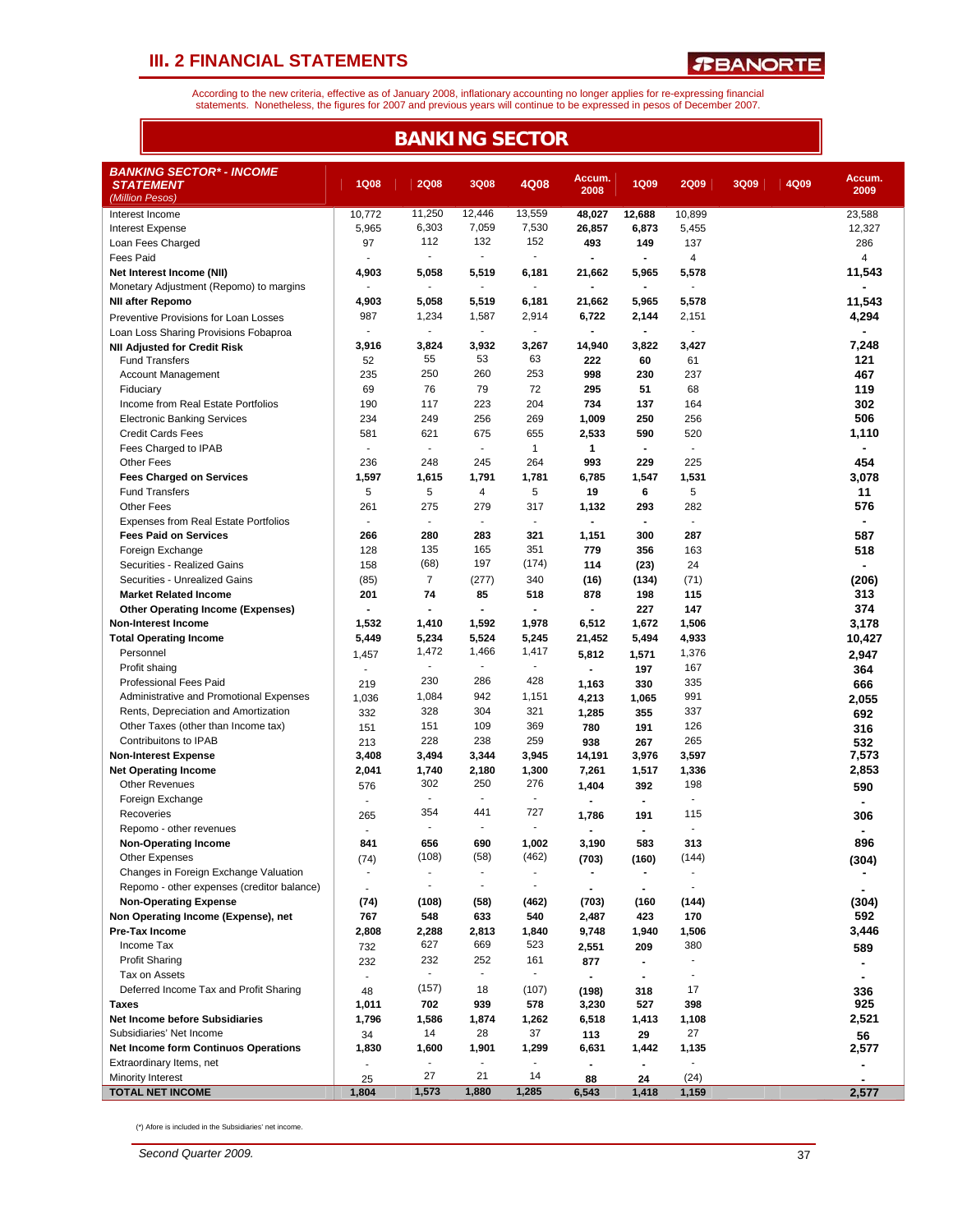*R***BANORTE** 

| <b>BANKING SECTOR - BALANCE SHEET</b><br>(Million Pesos) | <b>1Q08</b>              | 2Q08                     | 3Q08           | 4Q08                     | <b>1Q09</b>    | 2Q09           | 3Q09 | 4Q09 |
|----------------------------------------------------------|--------------------------|--------------------------|----------------|--------------------------|----------------|----------------|------|------|
| <b>ASSETS</b>                                            |                          |                          |                |                          |                |                |      |      |
| <b>Cash and Due from Banks</b>                           | 39.471                   | 41,284                   | 45,391         | 53,896                   | 55,776         | 56,598         |      |      |
| <b>Margin Accounts</b>                                   | $\blacksquare$           | $\blacksquare$           | $\blacksquare$ | $\overline{a}$           | 14             | 12             |      |      |
| Negotiable Instruments                                   | 7,151                    | 9,749                    | 9,967          | 5,577                    | 4,629          | 21,375         |      |      |
| Securities Available for Sale                            | 15,329                   | 14,803                   | 14,826         | 11,971                   | 12,163         | 12,074         |      |      |
| Securities Held to Maturity                              | 749                      | 742                      | 728            | 221,268                  | 217,573        | 210,345        |      |      |
| <b>Investment in Securities</b>                          | 23,229                   | 25,294                   | 25,520         | 238,636                  | 234,365        | 243,793        |      |      |
| Non-assigned Securities pending Settlement               |                          | $\overline{\phantom{a}}$ |                |                          | $\blacksquare$ |                |      |      |
| Debtor Balance in Repo Trans, net                        | 49                       | 34                       | 61             | $\mathbf{1}$             | 1,502          | 8              |      |      |
| Securities lending                                       |                          |                          |                |                          |                |                |      |      |
| For trading purposes                                     |                          |                          |                |                          | 6,406          | 5,525          |      |      |
| For hedging purposes                                     |                          |                          |                |                          | 2,529          | 1,142          |      |      |
| <b>Transactions with Derivatives</b>                     | 2,368                    | 4,523                    | 2,587          | 8,168                    | 8,936          | 6,667          |      |      |
| <b>Operations w/ Derivatives &amp; Securities</b>        | 2,417                    | 4,557                    | 2,648          | 8,169                    | 10,437         | 6,676          |      |      |
| <b>Commercial Loans</b>                                  | 90,957                   | 97,022                   | 103,446        | 114,446                  | 111,385        | 108,861        |      |      |
| Financial Intermediaries' Loans                          | 17,329                   | 18,070                   | 19,977         | 14,331                   | 13,374         | 11,224         |      |      |
| <b>Consumer Loans</b>                                    | 28,626                   | 30,376                   | 31,409         | 29,365                   | 27,770         | 26,646         |      |      |
| Mortgage Loans                                           | 39,046                   | 41,170                   | 43,682         | 46,282                   | 47,023         | 47,691         |      |      |
|                                                          |                          |                          |                |                          | 28,574         | 31,906         |      |      |
| Government Entities' Loans                               | 17,556<br>÷,             | 24,366                   | 25,401<br>÷,   | 26,977                   |                |                |      |      |
| <b>IPAB Loans</b>                                        |                          | $\overline{\phantom{a}}$ |                | $\overline{\phantom{a}}$ | 228,126        | 226,328        |      |      |
| <b>Performing Loans</b><br>Commercial PDL's              | 193,514                  | 211,003                  | 223,916        | 231,400                  | 2,065          | 2,666          |      |      |
| Financial Intermediaries PDL's                           | 944                      | 973                      | 1,180          | 1,591                    | 3              |                |      |      |
| Consumer PDL's                                           | $\overline{\phantom{a}}$ | $\blacksquare$           | ÷              |                          | 2,540          | 2,584          |      |      |
| Mortgage PDL's                                           | 1,208                    | 1,471                    | 1,956          | 2,499                    | 825            | 919            |      |      |
|                                                          | 893                      | 619                      | 704            | 746                      |                |                |      |      |
| Government Entities PDL's                                | $\overline{a}$           |                          |                |                          |                |                |      |      |
| Past Due Loans                                           | 3,044                    | 3,063                    | 3,840          | 4,836                    | 5,434          | 6,169          |      |      |
| Gross Loan Portfolio                                     | 196,558                  | 214,066                  | 227,756        | 236,237                  | 233,560        | 232,496        |      |      |
| Preventive Loan Loss Reserves                            | 3,976                    | 4,153                    | 4,791          | 6,582                    | 5,942          | 6,295          |      |      |
| <b>Net Loan Portfolio</b>                                | 192,582                  | 209,913                  | 222,966        | 229,654                  | 227,618        | 226,201        |      |      |
| <b>Acquired Collection Rights</b>                        | 3,538                    | 3,375                    | 3,232          | 3,049                    | 2,923          | 2,804          |      |      |
| <b>Total Credit Portfolio</b>                            | 196,120                  | 213,288                  | 226,198        | 232,704                  | 230,541        | 229,005        |      |      |
| Benef.receivab.securitization transactions               | 546                      | 520                      | 404            | 796                      | 699            | 557            |      |      |
| Sundry Debtors & Other Accs Rec, net                     | 12,132                   | 9,992                    | 12,520         | 9,074                    | 13,361         | 10,385         |      |      |
| Foreclosed Assets, net                                   | 506                      | 653                      | 682            | 863                      | 841            | 801            |      |      |
| Real Estate, Furniture & Equipment, net                  | 6,344                    | 6,339                    | 6,406          | 6,575                    | 6,654          | 6,610          |      |      |
| <b>Investments in Subsidiaries</b>                       | 871                      | 839                      | 866            | 931                      | 977            | 1,128          |      |      |
| Deferred Taxes, net                                      | 177                      | 325                      | 360            | 484                      | 138            | 150            |      |      |
| Goodwill                                                 | 4,000                    | 3,920                    | 4,214          | 5,345                    | 5,766          | 4,132          |      |      |
| Intangibles                                              | 238                      | 217                      | 208            | 275                      | 4,190          | 3,775          |      |      |
| <b>Other Assets</b>                                      | 4,376                    | 4,638                    | 4,666          | 4,686                    |                | $\blacksquare$ |      |      |
|                                                          | 28,645                   | 26,924                   | 29,923         | 28,232                   | 32,625         | 27,537         |      |      |
| <b>TOTAL ASSETS</b>                                      | 290,428                  | 311,867                  | 330,083        | 562,433                  | 563,758        | 563,620        |      |      |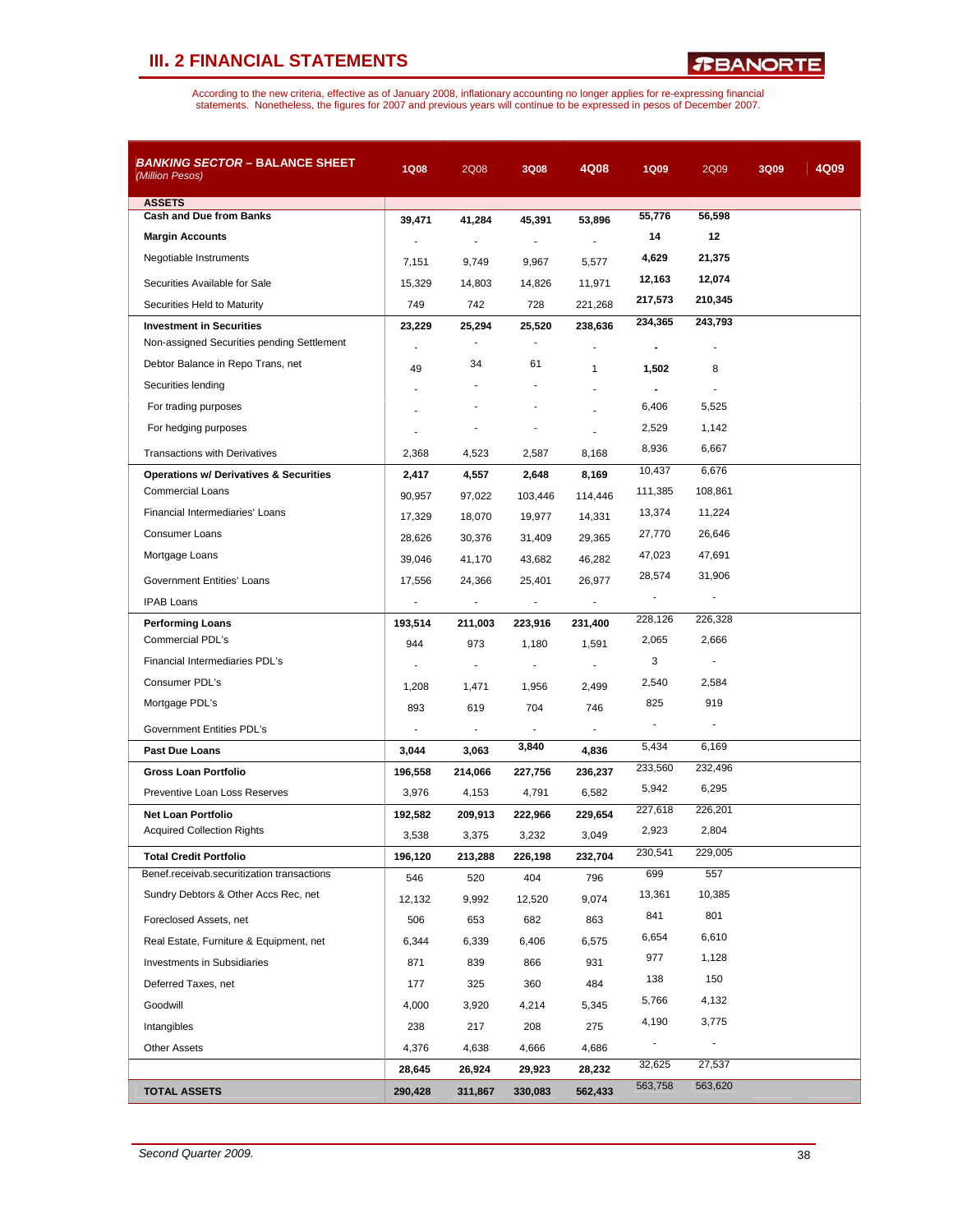

| <b>BANKING SECTOR – BALANCE SHEET</b><br>(Million Pesos) | <b>1Q08</b>    | <b>2Q08</b>    | 3Q08                     | 4Q08           | <b>1Q09</b>    | <b>2Q09</b>    | 3Q09 | 4Q09 |
|----------------------------------------------------------|----------------|----------------|--------------------------|----------------|----------------|----------------|------|------|
| <b>LIABILITIES</b>                                       |                |                |                          |                |                |                |      |      |
| <b>Demand Deposits</b>                                   | 103,274        | 106,725        | 107,710                  | 128,371        | 120,269        | 123,778        |      |      |
| <b>Time Deposits</b>                                     | 93,971         | 114,746        | 134,012                  | 132,539        | 135,038        | 141,760        |      |      |
| <b>Bank Bonds</b>                                        |                |                |                          |                |                |                |      |      |
| <b>Deposits</b>                                          | 197,245        | 221,471        | 241,722                  | 260,911        | 255,307        | 265,538        |      |      |
| Immediate Redemption Loans                               | 5,615          | 3,136          | 824                      | 1,245          | 4,180          | 501            |      |      |
| Short Term                                               | 14,225         | 6,836          | 6,569                    | 17,886         | 19,223         | 18,289         |      |      |
| Long Term                                                | 7,912          | 7,718          | 7,780                    | 8,105          | 8,193          | 7,253          |      |      |
| Due to Banks & Correspondents                            | 27,752         | 17,691         | 15,173                   | 27,236         | 31,596         | 26,043         |      |      |
| Non-assigned Securities for Settlement                   | 1,745          | 1,570          | 1,486                    |                | 420            | 540            |      |      |
| Creditor Balance in Repo Trans, net                      | 252            | 553            | 537                      | 192,581        | 191,364        | 197,102        |      |      |
| Repo Transactions with Collateral                        | ٠              |                | $\blacksquare$           | $\overline{2}$ | 304            | $\mathbf{1}$   |      |      |
| Secs to be received in Repo Trans, net                   |                |                |                          |                | $\mathbf{r}$   | ä,             |      |      |
| For trading purposes                                     |                |                |                          |                | 6,300          | 5,219          |      |      |
| For hedging purposes                                     |                |                | ٠                        |                | 5,345          | 3,976          |      |      |
| <b>Transactions with Derivatives</b>                     | 3,156          | 4,443          | 2,946                    | 10,746         | 11,646         | 9,195          |      |      |
| <b>Operations w/ Derivatives &amp; Securities</b>        | 5,153          | 6,566          | 4,969                    | 203,330        | 203,733        | 206.837        |      |      |
| Income Tax Payable                                       | 1,121          | 1,209          | 1,328                    | 1,042          | 141            | 122            |      |      |
| <b>Profit Sharing Payable</b>                            | ٠              | $\overline{a}$ | $\blacksquare$           |                | 285            | 369            |      |      |
| Creditors for settlement of transactions                 |                | $\blacksquare$ | $\blacksquare$           |                | 6,832          | 1,709          |      |      |
| Other Creditors & Accounts Payable                       | 11,973         | 12,694         | 12,946                   | 12,486         | 10,180         | 7,817          |      |      |
| <b>Other Payable Accounts</b>                            | 13,094         | 13,902         | 14,274                   | 13,528         | 17,437         | 10,017         |      |      |
| Subordinated Non Convertible Debt<br>Deferred Taxes      | 14,561         | 16,932         | 17,923                   | 20,613         | 18,053         | 17,783         |      |      |
|                                                          |                |                |                          |                |                |                |      |      |
| <b>Deferred Credits</b>                                  | 923            | 1,088          | 1,211                    | 1,291          | 1,275          | 1,400          |      |      |
| <b>TOTAL LIABILITIES</b>                                 | 258,727        | 277,650        | 295,272                  | 526,908        | 527,402        | 527,617        |      |      |
| <b>STOCKHOLDER'S EQUITY</b>                              |                |                |                          |                |                |                |      |      |
| Paid-in Capital                                          | 10,955         | 10,955         | 10,955                   | 10,955         | 10,955         | 10,955         |      |      |
| <b>Share Subscription Premiums</b>                       | 856            | 856            | 856                      | 853            | 852            | 850            |      |      |
| Subordinated Convertible Debentures                      | $\sim$         | $\blacksquare$ | $\blacksquare$           | ÷.             | $\overline{a}$ | $\blacksquare$ |      |      |
| <b>Subscribed Capital</b>                                | 11,811         | 11,811         | 11,811                   | 11,808         | 11,807         | 11,805         |      |      |
| <b>Capital Reserves</b>                                  | 3,390          | 4,005          | 4,005                    | 4,005          | 4,005          | 4,659          |      |      |
| <b>Retained Earnings</b>                                 | 14,749         | 14,039         | 14,039                   | 13,426         | 19,988         | 19,346         |      |      |
| Results from Valuation of Secs Available for Sale        | 392            | 749            | (517)                    | (237)          | (999)          | (329)          |      |      |
| Results from Valuation of Hedging Secs                   | (833)          | 58             | (318)                    | (1,626)        | (1,637)        | (1, 383)       |      |      |
| Results from Conversions of Foreign Ops                  | (33)           | (258)          | 67                       | 1,123          | 1,274          | (682)          |      |      |
| Surplus (Deficit) in Capital Restatement                 | ٠              | $\overline{a}$ | ÷                        |                |                |                |      |      |
| Results of Non Monetary Fixed Assets                     | ÷              | ÷              | ٠                        | ÷              |                |                |      |      |
| Results of Non Monetary - Investment Assets              | 86             | 71             | 80                       | 87             | 87             |                |      |      |
| Adjustments in the Employee's Pensions                   | $\overline{a}$ |                | $\overline{\phantom{a}}$ |                |                |                |      |      |
| <b>Accumulated Effect of Deferred Liabilities</b>        | ٠              | $\overline{a}$ | ÷.                       |                |                |                |      |      |
| Net Income                                               | 1,804          | 3,378          | 5,258                    | 6,543          | 1,418          | 2,577          |      |      |
| <b>Earned Capital</b>                                    | 19,554         | 22,042         | 22,614                   | 23,320         | 24,135         | 24,188         |      |      |
| Minority Interest                                        | 335            | 364            | 386                      | 397            | 415            | 10             |      |      |
| <b>Total Stockholder's Equity</b>                        | 31,700         | 34,216         | 34,811                   | 35,526         | 36,356         | 36,003         |      |      |

| <b>BANKING SECTOR - MEMORANDUM</b>                     |                          |             |            |          |             |             |      |      |  |
|--------------------------------------------------------|--------------------------|-------------|------------|----------|-------------|-------------|------|------|--|
| <b>ACCOUNTS</b>                                        | <b>1Q08</b>              | <b>2Q08</b> | 3Q08       | 4Q08     | <b>1Q09</b> | <b>2Q09</b> | 3Q09 | 4Q09 |  |
| (Milllon Pesos)                                        |                          |             |            |          |             |             |      |      |  |
| <b>Endorsement Guarantees Granted</b>                  | $\overline{\phantom{a}}$ |             |            |          |             | ۰           |      |      |  |
| <b>Contingent Assets &amp; Liabilities</b>             | 265                      | 262         | 266        | 266      | 264         | 267         |      |      |  |
| Irrevocable Lines of Credit                            | 2,846                    | 2,530       | 2,580      | 2,793    | 3,129       | 2,503       |      |      |  |
| Trust                                                  |                          |             |            |          | 88,471      | 98,397      |      |      |  |
| Mandate                                                |                          |             |            |          | 2.161       | 1,924       |      |      |  |
| Assets held in Trusts or Mandate                       | 108.959                  | 108.574     | 105,738    | 90,469   | 90,632      | 100,321     |      |      |  |
| Assets held in custody or in administration            | 98,070                   | 127,528     | 146,036    | 128,137  | 146,493     | 157,269     |      |      |  |
| Investment banking transactions for third parties, net | 101.754                  | 109,570     | 94,858     | 84,615   | 91,943      | 87,165      |      |      |  |
| Uncharged accrued interest from past - due loans       | 105                      | 99          | 104        | 136      | 180         | 220         |      |      |  |
| Collaterals Received                                   | 20,952                   | 21,235      | 21,574     | 31,567   | 31,156      | 24,990      |      |      |  |
| Amounts committed to fobaproa operations               |                          |             |            |          |             |             |      |      |  |
| Investment of retirement saving funds                  |                          |             |            |          |             | 2,999       |      |      |  |
| Integration of loan portfolio                          |                          |             |            |          |             |             |      |      |  |
| Amounts received in derivative instruments             |                          |             |            |          |             |             |      |      |  |
| Fobaproa trusts                                        |                          |             |            |          |             |             |      |      |  |
| Repurchase securities to be received                   | 202.305                  | 205,840     | 208,509    | 4,248    |             |             |      |      |  |
|                                                        | (202, 496)               | (206, 363)  | (208, 982) | (4, 341) |             |             |      |      |  |
| Debtors from repos                                     | 9,583                    | 5,768       | 9,269      |          |             |             |      |      |  |
|                                                        | (9,595)                  | (5,764)     | (9,273)    | ٠        |             |             |      |      |  |
|                                                        |                          |             |            |          |             |             |      |      |  |
|                                                        | 332,747                  | 369,279     | 370,680    | 337,890  | 363,798     | 375,735     |      |      |  |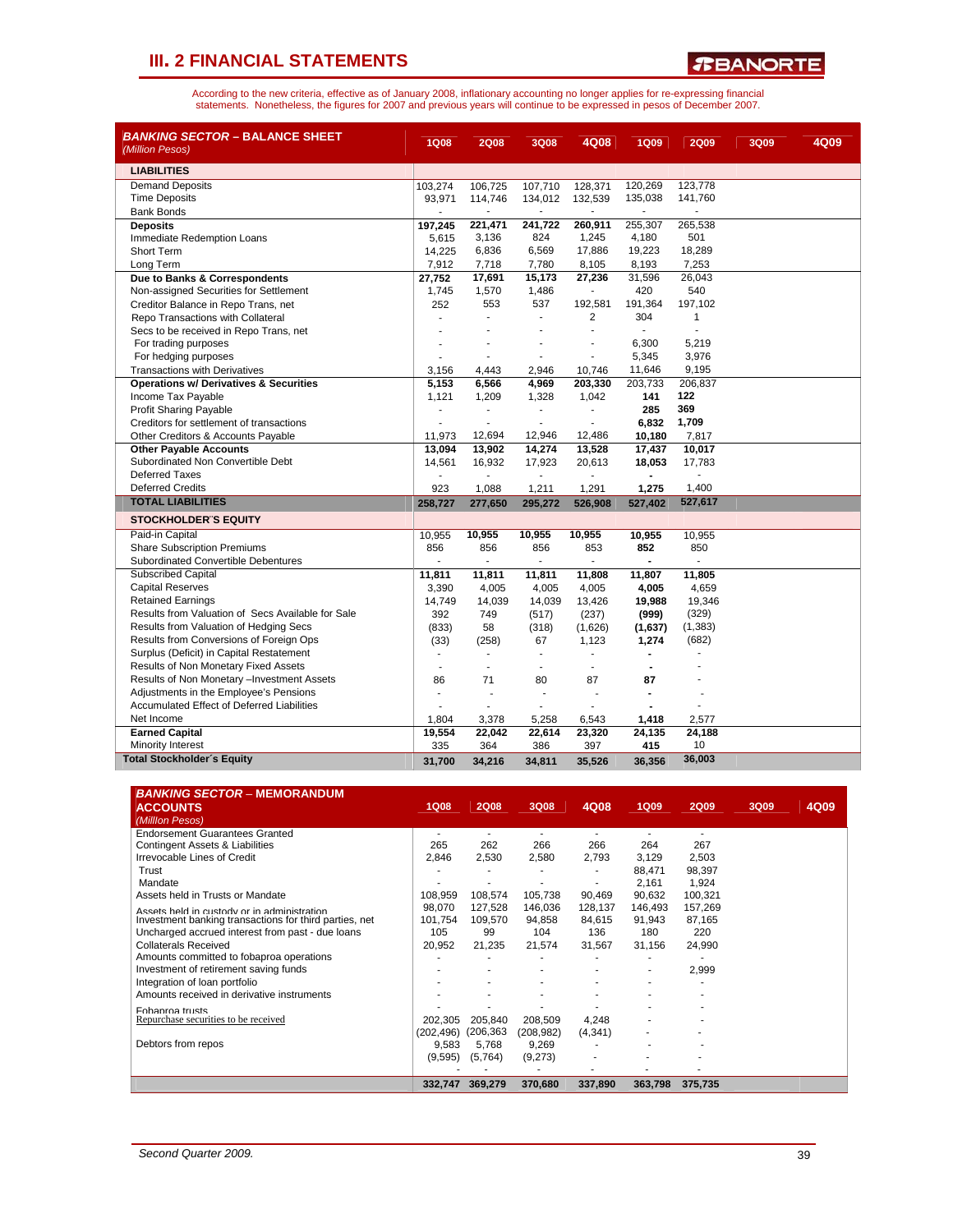According to the new criteria, effective as of January 2008, inflationary accounting no longer applies for re-expressing financial<br>statements. Nonetheless, the figures for 2007 and previous years will continue to be expres

# **BANORTE USA**

| <b>BANORTE USA - INCOME STATEMENT</b><br>(Million Pesos) | <b>1Q08</b>    | <b>2Q08</b>    | 3Q08                     | 4Q08           | 2008                     | <b>1Q09</b> | <b>2Q09</b>              | 3Q09 | 4Q09 | 2009           |
|----------------------------------------------------------|----------------|----------------|--------------------------|----------------|--------------------------|-------------|--------------------------|------|------|----------------|
| Interest Income                                          | 299            | 293            | 298                      | 363            | 1,253                    | 379         | 340                      |      |      | 719            |
| <b>Interest Expense</b>                                  | 140            | 130            | 127                      | 146            | 542                      | 158         | 153                      |      |      | 311            |
| Loan Fees Charged                                        |                |                |                          |                |                          |             |                          |      |      | ٠              |
| Fees Paid                                                |                |                | ÷                        |                | ÷.                       |             |                          |      |      |                |
| Net Interest Income (NII)                                | 159            | 163            | 171                      | 217            | 711                      | 221         | 187                      |      |      | 408            |
| Monetary Adjustment (Repomo) to margins                  |                |                |                          |                |                          |             |                          |      |      |                |
| NII after Renomo                                         | 159            | 163            | 171                      | 217            | 711                      | 221         | 187                      |      |      | 408            |
| Preventive Provisions for Loan Losses                    | (7)            | 17             | 14                       | 81             | 104                      | 9           | 164                      |      |      | 172            |
| <b>Loss Sharing Provisions</b>                           | ÷              | ٠              | ÷                        |                | ÷                        |             | ÷                        |      |      |                |
| <b>NII Adjusted for Credit Risk</b>                      | 166            | 147            | 157                      | 136            | 606                      | 212         | 23                       |      |      | 236            |
| Fund transfers                                           |                |                |                          |                |                          |             |                          |      |      |                |
| Account management                                       |                |                |                          |                |                          |             |                          |      |      |                |
| Fiduciary                                                |                |                |                          |                |                          |             |                          |      |      |                |
| Income from Loan Portfolios Acquired                     |                |                |                          |                |                          |             |                          |      |      |                |
| <b>Electronic Banking Services</b>                       |                |                |                          |                |                          |             |                          |      |      |                |
| <b>Credit Card Fees</b>                                  |                |                |                          |                |                          |             |                          |      |      |                |
| Fees Charged to IPAB                                     |                |                |                          |                |                          |             |                          |      |      |                |
| Other fees                                               | 24             | 24             | 32                       | 67             | 147                      | 38          | 31                       |      |      | 69             |
| <b>Fees Charged on Services</b>                          | 24             | 24             | 32                       | 67             | 147                      | 38          | 31                       |      |      | 69             |
| <b>Fund transfers</b>                                    | ÷              | ٠              |                          |                |                          |             |                          |      |      |                |
| Other fees                                               |                |                |                          |                |                          |             |                          |      |      |                |
| Expenses from Loan Portfolios Acquired                   |                |                |                          |                |                          |             |                          |      |      |                |
| <b>Fees Paid on Services</b>                             | $\overline{a}$ | $\blacksquare$ | Ĭ.                       | $\overline{a}$ | Ĭ.                       | Ĭ.          | $\overline{a}$           |      |      |                |
| Foreign exchange                                         |                |                | ÷.                       |                | ÷.                       |             |                          |      |      |                |
| Securities -Realized gains                               |                | ä,             |                          |                |                          |             |                          |      |      |                |
| Securities- Unrealized gains                             |                | $\blacksquare$ |                          |                | $\overline{\phantom{a}}$ |             |                          |      |      |                |
| <b>Market Related Income</b>                             | J.             |                |                          | ÷.             |                          |             |                          |      |      |                |
| <b>Total Non Interest Income</b>                         | 24             | 24             | 32                       | 67             | 147                      | 38          | 31                       |      |      | 69             |
| <b>Total Operating Income</b>                            | 190            | 170            | 189                      | 204            | 753                      | 251         | 54                       |      |      | 305            |
| Personnel                                                | 57             | 60             | 57                       | 72             | 245                      | 71          | 64                       |      |      | 135            |
| <b>Professional Fees Paid</b>                            | $\overline{7}$ | $\overline{7}$ | 7                        | 11             | 32                       | 11          | 13                       |      |      | 24             |
| Administrative and Promotional Expenses                  | 70             | 75             | 75                       | 106            | 326                      | 111         | 116                      |      |      | 227            |
| Rents, depreciation and amortization                     | 9              | 9              | 9                        | $\overline{7}$ | 34                       | 6           | 5                        |      |      | 11             |
| Taxes. other than income tax                             | ÷.             | ÷              | ÷                        |                | ÷<br>÷                   |             | ÷.                       |      |      |                |
| Contributions to IPAB                                    |                |                |                          |                |                          |             |                          |      |      |                |
| <b>Non-Interest Expense</b>                              | 143<br>48      | 152            | 148<br>41                | 196<br>8       | 638<br>115               | 198         | 198                      |      |      | 396            |
| <b>Operating Income</b>                                  | 59             | 19<br>53       | 49                       | 67             | 229                      | 52<br>48    | (144)<br>59              |      |      | (92)           |
| Other Revenues                                           |                |                | ÷.                       |                |                          |             |                          |      |      | 107            |
| Foreign exchange<br>Recoveries                           | 1              | 1              | $\mathbf{1}$             | 2              | 5                        | 1           | $\overline{2}$           |      |      | 3              |
|                                                          |                |                |                          |                | ÷.                       |             |                          |      |      | ä,             |
| Renomo-other revenues<br><b>Non Operating Income</b>     | 60             | 55             | 50                       | 69             | 234                      | 49          | 61                       |      |      | 110            |
| <b>Other Expenses</b>                                    | ٠              |                |                          |                |                          |             |                          |      |      | ٠              |
| Changes in Foreign Exchange Valuation                    |                | L,             | J.                       |                |                          |             | J.                       |      |      |                |
| Repomo-other expenses (creditor balance)                 |                | ÷              |                          |                |                          |             |                          |      |      |                |
| <b>Non Operating Expense</b>                             | $\blacksquare$ | $\blacksquare$ | $\overline{\phantom{a}}$ | $\blacksquare$ | $\blacksquare$           | ÷,          | $\blacksquare$           |      |      | ä,             |
| Non Onerating Income (Exnense) net                       | 60             | 55             | 50                       | 69             | 234                      | 49          | 61                       |      |      | 110            |
| <b>Pre-tax Income</b>                                    | 108            | 73             | 91                       | 77             | 349                      | 101         | (83)                     |      |      | 18             |
| Income Tax                                               | (36)           | (25)           | (29)                     | (14)           | (105)                    | (38)        | (30)                     |      |      | (9)            |
| Profit sharing                                           |                |                |                          |                |                          |             | ÷.                       |      |      |                |
| Tax on Assets                                            |                |                | $\overline{\phantom{a}}$ |                | ÷.                       |             | $\overline{\phantom{a}}$ |      |      |                |
| Deferred Income Tax and Profit sharing                   |                |                |                          |                |                          |             |                          |      |      |                |
|                                                          | (36)           | (25)           | (29)                     | (14)           | (105)                    | (38)        | 30                       |      |      | (9)            |
| Net Income before subsidiaries                           | 71             | 48             | 62                       | 63             | 245                      | 62          | (53)                     |      |      | 10             |
| Subsidiaries' net income                                 |                |                |                          |                |                          |             |                          |      |      | $\blacksquare$ |
| Net Income from continuos operations                     | 71             | 48             | 62                       | 63             | 245                      | 62          | (53)                     |      |      | 10             |
| Extraodinary items net                                   |                |                |                          |                |                          |             |                          |      |      |                |
| Minority Interest                                        | (25)           | (19)           | (21)                     | (14)           | (79)                     | (24)        | 24                       |      |      | ÷              |
| TOTAL NET INCOME                                         | 46             | 30             | 41                       | 49             | 166                      | 38          | (29)                     |      |      | 10             |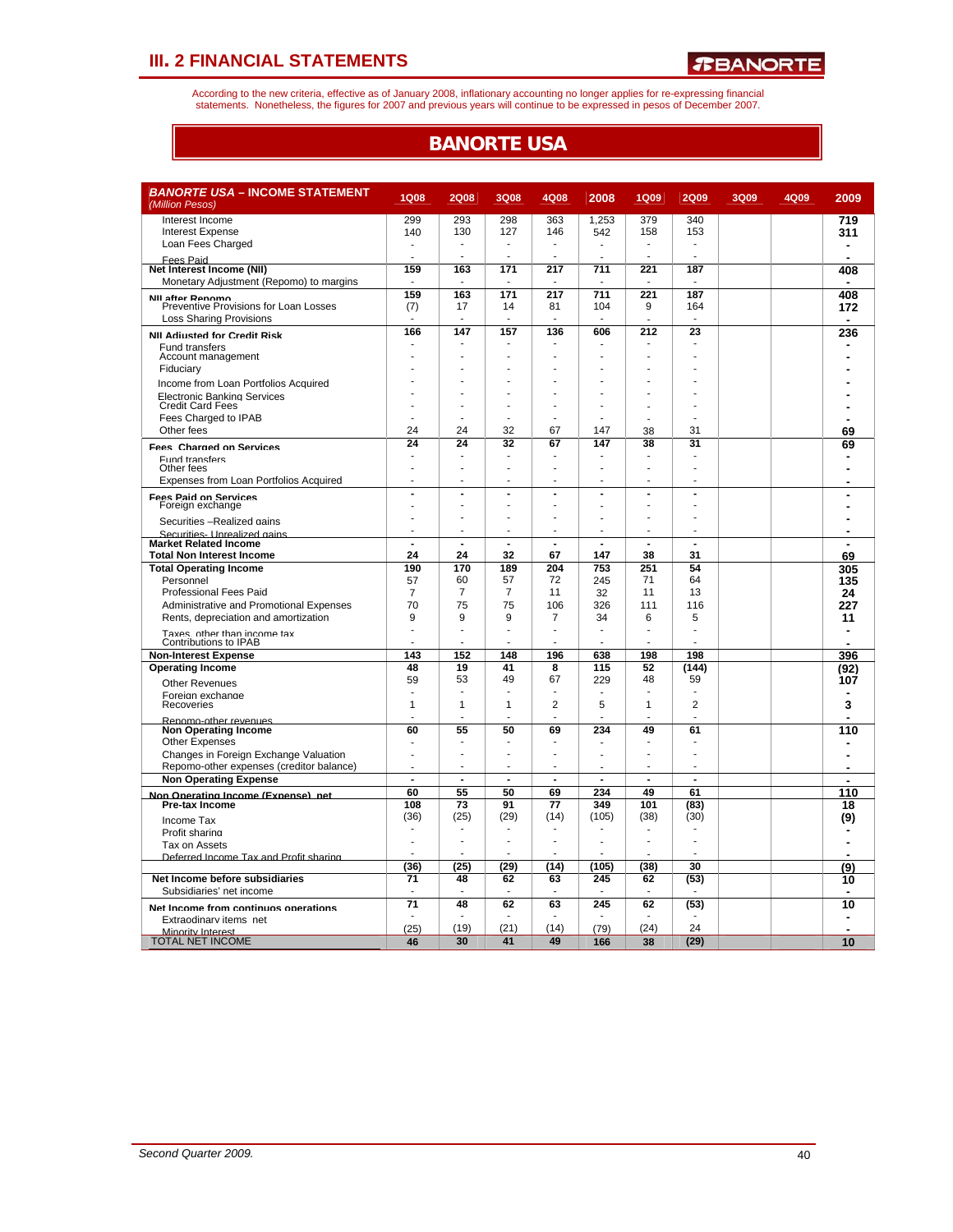# **II. FINANCIAL INFORMATION**

*R***BANORTE** 

| <b>BANORTE USA – BALANCE SHEET</b><br>(Million Pesos) | <b>1Q08</b>              | <b>2Q08</b>    | <b>3Q08</b>    | 4Q08   | <b>1Q09</b>    | <b>2Q09</b> | 3Q09 | 4Q09 |
|-------------------------------------------------------|--------------------------|----------------|----------------|--------|----------------|-------------|------|------|
| <b>ASSETS</b>                                         |                          |                |                |        |                |             |      |      |
| Cash and due from Banks                               | 347                      | 459            | 332            | 480    | 492            | 1,426       |      |      |
| Negotiable Instruments                                | $\blacksquare$           |                |                |        |                |             |      |      |
| Securities available for sale                         | 5,312                    | 5,487          | 5,249          | 6,227  | 6,484          | 6,411       |      |      |
| Securities held to maturity                           | 10                       | 10             | 10             | 13     | 13             | 12          |      |      |
| <b>Investment in Securities</b>                       | 5,322                    | 5,497          | 5,259          | 6,240  | 6,498          | 6,423       |      |      |
| Non-assigned securities pending Settlement            | $\blacksquare$           |                |                |        |                |             |      |      |
| Debtor Balance in Repo Trans, net                     | $\overline{a}$           |                |                |        |                |             |      |      |
| Repo Transactions with Collateral                     |                          |                |                |        |                |             |      |      |
| Secs to be received in Repo Trans, net                |                          |                |                |        |                |             |      |      |
| Transactions with derivatives                         | $\overline{\phantom{a}}$ | $\blacksquare$ |                |        | $\blacksquare$ |             |      |      |
| <b>Operations w/ Derivatives &amp; Securities</b>     | ÷,                       |                |                |        |                |             |      |      |
| <b>Commercial Loans</b>                               | 9,063                    | 8,834          | 10,004         | 12,845 | 13,495         | 11,866      |      |      |
| Financial Intermediaries' Loans                       |                          |                |                |        |                |             |      |      |
| Consumer Loans                                        | 180                      | 166            | 186            | 249    | 239            | 199         |      |      |
| Mortgage Loans                                        | 1,641                    | 1,683          | 1,950          | 2,532  | 2,732          | 2,690       |      |      |
| <b>Goverment Entities' Loans</b>                      | $\blacksquare$           |                |                |        |                |             |      |      |
| <b>IPAB Loans</b>                                     |                          |                |                |        |                |             |      |      |
| <b>Fiduciary Collection Rights</b>                    |                          | ÷,             |                |        | $\blacksquare$ |             |      |      |
| <b>Performing Loans</b>                               | 10,884                   | 10,683         | 12,140         | 15,625 | 16,466         | 14,755      |      |      |
| Commercial PDL's                                      | 120                      | 57             | 96             | 183    | 172            | 411         |      |      |
| Financial Intermediaries' PDL's                       | $\blacksquare$           | $\blacksquare$ |                |        |                |             |      |      |
| Consumer PDL's                                        | 1                        | 1              | 1              | 1      |                | 1           |      |      |
| Mortgage PDL's                                        | 16                       | 21             | 19             | 41     | 30             | 35          |      |      |
| Goverment Entities PDL's                              |                          |                |                |        |                |             |      |      |
| <b>Past Due Loans</b>                                 | 137                      | 79             | 117            | 225    | 202            | 447         |      |      |
| <b>Gross Loan Portfolio</b>                           | 11,021                   | 10,762         | 12,256         | 15,850 | 16,668         | 15,201      |      |      |
| Preventive loan loss reserves                         | 119                      | 128            | 149            | 259    | 266            | 327         |      |      |
| Net Loan Portfolio                                    | 10,902                   | 10,634         | 12,107         | 15,591 | 16,402         | 14,874      |      |      |
| Credit Assets Portfolio                               | $\blacksquare$           |                |                |        |                |             |      |      |
| Sundry debtors and other accs rec, net                | $\blacksquare$           | $\blacksquare$ |                | 89     | 643            | 602         |      |      |
| Foreclosed assets, net                                | 152                      | 313            | 326            | 484    | 452            | 409         |      |      |
| Real Estate, Furniture & Equipment, net               | 580                      | 572            | 606            | 753    | 760            | 695         |      |      |
| Investments in subsidiaries                           | $\overline{7}$           | $\overline{7}$ | $\overline{7}$ | 9      | 9              | 9           |      |      |
| Deferred taxes, net                                   |                          |                |                | 18     |                | 21          |      |      |
| Risk Coverage for Mortgage                            |                          |                |                |        |                |             |      |      |
| GoodWill                                              | 2,512                    | 2,431          | 2,590          | 3,263  | 3,345          | 3,117       |      |      |
| Intangible                                            | 126                      | 114            | 112            | 133    | 131            | 117         |      |      |
| <b>Otros Assets</b>                                   | 485                      | 685            | 666            | 680    | 269            | 225         |      |      |
| <b>Other Assets</b>                                   | 3,123                    | 3,229          | 3,368          | 4,076  | 3,746          | 3,460       |      |      |
| <b>TOTAL ASSETS</b>                                   | 20,434                   | 20,712         | 22,005         | 27,740 | 29,001         | 27,919      |      |      |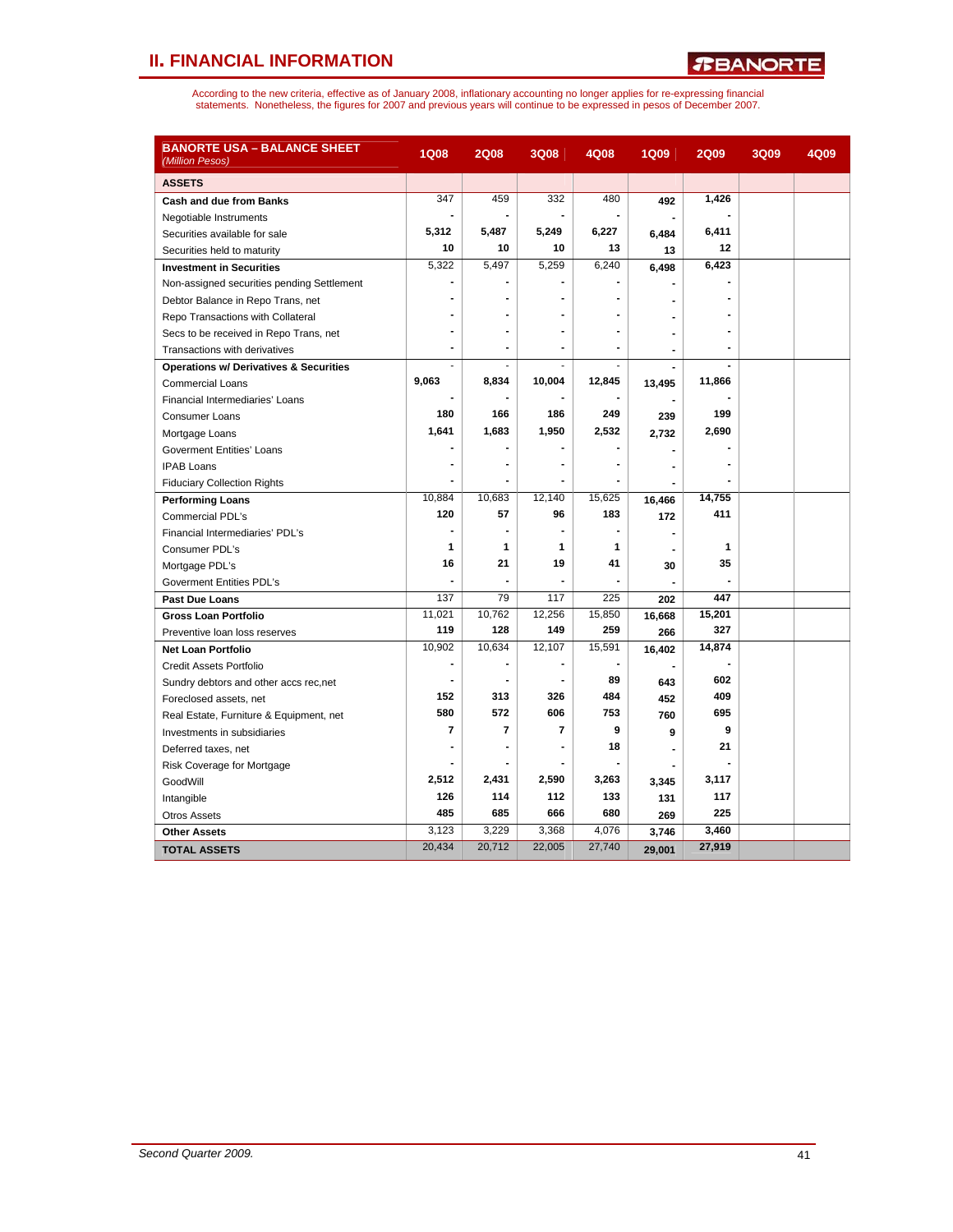*R***BANORTE** 

| <b>BANORTE USA - BALANCE SHEET</b><br>(Million Pesos) | <b>1Q08</b>    | <b>2Q08</b>    | <b>3Q08</b>    | 4Q08           | <b>1Q09</b>    | <b>2Q09</b>    | 3Q09 | 4Q09 |
|-------------------------------------------------------|----------------|----------------|----------------|----------------|----------------|----------------|------|------|
| <b>LIABILITIES</b>                                    |                |                |                |                |                |                |      |      |
| <b>Demand Deposits</b>                                | 7,9            | 7,2            | 7,3            | 8,5            | 9,348          | 9.613          |      |      |
| <b>Time Deposits</b>                                  | 7,3            | 7,3            | 8,2            | 10,            | 12,814         | 12,696         |      |      |
| <b>Bank Bonds</b>                                     |                |                |                |                |                |                |      |      |
| <b>Deposits</b>                                       | 15,280         | 14,618         | 15,517         | 19,065         | 22,162         | 22,309         |      |      |
| Immediate Redemption Loans                            |                | 845            | 824            | 1,2            |                |                |      |      |
| Short term                                            | 768            | 1,0            | 1,1            | 1,6            | 814            | 5              |      |      |
| Long term                                             | 77             | 71             | 73             | 89             | 88             | 79             |      |      |
| Due to banks and correspondents                       | 844            | 1,9            | 1,9            | 2,9            | 903            | 84             |      |      |
| Non-assigned securities pending settlement            |                |                |                |                |                |                |      |      |
| Cerditor Balance in Repo Trans, net                   |                |                |                |                |                |                |      |      |
| Repo transactions with collateral                     |                |                | $\blacksquare$ | $\blacksquare$ |                |                |      |      |
| Securities to be received in Repo Trans, net          | $\blacksquare$ | $\blacksquare$ | $\blacksquare$ | $\blacksquare$ |                | $\blacksquare$ |      |      |
| Transactions with derivatives, net                    | $\blacksquare$ | $\blacksquare$ | $\blacksquare$ | $\blacksquare$ | $\overline{a}$ | $\blacksquare$ |      |      |
| <b>Operations w/ Derivatives &amp; Securities</b>     | ÷              |                |                |                |                |                |      |      |
| Income Tax & Profit Sharing Payable                   | $\overline{2}$ |                | 2              |                |                |                |      |      |
| Other creditors & accounts payable                    | 141            | 141            | 137            | 168            | 179            | 212            |      |      |
| Other payable accounts                                | 143            | 141            | 139            | 168            | 179            | 212            |      |      |
| Subordinated non Convertible Debenture                | 220            | 213            | 226            | 285            | 292            | 272            |      |      |
| Deferred Taxes                                        | 44             | 52             |                |                | 9              |                |      |      |
| Deferred credits                                      | 33             | 34             | 38             | 52             | 48             | 41             |      |      |
| <b>TOTAL LIABILITIES</b>                              | 16,564         | 17,014         | 17,919         | 22,538         | 23,592         | 22,917         |      |      |
| <b>STOCKHOLDER'S EQUITY</b>                           |                |                |                |                |                |                |      |      |
| Paid-in Capital                                       | 3,3            | 3,3            | 3,3            | 3,3            | 3,346          | 4,266          |      |      |
| Share subscription premiums                           |                |                |                |                |                |                |      |      |
| Subordinated Convertible Debentures                   |                |                |                |                |                |                |      |      |
| <b>Subscribed Capital</b>                             | 3,344          | 3,346          | 3,346          | 3,346          | 3,346          | 4,266          |      |      |
| <b>Capital Reserves</b>                               |                |                |                |                |                |                |      |      |
| <b>Retained Earnings</b>                              | 122            | 122            | 122            | 122            | 284            | 284            |      |      |
| Results from Valuation of Secs Available for Sale     | 105            | (2)            | 82             | 98             | 122            | 59             |      |      |
| Results from Conversions of Foreign Ops               | (81)           | (199)          | 43             | 1,082          | 1,213          | 383            |      |      |
| Surplus (Deficit) in capital restatement              |                |                |                |                |                |                |      |      |
| Results of Non Monetary fixed assets                  |                |                |                |                |                |                |      |      |
| Results on non monetary - investment assets           |                |                |                |                |                |                |      |      |
| Adjustment in employees' pensions                     |                |                |                |                |                |                |      |      |
| Accumulated effect of Deferred Liabilities            |                |                |                |                |                |                |      |      |
| Net Income                                            | 46             | 76             | 117            | 166            | 38             | 10             |      |      |
| <b>Earned Capital</b>                                 | 192            | (3)            | 365            | 1,4            | 1,657          | 736            |      |      |
| <b>Minority Holdings</b>                              | 334            | 354            | 376            | 387            | 405            |                |      |      |
| <b>Total Stockholder's Equity</b>                     | 3,870          | 3,698          | 4,087          | 5,202          | 5,409          | 5,002          |      |      |
| <b>TOTAL LIABILITIES &amp; STOCKHOLDER'S CAPITAL</b>  | 20,434         | 20,712         | 22,005         | 27,740         | 29,001         | 27,919         |      |      |

| <b>BANORTE USA - MEMORANDUM ACCOUNTS</b><br>(Million Pesos) | <b>1Q07</b> | <b>2Q07</b> | 3Q07 | 4Q07 | <b>1Q09</b> | <b>2Q09</b> | 3Q09 | 4Q09 |
|-------------------------------------------------------------|-------------|-------------|------|------|-------------|-------------|------|------|
|                                                             |             |             |      |      |             |             |      |      |
| Endorsement quarantees granted                              |             |             |      |      |             |             |      |      |
| Other contingent obligations                                |             |             |      |      |             |             |      |      |
| Credit commitments                                          | 23          | 26          | 33   | 36   | 42          | 29          |      |      |
| Irrevocable lines of credit                                 |             |             |      |      |             |             |      |      |
| Assets held in trusts or mandate                            |             |             |      | ٠    |             |             |      |      |
| Assets held in custody or in administration                 |             |             |      |      |             |             |      |      |
| Investment banking transactions for third parties, net      |             |             |      |      |             |             |      |      |
| Amounts committed to fobaproa operations                    |             |             |      |      |             |             |      |      |
| Investment of retirement saving funds                       |             |             |      |      |             |             |      |      |
| Integration of loan portfolio                               |             |             |      |      |             |             |      |      |
| Amounts received in derivative instruments                  |             |             |      |      |             |             |      |      |
| Fobaproa trusts                                             |             |             |      |      |             |             |      |      |
| Repurchase securities to be received                        |             |             |      |      |             |             |      |      |
| (Less) creditors from repos                                 |             |             |      |      |             |             |      |      |
| Debitors from repos                                         |             |             |      |      |             |             |      |      |
| (Less) Repurchase securities to be delivered                |             |             |      |      |             |             |      |      |
| Other control accounts                                      |             |             |      |      |             |             |      |      |
| <b>Endorsement quarantees granted</b>                       | 18          | 21          | 14   | 14   | 42          | 42          |      |      |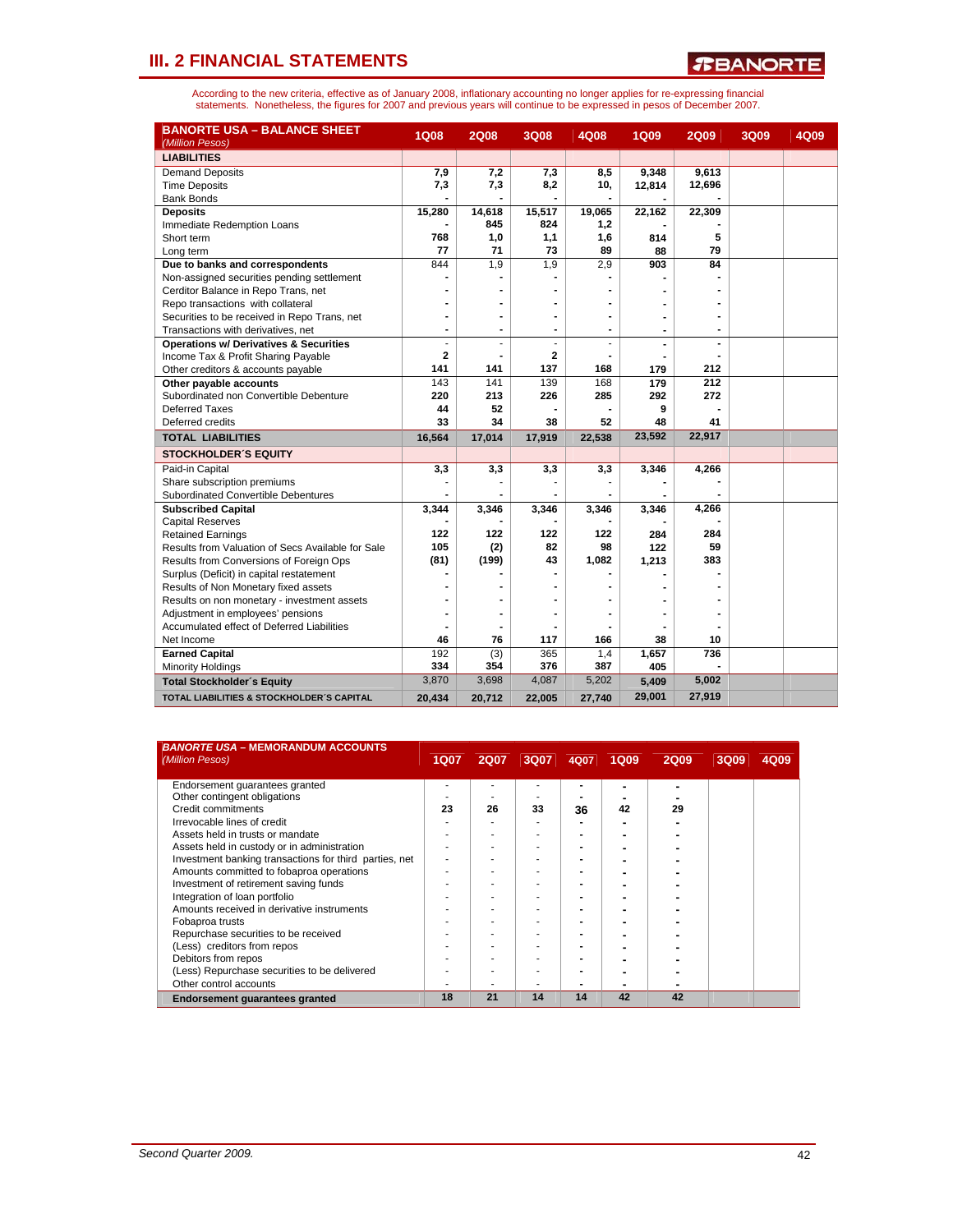According to the new criteria, effective as of January 2008, inflationary accounting no longer applies for re-expressing financial<br>statements. Nonetheless, the figures for 2007 and previous years will continue to be expres

## • **Information by Segments**

| <b>GFNORTE - INCOME STATEMENT 2Q09</b><br>(Million Pesos) |                          |                |                          |                        |                          |                          |              |                             |                         |  |  |  |
|-----------------------------------------------------------|--------------------------|----------------|--------------------------|------------------------|--------------------------|--------------------------|--------------|-----------------------------|-------------------------|--|--|--|
|                                                           | <b>Holding</b>           | <b>Banorte</b> | <b>Brokerage</b>         | Leasing &<br>Factoring | Warehouse                | Pronego<br>cio           | <b>Total</b> | Elimination<br>$\mathbf{s}$ | Final<br><b>Balance</b> |  |  |  |
| Interest Income                                           | 3                        | 23,618         | 1,199                    | 864                    | $\mathbf{1}$             | 46                       | 25,731       | (1, 231)                    | 24,499                  |  |  |  |
| <b>Interest Expense</b>                                   |                          | 12,331         | 1,160                    | 426                    | 1                        | 9                        | 13,927       | (1, 173)                    | 12,754                  |  |  |  |
| Loan Fees                                                 | ä,                       | 286            |                          |                        | L.                       | 6                        | 292          | $\sim$                      | 292                     |  |  |  |
| Net Interest Income (NII)                                 | 3                        | 11,574         | 39                       | 437                    | 1                        | 42                       | 12,096       | (59)                        | 12,037                  |  |  |  |
| Repomo-Margin                                             | ÷.                       |                |                          |                        | ÷                        | $\overline{a}$           |              | ÷.                          |                         |  |  |  |
| NII after Repomo                                          | 3                        | 11,574         | 39                       | 437                    | 1                        | 42                       | 12,096       | (59)                        | 12,037                  |  |  |  |
| Loan Loss & Loss Sharing Provisions                       | ÷.                       | 4,294          |                          | 41                     | ä,                       | 15                       | 4,350        | $\sim$                      | 4,350                   |  |  |  |
| NII after Provisions                                      | 3                        | 7,279          | 39                       | 396                    | 1                        | 28                       | 7,746        | $\blacksquare$              | 7,687                   |  |  |  |
| Fees on services.                                         |                          | 3,554          | 241                      | $\overline{7}$         | 32                       | 5                        | 3,840        | (14)                        | 3,826                   |  |  |  |
| Fees paid,                                                |                          | 597            | $\overline{\phantom{a}}$ | 8                      | ä,                       | $\overline{2}$           | 606          | (1)                         | 605                     |  |  |  |
| Market-related Income                                     |                          | 313            | 85                       |                        |                          |                          | 398          |                             | 398                     |  |  |  |
| <b>Other Operating Income (Expenses)</b>                  | ä,                       | 374            | (1)                      |                        | ۷                        | $\overline{\phantom{a}}$ | 373          |                             | 373                     |  |  |  |
| <b>Total Non Interest Income</b>                          | $\overline{\phantom{a}}$ | 3,644          | 326                      | $\blacksquare$         | 32                       | 3                        | 4,005        | (13)                        | 3,992                   |  |  |  |
| <b>Total Operating Income</b>                             | 3                        | 10,924         | 365                      | 396                    | 33                       | 30                       | 11,751       | (72)                        | 11,680                  |  |  |  |
| Non-Interest Expense                                      | 4                        | 7.931          | 285                      | 206                    | 23                       | 21                       | 8,471        | (93)                        | 8,378                   |  |  |  |
| Operating Income                                          | (1)                      | 2,993          | 80                       | 190                    | 10                       | 9                        | 3,280        | 21                          | 3,302                   |  |  |  |
| Non Operating Income                                      | 2                        | 896            | 22                       | 11                     | 471                      | 8                        | 1,410        | (28)                        | 1,382                   |  |  |  |
| Non Operating Expense                                     | ÷                        | 304            | 3                        | 1                      | 463                      | ÷                        | 771          | (6)                         | 764                     |  |  |  |
| Non Operating Income (Expense) NET                        | $\mathbf{2}$             | 592            | 19                       | 10                     | 8                        | 8                        | 639          | (21)                        | 618                     |  |  |  |
| Pre-tax Income                                            | $\blacksquare$           | 3,585          | 100                      | 200                    | 18                       | 17                       | 3,919        | $\blacksquare$              | 3,919                   |  |  |  |
| Tax and Profit sharing                                    | 5                        | 963            | 27                       |                        | 4                        | 5                        | 1,004        |                             | 1,004                   |  |  |  |
| Net Income before subsidiaries                            | (4)                      | 2,622          | 73                       | 200                    | 14                       | 12                       | 2,916        | $\blacksquare$              | 2,916                   |  |  |  |
| Subsidiaries 'net income                                  | 2,928                    | 5              | $\overline{\phantom{a}}$ | ä,                     | $\overline{\phantom{a}}$ | $\overline{a}$           | 2,933        | (2,800)                     | 134                     |  |  |  |
| Net Inc. from continuos operations                        | 2,923                    | 2,627          | 73                       | 200                    | 14                       | 12                       | 5,849        | (2,800)                     | 3,049                   |  |  |  |
| Extraodinary items, net                                   |                          |                | Ĭ.                       |                        |                          | $\overline{a}$           |              |                             |                         |  |  |  |
| Minority Interest                                         |                          | (50)           |                          |                        |                          |                          | (50)         | (76)                        | (126)                   |  |  |  |
| <b>TOTAL NET INCOME</b>                                   | 2,923                    | 2,577          | 73                       | 200                    | 14                       | 12                       | 5,799        | (2, 875)                    | 2,923                   |  |  |  |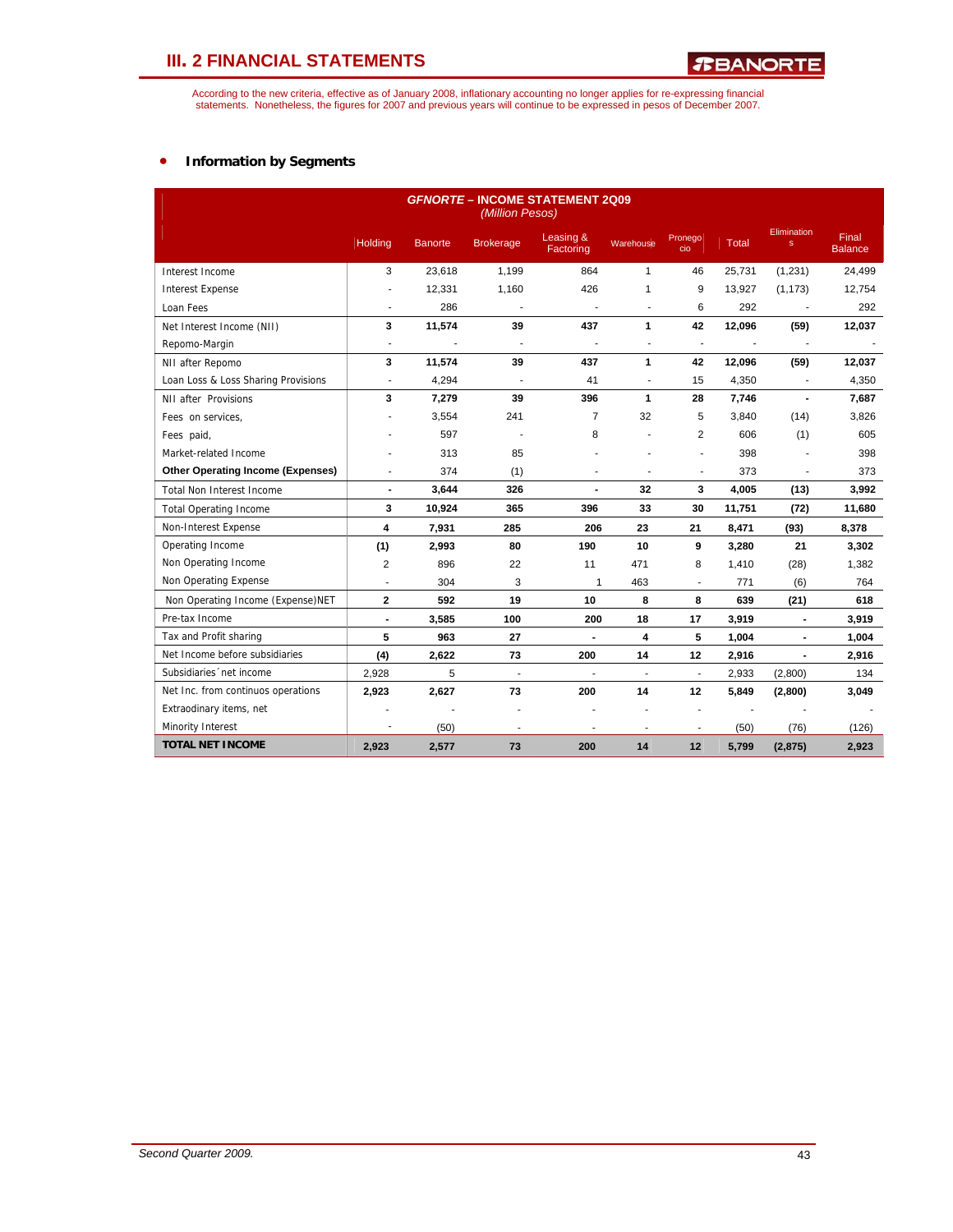*R***BANORTE** 

| <b>GFNORTE - BALANCE SHEET AS OF 2Q09</b><br>(Million Pesos) |                          |                |                  |                        |                  |                          |              |                     |                      |  |  |  |
|--------------------------------------------------------------|--------------------------|----------------|------------------|------------------------|------------------|--------------------------|--------------|---------------------|----------------------|--|--|--|
| <b>ASSETS</b>                                                | <b>Holding</b>           | <b>Banorte</b> | <b>Brokerage</b> | Leasing &<br>Factoring | <b>Warehouse</b> | Pronego<br>cio           | <b>Total</b> | <b>Eliminations</b> | <b>Final balance</b> |  |  |  |
| Cash and due from Banks                                      | 150                      | 56,911         | $\mathbf{2}$     | $\overline{35}$        | 8                | $\blacksquare$           | 57,106       | (188)               | 56,918               |  |  |  |
| <b>Margin</b> Accounts                                       | ä,                       | 12             | $\overline{4}$   |                        |                  |                          | 17           |                     | 17                   |  |  |  |
| Negotiable Instruments                                       | ä,                       | 21.375         | 4,297            |                        |                  |                          | 25.672       |                     | 25.672               |  |  |  |
| Securities held for sale                                     |                          | 12,074         | 173              |                        |                  |                          | 12,247       | (681)               | 11,566               |  |  |  |
| Securities held to maturity                                  |                          | 210,344        | 358              |                        |                  |                          | 210,702      |                     | 210,702              |  |  |  |
| <b>Financial Instruments:</b>                                | $\blacksquare$           | 243,793        | 4,828            | $\overline{a}$         | $\overline{a}$   | ÷,                       | 248,620      | (681)               | 247,939              |  |  |  |
| Non-assigned securities to pay                               |                          |                |                  |                        |                  |                          |              |                     |                      |  |  |  |
| Futures receivable, net                                      |                          | 8              | 8                |                        |                  |                          | 16           |                     | 16                   |  |  |  |
| For trading purposes                                         |                          | 5,525          | ٠                |                        |                  |                          | 5,525        |                     | 5,525                |  |  |  |
| For hedging purposes                                         | $\overline{a}$           | 1,142          | ٠                |                        |                  |                          | 1,142        |                     | 1,142                |  |  |  |
| Repos & Derivatives:                                         | $\blacksquare$           | 6.676          | 8                |                        |                  | $\overline{a}$           | 6.684        |                     | 6.684                |  |  |  |
| Commercial                                                   | ä,                       | 108,861        | ÷,               | 11,655                 |                  | 100                      | 120,616      |                     | 120,616              |  |  |  |
| <b>Financial Intermediaries</b>                              |                          | 11,224         |                  | 51                     |                  | $\overline{\phantom{a}}$ | 11,275       | (2, 813)            | 8,462                |  |  |  |
| Consumer                                                     |                          | 26.647         |                  | 5                      |                  |                          | 26,651       |                     | 26,651               |  |  |  |
| Mortgage                                                     |                          | 47,691         |                  |                        |                  |                          | 47,691       |                     | 47,691               |  |  |  |
| <b>Goverment Entities</b>                                    |                          | 31,906         |                  | 16                     |                  |                          | 31,921       |                     | 31,921               |  |  |  |
|                                                              |                          |                |                  | L.                     |                  |                          |              |                     |                      |  |  |  |
| Fobaproa                                                     |                          |                |                  | 11,726                 |                  |                          |              |                     |                      |  |  |  |
| Performing Loans                                             | $\blacksquare$           | 226,328        |                  | 117                    |                  | 100                      | 238,154      | (2, 813)            | 235,342              |  |  |  |
| Commercial                                                   |                          | 2,666          |                  |                        | ٠                | 13                       | 2,796        |                     | 2,796                |  |  |  |
| <b>Financial Intermediaries</b>                              |                          |                |                  |                        |                  |                          |              |                     |                      |  |  |  |
| Consumer                                                     |                          | 2,584          |                  |                        |                  |                          | 2,584        |                     | 2,584                |  |  |  |
| Mortgage                                                     |                          | 919            |                  |                        |                  |                          | 919          |                     | 919                  |  |  |  |
| <b>Goverment Entities</b>                                    | $\overline{\phantom{a}}$ |                |                  |                        | ٠                |                          |              |                     |                      |  |  |  |
| Past Due Loans                                               | $\blacksquare$           | 6,169          | $\blacksquare$   | 117                    | $\blacksquare$   | 13                       | 6,299        | $\blacksquare$      | 6,299                |  |  |  |
| <b>Total Credit</b>                                          | $\blacksquare$           | 232,496        | $\blacksquare$   | 11.844                 | $\overline{a}$   | 114                      | 244.454      | (2,813)             | 241.641              |  |  |  |
| Preventive loan loss reserves                                |                          | 6,295          |                  | 119                    |                  | 11                       | 6,426        |                     | 6,426                |  |  |  |
| Net Loan Portfolio                                           | $\blacksquare$           | 226,201        | $\blacksquare$   | 11,725                 | $\blacksquare$   | 102                      | 238,028      | (2,813)             | 235,216              |  |  |  |
| Acquired collection rights                                   | $\overline{\phantom{a}}$ | 2,804          | ٠                |                        | $\blacksquare$   | ÷.                       | 2,804        |                     | 2,804                |  |  |  |
| <b>Total Loans</b>                                           | $\blacksquare$           | 229.005        | $\overline{a}$   | 11,725                 | $\blacksquare$   | 102                      | 240,832      | (2, 813)            | 238,020              |  |  |  |
| Benef.receivab.securitization                                | $\overline{\phantom{a}}$ | 557            | $\blacksquare$   | ÷                      | ÷                | $\blacksquare$           | 557          | $\overline{a}$      | 557                  |  |  |  |
| Sundry debtors and other                                     | 3                        | 10,436         | 143              | 132                    | 57               | 3                        | 10,774       | (3)                 | 10,770               |  |  |  |
| Merchandise Inventory                                        | ä,                       |                |                  | $\overline{a}$         | 312              | J.                       | 312          |                     | 312                  |  |  |  |
| Foreclosed assets, net                                       |                          | 800            |                  |                        |                  | $\overline{a}$           | 800          |                     | 800                  |  |  |  |
| Real Estate, Furniture & Equipment,                          | ÷,                       | 6.682          | 10               | 1.613                  | 55               | 58                       | 8.419        |                     | 8.419                |  |  |  |
| Investments in subsidiaries                                  | 39,455                   | 1,161          | 19               |                        |                  | $\overline{a}$           | 40,635       | (37, 738)           | 2,896                |  |  |  |
| Deferred taxes                                               | $\mathbf{1}$             | 152            | ÷.               |                        |                  | 29                       | 182          | (41)                | 141                  |  |  |  |
| GoodWill                                                     | 31                       | 3.117          |                  |                        |                  |                          | 3.147        |                     | 3.147                |  |  |  |
| Intangible                                                   | 1                        | 1,015          | 167              |                        |                  | $\overline{\phantom{a}}$ | 1,183        |                     | 1,183                |  |  |  |
| <b>Otros Assets</b>                                          |                          | 4,001          | 90               | 17                     | 6                | 4                        | 4,119        |                     | 4,119                |  |  |  |
| <b>Total Other Assets</b>                                    | 39.491                   | 27,364         | 430              | 1.762                  | 430              | 95                       | 69,571       | (37, 783)           | 31,788               |  |  |  |
|                                                              |                          |                |                  |                        |                  |                          |              |                     |                      |  |  |  |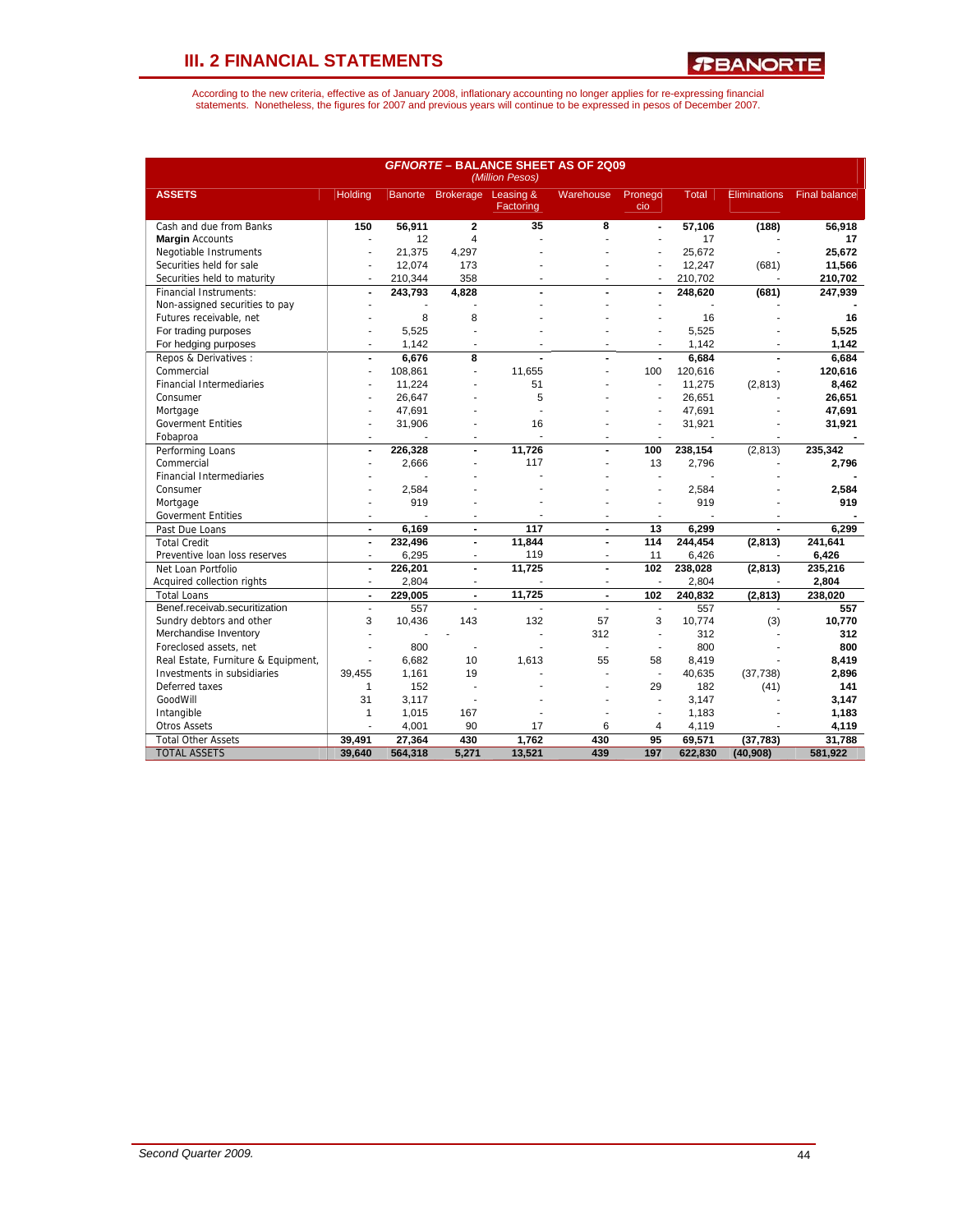*R***BANORTE** 

| <b>GFNORTE - BALANCE SHEET AS OF 2Q09</b><br>(Million Pesos) |                |           |                          |                        |                             |                      |              |                          |                  |  |  |  |
|--------------------------------------------------------------|----------------|-----------|--------------------------|------------------------|-----------------------------|----------------------|--------------|--------------------------|------------------|--|--|--|
| <b>LIABILITIES</b>                                           | <b>Holding</b> |           | Banorte Brokerage        | Leasing &<br>Factoring | <b>Warehou Prone-</b><br>se | gocio                | <b>Total</b> | <b>Eliminations</b>      | Final<br>balance |  |  |  |
| <b>Demand Deposits</b>                                       | ÷,             | 123,776   | J.                       | L,                     |                             |                      | 123,776      | (21)                     | 123,755          |  |  |  |
| <b>Time Deposits</b>                                         |                | 141,760   |                          |                        |                             |                      | 141,760      | (151)                    | 141,608          |  |  |  |
| <b>Bonds</b>                                                 |                |           |                          |                        |                             |                      |              |                          |                  |  |  |  |
| <b>Deposits</b>                                              |                | 265,536   |                          |                        |                             |                      | 265,536      | (173)                    | 265,363          |  |  |  |
| Demand                                                       | ÷,             | 501       | ÷                        |                        |                             | ä,                   | 501          | ÷,                       | 501              |  |  |  |
| Short term                                                   |                | 18,289    |                          | 9,175                  | 276                         | 130                  | 27,870       | (2, 813)                 | 25,057           |  |  |  |
| Long term                                                    |                | 7,253     |                          | 2,474                  |                             |                      | 9,727        | $\blacksquare$           | 9,727            |  |  |  |
| Due to banks & corresp.                                      |                | 26,043    | $\blacksquare$           | 11,649                 | 276                         | 130                  | 38,098       | (2,813)                  | 35,285           |  |  |  |
| Assigned securities to pay                                   | $\overline{a}$ | 540       |                          |                        |                             |                      | 540          | $\overline{a}$           | 540              |  |  |  |
| Futures receivable, net                                      |                | 197,102   | 3,831                    |                        |                             |                      | 200,933      | $\blacksquare$           | 200,933          |  |  |  |
| For trading purposes                                         |                | 5,219     |                          |                        |                             |                      | 5,219        |                          | 5,219            |  |  |  |
| For hedging purposes                                         |                | 3,976     |                          |                        |                             |                      | 3,976        |                          | 3,976            |  |  |  |
| <b>Repos &amp; Derivatives:</b>                              |                | 206,297   | 3,831                    |                        |                             |                      | 210,128      | $\blacksquare$           | 210,128          |  |  |  |
| Income Tax                                                   |                | 170       |                          |                        | $\mathbf{1}$                |                      | 170          |                          | 170              |  |  |  |
| Profit Sharing                                               |                | 369       | $\overline{\mathbf{c}}$  |                        |                             |                      | 371          |                          | 371              |  |  |  |
| Creditors<br>for<br>settlement<br>οf<br>transactions         | ä,             | 1,709     | 1                        |                        |                             |                      | 1,709        | $\blacksquare$           | 1,709            |  |  |  |
| Other Creditors & Accounts Payable                           | 1              | 7,903     | 183                      | 427                    | 18                          | 4                    | 8,535        | (19)                     | 8,516            |  |  |  |
| Other payable accounts                                       | 1              | 10,150    | 185                      | 427                    | 18                          | 4                    | 10,785       | (20)                     | 10,767           |  |  |  |
| Subordinated<br>Convertible<br>non<br>Debenture              |                | 17,783    | $\overline{\phantom{a}}$ |                        | ٠                           |                      | 17,783       | $\overline{\phantom{a}}$ | 17,783           |  |  |  |
| <b>Deferred Taxes</b>                                        |                |           | 32                       |                        | 9                           |                      | 41           | (41)                     |                  |  |  |  |
| Deferred credits                                             |                | 1,400     | J.                       | 61                     | Ĭ.                          | 3                    | 1,464        |                          | 1,464            |  |  |  |
| <b>TOTAL LIABILITIES</b>                                     |                | 1 527,749 | 4,048                    | 12,137                 | 303                         | 13<br>$\overline{7}$ | 544,375      | (3,045)                  | 541,330          |  |  |  |
| <b>STOCKHOLDER 'S EQUITY</b>                                 |                |           |                          |                        |                             |                      |              |                          |                  |  |  |  |
| Paid-in Capital                                              | 12,020         | 10,955    | 540                      | 306                    | 87                          | 195                  | 24,103       | (12, 158)                | 11,945           |  |  |  |
| Share subscription premiums                                  | 1,853          | 850       |                          |                        |                             |                      | 2,703        | (1, 456)                 | 1,247            |  |  |  |
| Subordinated Convertible Debentures                          |                |           |                          |                        |                             |                      |              |                          |                  |  |  |  |
| <b>Subscribed Capital</b>                                    | 13,873         | 11,805    | 540                      | 306                    | 87                          | 195                  | 26,806       | (13, 614)                | 13,192           |  |  |  |
| <b>Capital Reserves</b>                                      | 3,173          | 4,659     | 72                       | 195                    | 17                          |                      | 8,116        | (4, 943)                 | 3,173            |  |  |  |
| <b>Retained Earnings</b>                                     | 23,459         | 19,346    | 446                      | 683                    | 17                          | (14)<br>7)           | 43,804       | (20, 345)                | 23,459           |  |  |  |
| Surplus (Deficit) from securities                            | (867)          | (329)     | 75                       |                        |                             |                      | (1, 120)     | 253                      | (867)            |  |  |  |
| Results from coverage securities                             | (1, 342)       | (1, 382)  |                          |                        |                             |                      | (2,724)      | 1,382                    | (1, 342)         |  |  |  |
| valuation<br>Results<br>foreign<br>operations<br>of          | (1,580)        | (682)     | 17                       |                        |                             |                      | (2, 245)     | 665                      | (1,580)          |  |  |  |
| exchange<br>Excess (Insuf.) in capital restatement           |                |           |                          |                        |                             |                      |              |                          |                  |  |  |  |
| Non Mon assets results Fixed Assets                          |                |           |                          |                        |                             |                      |              |                          |                  |  |  |  |
| Non Mon assets results Investm                               |                |           |                          |                        |                             |                      |              |                          |                  |  |  |  |
| subsidiaries<br>Adjustment in the employees pension          |                |           |                          |                        |                             |                      |              |                          |                  |  |  |  |
| funds<br>Net Income                                          | 2,923          | 2,577     | 73                       | 200                    | 14                          | 12                   | 5,799        | (2, 875)                 | 2,923            |  |  |  |
| <b>Earned Capital</b>                                        | 25,767         | 24,189    | 683                      | 1,078                  | 48                          | (13                  | 51,629       | (25, 863)                | 25,767           |  |  |  |
| <b>Minority Holdings</b>                                     |                | 575       |                          |                        | ÷,                          | ÷,                   | 575          | 1,058                    | 1,633            |  |  |  |
| Total Stockholder 's Equity                                  | 39,640         | 36,569    | 1,223                    | 1,384                  | 136                         | 60                   | 79,011       | (38, 419)                | 40,592           |  |  |  |
| TOT. LIAB. & STOCKHOL. EQUITY                                | 39,640         | 564,318   | 5,271                    | 13,521                 | 439                         | 197                  | 623,386      | (41, 465)                | 581,922          |  |  |  |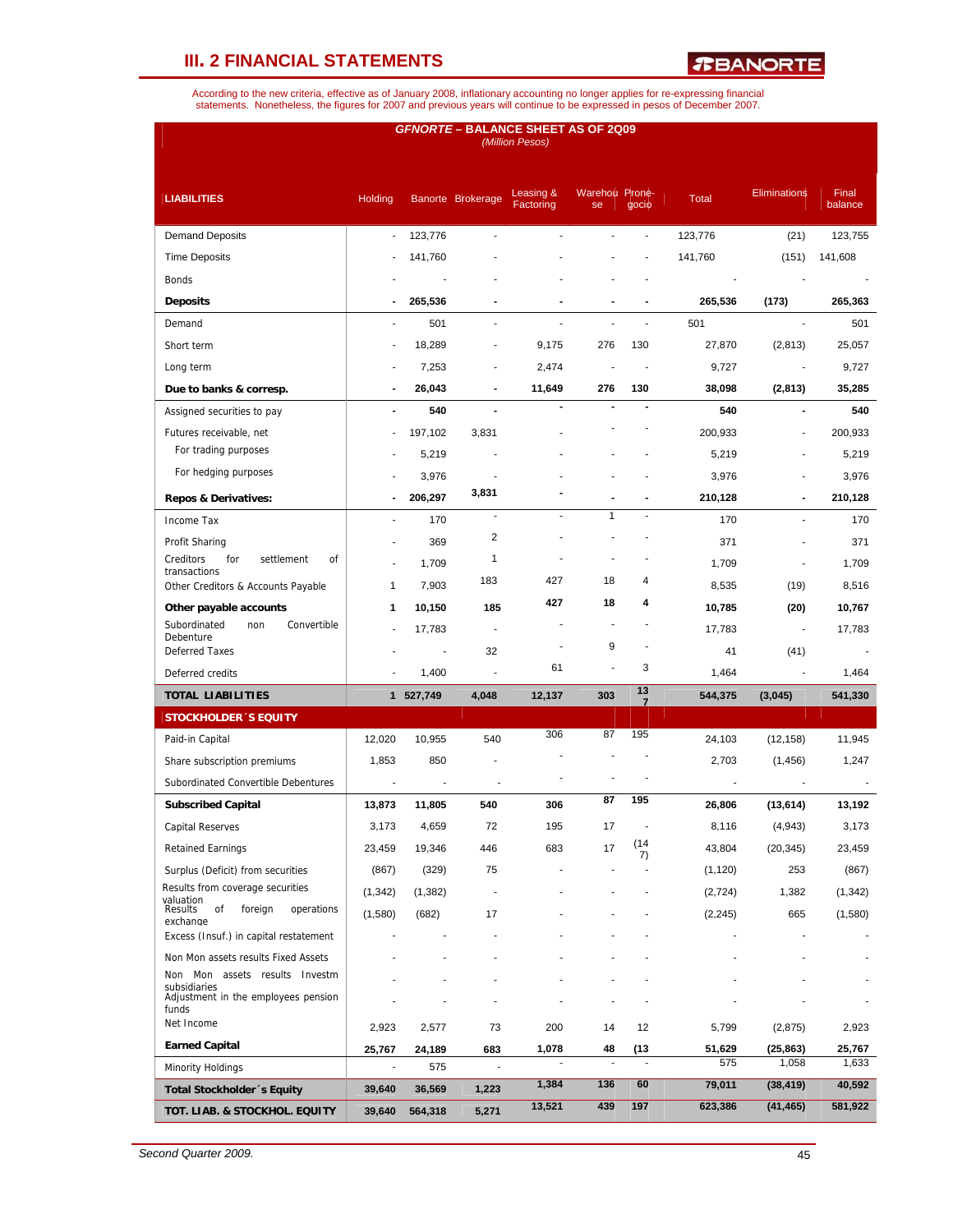According to the new criteria, effective as of January 2008, inflationary accounting no longer applies for re-expressing financial statements. Nonetheless, the figures for 2007 and previous years will continue to be expressed in pesos of December 2007.

# **ACCOUNTING CHANGES AND REGULATIONS**

#### • **General guidelines applicable to the financial information of holding companies of financial institutions subject to supervision by the National Banking and Securities Commission (CNBV.)**

On April 27, 2005, the CNBV issued general provisions applicable to the financial information of the controlling companies of financial groups in order to homologate the information that financial groups issue to the public for the analysis of their solvency and economic stability. This is done in order to facilitate savings and investment decision-making. GFNorte's Financial Statements can be found in our website at www.banorte.com/informacion\_financiera

### • **Provisions for implementation of the new Basel Capital Agreement.**

On October 3th, 2005, the CNBV published the agreement signed by financial authorities and the Mexican Banker's Association in order to implement the new capital guidelines that contain the standards and principles known as Basel II that will enable the bank's capital to reflect with greater precision the credit, market and operational risks.

### • **New rules for banking institutions' capital requirements.**

On December 28, 2005, the Ministry of Finance(Secretaria de Hacienda y Credito Publico (SHCP)), issued new regulations for capital requirements, establishing a greater number of of bands and higher capital requirements. These new regulations came into effect on January, 2006.

### • **B-11 Bulletin.**

The income and amortizations from investments in collection rights will be recognized according to according to the rules established in the B-11 critera of the CNBV using one of the three different methods established in this critera for that effect.

### • **B-10 Bulletin "Inflation Effects".**

When comparing 2008 results vs. reported figures for previous periods are not fully comparable, as a result of the NIF B10 "Inflation Effects" norm taking effect in January of this year. This norm indicates that the economic environment is non-inflationary when the accumulated inflation rate over the last three years is less than 26%. Under this context, it is not necessary to re-express financial statements as of January 2008. For the purpose of comparisons, 2007 and previous year's results are expressed in pesos of December 2007.

### • **Change in rules for loan loss reserves requirements**

According to the new provisions of the CNBV published on August 22, 2008 in the DOF regarding the percentage of credit card reserves when there are no delinquent payments, and according to the second transitory article which makes it possible to make such adjustments by October, the impact of the change will be gradual. The percentage applied to reserves for zero delinquent payments for september is 1.72%, and at the close of October the change will be completed by applying a 2.5% reserve percentage for zero delinquent payments.

#### • **Repo Transactions and reclassification of investments in securities NEW ACCOUNTING CRITERIA**

On October 14, 2008 the CNBV published a series of changes to its accounting criteria in the Official Gazette of the Federation (DOF). Such changes became effective the following day. The most important changes include:

### • *Criterion B-3 "Repurchasing and Sales Agreements"*

Repurchase or Resale Agreement operations will be recorded according to the financial substance of the operation itself which is financing with collateral, in which the purchaser of securities gives cash as financing in exchange for financial assets that serve as protection in case of default.

Financial assets given as collateral by the purchaser of securities, pursuant to criterion C-1 are still recognized in the balance sheet provided that the risks, benefits and control of the same are kept.

On the repurchase and sale operation contract date, the entity acting as the purchaser of securities should record the incoming cash or a debt-liquidating account as well as an account payable at a reasonable value at the initially agreed price, which represents the obligation to return such cash to the purchaser of securities.

Throughout the life of the repurchasing and sale agreement, the account payable mentioned above will be valued at its reasonable value by acknowledging the interest on the repurchasing and sale agreement in the period's results as accrued, according to the effective interest method that affects such account payable.

On the repurchase and sale agreement operation contract date, the entity acting as the purchaser of securities should record the outlay of availabilities or a creditor-liquidating account, as well as an account receivable at a reasonable value, at initially the agreed price, which represents the right to recover the cash.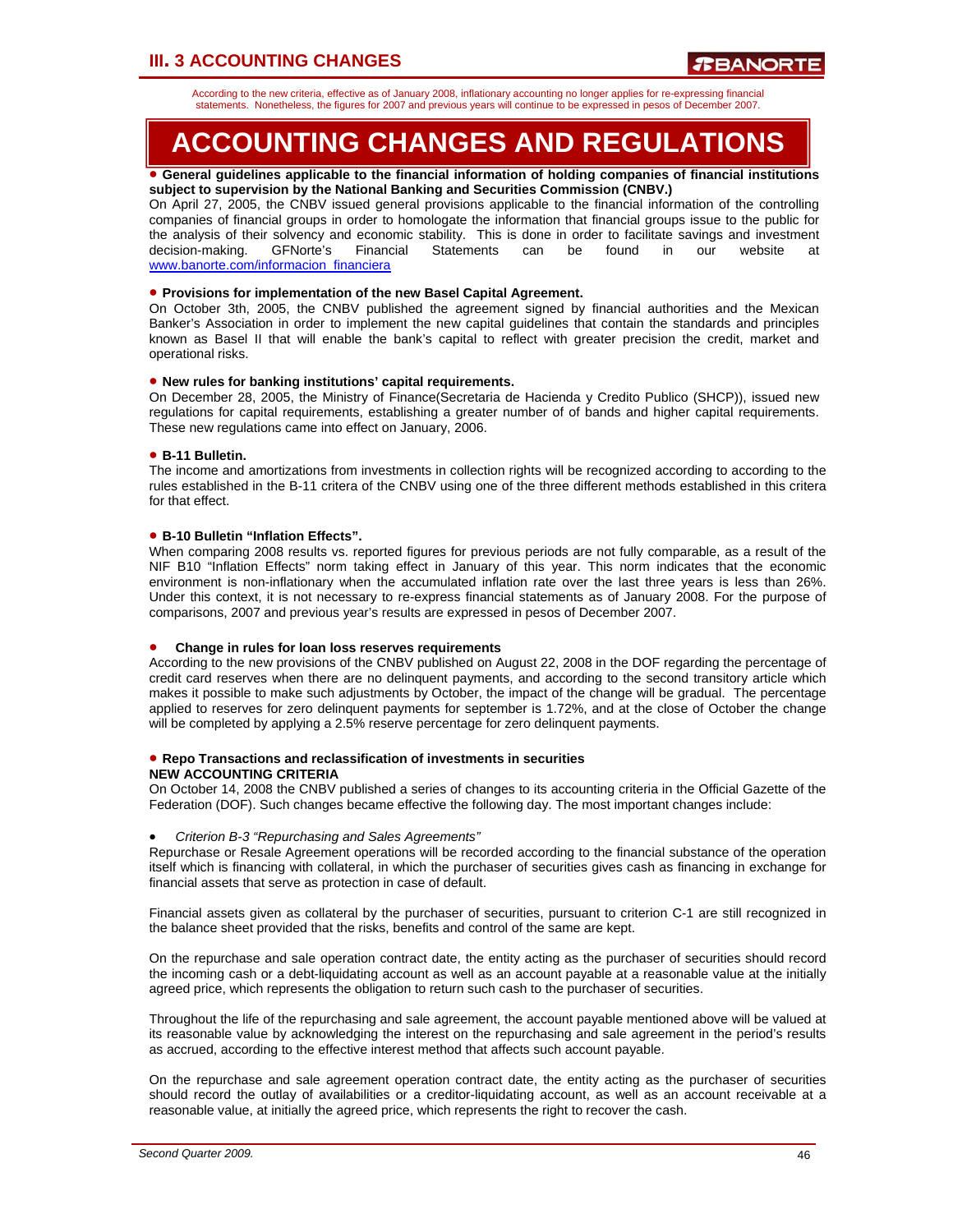According to the new criteria, effective as of January 2008, inflationary accounting no longer applies for re-expressing financial statements. Nonetheless, the figures for 2007 and previous years will continue to be expressed in pesos of December 2007.

Throughout the life of the repurchasing and sale agreement, the account receivable mentioned above will be valued at its reasonable value by acknowledging the interest on the repurchase and sale agreement in the period's results as accrued, according to the effective interest method that affects such account receivable.

### **PREVIOUS ACCOUNTING CRITERIA Repurchase or Resale Agreement Operations**

Represent the temporary purchase or sale of certain financial instruments in exchange for an established premium with the obligation to resell or repurchase such securities in the future.

When the Institution acts as the seller of securities, the net position represents the difference between the fair value of the securities covered by the repurchase agreement (asset position) which, in turn, represents the securities to be received through the transaction, valued according to the investment valuation methods established for trading securities, and the value of the present value of the price at maturity (liability position).

When the Institution acts as the purchaser of securities, the net position represents the difference between the present value of the price at maturity (asset position) and the fair value of the securities received under the repurchase agreement (liability position) which are valued according to the method discussed in the preceding paragraph.

The debit or credit balance resulting from transactions involving repurchase agreements is presented under assets or liabilities in the consolidated balance sheet under the heading "Securities and derivative financial instruments".

For repurchase transactions entered into for periods exceeding three business days, a guarantee must be provided to mitigate market and counterpart risks. Guarantees received for repurchase transactions not involving the transfer of ownership are recognized in memoranda accounts and are considered as restricted assets.

### **a. Reclassification of Securities**

In view of the current economic situation and considering the worldwide financial system crisis, the CNBV has adjusted various criteria, especially those relative to Repurchase or Resale Agreement operations, to allow reporting debt securities independently of the category in which they are found, within the "Investment in Securities" line item. This is to avoid restricting financial market liquidity and volatility securities' prices. Furthermore, the Commission authorized the Institution, by means of Document No. 100-035/2008 issued on October 16, 2008 and Document No. 100-042/2008 issued on November 10, 2008, to reclassify the investment-in-securities holding position and the position of receivable securities in Repurchase or Resale Agreement operations, pursuant to the rules set forth in such documents.

Therefore, during October, the Institution reclassified from the "Negotiable Securities" item to "Securities-held-tomaturity" item a total of 6,035,947,400 titles whose book value at the reclassification date was Ps 12,803. Additionally, from the "Securities available for sale" item the Institution reclassified to "Securities-held-to-maturity" a total of 560,523,193 instruments whose book value was USD 553 million and  $\epsilon$  20 million.

The above reclassification was due to the valuation loss that negotiable securities were showing when valuated at a reasonable value, caused by market volatility. By December 31, 2008 the position in securities-held-to-maturity has not shown indications of permanent deterioration.

The effect of the valuation at reasonable value that would have been acknowledged if the above reclassification had not been made, would have shown up in the period results Ps (20) million and in shareholders' equity Ps (710) million.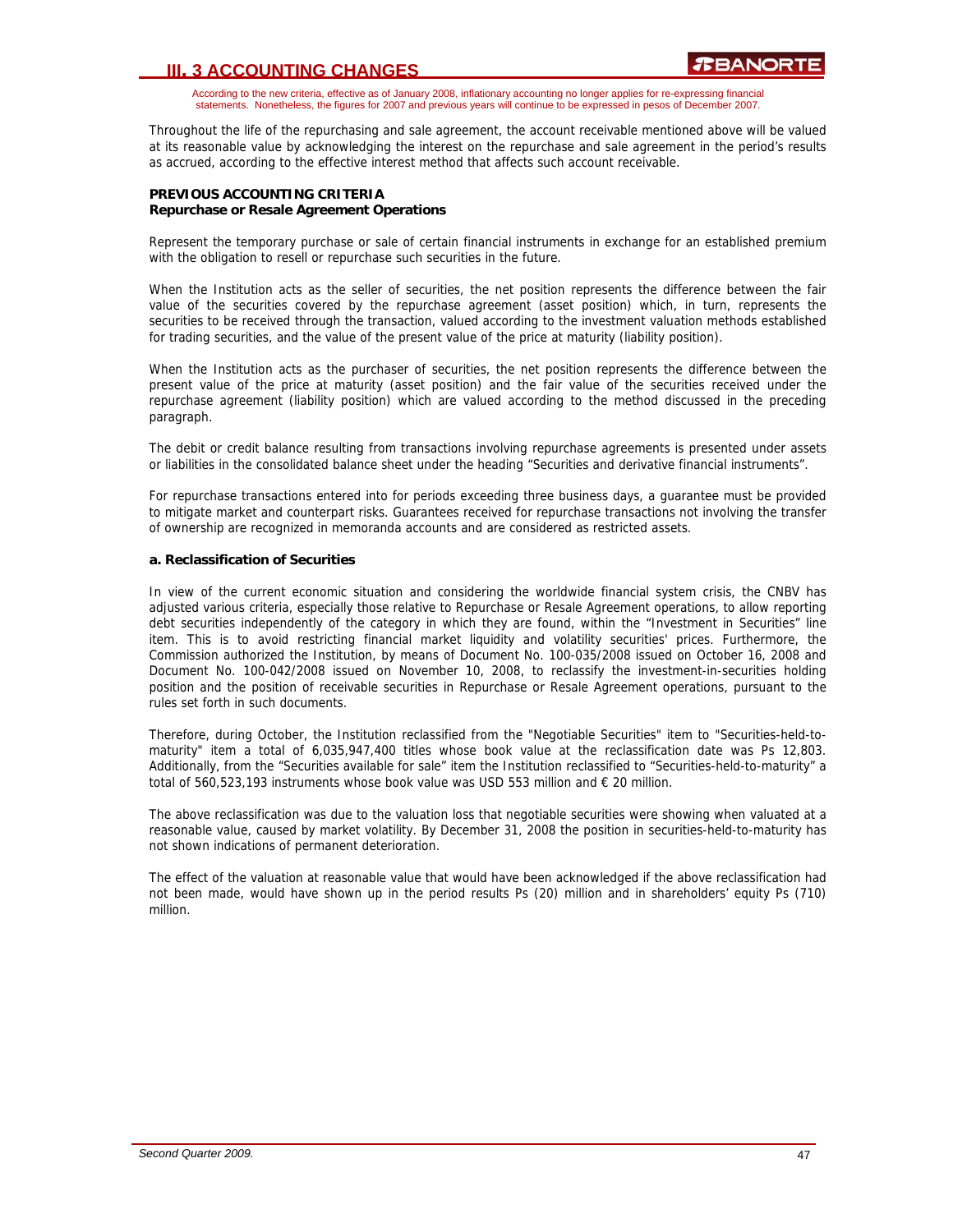According to the new criteria, effective as of January 2008, inflationary accounting no longer applies for re-expressing financial statements. Nonetheless, the figures for 2007 and previous years will continue to be expressed in pesos of December 2007.

### • **Main changes resulting from new accounting criteria and norms.**

Among the main changes resulting from the new measures and norms issued or modified by the Commission and CINIF that became effective as of January  $1<sup>st</sup>$ , 2009 are:

The C-2 criteria, "Securitizations", establishes that in this type of transaction, the assigner can decide to transfer the risks and benefits and/or control of financial assets or not to the assignee.

It establishes that the benefits from the asignee's surplus will be recognized as "benefits to be received in securitization transactions" and remain valued since its initial registration, at a reasonable value, with any valuation adjustments recognized in the results of the exercise. This valuation must be consistent with "Entity with a Specific Purpose", Entidad de Propósito Especifico (EPE) accounting policies established as the securitization medium.

If an assigner provides administrative services for transferred assets, an asset or liability must be registered initially from management of assets and liabilities, at its reasonable value according to the C-1 measure as follows:

a) An asset is registered if payment exceeds the cost and expenses incurred in providing the service; to the contrary a liability is registered.

b) Later, such asset or liability will be valued at a reasonable value, registering the effects of its valuation in the results of the exercise.

Benefits of the remaining balances of securitization operations and the asset from management of financial assets transferred will be exhibited under the heading "Benefits to be received in securitization operations".

The valuation of benefits to be received, as well as the asset or liability from management will be exhibited under the heading of "Other products" or "Other expenses", as appropriate.

The effects of said measure, in the event of having been applied to securitizations effective December 31st, 2008 are detailed as follows:

In realized securitization operations, the financial assets were eliminated from the balance sheet based on the effective accounting measures to date, C-1 "Transfer of financial assets" and C-2 "Securitization". Given that the new accounting measures that substitute the previous ones are applied prospectively, no retroactive recording will apply for operations performed prior to applying this measure, which is why the re-valuation of financial asset transfers previously registered is not required.

Notwithstanding, in accordance with these new accounting measures, securitized loans for mortgage, state and municipal government portfolios that Banorte carried out during 2006 and 2007, respectively, did not fulfill the requirements of the new accounting measures for elimination from the balance sheet, given that in both operations most of the inherent risks and/or benefits are retained.

The C-5 measure "Consolidation of Entities with a Specific Purpose" defines the particular norms related to the consolidation of EPEs. It establishes that an entity must consolidate an EPE when the economic substance of the relationship between both entities indicates that it controls said EPE.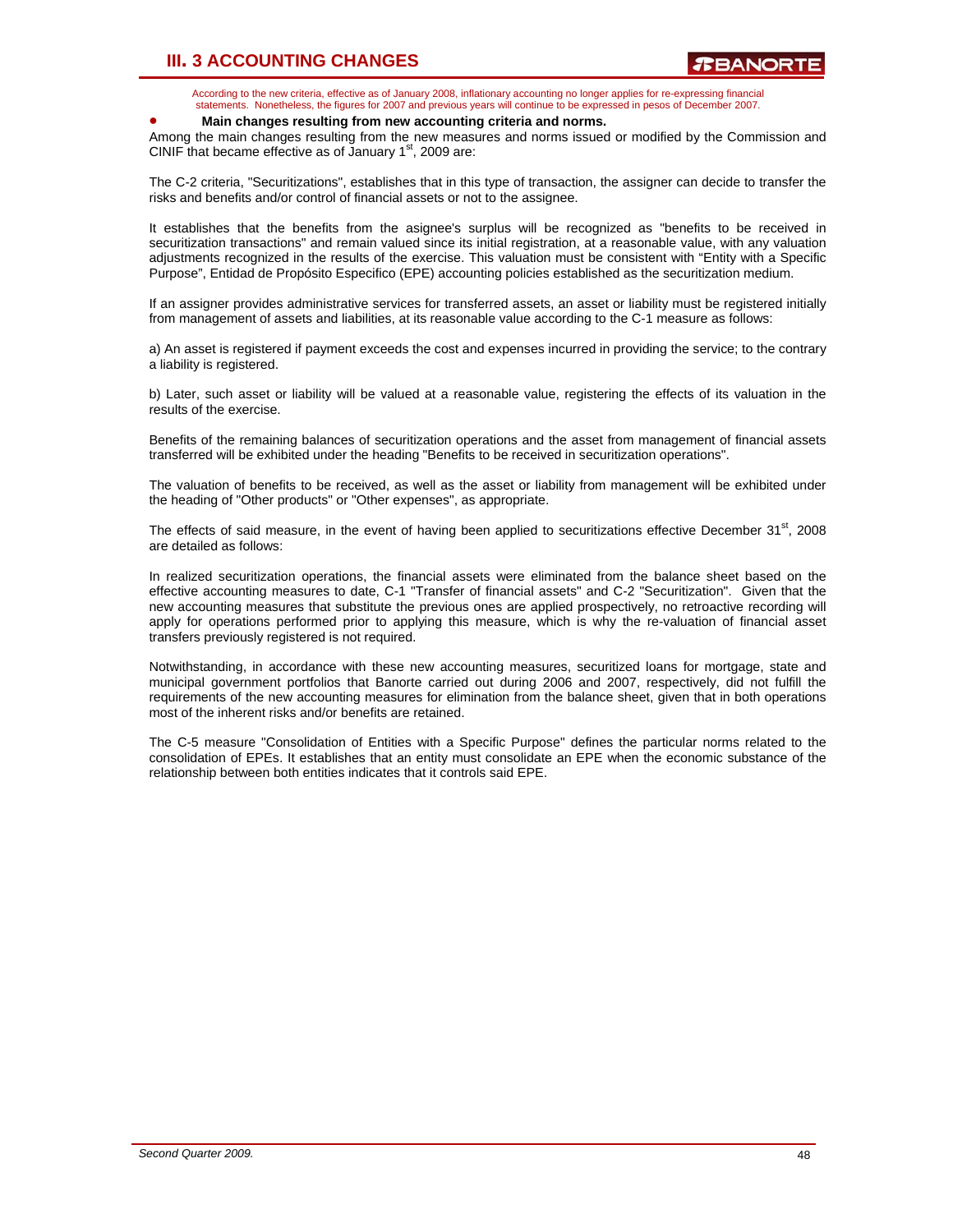According to the new criteria, effective as of January 2008, inflationary accounting no longer applies for re-expressing financial statements. Nonetheless, the figures for 2007 and previous years will continue to be expressed in pesos of December 2007.

### • **Main changes to accounting criteria**

On April 27 and May 28, 2009, the National Banking and Securities Commission issued changes in accounting criteria applicable to credit institutions and the financial groups' holdings companies, to make them consistent with financial reporting standards set out in Mexico and abroad, while at the same time facilitate the comparison of the information provided to authorities, public and the markets. Such changes were adopted and applied since April 2009. The most relevant changes are listed below:

Adjustments were made to the conceptual outline of the accounts, eliminating the concept of "rules of general application" and were substituted by "Standards and criteria for recognition."

With regard criteria B-2 "Investments in Securities" , the securities value impairment was extended in regards to their identification and treatment. As of now, it also includes securities available for sale and not just the securities held to maturity, as previously considered. The new criteria requires that in case that there is objective evidence of events subsequent to initial recognition, that have a negative impact on the expected cash flow, such deterioration must be booked in the value of that security.

The accrued interest from debt securities must be determined in accordance to the effective interest method regardless of the category in which these securities are registered. Previously, the straight line method was used to recognize such interests.

Regarding criteria B-5 "Derivatives and hedging transactions", the leasing contracts and the common buy-sell and supply of assets, on those underlyng derivative's financial instruments that institutions are allowed to trade mut be analyzed, with the aim of valuating whether it complies with the definition of embedded derivative and if it may have an impact of results. Also, the NIF C-10 substitution is eliminated.

The costs and expenses arising from initial loan placements are registered as deferred charges, and must be amortized against interest expense during the life of the loan.

The annual or renewal fees charged on credit cards will be registered as a deferred loan and will be amortized during a 12 month period.

As a result of the accounting criteria changes to the diverse Income Statement line items, the Income Statement has been adapted to these modifications, and the changes basically consist on the following:

The Balance Sheet includes new lines like: margin accounts, repo debtors, securities lending, hedging and trading derivatives' breakdown, adjustments to hedging securities mark to market, benefits to receive from securitizations, long term securities available for sale and mandates in securitization transactions, among others. In memo accounts, the received collaterals by entitity and the received and sold or delivered collaterals as guarantee by the entity are included in this line item.

In the Income Statement, the Profit Sharing line is included within the Administrative and Promotional Expenses. Also, the net interest income adjusted to credit risk and the trading income details are included, as well as other operating income (expenses) which includes among other things loan recoveries arising from the sale or disposal of the loan portfolio, the impairment loss or reversal of assets other than investments in securities and the mark to valuation results in awarded property.

The D-4 criteria is reestructured and contemplates changes in substance between the State of Changes in Financial Position and the Cash Flow Statement. This was because the first one showed the changes in the financial structure of the entity, which may or may not identify the generation or application of resources in the period, while the second shows the cash flows that represent the creation or application of cash of the entity during the period

For purposes of comparison, financial information is presented for the first quarter of 2009, based on accounting criteria contained in the resolution amending the general provisions applicable to financial reporting by companies of financial groups subject to supervision of the National Banking and Securities Commission issued on May 28, 2009.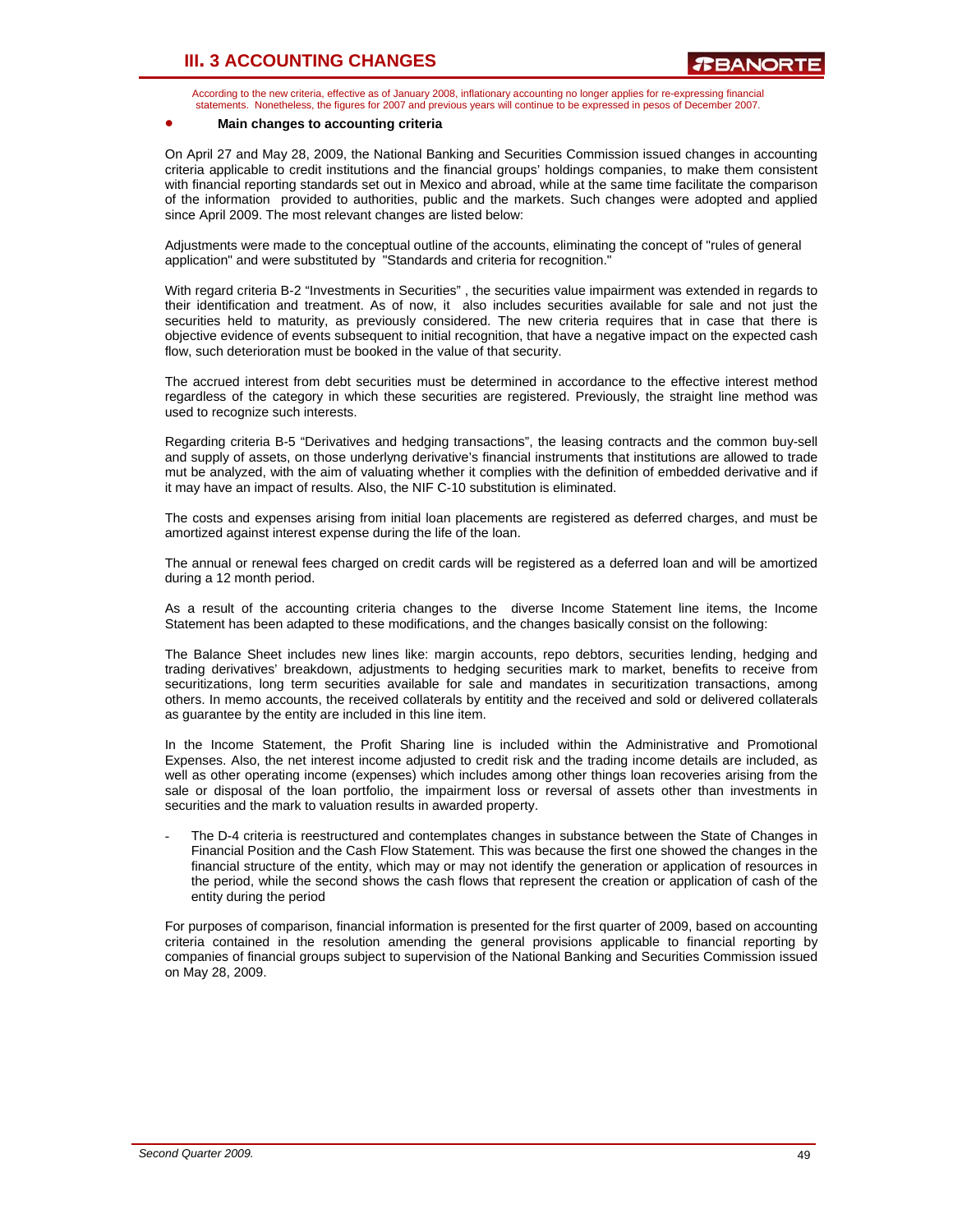*R***BANORTE** 

| <b>GFNorte - INCOME STATEMENT</b><br>(Million Pesos)  | <b>1Q09</b><br><b>Previous</b><br><b>Rules</b> | <b>Reclassifications</b>         | <b>Current</b><br><b>Rules</b> | <b>Adjustments</b><br>to current<br>rules | 1Q09<br>reprocessed<br>rules | <b>2Q09</b>              | 1H09<br><b>Reprocessed</b><br>to current<br>rules |
|-------------------------------------------------------|------------------------------------------------|----------------------------------|--------------------------------|-------------------------------------------|------------------------------|--------------------------|---------------------------------------------------|
| Interest Income                                       | 13,141                                         | $\overline{a}$                   | 13,141                         | ÷                                         | 13,141                       | 11,358                   | 24,499                                            |
| <b>Interest Expense</b>                               | 7,094                                          |                                  | 7,094                          | 3                                         | 7,097                        | 5,656                    | 12,753                                            |
| Loan Fees                                             | 153                                            | $\overline{a}$                   | 153                            | ÷.                                        | 153                          | 139                      | 292                                               |
| <b>Fees Paid</b>                                      |                                                |                                  |                                |                                           |                              | $\overline{\mathcal{A}}$ | 4                                                 |
| NII before Repomo                                     | 6.199                                          | $\overline{a}$                   | 6,199                          | $\overline{(3)}$                          | 6,197                        | 5,838                    | 12,034                                            |
| Repomo - Margin                                       |                                                |                                  |                                |                                           |                              |                          |                                                   |
| <b>NII after Repomo</b>                               | 6.199                                          | $\blacksquare$                   | 6,199                          | $\overline{3}$                            | 6.197                        | 5.838                    | 12.034                                            |
| Preventive Provision for Loan Losses                  | 2,162                                          | $\overline{a}$                   | 2,162                          |                                           | 2,162                        | 2,188                    | 4,350                                             |
| Loan Loss Provisions Fobaproa                         |                                                |                                  |                                | $\overline{a}$                            |                              |                          |                                                   |
| <b>NII Adjusted for Credit Risk</b>                   | 4.037                                          |                                  | 4.037                          | (3)                                       | 4.034                        | 3.650                    | 7,684                                             |
| <b>Fund Trasnfers</b>                                 | 60                                             |                                  | 60                             |                                           | 60                           | 61                       | 121                                               |
| <b>Account Management</b>                             | 230                                            |                                  | 230                            |                                           | 230                          | 237                      | 467                                               |
| Fiduciary                                             | 51                                             |                                  | 51                             |                                           | 51                           | 68                       | 119                                               |
| Income from Real Estate Portfolios                    | 137                                            |                                  | 137                            |                                           | 137                          | 164                      | 302                                               |
| <b>Electronic Banking Services</b>                    | 250                                            |                                  | 250                            |                                           | 250                          | 256                      | 506                                               |
| <b>Credit Card Fees</b>                               | 590                                            |                                  | 590                            | (56)                                      | 534                          | 520                      | 1,054                                             |
| Fees Charged to IPAB                                  |                                                |                                  |                                |                                           |                              |                          |                                                   |
| Other Fees                                            | 596                                            |                                  | 596                            |                                           |                              | 606                      | 1,202                                             |
| <b>Fees Charged on Services</b>                       | 1,914                                          |                                  | 1,914                          | (56)                                      | 1,858                        | 1,912                    | 3,770                                             |
| <b>Fund Trasnfers</b>                                 | 6                                              |                                  | 6                              |                                           | 6                            | 5                        | 11                                                |
| <b>Other Fees</b>                                     | 305                                            | $\blacksquare$                   | 305                            |                                           | 305                          | 289                      | 594                                               |
| <b>Real Estate Portfolios</b>                         | 312                                            |                                  | $\blacksquare$<br>312          |                                           | 312                          | 294                      | 605                                               |
| <b>Fees Paid on Services</b>                          |                                                | $\blacksquare$<br>$\overline{a}$ | 356                            | $\blacksquare$                            | 356                          |                          |                                                   |
| FX                                                    | 356                                            |                                  |                                | 17                                        | 36                           | 163                      | 518                                               |
| Securities -realized gains                            | 19                                             |                                  | 19                             |                                           |                              | 79                       | 115                                               |
| Securities - unrealized gains                         | (133)                                          | $\blacksquare$                   | (133)                          |                                           | (133)                        | (85)                     | (218)                                             |
| <b>Market Related Income</b>                          | 241                                            |                                  | 241                            | 17                                        | 259                          | 157                      | 416                                               |
| <b>Other Operating Income (expenses)</b>              |                                                | 226                              | 226                            |                                           | 226                          | 147                      | 373                                               |
| Non Interest Income                                   | 1,844                                          | 226                              | 2,070                          | (39)                                      | 2,032                        | 1,922                    | 3,954                                             |
| <b>Total Operating Income</b>                         | 5,881                                          | 226                              | 6,107                          | (41)                                      | 6,066                        | 5,572                    | 11,638                                            |
| Personnel                                             | 1,692                                          | $\blacksquare$                   | 1.693                          |                                           | 1.693                        | 1,523                    | 3.216                                             |
| <b>Profit Sharing</b>                                 |                                                | 199                              | 199                            |                                           | 199                          | 169                      | 368                                               |
| <b>Profesional Fees Paid</b>                          | 334                                            |                                  | 334                            |                                           | 334                          | 340                      | 675                                               |
| Admin, And Promotional Expenses                       | 1.186                                          |                                  | 1.186                          | (36)                                      | 1.150                        | 1.132                    | 2.282                                             |
| Rents, Depreciation and Amortization                  | 452                                            |                                  | 452                            |                                           | 452                          | 435                      | 887                                               |
| <b>Other Taxes</b>                                    | 209                                            | $\overline{a}$                   | 209                            | ÷.                                        | 209                          | 172                      | 381                                               |
| Contributions to IPAB                                 | 267                                            |                                  | 267                            |                                           | 267                          | 265                      | 532                                               |
| <b>Non Interest Expense</b>                           | 4,142                                          | 199                              | 4,341                          | (36)                                      | 4,304                        | 4,037                    | 8,341                                             |
| <b>Operating Income</b>                               | 1.739                                          | 27                               | 1.767                          | (5)                                       | 1,762                        | 1,535                    | 3,297                                             |
| <b>Other Products</b>                                 | 502                                            | (33)                             | 469                            | ٠                                         | 469                          | 595                      | 1,064                                             |
| Changes in FX valuation                               |                                                |                                  |                                |                                           |                              |                          |                                                   |
| Recoveries                                            | 403                                            | (207)                            | 196                            |                                           | 196                          | 122                      | 318                                               |
| Repomo - ohters(creditor balance)                     |                                                |                                  |                                |                                           |                              |                          |                                                   |
| <b>Non-Operating Income</b>                           | 904                                            | (240)                            | 665                            | ä,                                        | 665                          | $\overline{717}$         | 1,382                                             |
| <b>Otros Expenses</b>                                 | (253)                                          | 13                               | (240)                          | ä,                                        | (240)                        | (525)                    | (764)                                             |
| Changes in FX valuation                               | $\blacksquare$                                 |                                  |                                |                                           |                              |                          |                                                   |
| Repomo - other (debtor balance)                       | (253)                                          | 13                               | (240)                          | ä,                                        |                              |                          |                                                   |
| <b>Non-Operating Expenses</b>                         | 652                                            | (226)                            | 425                            |                                           | (240)<br>425                 | (525)<br>193             | (764)<br>618                                      |
| Non Operating Income (Expense), net<br>Pre-tax Income | 2.391                                          |                                  | 2.192                          |                                           | 2.187                        | 1.728                    | 3.915                                             |
| Income tax                                            | 258                                            | (199)                            | 258                            | (5)                                       | 258                          | 413                      | 670                                               |
| <b>Profit Sharing</b>                                 | 199                                            | L.                               | ÷,                             |                                           |                              |                          |                                                   |
| Tax on Assets                                         |                                                | L.                               |                                |                                           |                              |                          |                                                   |
| Deffered Income Tax                                   | 317                                            |                                  | 317                            |                                           | 317                          | 17                       | 334                                               |
| <b>Taxes</b>                                          | 774                                            | 199                              | 574                            | $\overline{a}$                            | 574                          | 429                      | 1,004                                             |
| Net Income before Subsidiaries                        | 1,617                                          |                                  | 1,617                          | (5)                                       | 1,613                        | 1,298                    | 2,911                                             |
| Subsidiaries' Net Income                              | 89                                             | $\overline{a}$                   | 89                             |                                           | 89                           | 45                       | 134                                               |
| <b>Net Income from Continous Operations</b>           | 1,706                                          | $\overline{a}$                   | 1,706                          | (5)                                       | 1,701                        | 1,343                    | 3,045                                             |
| Extraordinary items, net                              |                                                | $\overline{a}$                   |                                |                                           |                              |                          |                                                   |
| Minority Interest                                     | 95                                             |                                  | 95                             |                                           | 95                           | 31                       | 126                                               |
| <b>Net Income</b>                                     | 1,611                                          |                                  | 1.611                          | $\overline{(5)}$                          | 1.607                        | 1,312                    | 2.919                                             |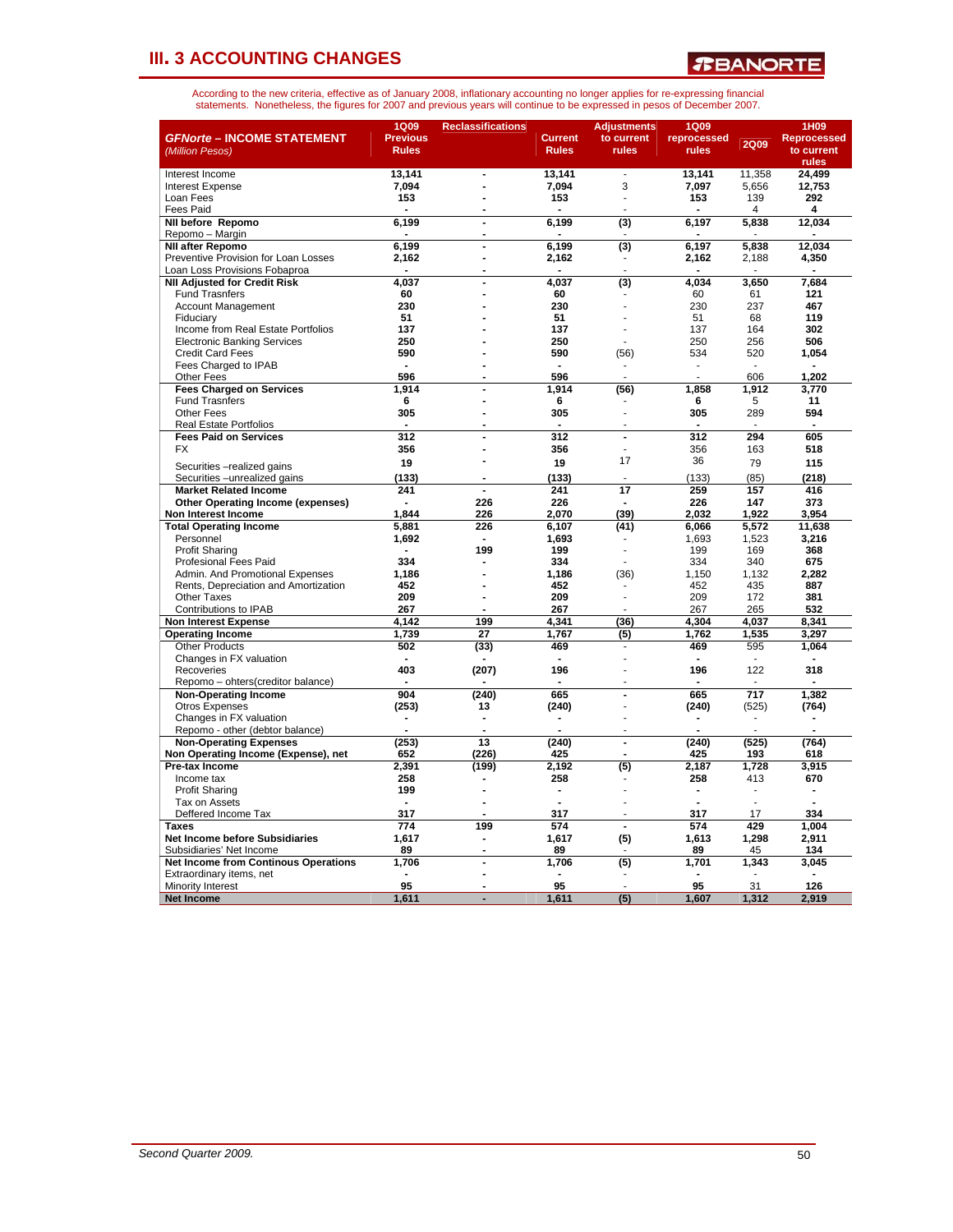| <i><b>GFNORTE – BALANCE SHEET</b></i>   | <b>1Q09</b><br>previous | Reclasiffi<br>cations    | 1Q09                         | Rule<br>adjuistm             | <b>1Q09</b><br>reprocessed |                |
|-----------------------------------------|-------------------------|--------------------------|------------------------------|------------------------------|----------------------------|----------------|
| (Milliones Pesos)                       | rule                    |                          | current<br>rule              | ents                         | rule                       | <b>2Q09</b>    |
| <b>ASSETS</b>                           |                         |                          |                              |                              |                            |                |
| <b>Cash and Due from Banks</b>          | 56,317                  | (14)                     | 56,303                       | $\blacksquare$               | 56,303                     | 56,918         |
| <b>Margin Accounts</b>                  |                         | 14                       | 14                           |                              | 14                         | 17             |
| Negotiable Instruments                  | 5,172                   |                          | 5,172                        |                              | 5,172                      | 25,672         |
| Securities Available for Sale           | 11,870                  |                          | 11,870                       |                              | 11,870                     | 11,566         |
| Securities Held to Maturity             | 217,922                 | -                        | 217,922                      |                              | 217,922                    | 210,702        |
| <b>Investment in Securitiees</b>        | 234,965                 | -                        | 234,965                      |                              | 234,965                    | 247,940        |
| Non-assigned Sec for Settlement         |                         |                          | $\blacksquare$               |                              |                            | $\blacksquare$ |
| Debtor balance in repo trans, (net)     | 1,620                   |                          | 1,620                        |                              | 1,620                      | 16             |
| <b>Securities Lending</b>               |                         | -                        | $\overline{a}$               |                              |                            | ÷.             |
| For trading                             |                         | 6,406                    | 6,406                        |                              | 6,406                      | 5,525          |
| For hedging                             |                         | 2,529                    | 2,529                        |                              | 2,529                      | 1,142          |
| <b>Derivatives</b>                      | 8,936                   | (8,936)                  |                              |                              |                            |                |
| Operations w/ Derivatives & Securities  | 8,936                   | $\blacksquare$           | 8,936                        |                              | 8,936                      | 6,667          |
| <b>Commercial Loans</b>                 | 122,563                 |                          | 122,563                      | $\blacksquare$               | 122,563                    | 120,616        |
| Financial INtermediaries' Loans         | 10,229                  |                          | 10,229                       |                              | 10,229                     | 8,462          |
| Consumer Loans                          | 27,775                  |                          | 27,775                       |                              | 27,775                     | 26,651         |
| Mortgage Loans                          | 47,023                  |                          | 47,023                       |                              | 47,023                     | 47,691         |
| Government Entities' Loans              | 28,592                  |                          | 28,592                       |                              | 28,592                     | 31,921         |
| <b>IPAB Loans</b>                       |                         |                          | $\blacksquare$               |                              |                            | L.             |
| <b>Performing Loans</b>                 | 236,181                 | $\blacksquare$           | 236,181                      | $\qquad \qquad \blacksquare$ | 236,181                    | 235,342        |
| <b>Commercial Loans</b>                 | 2,187                   | (6)                      | 2,181                        |                              | 2,181                      | 2,796          |
| Financial Intermediaries' Loans         | 3                       |                          | 3                            |                              | 3                          | L.             |
| Consumer Loans                          | 2,541                   |                          | 2,541                        |                              | 2,541                      | 2,584          |
| Mortgage Loans                          | 825                     |                          | 825                          |                              | 825                        | 919            |
| Government Entities' Loans              | $\blacksquare$          |                          | $\blacksquare$               |                              |                            |                |
| <b>Past due Loans</b>                   | 5,556                   | (6)                      | 5,550                        | $\blacksquare$               | 5,550                      | 6,299          |
| <b>Gross Loan Portfolio</b>             | 241,737                 | (6)                      | 241,731                      | $\blacksquare$               | 241,731                    | 241,641        |
| Preventive Loan Loss Reserves           | 6,051                   | $\overline{\phantom{a}}$ | 6,051                        |                              | 6,051                      | 6,426          |
| <b>Net Loan Portfolio</b>               | 235,686                 | (6)                      | 235,680                      |                              | 235,680                    | 235,216        |
| <b>Acquired Collection Rights</b>       | 2,923                   |                          | 2,923                        |                              | 2,923                      | 2,804          |
| Total Loan Portfolio                    | 238,609                 | (6)                      | 238,603                      | $\qquad \qquad \blacksquare$ | 238,603                    | 238,020        |
| Benef.receivab.securitiz. transactions  | 699                     |                          | 699                          |                              | 699                        | 557            |
| Sundry Debtors & Other Accs Rec, net    | 13,764                  | 6                        | 13,769                       |                              | 13,769                     | 10,770         |
| Inventories                             | 479                     |                          | 479                          |                              | 479                        | 312            |
| Foreclosed Assets, net                  | 841                     |                          | 841                          |                              | 841                        | 800            |
| Real Estate, Furniture & Equipment, net | 8,459                   |                          | 8,459                        |                              | 8,459                      | 8,419          |
| <b>Investments in Subsidiaries</b>      | 2,668                   |                          | 2,668                        |                              | 2,668                      | 2,896          |
| Deferred Taxes, net                     | 147                     |                          | 147                          |                              | 147                        | 141            |
| Deferred charges, and intangibles       |                         | 5,799                    | 5,799                        |                              | 5,799                      | 4,330          |
| Other short and long term assets        |                         | 4,499                    | 4,499                        | 35                           | 4,534                      | 4,119          |
| Other assets                            | 5,506                   | (5,506)                  | $\qquad \qquad \blacksquare$ |                              |                            |                |
| Intangibles                             | 293                     | (293)                    |                              |                              |                            |                |
| <b>Other Assets</b>                     | 4,499                   | (4,499)                  |                              |                              |                            |                |
|                                         | 10,298                  | $\overline{\phantom{a}}$ | 10,298                       | 35                           | 10,333                     | 32,345         |
| <b>Total Assets</b>                     | 577,802                 | ۰                        | 577,802                      | 35                           | 577,837                    | 581,922        |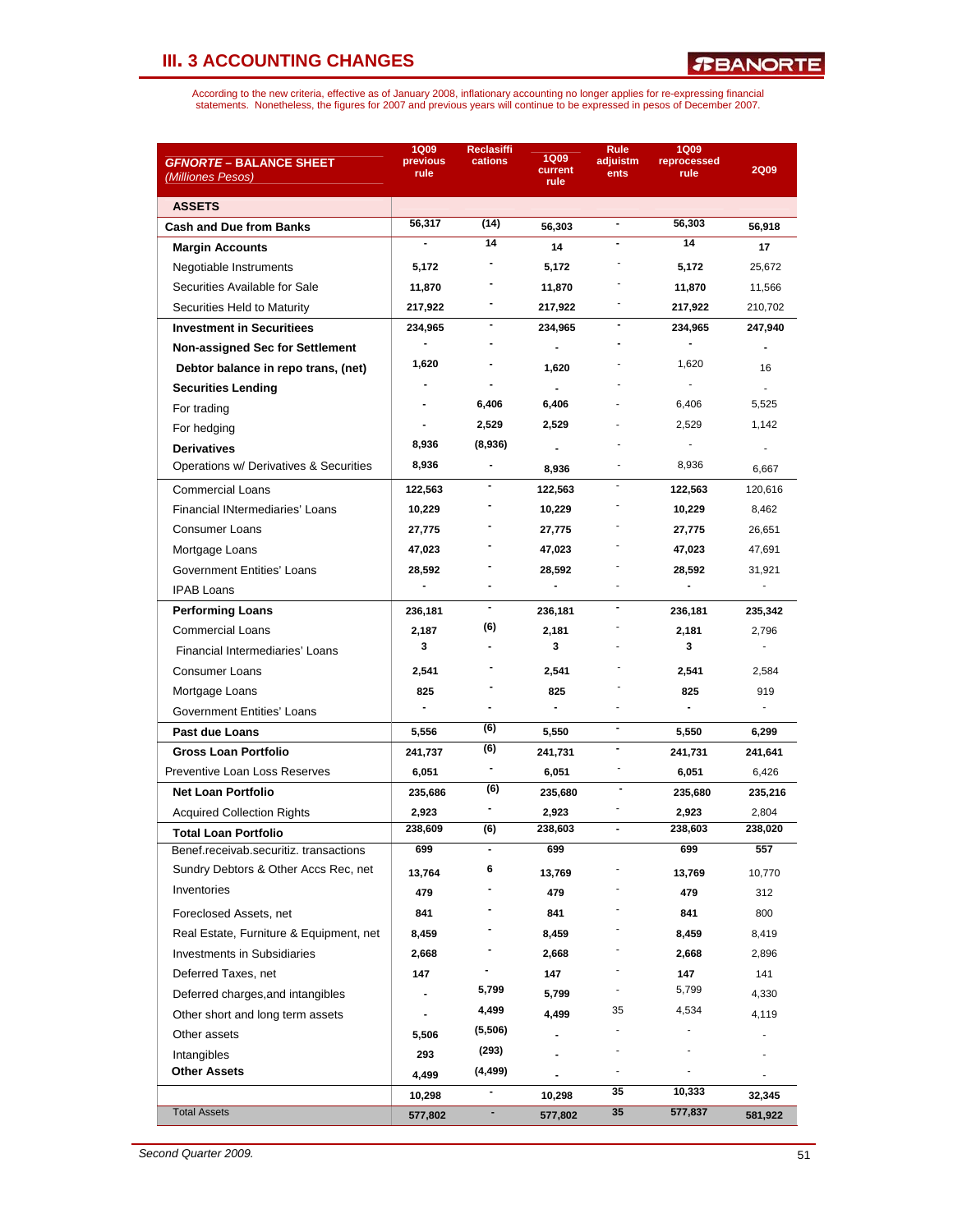| <b>GFNORTE - BALANCE SHEET</b><br>(Milliones Pesos) | <b>1Q09</b><br><b>Rules</b><br>Anterior | Reclassifi<br>cations    | 1Q09 Current<br>Rule | Rule<br><b>Adjust</b><br>menst | <b>1Q09</b><br>Reproc<br>essed | <b>2Q09</b> |
|-----------------------------------------------------|-----------------------------------------|--------------------------|----------------------|--------------------------------|--------------------------------|-------------|
| <b>LIABILITIES</b>                                  |                                         |                          |                      |                                |                                |             |
| <b>Demand Deposits</b>                              | 120,255                                 | $\overline{\phantom{a}}$ | 120,255              | $\overline{\phantom{a}}$       | 120,255                        | 123,755     |
| <b>Time Deposits</b>                                | 134,964                                 |                          | 134,964              |                                | 134,964                        | 141,608     |
| <b>Bank Bonds</b>                                   |                                         |                          |                      |                                |                                |             |
| <b>Deposits</b>                                     | 255,219                                 |                          | 255,219              |                                | 255,219                        | 265,363     |
| Immediate Redemption Loans                          | 4,180                                   |                          | 4,180                |                                | 4,180                          | 501         |
| Short Term Loans                                    | 25,322                                  |                          | 25,322               |                                | 25,322                         | 25,057      |
| Long Term Loans                                     | 10,723                                  |                          | 10,723               |                                | 10,723                         | 9,727       |
| Due to Banks & Correspondents                       | 40,225                                  | $\blacksquare$           | 40,225               | $\overline{\phantom{a}}$       | 40,225                         | 35,285      |
| Assigned securities to settle                       | 420                                     |                          | 420                  |                                | 420                            | 540         |
| <b>Creditor Balances in Repo Trans, net</b>         | 191,479                                 |                          | 191,479              |                                | 191,479                        | 200,933     |
| <b>Securities Lending</b>                           | $\blacksquare$                          |                          | $\blacksquare$       |                                | $\blacksquare$                 |             |
| <b>Repo Transactions with Collateral</b>            | 304                                     |                          | 304                  | $\blacksquare$                 | 304                            | $\sim$      |
| Trading                                             |                                         | 6,300                    | 6,300                | (18)                           | 6,282                          | 5,219       |
| Hedging                                             |                                         | 5,345                    | 5,345                |                                | 5,345                          | 3,976       |
| <b>Transactions with Derivatives</b>                | 11,646                                  | (11, 646)                |                      |                                |                                |             |
|                                                     | 11,646                                  |                          | 11,646               | (18)                           | 11,628                         | 9,195       |
| <b>Operations w/ derivatives and Securities</b>     | 203,849                                 |                          | 203,849              | (18)                           | 203,831                        | 210,668     |
| Income Tax payable                                  | 496                                     | (285)                    | 211                  |                                | 211                            | 170         |
| Profit Sharing.                                     |                                         | 285                      | 285                  |                                | 285                            | 371         |
| Creditor for settlement of transactions             |                                         | 6,832                    | 6,832                |                                | 6,832                          | 1,709       |
| Other loans and accounts payable                    | 17,726                                  | (6, 832)                 | 10,894               | $\overline{\phantom{a}}$       | 10,894                         | 8,516       |
| <b>Other Payable accounts</b>                       | 18,222                                  |                          | 18,222               | $\overline{\phantom{a}}$       | 18,222                         | 10,767      |
| <b>Subordinated Debentures</b>                      | 18,053                                  |                          | 18,053               |                                | 18,053                         | 17,783      |
| <b>Deferred Taxes</b>                               |                                         |                          |                      |                                |                                |             |
| <b>Deferred Credits</b>                             | 1,336                                   |                          | 1,336                | 58                             | 1,393                          | 1,464       |
| <b>TOTAL LIABILITIES</b>                            | 536,903                                 |                          | 536,903              | 40                             | 536,943                        | 541,330     |
| <b>EQUITY</b>                                       |                                         |                          |                      |                                |                                |             |
| Paid-in Capital                                     | 11,932                                  |                          | 11,932               | $\overline{\phantom{a}}$       | 11,932                         | 11,945      |
| <b>Share Subscription Premiums</b>                  | 1,530                                   |                          | 1,530                |                                | 1,530                          | 1,247       |
| <b>Subordinated Convertible Debentures</b>          | $\overline{\phantom{a}}$                |                          | $\blacksquare$       |                                |                                |             |
| <b>Subscribed Capital</b>                           | 13,462                                  | $\overline{\phantom{a}}$ | 13,462               |                                | 13,462                         | 13,192      |
| Capital Reserves                                    | 2,748                                   |                          | 2,748                |                                | 2,748                          | 3,173       |
| Retained earnings                                   | 23,965                                  |                          | 23,965               |                                | 23,965                         | 23,459      |
| Results from sec available for sale                 | (1, 315)                                |                          | (1, 315)             |                                | (1, 315)                       | (867)       |
| Results from valuation of securities                |                                         |                          |                      |                                |                                | (1, 342)    |
| Resuls from Conversion of Foreign Ops               | 1,244                                   |                          | 1,244                |                                | 1,244                          | (1,580)     |
| Surplus (deficit) in capital restatement            |                                         |                          |                      |                                |                                |             |
| Results of Non Monetary Fixed Assets                |                                         |                          |                      |                                |                                |             |
| Results of Non Monetary Invesment Assets            | (2,833)                                 |                          | (2,833)              |                                | (2,833)                        |             |
| Adjusments in the Employees' Pension                |                                         |                          |                      |                                |                                |             |
| <b>Accumulated Effect or Deferred Liabilites</b>    |                                         |                          |                      | $\overline{\phantom{a}}$       |                                |             |
| Net Income                                          | 1,611                                   |                          | 1,611                | (5)                            | 1,607                          | 2,923       |
| Minority Interest                                   | 2,016                                   |                          | 2,016                | ۰.                             | 2,016                          | 1,633       |
| <b>Earned Capital</b>                               | 27,437                                  | $\blacksquare$           | 27,437               | (5)                            | 27,432                         | 27,400      |
| <b>Total Equity</b>                                 | 40,899                                  | $\blacksquare$           | 40,899               | (5)                            | 40,894                         | 40,592      |
| TOTAL LIABILITIES AND EQUITY                        | 577,802                                 |                          | 577,802              | 35                             | 577,837                        | 581,922     |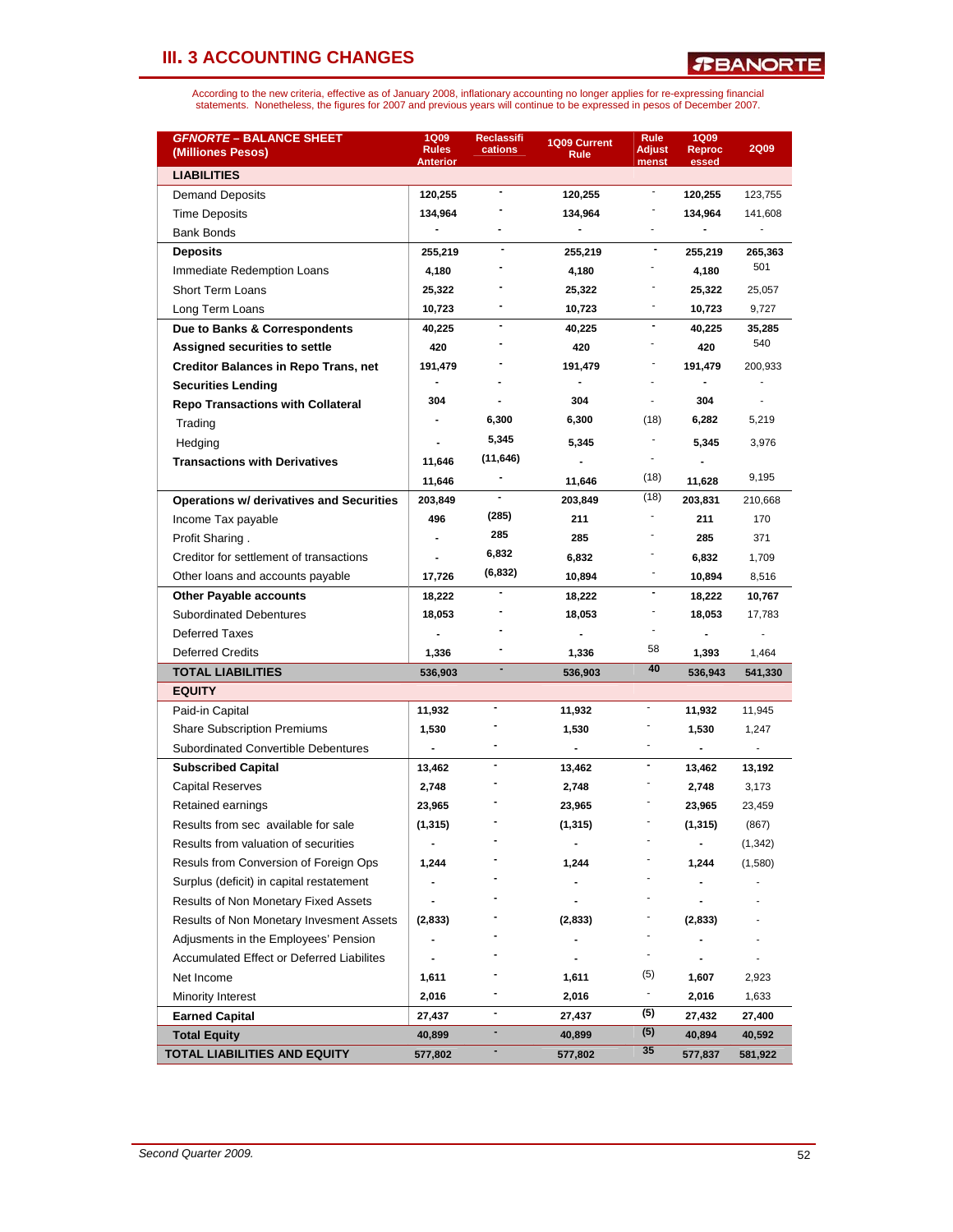According to the new criteria, effective as of January 2008, inflationary accounting no longer applies for re-expressing financial statements. Nonetheless, the figures for 2007 and previous years will continue to be expressed in pesos of December 2007.

#### • **Special accounting treatment to various support programs implemented in response to the swine flu outbreak.**

As a result of the slowdown in economic activity due to the health measures undertaken by federal and local authorities to contain the swine flu outbreak, the bank took the decision to support the entities and economic sectors affected through the implementation of various support programs to the most vulnerable clients. These programs were implemented in two phases:

- I. Emerging plan to support SME's, which consists of:
	- Deferral of principal for 3 months for companies and businesses affected mainly in Mexico City, the State of Mexico and San Luis Potosí.
	- Deferral of principal for 6 months, including a 3 month interest payment grace period for companies affected in the tourist zones of Riviera Maya, Nayarit, Jalisco y Baja California Sur.

In light of this, the Banking and Securities Commission (CNBV) issued special accounting criteria through the bulletin number 100/014/2009, through which it authorized the defferal of principal and interest according to the Plan; they will not be considered as reestructured loans as established by pharagraph 24 of criteria B-6 "Loan Portfolio" and so that they remain as performing loans during the term established by the Plan. Also, these loans are contemplated as performing loans for determination of preventive reserves.

### II. Support for mortgage, car, credit card and consumer loans consist of:

### Mortgage Loans

• Deferral of principal and interest payments for up to 4 months.

Car and Consumer Loans

• Deferral of principal and interest payments for up to 3 months..

Credit Cards

• Deferral of mínimum payment for up to 3 months.

In this respect, the communique number 100/021/2009 issued on June 12, 2009 by the Banking and Securities Commission established special accounting criteria applicable as of the date of publication of the communication and for the duration of the support program, for mortgage, car, credit cards, personal and payroll loans granted or with payment sources located in the Riviera Maya, Riviera Nayarita, Mazatlán and los Cabos zones. This special criteria authorizes the insitution to:

a) Consider loans subject to renovations as performing at the moment of renewal, without applying the reqisite established in pharagraphs 52 and 53 of criteria B-6 "Loan Portfolio" consisting of the borrower paying total accrued interest on time as per the terms and conditions originally agreed upon and 25% of the original loan amount. This is applicable to loans that were performing until April 15, 2009 in accordance with pharagraph 8 of criteria B-6.

This authorization is not applicable to loans that participate in the Debtor Support Programs for Banks established by the Federal Government and the banking industry.

b) Not consider as restructured loans those performing credits in which principal and interest deferrals is granted in accordance with pharagraph 24 of criteria B-6 and will continue as perfoming loans during the term that the deferral is granted. As a consequence, these loans are considered as performing for determination of preventive reserves.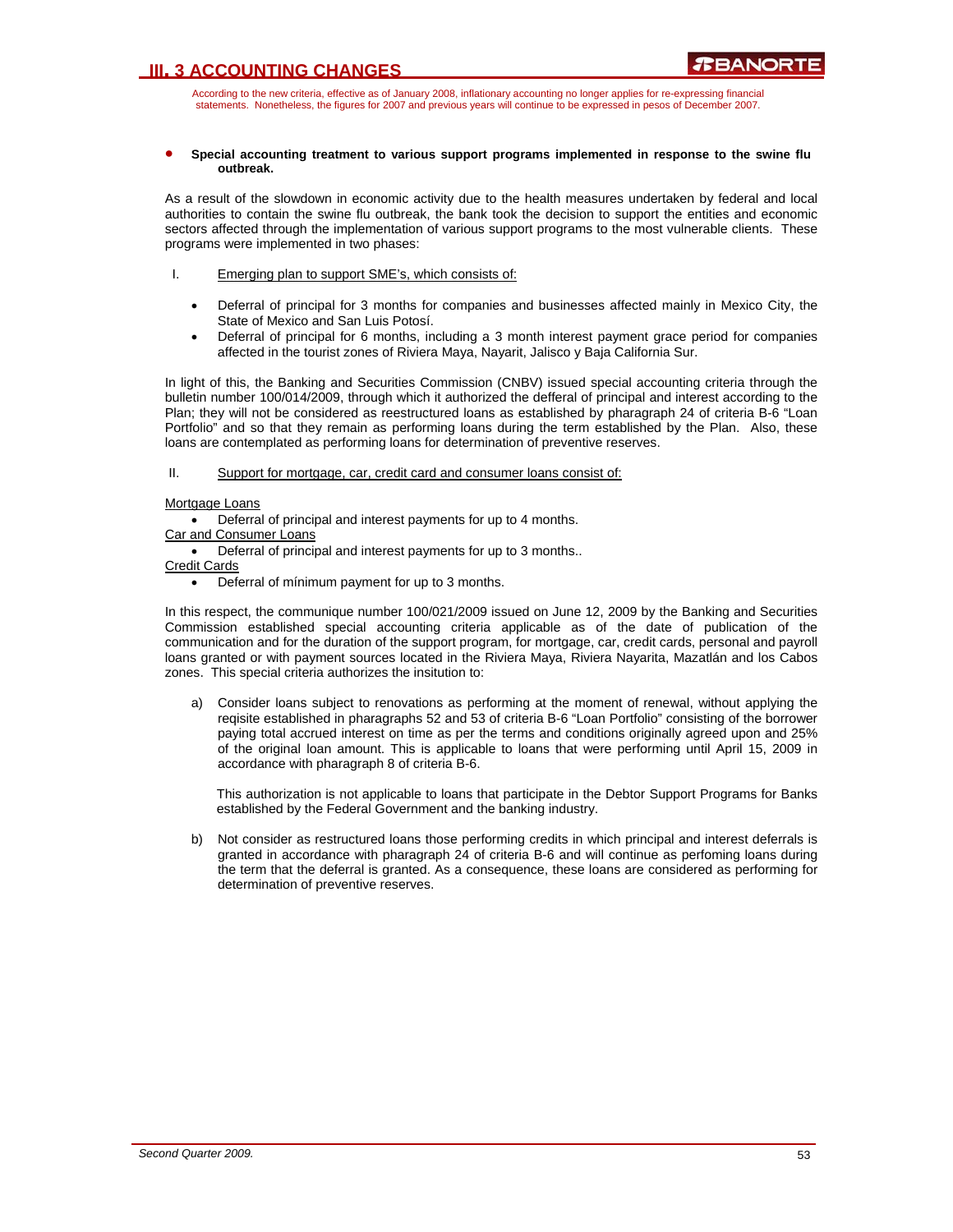According to the new criteria, effective as of January 2008, inflationary accounting no longer applies for re-expressing financial statements. Nonetheless, the figures for 2007 and previous years will continue to be expressed in pesos of December 2007.

If these special accounting changes had not been authorized, the balances that the Institution would be presenting in its balance sheet in June 30, 2009, would be:

| <b>PERFORMING LOANS</b>               |                   |
|---------------------------------------|-------------------|
| Commercial Loans                      |                   |
| Business or commercial activity       | \$120,627,198,775 |
| <b>Financial Entities</b>             | 8,462,341,894     |
| <b>Government Entities</b>            | 31,921,357,953    |
| <b>Consumer Loans</b>                 | 26,651,227,961    |
| Mortgage Loans                        | 47,690,565,385    |
| <b>TOTAL PERFORMING LOANS</b>         | 235,342,691,967   |
| PAST DUE LOANS                        |                   |
| <b>Commercial loans</b>               |                   |
| Business or comercial activity        | 2,796,281,560     |
| Consumer Loans                        | 2,583,927,144     |
| Mortgage Loans                        | 919,125,660       |
| TOTAL PAST DUE LOANS                  | 6.299,334,364     |
| <b>LOAN PORTFOLIO</b>                 | 241,642,026,332   |
| (Minus) PREVENTIVE LOAN LOSS RESERVES | (6,426,278,991)   |
| LOAN PORTFOLIO, net                   | 235,215,747,341   |
| <b>ACQUIRED COLLECTION RIGHTS</b>     | 2.803.982.473     |
| TOTAL LOAN PORTFOLIO, net             | 238,019,729,814   |

Also, the net income of this period would be \$2,922,720,839, as a result of booking an additional \$730,128 of preventive loan loss reserves that would origínate if the support had not been granted to borrowers.

The amount of deferred payments derived from this Plan at the end of June 30, 2009 is as follows:

|                | Deferred Amount |
|----------------|-----------------|
| Consumer Loans | \$8.593         |
|                | \$8.593         |

The amount of renewed loans according to the plans established is as follows:

|                                 | <b>Amount Renewed</b> |
|---------------------------------|-----------------------|
| <b>Commercial Loans</b>         |                       |
| Business or commercial activity | \$163,995,503         |
| <b>Financial Entities</b>       |                       |
| <b>Government Entities</b>      |                       |
| Consumer Loans                  | 26,000                |
| Mortgage Loans                  |                       |
| <b>TOTAL</b>                    | \$164,021,503         |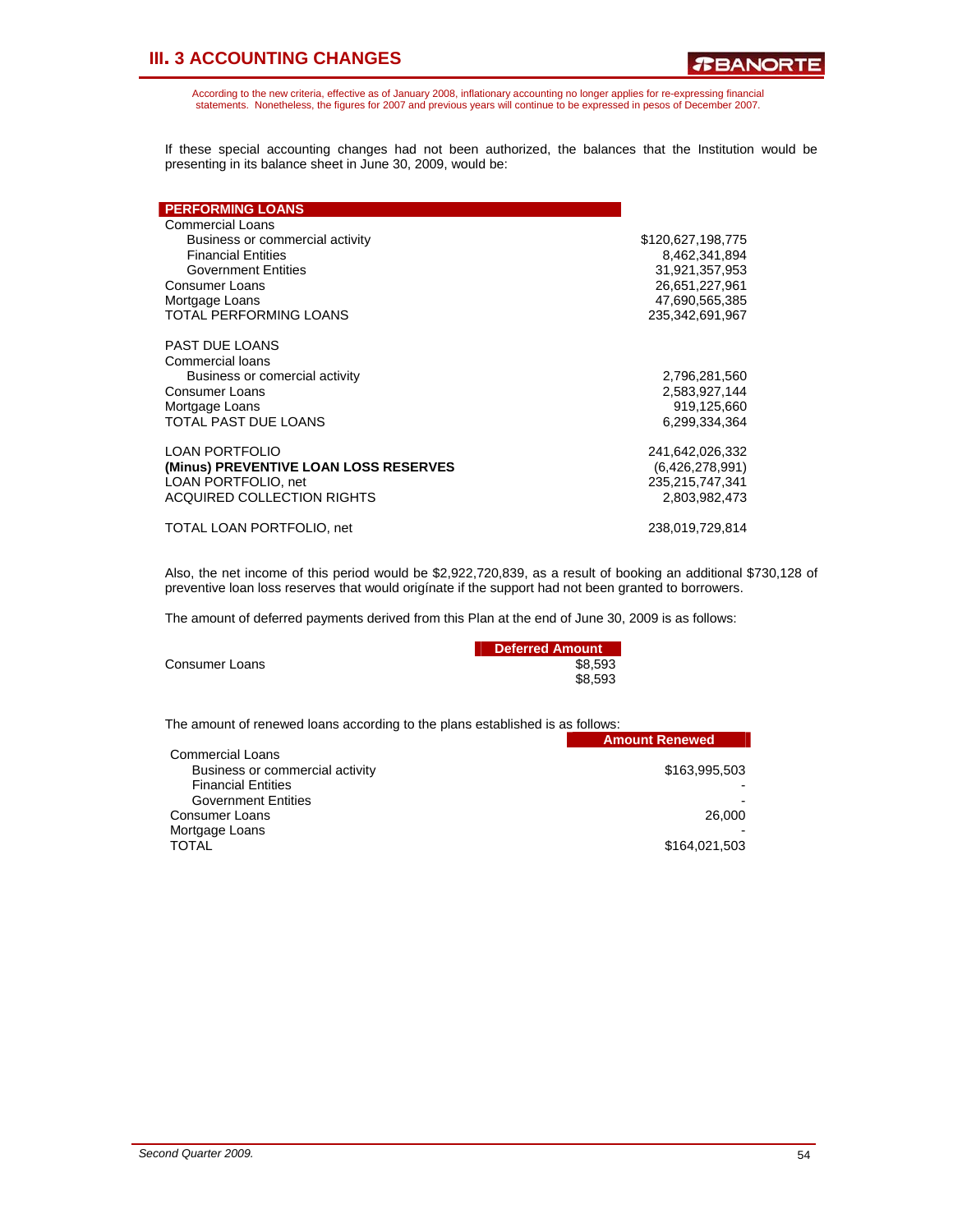# **III. 4 LOAN PORTFOLIO SALES TO SOLIDA**

According to the new criteria, effective as of January 2008, inflationary accounting no longer applies for re-expressing financial statements. Nonetheless, the figures for 2007 and previous years will continue to be expressed in pesos of December 2007.

# **LOAN PORTFOLIO SALES TO SOLIDA ADMINISTRADORA DE PORTAFOLIOS**

On February, 2003 Banorte sold Ps \$1.9 billion (Ps \$1.861 billion in Past-due loans & Ps \$64 million in Performing loans) of its own portfolio (including interests) to its subsidiary Sólida Administradora de Portafolios, S.A. de C.V. for Ps \$378 million. The transaction was done based on August 2002 figures, and therefore the final figure that affected the February balance was Ps \$1.856 billion, once the collections made since August 2002 are considered. The past-due portfolio as well as Ps \$1.577 billion in associated loan reserves were cancelled.

As instructed by the CNBV, we show the integration of the loan portfolio sold in 1Q03 by Banorte to its subsidiary Sólida Administradora de Portafolios, S.A. de C.V. The Purpose of this sale was to concentrate the portfolio in this specialized recovery unit as it had been managing the collections of this loans previously. This was a one time operation.

|                             |        | <b>Local Currency (2)</b><br>Foreign Currency (USD) (3) |               | <b>Total</b> |        |               |        |        |               |
|-----------------------------|--------|---------------------------------------------------------|---------------|--------------|--------|---------------|--------|--------|---------------|
| (Millions of Nominal Pesos) | Aug'02 | Mar'09                                                  | <b>Jun'09</b> | Aug'02       | Mar'09 | <b>Jun'09</b> | Aug'02 | Mar'09 | <b>Jun'09</b> |
| <b>Performing Loans</b>     |        |                                                         |               |              |        |               |        |        |               |
| Commercial                  | 5      |                                                         |               | 5            | ٠      | ٠             | 10     |        |               |
| Consumer                    | ٠      | ۰                                                       | ۰             | ۰            | ٠      | ٠             | ٠      | ۰      |               |
| Mortgage                    | 54     | 36                                                      | 33            | ۰            | ٠      | ۰             | 54     | 36     | 33            |
| Total                       | 59     | 36                                                      | 33            | 5            | ۰      | ۰             | 64     | 36     | 33            |
| <b>Non Performing Loans</b> |        |                                                         |               |              |        |               |        |        |               |
| Commercial                  | 405    | 365                                                     | 363           | 293          | 119    | 111           | 698    | 484    | 474           |
| Consumer                    | 81     | 72                                                      | 72            | ۰            |        | ٠             | 81     | 72     | 72            |
| Mortgage                    | 1.112  | 379                                                     | 368           | ۰            | ٠      | ۰             | 1,112  | 379    | 368           |
| Total                       | 1,598  | 816                                                     | 803           | 293          | 119    | 111           | 1,891  | 935    | 914           |
| <b>TOTAL LOANS</b>          | 1,657  | 852                                                     | 836           | 298          | 119    | 111           | 1,955  | 971    | 947           |
| Loan Loss Reserves (1)      |        |                                                         |               |              |        |               |        |        |               |
| Commercial                  | 326    | 355                                                     | 355           | 246          | 116    | 116           | 572    | 471    | 471           |
| Consumer                    | 77     | 72                                                      | 72            | ۰            | ٠      | ۰             | 77     | 72     | 72            |
| Mortgage                    | 669    | 369                                                     | 369           |              |        | ۰             | 669    | 369    | 369           |
| Total                       | 1,072  | 796                                                     | 796           | 246          | 116    | 116           | 1,318  | 912    | 912           |

1) Reserve requirements using the same classification method used for the bank.

2) Includes UDIS.<br>3) The dollar portfolio and reserves are re-expressed in pesos.<br>Note 1.- There was a Reserve deficit of Ps 95 mllion as of June 2009.<br>Note 2.- Banorte has a 99.99% stake in Sólida.

In 2Q09 the Loan portfolio showed changes due to: collections for Ps \$11 million, restructures for Ps \$1.2 million, repossessed assets for Ps \$1 millon and Ps \$34 million in charge-offs and discounts. In the Loan loss provisions, there were charge-offs and discounts for Ps \$8 million. There were transfers from performing loans to past due loans for Ps \$2 million and transfers from past due loans to performing loans for Ps \$1 million.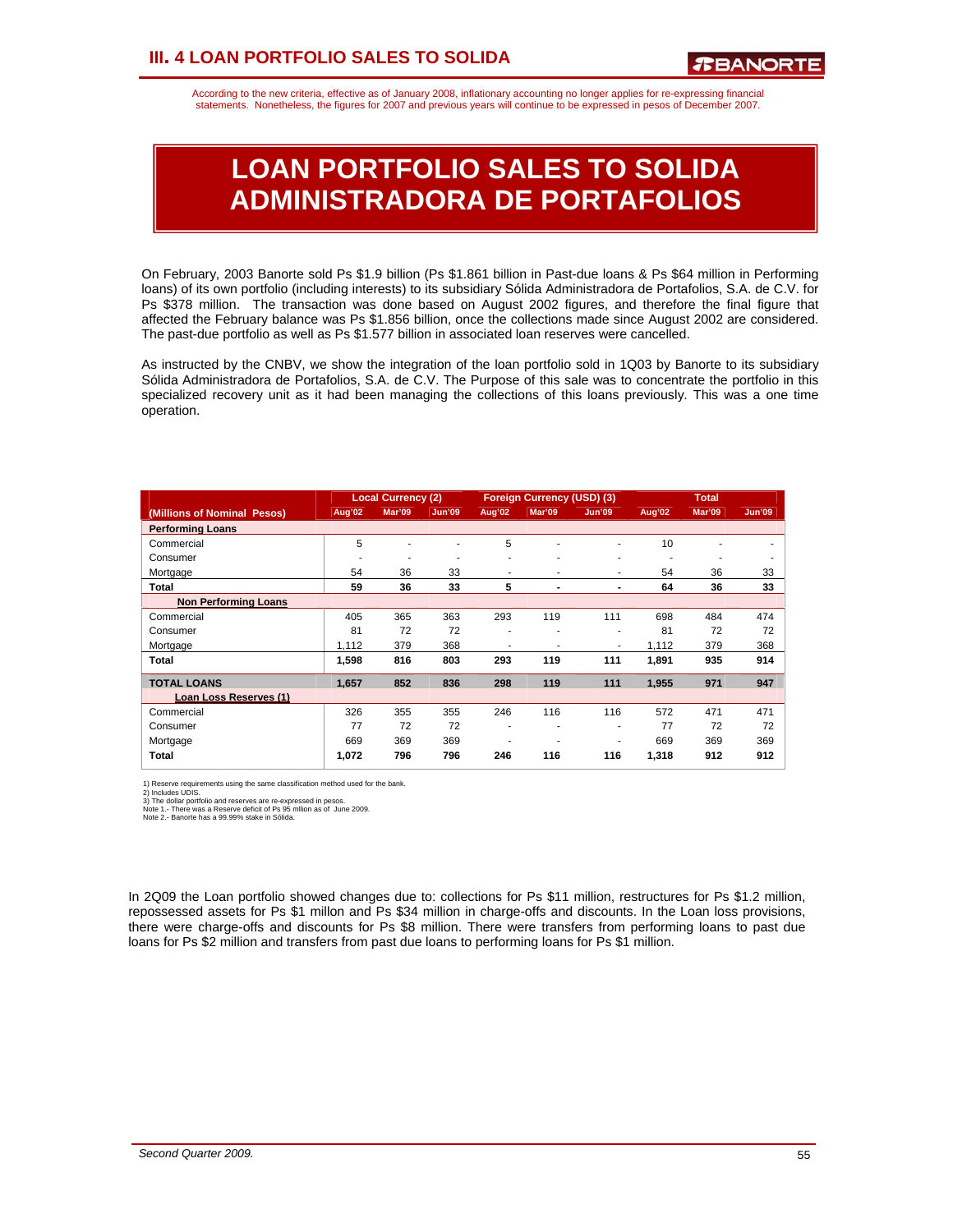# **III. 4 LOAN PORTFOLIO SALES TO SOLIDA**

According to the new criteria, effective as of January 2008, inflationary accounting no longer applies for re-expressing financial<br>statements. Nonetheless, the figures for 2007 and previous years will continue to be expres

As instructed by the CNBV for purposes of determining financial indicators and a general disclosure referred to regulations, we show the integration of the Banorte's portfolio including the portfolio which was sold to Sólida Administradora de Portafolios, S.A. de C.V..

|                             | Local Currency (1) |               | Foreign Currency (USD)(2) |                | <b>Total</b>             |               |
|-----------------------------|--------------------|---------------|---------------------------|----------------|--------------------------|---------------|
| (Millions of Nominal Pesos) | <b>Mar'09</b>      | <b>Jun'09</b> | <b>Mar'09</b>             | <b>Jun'09</b>  | Mar'09                   | <b>Jun'09</b> |
| <b>Performing Loans</b>     |                    |               |                           |                |                          |               |
| Commercial                  | 128,548            | 130,218       | 14,277                    | 12,895         | 142,825                  | 143,113       |
| Consumer                    | 27,531             | 26,447        | ä,                        | $\overline{a}$ | 27,531                   | 26,447        |
| Mortgage                    | 44,328             | 45,034        |                           |                | 44,328                   | 45,034        |
| Fobaproa / IPAB             | ÷                  |               |                           | ٠              | $\overline{\phantom{a}}$ |               |
| <b>Performing Loans</b>     | 200,407            | 201,699       | 14,277                    | 12,895         | 214,684                  | 214,594       |
|                             |                    |               |                           |                |                          |               |
| <b>Non Performing Loans</b> |                    |               |                           |                |                          |               |
| Commercial                  | 2,171              | 2,577         | 214                       | 152            | 2,385                    | 2,729         |
| Consumer                    | 2,612              | 2,655         |                           |                | 2,612                    | 2,655         |
| Mortgage                    | 1,175              | 1,252         | $\overline{a}$            | ٠              | 1,175                    | 1,252         |
| <b>Non Performing Loans</b> | 5,958              | 6,484         | 214                       | 152            | 6,172                    | 6,636         |
|                             |                    |               |                           |                |                          |               |
| <b>TOTAL LOANS</b>          | 206,365            | 208,183       | 14,491                    | 13,047         | 220,856                  | 221,230       |
|                             |                    |               |                           |                |                          |               |
| <b>Loan Loss Reserves</b>   | 6,243              | 6,577         | 337                       | 277            | 6,580                    | 6,854         |
| <b>Net Loan Portfolio</b>   | 200,122            | 201,606       | 14,154                    | 12,770         | 214,276                  | 214,376       |
| <b>Loan Loss Reserves</b>   |                    |               |                           |                | 106.61%                  | 103.29%       |
| % Past Due Loans            |                    |               |                           |                | 2.79%                    | 3.00%         |

1) Includes UDIS. 2) The dollar portfolio and reserves are re-expressed in pesos.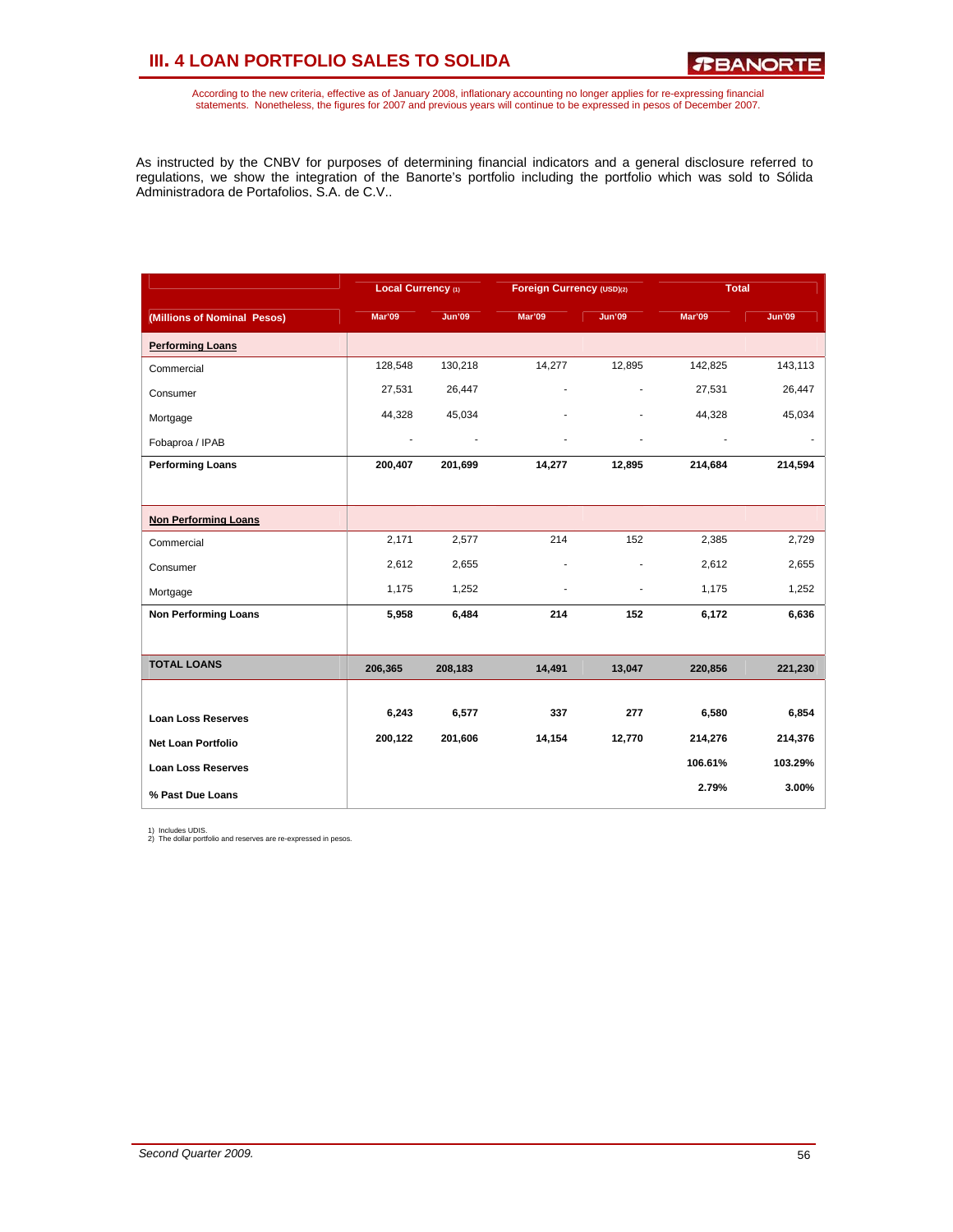According to the new criteria, effective as of January 2008, inflationary accounting no longer applies for re-expressing financial<br>statements. Nonetheless, the figures for 2007 and previous years will continue to be expres

# **NOTES TO FINANCIAL STATEMENTS**

| FINANCIAL INSTRUMENTS AND VALUATION EFFECTS 2Q09<br>(Million Pesos) |                             |                 |                                         |                     |  |  |  |
|---------------------------------------------------------------------|-----------------------------|-----------------|-----------------------------------------|---------------------|--|--|--|
| <b>NEGOTIABLE INSTRUMENTS</b>                                       | <b>BOOK</b><br><b>VALUE</b> | <b>INTEREST</b> | <b>UNREALIZED</b><br><b>GAIN (LOSS)</b> | <b>MARKET VALUE</b> |  |  |  |
| <b>Goverment Securities</b>                                         | 13,529                      | $\overline{4}$  | ÷.                                      | 13,533              |  |  |  |
| <b>Unrestricted</b>                                                 | 111                         |                 |                                         | 111                 |  |  |  |
| Cetes                                                               | 111                         |                 |                                         | 111                 |  |  |  |
| <b>Bonds</b>                                                        |                             |                 |                                         |                     |  |  |  |
| <b>Bondes</b>                                                       |                             |                 |                                         |                     |  |  |  |
| <b>Bpas</b>                                                         |                             |                 |                                         |                     |  |  |  |
| <b>Restricted</b>                                                   | 13,418                      | 4               |                                         | 13,422              |  |  |  |
| Cetes                                                               | 398                         |                 |                                         | 398                 |  |  |  |
| <b>Bonds</b>                                                        | 11                          |                 | (4)                                     | 8                   |  |  |  |
| <b>Bondes</b>                                                       | 3,609                       | 1               | ÷.                                      | 3,609               |  |  |  |
| <b>Bpas</b>                                                         | 9,400                       | 3               | 4                                       | 9,407               |  |  |  |
| <b>Brems</b>                                                        |                             |                 |                                         |                     |  |  |  |
| <b>UMS</b>                                                          |                             |                 |                                         |                     |  |  |  |
| <b>Udibonds</b>                                                     |                             |                 |                                         |                     |  |  |  |
| <b>Stock Certificates</b>                                           |                             |                 |                                         |                     |  |  |  |
| <b>Banking Securities</b>                                           | 12,001                      | 13              | 8                                       | 12,022              |  |  |  |
| <b>Unrestricted</b>                                                 | 7,737                       | 12              | $\overline{7}$                          | 7,756               |  |  |  |
| <b>Notes</b>                                                        | 7,737                       | 12              | $\overline{7}$                          | 7,756               |  |  |  |
| Cedes                                                               |                             |                 |                                         |                     |  |  |  |
| <b>Bonds</b>                                                        |                             |                 |                                         |                     |  |  |  |
| <b>Stock Certificates</b>                                           |                             |                 |                                         |                     |  |  |  |
| <b>Other Banking Securities</b>                                     |                             |                 |                                         |                     |  |  |  |
| <b>Restricted</b>                                                   | 4,264                       |                 | $\overline{2}$                          | 4,266               |  |  |  |
| <b>Notes</b>                                                        | 4,264                       |                 | $\overline{2}$                          | 4,266               |  |  |  |
| Private                                                             | 52                          |                 |                                         | 52                  |  |  |  |
| <b>Unrestricted</b>                                                 | 52                          |                 |                                         | 52                  |  |  |  |
| <b>Commercial Paper Pesos</b>                                       |                             |                 |                                         | ÷                   |  |  |  |
| Commercial Paper U.S. Dollars                                       |                             |                 |                                         |                     |  |  |  |
| <b>PEMEX</b>                                                        |                             |                 |                                         |                     |  |  |  |
| <b>EUROBONDS</b>                                                    |                             |                 |                                         |                     |  |  |  |
| <b>Stock Certificates</b>                                           | 12                          |                 |                                         | 12                  |  |  |  |
| Subordinated paper                                                  |                             |                 |                                         |                     |  |  |  |
| Other securities                                                    | 40                          |                 |                                         | 40                  |  |  |  |
| Foreign Goverment                                                   |                             |                 |                                         |                     |  |  |  |
| <b>Treasury Bonds</b>                                               |                             |                 |                                         |                     |  |  |  |
| <b>Treasury Bill</b>                                                |                             |                 |                                         |                     |  |  |  |
| <b>Treasury Notes</b>                                               |                             |                 |                                         |                     |  |  |  |
| Other securities                                                    |                             |                 |                                         |                     |  |  |  |
| Shares listed in the SIC                                            |                             |                 |                                         |                     |  |  |  |
| Guarantee (collateral) for futures                                  |                             |                 |                                         |                     |  |  |  |
| <b>Mutual Funds</b>                                                 | 65                          |                 |                                         | 65                  |  |  |  |
| <b>Total</b>                                                        | 25,646                      | 17              | 9                                       | 25,672              |  |  |  |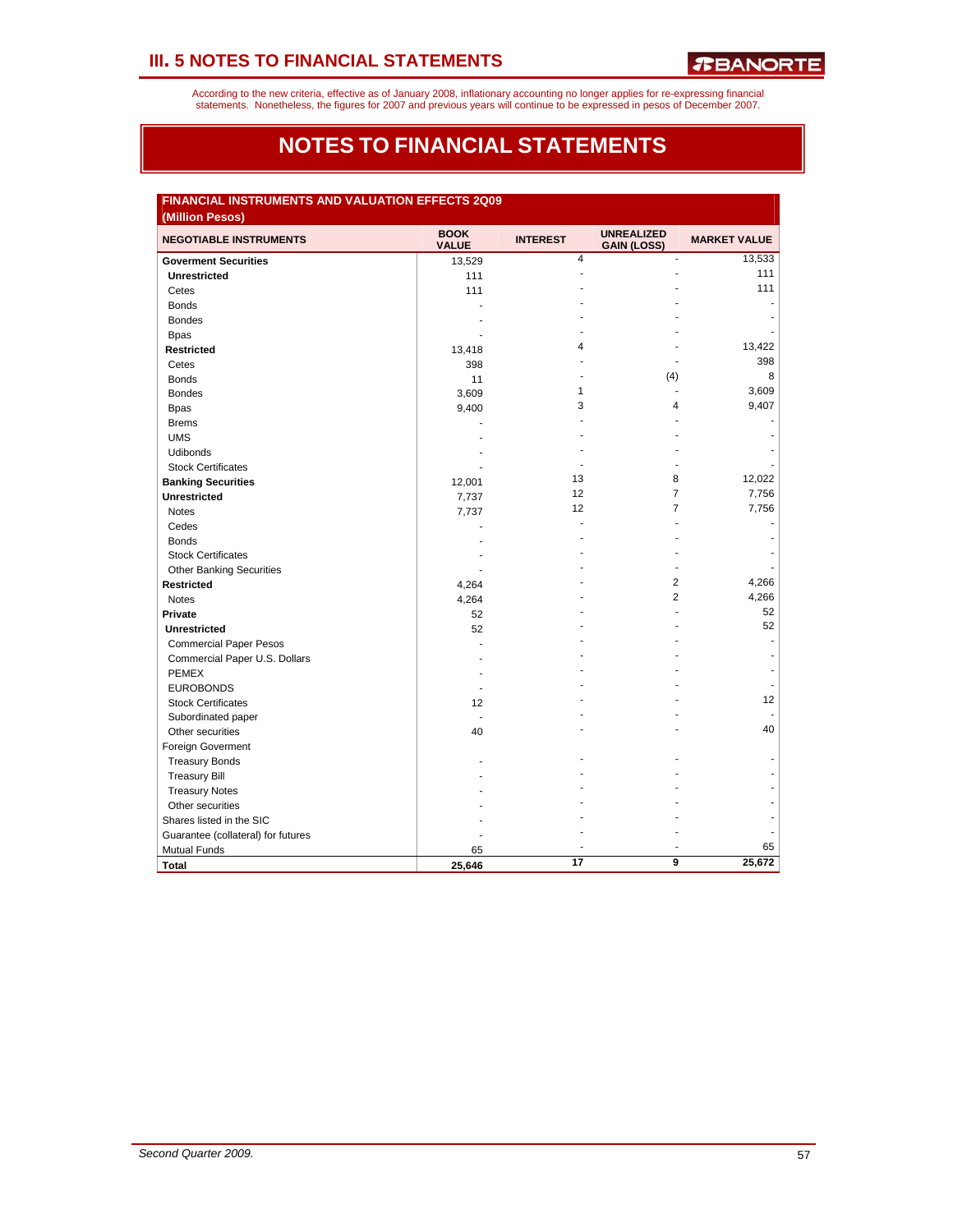| <b>FINANCIAL INSTRUMENTS AND VALUATION EFFECTS 2Q09</b><br>(Million Pesos) |                             |                 |                                         |                     |
|----------------------------------------------------------------------------|-----------------------------|-----------------|-----------------------------------------|---------------------|
| <b>Securities Held to Maturity</b>                                         | <b>BOOK</b><br><b>VALUE</b> | <b>INTEREST</b> | <b>UNREALIZED</b><br><b>GAIN (LOSS)</b> | <b>MARKET VALUE</b> |
| Cetes                                                                      | 709                         | 4               |                                         | 713                 |
| Affected papers as collateral                                              | ÷,                          | $\overline{a}$  |                                         |                     |
| <b>Fiduciary duties</b>                                                    | ÷.                          | $\overline{a}$  |                                         |                     |
| <b>Goverment Securities</b>                                                | 155,654                     | 15              |                                         | 155,668             |
| <b>Restricted</b>                                                          | 155,279                     | 4               |                                         | 155,282             |
| Cetes                                                                      |                             | ÷.              |                                         |                     |
| <b>Bonds</b>                                                               | 653                         | (10)            |                                         | 644                 |
| <b>Bondes</b>                                                              | 33,035                      | $\overline{7}$  |                                         | 33,043              |
| <b>Bpas</b>                                                                | 119,170                     | (59)            |                                         | 119,111             |
| <b>Brems</b>                                                               |                             | ä,              |                                         |                     |
| <b>UMS</b>                                                                 | 2,416                       | 65              |                                         | 2.481               |
| Udibonds                                                                   | 3                           |                 |                                         | 3                   |
| <b>Stock Certificates</b>                                                  | ÷                           | ÷.              |                                         | ÷.                  |
| <b>Unrestricted</b>                                                        | 375                         | 11              |                                         | 386                 |
| <b>Notes</b>                                                               | $\mathbf{1}$                |                 |                                         | $\mathbf{1}$        |
| Cedes                                                                      | 211                         | 1               |                                         | 212                 |
| <b>Bonds</b>                                                               | 141                         | $\overline{a}$  |                                         | 141                 |
| <b>Stock Certificates</b>                                                  | 23                          | 10              |                                         | 33                  |
| <b>Banking Securities</b>                                                  | 29,908                      | 47              |                                         | 29,955              |
| <b>Restricted</b>                                                          | 17,346                      | 14              |                                         | 17,359              |
| <b>Notes</b>                                                               |                             |                 |                                         |                     |
| Cedes                                                                      | 9,712                       | 6               |                                         | 9.717               |
| <b>Bonds</b>                                                               |                             | ä,              |                                         |                     |
| <b>Stock Certificates</b>                                                  | 7,634                       | 8               |                                         | 7.642               |
| <b>Other Banking Securities</b>                                            |                             |                 |                                         |                     |
| <b>Unrestricted</b>                                                        | 12,563                      | 33              |                                         | 12,596              |
| <b>Bonds</b>                                                               | 5,854                       | $\blacksquare$  |                                         | 5,854               |
| <b>Stock Certificates</b>                                                  | 5,639                       | 25              |                                         | 5,664               |
| <b>Other Banking Securities</b>                                            | 1,070                       | 8               |                                         | 1,078               |
| Private                                                                    | 24,208                      | 141             |                                         | 24,349              |
| <b>Restricted</b>                                                          | 18,223                      | 119             |                                         | 18,342              |
| <b>Commercial Paper Pesos</b>                                              | $\overline{a}$              |                 |                                         | ٠                   |
| Commercial Paper U.S. Dollars                                              |                             | 108             |                                         | 5,183               |
| <b>PEMEX</b>                                                               | 5,075                       | $\blacksquare$  |                                         |                     |
| <b>EUROBONDS</b>                                                           |                             | 11              |                                         | 13,158              |
| <b>Stock Certificates</b>                                                  | 13,147                      | $\blacksquare$  |                                         |                     |
| <b>Sructured Notes</b>                                                     |                             | 22              |                                         | 6,007               |
| <b>Unrestricted</b>                                                        | 5,985                       | 22              |                                         | 5,937               |
| <b>Stock Certificates</b>                                                  | 5,915                       |                 |                                         | 70                  |
| <b>Sructured Notes</b>                                                     | 70                          |                 |                                         |                     |
| <b>Other Unrestricted</b>                                                  |                             |                 |                                         |                     |
| <b>Other Debt Securities</b>                                               |                             |                 |                                         |                     |
| U.S. Government Securities                                                 | 12                          |                 |                                         | 12 <sup>°</sup>     |
| Subordinated paper                                                         | $\overline{4}$              |                 |                                         | 4                   |
| <b>Total</b>                                                               | 210.495                     | 207             | ۰                                       | 210,702             |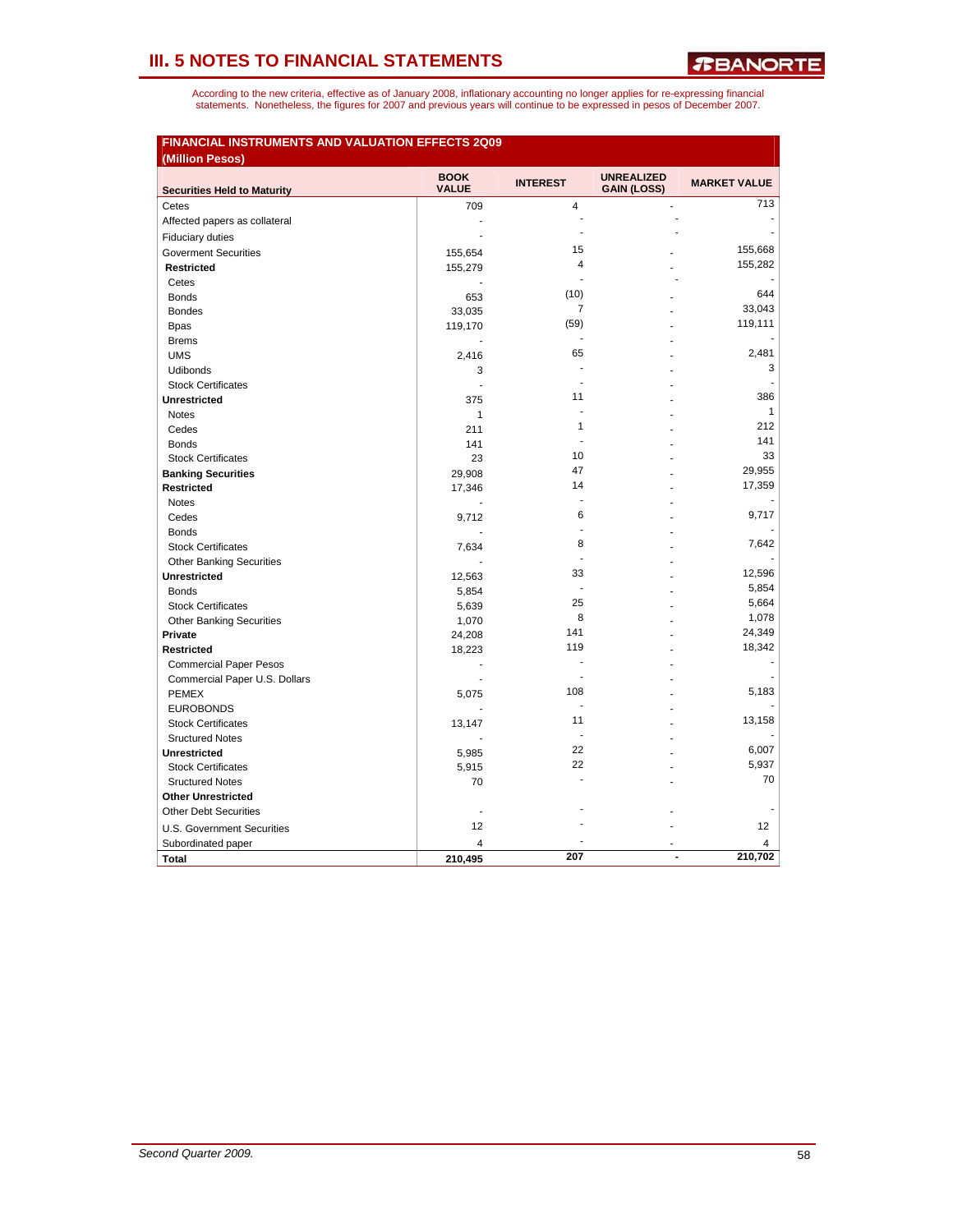*T***BANORTE** 

According to the new criteria, effective as of January 2008, inflationary accounting no longer applies for re-expressing financial<br>statements. Nonetheless, the figures for 2007 and previous years will continue to be expres

| <b>SECURITIES HELD FOR SALE 2Q09</b> |                             |                 |                                         |                     |
|--------------------------------------|-----------------------------|-----------------|-----------------------------------------|---------------------|
| (Million Pesos)                      |                             |                 |                                         |                     |
| <b>SECURITIES HELD FOR SALE</b>      | <b>BOOK</b><br><b>VALUE</b> | <b>INTEREST</b> | <b>UNREALIZED</b><br><b>GAIN (LOSS)</b> | <b>MARKET VALUE</b> |
| <b>Unrestricted</b>                  | 7,253                       | 39              | (80)                                    | 7,213               |
| <b>Goverment Securities</b>          | 6,285                       | 26              | 100                                     | 6,411               |
| Mexican Government Securities (UMS)  | 65                          | 2               |                                         | 68                  |
| <b>Treasury Bonds</b>                | (38)                        |                 |                                         | (38)                |
| Private company bonds                | 2                           |                 | 107                                     | 109                 |
| Private company bonds                |                             |                 | 23                                      | 23                  |
| <b>GFNorte's Stock</b>               |                             |                 |                                         |                     |
| <b>BMV's Stock</b>                   | 234                         |                 | (63)                                    | 171                 |
| <b>Bonds</b>                         |                             |                 |                                         |                     |
| Eurobonds                            | 526                         | 11              | (220)                                   | 317                 |
| <b>Bank Paper</b>                    |                             |                 |                                         |                     |
| Structured notes                     |                             |                 |                                         |                     |
| <b>PEMEX</b>                         | 158                         |                 | (8)                                     | 150                 |
| Other                                | 21                          |                 | (19)                                    | $\overline{2}$      |
| <b>Restricted</b>                    | 4,647                       | 64              | 4,353                                   | (358)               |
| Mexican Government Securities (UMS)  | 276                         | 9               | 293                                     | 8                   |
| <b>Treasury Bonds</b>                | 38                          |                 |                                         | 39                  |
| <b>Bonds</b>                         | 3,891                       | 54              | (400)                                   | 3,544               |
| <b>PEMEX</b>                         | 442                         | 2               | 34                                      | 477                 |
| <b>Total</b>                         | 11,900                      | 103             | (438)                                   | 11,566              |

#### **SECURITIES ASSIGNED FOR SETTLEMENT 2Q09**  *(Million Pesos)*

| <b>SECURITIES ASSIGNED FOR SETTLEMENT</b> | <b>BOOK</b><br><b>VALUE</b> | <b>INTEREST</b> | <b>UNREALIZED</b><br><b>GAIN (LOSS)</b> | <b>MARKET VALUE</b> |
|-------------------------------------------|-----------------------------|-----------------|-----------------------------------------|---------------------|
| Government securities                     | 540                         | ۰               | (1)                                     | 540                 |
| Cetes                                     | 25                          |                 |                                         | 25                  |
| <b>Bonds</b>                              | 11                          |                 |                                         | 11                  |
| <b>Bondes</b>                             |                             |                 |                                         |                     |
| <b>Bpas</b>                               | 504                         |                 | (1)                                     | 504                 |
| <b>Brems</b>                              |                             |                 |                                         |                     |
| <b>UMS</b>                                |                             |                 |                                         |                     |
| <b>UdiBonds</b>                           |                             |                 |                                         |                     |
| 2U CBIC                                   |                             |                 |                                         |                     |
| <b>Stock Certificates</b>                 |                             |                 |                                         |                     |
| <b>Bank Paper</b>                         |                             |                 |                                         |                     |
| Private                                   |                             |                 |                                         |                     |
| Foreign Goverment                         |                             |                 |                                         |                     |
| <b>Total</b>                              | 540                         |                 | (1)                                     | 540                 |

| <b>REPURCHASE AGREEMENT OPERATIONS 2Q09</b><br>(Million Pesos)<br><b>FINANCIAL STATEMENT</b> |                                                                |                                             |                                  |                                |                                    |  |  |  |
|----------------------------------------------------------------------------------------------|----------------------------------------------------------------|---------------------------------------------|----------------------------------|--------------------------------|------------------------------------|--|--|--|
| <b>SALES</b>                                                                                 | <b>MARKET VALUE</b>                                            |                                             | <b>INDIVIDUAL</b>                | <b>COMPENSATION</b>            |                                    |  |  |  |
|                                                                                              | <b>RECEIVABLES ON</b><br><b>REPURCHASE</b><br><b>AGREEMENT</b> | <b>SECURITIES TO</b><br><b>BE DELIVERED</b> | <b>GLOBAL</b><br><b>POSITION</b> | <b>ASSET</b><br><b>BALANCE</b> | <b>LIABILITY</b><br><b>BALANCE</b> |  |  |  |
| <b>Goverment Securities</b>                                                                  |                                                                | 166,161                                     | (166, 161)                       | ۰                              | 166,161                            |  |  |  |
| <b>Banking Securities</b>                                                                    | ۰                                                              | 21,613                                      | 21,613                           |                                | 21,613                             |  |  |  |
| <b>Private Securities</b>                                                                    | ۰                                                              | 13.159                                      | 13.159                           |                                | 13,159                             |  |  |  |
| <b>Total</b>                                                                                 |                                                                | 200,933                                     | 200,933                          | ۰                              | 200,933                            |  |  |  |

|                             |                                                                |                                             |                                  |                                | <b>FINANCIAL STATEMENT</b>               |
|-----------------------------|----------------------------------------------------------------|---------------------------------------------|----------------------------------|--------------------------------|------------------------------------------|
| <b>PURCHASES</b>            | <b>MARKET VALUE</b>                                            |                                             |                                  |                                | <b>INDIVIDUAL</b><br><b>COMPENSATION</b> |
|                             | <b>RECEIVABLES ON</b><br><b>REPURCHASE</b><br><b>AGREEMENT</b> | <b>SECURITIES TO</b><br><b>BE DELIVERED</b> | <b>GLOBAL</b><br><b>POSITION</b> | <b>ASSET</b><br><b>BALANCE</b> | <b>LIABILITY</b><br><b>BALANCE</b>       |
| <b>Goverment Securities</b> | 25,922                                                         | 25.906                                      | (16)                             | 16                             | ۰                                        |
| <b>Banking Securities</b>   | 883                                                            | 883                                         | $\overline{\phantom{a}}$         |                                |                                          |
| <b>Private Securities</b>   | ۰                                                              |                                             | $\overline{\phantom{a}}$         |                                |                                          |
| <b>Total</b>                | 26,805                                                         | 26,789                                      | (16)                             | 16                             |                                          |
|                             |                                                                |                                             |                                  | 16                             | 200.933                                  |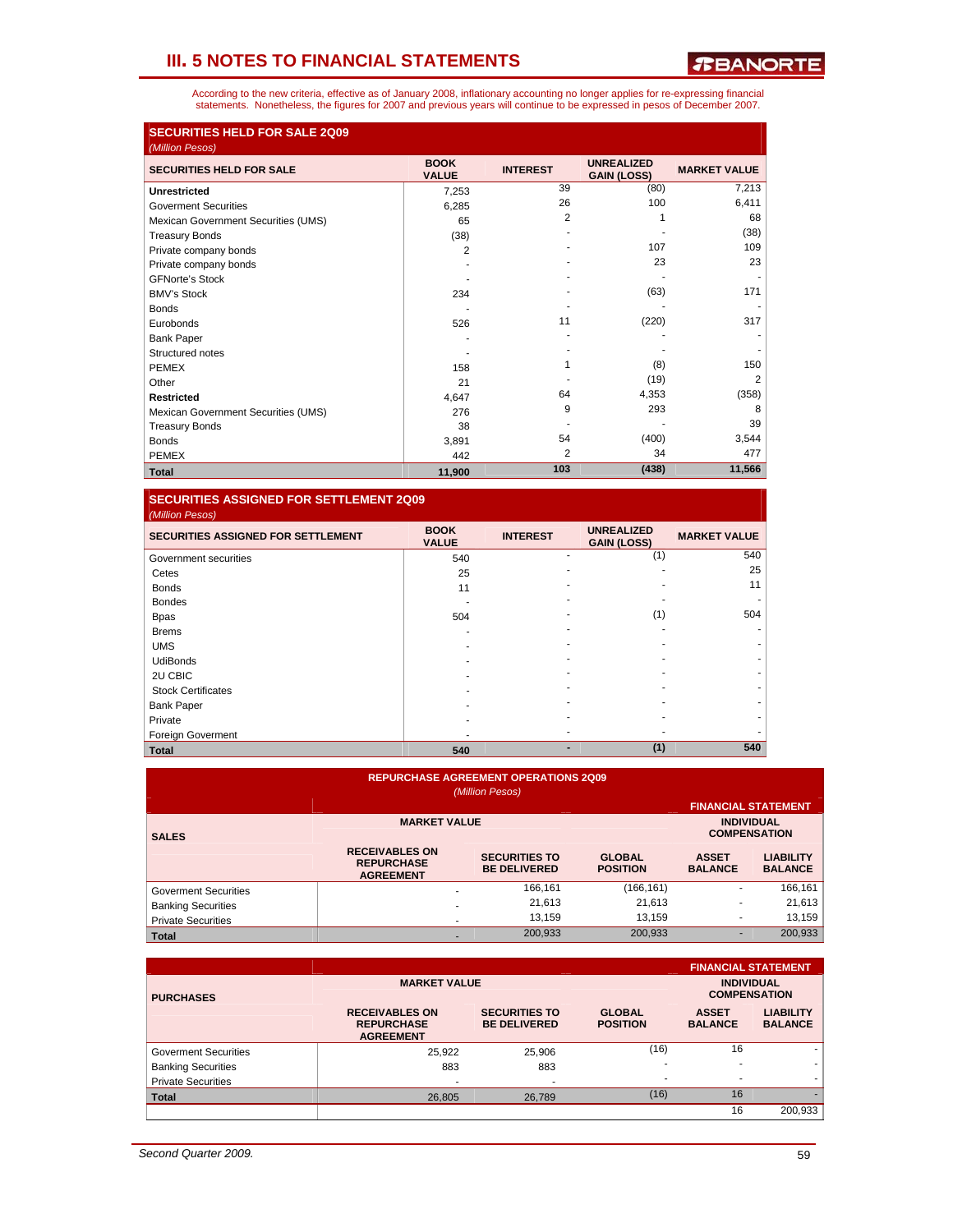*R***BANORTE** 

|                             | DERIVATIVE FINANCIAL INSTRUMENTS OPERATIONS 2Q09<br>(Million Pesos) |                      |                                      |                                 |                                   |  |  |  |
|-----------------------------|---------------------------------------------------------------------|----------------------|--------------------------------------|---------------------------------|-----------------------------------|--|--|--|
| <b>INSTRUMENT</b>           | <b>TO RECEIVE</b>                                                   | <b>TO DELIVER</b>    | <b>NET</b>                           | <b>DEBTOR</b><br><b>BALANCE</b> | <b>CREDITOR</b><br><b>BALANCE</b> |  |  |  |
| <b>FUTURES</b>              |                                                                     |                      |                                      |                                 |                                   |  |  |  |
| Over Inflation (INPC)       | $\overline{a}$                                                      | ÷,                   | L.                                   | $\overline{\phantom{a}}$        | $\overline{\phantom{a}}$          |  |  |  |
|                             |                                                                     |                      |                                      |                                 | $\blacksquare$                    |  |  |  |
| <b>FORWARD FX CONTRACTS</b> | <b>AGREED PRICE</b>                                                 | <b>MARKET VALUE</b>  | <b>VALUATION</b>                     |                                 |                                   |  |  |  |
| Negotiable                  |                                                                     |                      |                                      |                                 |                                   |  |  |  |
| Purchases                   | 2,098                                                               | (2, 317)             | (219)                                |                                 |                                   |  |  |  |
| Sells                       | (3,990)                                                             | 4,481                | 491                                  |                                 |                                   |  |  |  |
| Total                       | (1,892)                                                             | 2,163                | 272                                  | 351                             | 79                                |  |  |  |
|                             |                                                                     |                      |                                      |                                 | 271                               |  |  |  |
| Hedging                     |                                                                     |                      |                                      |                                 |                                   |  |  |  |
| Purchases                   |                                                                     |                      |                                      |                                 |                                   |  |  |  |
| Sells                       |                                                                     |                      |                                      |                                 |                                   |  |  |  |
| Total                       |                                                                     |                      |                                      |                                 |                                   |  |  |  |
|                             |                                                                     |                      |                                      |                                 |                                   |  |  |  |
| <b>SWAPS</b>                | <b>TO RECEIVE</b>                                                   | <b>TO DELIVER</b>    | <b>NET</b>                           |                                 |                                   |  |  |  |
|                             |                                                                     |                      |                                      |                                 |                                   |  |  |  |
| Negotiable                  |                                                                     |                      |                                      |                                 |                                   |  |  |  |
| Capital                     | 15,310                                                              | (15, 255)            | 55                                   |                                 |                                   |  |  |  |
| Interest rate               | 725                                                                 | (710)                | 15                                   |                                 |                                   |  |  |  |
| Valuation                   | 47,252                                                              | (47, 364)            | (111)                                |                                 |                                   |  |  |  |
| Subtotal                    | 63,288                                                              | (63, 328)            | (41)                                 | 5,026                           | 5,067                             |  |  |  |
|                             |                                                                     |                      |                                      |                                 | (41)                              |  |  |  |
| Hedging                     |                                                                     |                      |                                      |                                 |                                   |  |  |  |
| Capital                     | 14,058                                                              | (15, 333)            | (1, 275)                             |                                 |                                   |  |  |  |
| Interest rate               | 137                                                                 | (306)                | (168)                                |                                 |                                   |  |  |  |
| Valuation                   | 6,331                                                               | (7,930)              | (1, 599)                             |                                 |                                   |  |  |  |
| Subtotal                    | 20,526                                                              | (23, 569)            | (3,043)                              | 933                             | 3,976                             |  |  |  |
|                             |                                                                     |                      |                                      |                                 | (3,043)                           |  |  |  |
| <b>OPTIONS</b>              |                                                                     |                      |                                      |                                 |                                   |  |  |  |
| Negociable-Assets           |                                                                     |                      |                                      |                                 |                                   |  |  |  |
| Swaptions                   | J.                                                                  | ÷,                   |                                      |                                 |                                   |  |  |  |
| Rate Options                | 75                                                                  | 73                   | 148                                  |                                 |                                   |  |  |  |
| Fx                          | 4                                                                   | (4)                  |                                      |                                 |                                   |  |  |  |
| Index Options (ipc)         |                                                                     | ÷,                   |                                      |                                 |                                   |  |  |  |
| Total                       | 79                                                                  | 69                   | 148                                  | 148                             |                                   |  |  |  |
|                             |                                                                     |                      |                                      |                                 |                                   |  |  |  |
| <b>Hedging - Assets</b>     |                                                                     |                      |                                      |                                 |                                   |  |  |  |
| Swaptions                   |                                                                     |                      | ä,                                   |                                 |                                   |  |  |  |
| Rate Options                | 209                                                                 |                      | 209                                  |                                 |                                   |  |  |  |
| Index Options (ipc)         | $\overline{\phantom{a}}$                                            |                      | ä,                                   |                                 |                                   |  |  |  |
| Total                       | 209                                                                 |                      | 209                                  | 209                             |                                   |  |  |  |
|                             |                                                                     |                      |                                      |                                 |                                   |  |  |  |
| Negociable-Liability        | L,                                                                  |                      |                                      |                                 |                                   |  |  |  |
| Swaptions                   |                                                                     | 5                    |                                      |                                 |                                   |  |  |  |
| <b>FX</b>                   | (5)                                                                 |                      |                                      |                                 |                                   |  |  |  |
| Rate Options                | (92)                                                                | 19                   | (73)                                 |                                 |                                   |  |  |  |
| Index Options (ipc)         | $\blacksquare$                                                      | $\blacksquare$<br>23 | $\qquad \qquad \blacksquare$<br>(73) |                                 | 73                                |  |  |  |
| Total                       | (96)                                                                |                      |                                      |                                 |                                   |  |  |  |
| Debtor Balance              |                                                                     |                      |                                      | 6,667                           |                                   |  |  |  |
| <b>Creditor Balance</b>     |                                                                     |                      |                                      |                                 | 9,195                             |  |  |  |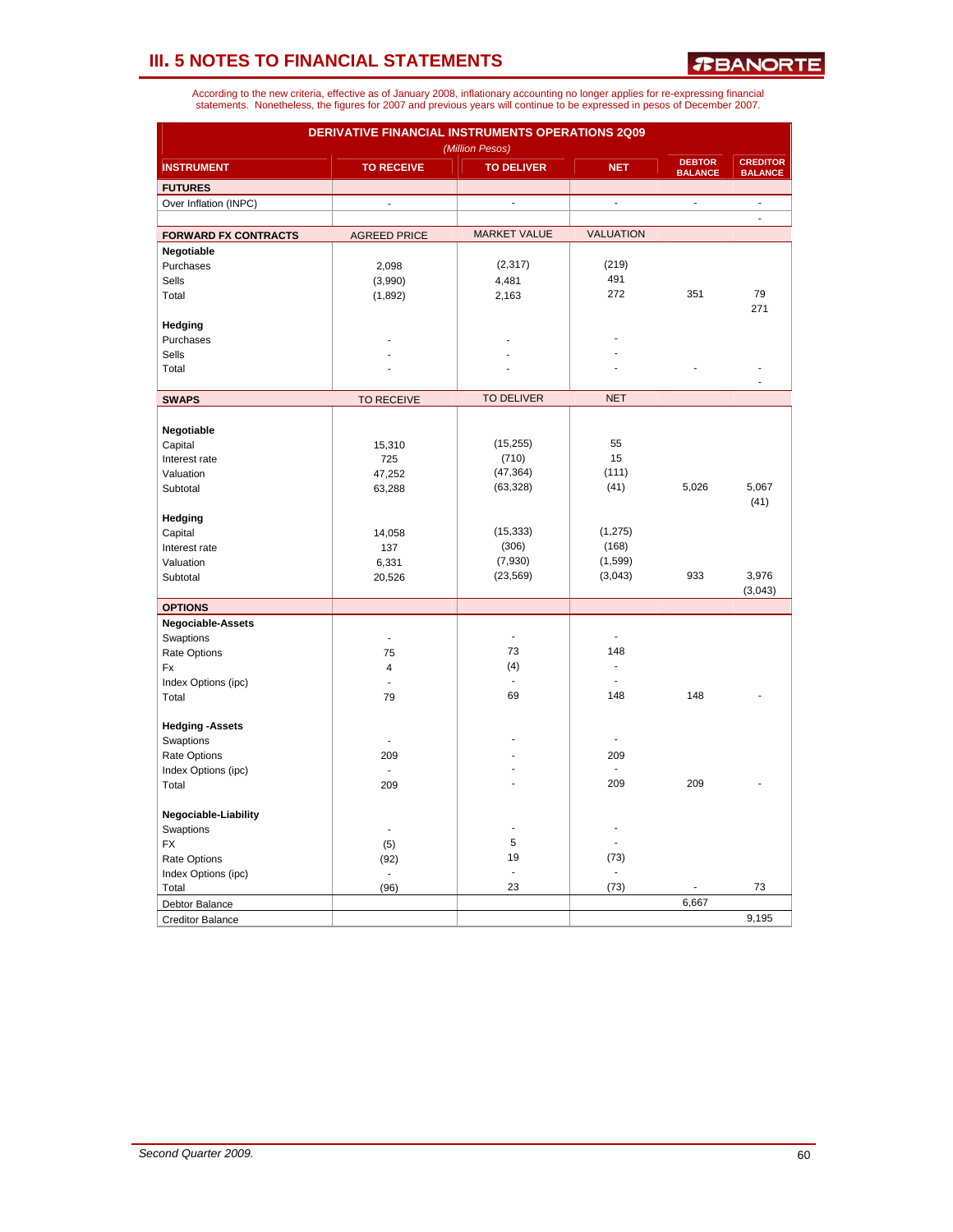*T***BANORTE** 

| According to the new criteria, effective as of January 2008, inflationary accounting no longer applies for re-expressing financial |  |
|------------------------------------------------------------------------------------------------------------------------------------|--|
| statements. Nonetheless, the figures for 2007 and previous years will continue to be expressed in pesos of December 2007.          |  |

| NOTIONAL PRINCIPAL AMOUNT IN DERIVATIVE OPERATIONS 2Q09 |                                |                                      |                          |                 |  |  |  |
|---------------------------------------------------------|--------------------------------|--------------------------------------|--------------------------|-----------------|--|--|--|
| <b>PRODUCT</b>                                          | <b>TYPE</b>                    | (Mililon Pesos)<br><b>UNDERLYING</b> | <b>CURRENCY</b>          | <b>NOTIONAL</b> |  |  |  |
| <b>FX Forwards</b>                                      | Purchases                      | <b>Exchange Rate</b><br>(Dollar)     | <b>MXN</b>               | 2,098           |  |  |  |
| <b>FX Forwards</b>                                      | <b>Sales</b>                   | <b>Exchange Rate</b><br>(Dollar)     | <b>MXN</b>               | 3,990           |  |  |  |
|                                                         |                                |                                      |                          |                 |  |  |  |
| <b>FX Options</b>                                       | Purchases                      | <b>Exchange Rate</b><br>(Dollar)     | <b>MXN</b>               | 105             |  |  |  |
| <b>FX Options</b>                                       | Sales                          | <b>Exchange Rate</b><br>(Dollar)     | <b>MXN</b>               | 111             |  |  |  |
|                                                         |                                |                                      |                          |                 |  |  |  |
| <b>Interest Rate Options</b>                            | Purchases                      | <b>TIIE</b>                          | <b>MXN</b>               | 32,464          |  |  |  |
| <b>Interest Rate Options</b>                            | <b>Sells</b>                   | <b>TIIE</b>                          | <b>MXN</b>               | 9,963           |  |  |  |
|                                                         |                                |                                      |                          |                 |  |  |  |
| <b>Interest Rate Swaptions</b>                          | USLI/IRS                       | <b>TIIE</b>                          | <b>MXN</b>               |                 |  |  |  |
| <b>Interest Rate Swaptions</b>                          | TIIE/IRS                       | <b>TIIE</b>                          | <b>MXN</b>               |                 |  |  |  |
|                                                         |                                |                                      |                          |                 |  |  |  |
| <b>Interest Rate Swaps</b>                              | USLI/IRS                       | <b>LIBOR</b>                         | <b>MXN</b>               | 7,896           |  |  |  |
| <b>Interest Rate Swaps</b>                              | TIIE/IRS                       | <b>TIIE</b>                          | <b>MXN</b>               | 177,740         |  |  |  |
|                                                         |                                |                                      |                          |                 |  |  |  |
| <b>FX Swaps</b>                                         | <b>CS EURMXN</b>               | <b>FIX/FIX</b><br><b>CETE</b>        | <b>MXN</b><br><b>MXN</b> | 1,004           |  |  |  |
| <b>FX Swaps</b><br><b>FX Swaps</b>                      | CS USDCETE<br><b>CS USDMXN</b> | <b>FIX/FIX</b>                       | <b>MXN</b>               | 3,491<br>24,874 |  |  |  |
|                                                         |                                |                                      |                          |                 |  |  |  |
| <b>Futures in MEXDER</b>                                | Purchases                      | <b>TIIE</b>                          | <b>MXN</b>               |                 |  |  |  |
| <b>Futures in MEXDER</b>                                | <b>Sales</b>                   | <b>TIIE</b>                          | <b>MXN</b>               |                 |  |  |  |
| <b>Futures in MEXDER</b>                                | Purchases                      | <b>CETE</b>                          | <b>MXN</b>               |                 |  |  |  |
| <b>Futures in MEXDER</b>                                | <b>Sales</b>                   | <b>CETE</b>                          | <b>MXN</b>               |                 |  |  |  |
| <b>Futures in MEXDER</b>                                | Purchases                      | M10                                  | <b>MXN</b>               |                 |  |  |  |
| <b>Futures in MEXDER</b>                                | Sales                          | M <sub>10</sub>                      | <b>MXN</b>               |                 |  |  |  |

| $\,$ INVESTMENT IN NON GOVERNMENTAL FINANCIAL INSTRUMENTS THAT RESPRESENT MORE THAN 5 $\%$<br><b>NET CAPITAL 2Q09</b><br>(Million Pesos) |                              |               |               |  |  |  |
|------------------------------------------------------------------------------------------------------------------------------------------|------------------------------|---------------|---------------|--|--|--|
| <b>INDUSTRY</b>                                                                                                                          | <b>INVESTMENT INSTRUMENT</b> | <b>AMOUNT</b> | % NET CAPITAL |  |  |  |
| <b>BANCOMER</b>                                                                                                                          | <b>Banking Bond</b>          | 10.971        | 24%           |  |  |  |
| <b>SANTANDER</b>                                                                                                                         | Note payable at maturity     | 5.000         | 11%           |  |  |  |
| <b>INBURSA</b>                                                                                                                           | Note payable at maturity     | 2.519         | 6%            |  |  |  |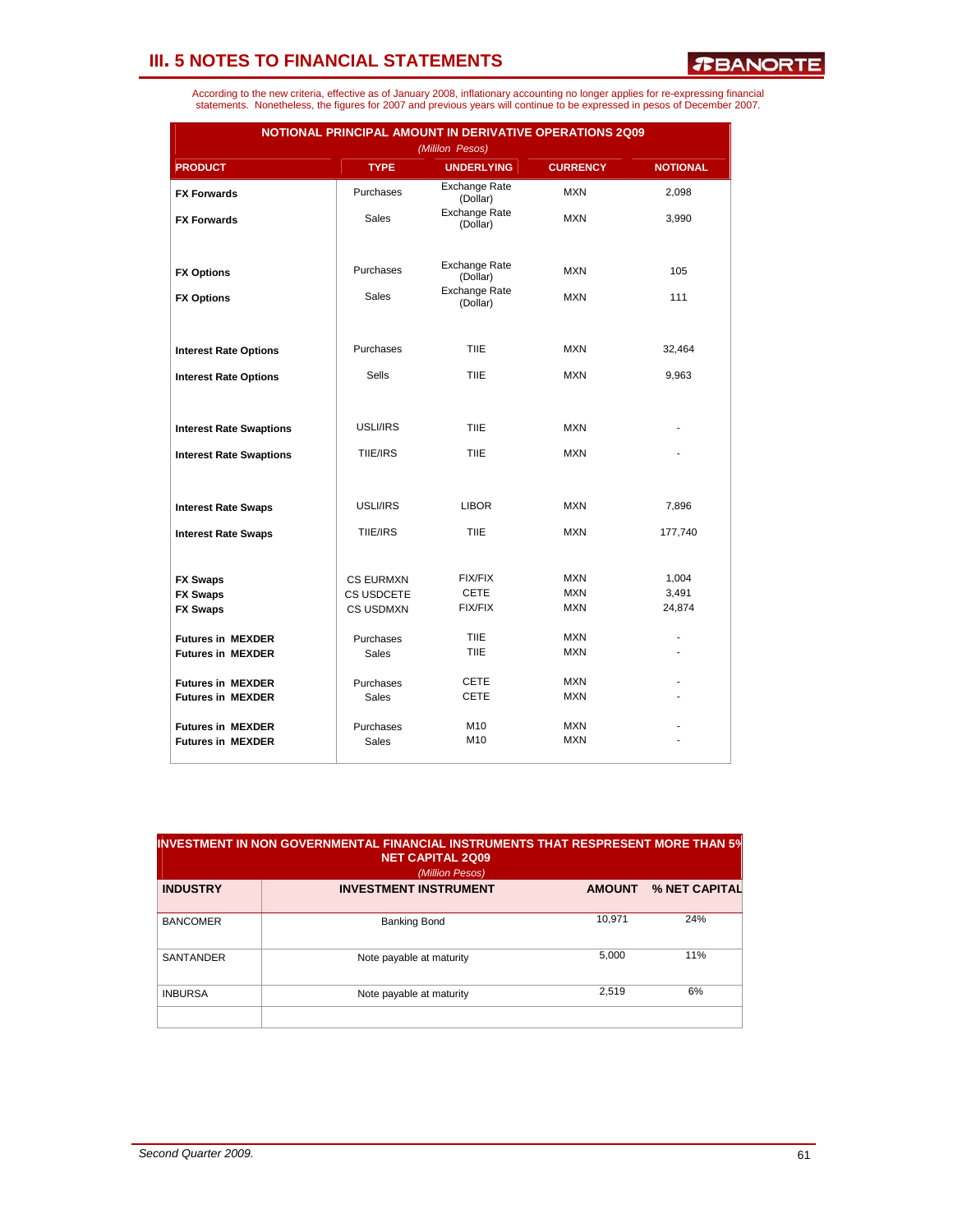*R***BANORTE** 

According to the new criteria, effective as of January 2008, inflationary accounting no longer applies for re-expressing financial<br>statements. Nonetheless, the figures for 2007 and previous years will continue to be expres

| <b>LOAN PORTFOLIO</b><br>(Million Pesos) |                          |                          |             |                          |                          |                          |                          |                          |
|------------------------------------------|--------------------------|--------------------------|-------------|--------------------------|--------------------------|--------------------------|--------------------------|--------------------------|
|                                          |                          | <b>Local Currency</b>    |             | <b>UDIS</b>              |                          | <b>Foreign Currency</b>  | <b>Total</b>             |                          |
|                                          | <b>2Q08</b>              | <b>2Q09</b>              | <b>2Q08</b> | <b>2Q09</b>              | <b>2Q08</b>              | <b>2Q09</b>              | <b>2Q08</b>              | <b>2Q09</b>              |
| <b>Performing Loans</b>                  |                          |                          |             |                          |                          |                          |                          |                          |
| Commercial                               | 82,603                   | 93,551                   | 291         | 296                      | 24,204                   | 26,770                   | 107,097                  | 120,616                  |
| <b>Financial Intermediaries</b>          | 14,000                   | 8,362                    |             | ۰                        | 530                      | 100                      | 14,531                   | 8,462                    |
| Consumer                                 | 30,116                   | 26,369                   | 96          | 83                       | 166                      | 199                      | 30,380                   | 26,651                   |
| Mortgages                                | 38,527                   | 44,195                   | 960         | 806                      | 1,683                    | 2,690                    | 41.170                   | 47,691                   |
| <b>Goverment Entities</b>                | 24,072                   | 31,653                   |             |                          | 295                      | 269                      | 24,367                   | 31,921                   |
| Fobaproa                                 |                          | $\overline{\phantom{a}}$ |             | ٠                        | $\overline{\phantom{a}}$ | $\overline{\phantom{a}}$ |                          |                          |
| Total                                    | 189,320                  | 204,129                  | 1,346       | 1,185                    | 26,878                   | 30,028                   | 217,544                  | 235,342                  |
| <b>Past Due Loans</b>                    |                          |                          |             |                          |                          |                          |                          |                          |
| Commercial                               | 1,049                    | 2,338                    | 6           | 6                        | 80                       | 452                      | 1,135                    | 2,796                    |
| <b>Financial Intermediaries</b>          | ٠                        | $\overline{\phantom{a}}$ |             | $\overline{\phantom{a}}$ | ٠                        | $\overline{\phantom{a}}$ | ٠                        | $\overline{\phantom{a}}$ |
| Consumer                                 | 1.470                    | 2,583                    |             | -                        | 1                        | 1                        | 1,471                    | 2,584                    |
| Mortgages                                | 551                      | 835                      | 47          | 49                       | 21                       | 35                       | 619                      | 919                      |
| <b>Goverment Entities</b>                | $\overline{\phantom{a}}$ | $\blacksquare$           | ٠           | ٠                        | $\blacksquare$           | $\overline{\phantom{a}}$ | $\overline{\phantom{a}}$ | $\blacksquare$           |
| <b>Total</b>                             | 3,070                    | 5,756                    | 52          | 55                       | 102                      | 488                      | 3,225                    | 6,299                    |
| <b>Total Propietary Loans</b>            | 192,390                  | 209,885                  | 1,399       | 1,240                    | 26,980                   | 30,516                   | 220,769                  | 241,641                  |

**COST OF BALANCES OF FINAPE, FOPIME, MORTGAGE UDIS AND MORTGAGE FOVI LOAN PORTFOLIOS AS OF 2Q09** 

| LUANTUNITULIUU AU UI LUUJ<br>()Million Pesos) |                    |                                            |  |  |  |  |
|-----------------------------------------------|--------------------|--------------------------------------------|--|--|--|--|
|                                               |                    | <b>TOTAL</b>                               |  |  |  |  |
|                                               | <b>PERIOD COST</b> | <b>BALANCE OF LOAN</b><br><b>PORTFOLIO</b> |  |  |  |  |
| <b>FINAPE</b>                                 | ٠                  | ۰                                          |  |  |  |  |
| <b>FOPYME</b>                                 | ٠                  | ۰                                          |  |  |  |  |
| Mortgage UDIS                                 | 14.7               | 28.2                                       |  |  |  |  |
| Mortgage FOVI                                 | ۰                  | ۰                                          |  |  |  |  |
|                                               | 14.7               | 28.2                                       |  |  |  |  |

Quarter ending balance of Ps 28.2 million pesos in debtors support programs with a cost for the period of Ps 14.7 million.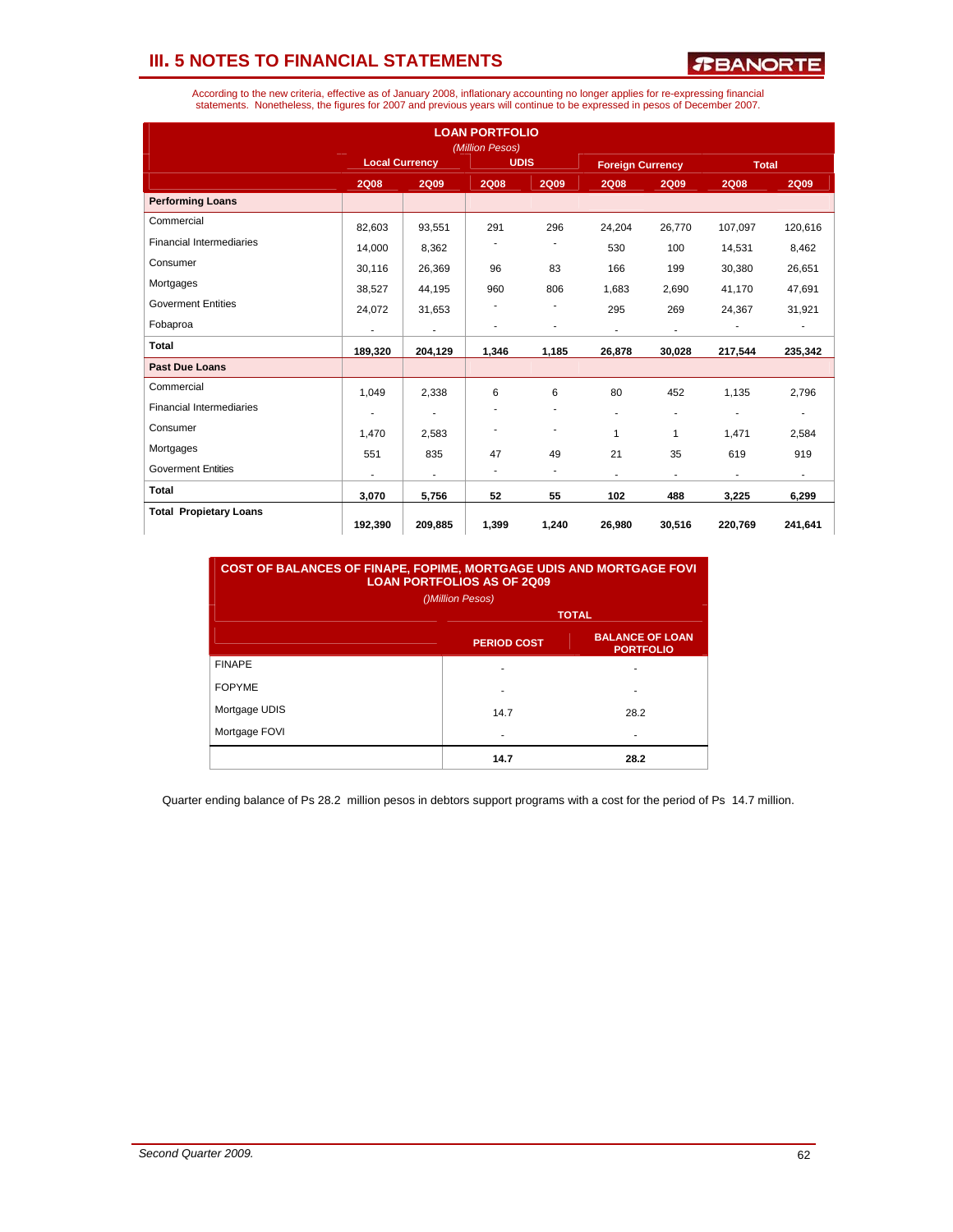According to the new criteria, effective as of January 2008, inflationary accounting no longer applies for re-expressing financial statements. Nonetheless, the figures for 2007 and previous years will continue to be expressed in pesos of December 2007.

### • **Distressed Portfolio**

Based on criterion B6 Credit Portfolio of the CNBV, a Distressed Portfolio is defined as those commercial loans that are unlikely to be recovered fully, including both the principal and the interest pursuant to the terms and conditions originally agreed. Such determination is made based on actual information and data and on the loan revision process. Performing loans and past-due loans are susceptible to being identified as Distressed Portfolios. The D and E risk degrees of the commercial loan rating are as follows:

| (Million Pesos)                    | Total   |
|------------------------------------|---------|
| Distressed Portfolio               | 947     |
| Total Loans                        | 241.641 |
| Distressed Portfolio / Total Loans | 0.4%    |
|                                    |         |

| <b>DEFERRED TAXES</b><br>(Million Pesos)                                                        |                   |                                 |                 |  |  |  |  |
|-------------------------------------------------------------------------------------------------|-------------------|---------------------------------|-----------------|--|--|--|--|
| <b>ASSETS</b>                                                                                   | <b>INCOME TAX</b> | <b>PROFIT</b><br><b>SHARING</b> | <b>NET</b>      |  |  |  |  |
| Tax losses pending amortization                                                                 | 1                 |                                 | 1               |  |  |  |  |
| Provisions for possible loss in loans                                                           | 100               |                                 | 100             |  |  |  |  |
| <b>Earnings per Society</b>                                                                     |                   |                                 |                 |  |  |  |  |
| Deferred compensation                                                                           |                   |                                 |                 |  |  |  |  |
| Non deductible provisions and cumulative income                                                 | 270               | 91                              | 361             |  |  |  |  |
| Net operating loss carryforward - Uniteller and Banorte USA corp.                               | 37                |                                 | 37              |  |  |  |  |
| Excess of preventive reserves accounts over the fiscal limit                                    | 332               | 119                             | 451             |  |  |  |  |
| State Tax on Assets Deferred                                                                    | $\overline{2}$    |                                 | $\overline{2}$  |  |  |  |  |
| Excess of accounting value over fiscal value on Reposessed Assets                               | 106               | 1                               | 107             |  |  |  |  |
| Diminishable profit sharing                                                                     | 222               | 79                              | 301             |  |  |  |  |
| Past-due loan reserves                                                                          | 27                |                                 | 27              |  |  |  |  |
| Anticipated Income and Expenses                                                                 | 1                 |                                 | 2               |  |  |  |  |
| Installation expenses                                                                           | 10                |                                 | 10 <sup>1</sup> |  |  |  |  |
| Effects from valuation of instruments                                                           |                   |                                 |                 |  |  |  |  |
| Other                                                                                           | 20                |                                 | 20              |  |  |  |  |
| <b>Total Assets</b>                                                                             | 1,128             | 291                             | 1,419           |  |  |  |  |
| <b>LIABILITIES</b>                                                                              |                   |                                 |                 |  |  |  |  |
| Accrued interest and inflationary component of Fixed Assets,<br>Foreclosed, Intangible & Others | ä,                |                                 |                 |  |  |  |  |
| Pension Funds Contribution                                                                      | (279)             | (100)                           | (379)           |  |  |  |  |
| Loan Portfolio Acquisitions                                                                     | (601)             | (106)                           | (707)           |  |  |  |  |
| Projects to be capitalized                                                                      |                   |                                 |                 |  |  |  |  |
| Income tax to pay on UDIS Trust funds                                                           | (40)              |                                 | (40)            |  |  |  |  |
| Book value depreciation                                                                         |                   |                                 |                 |  |  |  |  |
| Dividends Federal Home Loan Bank                                                                | (2)               |                                 | (2)             |  |  |  |  |
| Intangibles' amortizations                                                                      | (34)              |                                 | (34)            |  |  |  |  |
| Unrealized loss from Securities held for sale                                                   | (35)              |                                 | (35)            |  |  |  |  |
| Expenses paid in advance                                                                        | (1)               |                                 | (1)             |  |  |  |  |
| Effects of other accounts                                                                       | (1)               |                                 | (1)             |  |  |  |  |
| Effects from valuation of instruments                                                           | (53)              |                                 | (53)            |  |  |  |  |
| <b>Reversal of Sale Costs</b>                                                                   | (4)               |                                 | (4)             |  |  |  |  |
| Organization and Recording Expenses & Installation Expenses                                     |                   |                                 |                 |  |  |  |  |
| Unrealized capital gain from investments in Siefore                                             | 23                |                                 | 23              |  |  |  |  |
| <b>Total liabilities</b>                                                                        | (1,072)           | (206)                           | (1, 278)        |  |  |  |  |
| <b>Assets (Liabilities) Accumulated Net</b>                                                     | 56                | 85                              | 141             |  |  |  |  |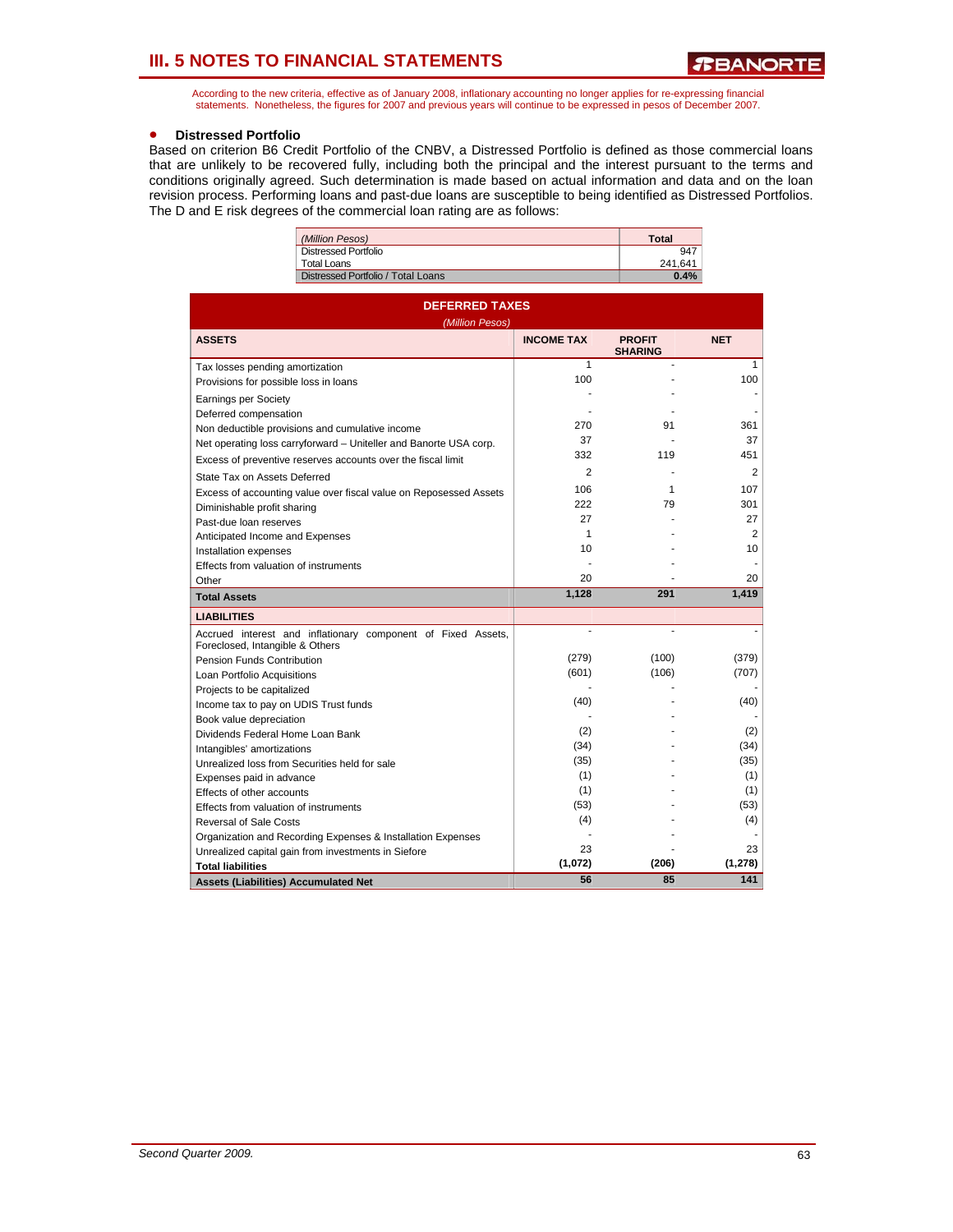

| <b>LONG TERM DEBT AS OF 2Q09</b><br>(Million Pesos)  |                            |                                |                          |                                                                      |             |                                |                 |                                   |  |
|------------------------------------------------------|----------------------------|--------------------------------|--------------------------|----------------------------------------------------------------------|-------------|--------------------------------|-----------------|-----------------------------------|--|
| <b>TYPE OF DEBT</b>                                  | <b>CURR</b><br><b>ENCY</b> | <b>DATE OF</b><br><b>ISSUE</b> | <b>AMOUNT</b><br>(Pesos) | <b>ORIGINAL</b><br><b>AMOUNT</b><br>(Million<br>Ps, Dils or<br>UDIS) | <b>TERM</b> | <b>INTEREST</b><br><b>RATE</b> | <b>MATURITY</b> | <b>INTEREST</b><br><b>PAYMENT</b> |  |
| CD's-Banorte U01001                                  | <b>UDIS</b>                | Jan 11 '01                     | 384                      | 90                                                                   | 10 years    | 8.13%                          | Dec 30 '10      | $E/182$ days                      |  |
| Step-Up Subordinated Callable<br>Notes Due 2014      | <b>USD</b>                 | Feb 17 '04                     | 4,150                    | 300                                                                  | 10 years    | 5.875%                         | Feb 17 '14      | $E/180$ days                      |  |
| Non Convertible Subordinated<br><b>Bonds 2006</b>    | <b>USD</b>                 | Oct 13 '06                     | 5,269                    | 400                                                                  | 1 year      | 6.135%                         | Oct 13 '16      | $E/180$ days                      |  |
| Non Convertible Subordinated<br><b>Bonds 2006</b>    | <b>USD</b>                 | Oct 13 '06                     | 2,634                    | 200                                                                  | 15 years    | 6.862%                         | Oct 13 '21      | $E/180$ days                      |  |
| Non Convertible Subordinated<br>Bonds Q Banorte 08   | <b>MXN</b>                 | Mar 11 '08                     | 3,000                    | 3,000                                                                | 10 years    | $T IIE + 0.60\%$               | Feb 27 '18      | $E/28$ days                       |  |
| Non Convertible Subordinated<br>Bonds Q Banorte 08U  | <b>UDIS</b>                | Mar 11 '08                     | 1,900                    | 441                                                                  | 20 years    | 4.95%                          | Feb 27 '18      | $E/182$ days                      |  |
| Non Convertible Subordinated<br>Bonds Q Banorte 08-2 | <b>MXN</b>                 | Jun 27 '08                     | 2,750                    | 2,750                                                                | 10 years    | TIIE + 0.77%                   | Jun 15 '18      | $E/28$ days                       |  |
| Non Convertible Subordinated<br>Bonds Q Banorte 09   | <b>MXN</b>                 | Mar 30 '09                     | 1,814                    | 1,814                                                                | 10 years    | $T IIE + 2.00\%$               | Mar 18 '19      | $E/28$ days                       |  |

| <b>BANK AND OTHER ENTITIES LOANS' AS OF 2009</b><br>(Million Pesos) |                                 |                                           |                              |                                   |                                |                       |               |
|---------------------------------------------------------------------|---------------------------------|-------------------------------------------|------------------------------|-----------------------------------|--------------------------------|-----------------------|---------------|
|                                                                     | <b>LOCAL</b><br><b>CURRENCY</b> | <b>INTER</b><br><b>EST</b><br><b>RATE</b> | <b>TERM</b><br>(DAYS)        | <b>FORFIGN</b><br><b>CURRENCY</b> | <b>INTEREST</b><br><b>RATE</b> | <b>TERM</b><br>(DAYS) | <b>TOTAL</b>  |
| <b>LOANS FROM LOCAL BANKS</b>                                       |                                 |                                           |                              | 2,194                             | 1.2896%                        | 196                   | 2,194         |
| LOANS FROM FOREIGN BANKS GENERATED<br>IN THE COUNTRY                |                                 |                                           |                              | 892                               | $L + 0.9$                      | 928                   | 892           |
| LOANS FROM FOREIGN BANK GENERATED<br><b>FROM CAYMAN</b>             |                                 |                                           | $\qquad \qquad \blacksquare$ | 2,785                             | 3.21%                          | 489                   | 2,785         |
| LOANS FROM DEVELOPMENT BANKS                                        | 6,335                           | 4.75%                                     | 530                          | 2,086                             | 3.38%                          | 30                    | 8,421         |
| <b>LOANS FROM PUBLIC FUNDS</b>                                      | 5,888                           | 7.26%                                     | 504                          | 421                               | 1.56%                          | 442                   | 6,309         |
| CALL MONEY & LOANS FROM BANKS<br>LOANS FROM FIDUCIARY FUNDS         | 16,930<br>494                   | 5.56%<br>5.36%                            | 2.75<br>4,487                | ٠<br>۰                            | ٠<br>٠                         | ٠<br>۰                | 16,930<br>494 |
| PROVISIONS FOR INTEREST                                             | 74<br>29,721                    | N.A.                                      | N.A.                         | 8,378                             | ٠                              | ٠                     | 74<br>38,099  |
| <b>Eliminations</b>                                                 | 2,813                           |                                           |                              |                                   |                                |                       | 2,813         |
| Total                                                               | 26,908                          |                                           |                              |                                   |                                |                       | 35,285        |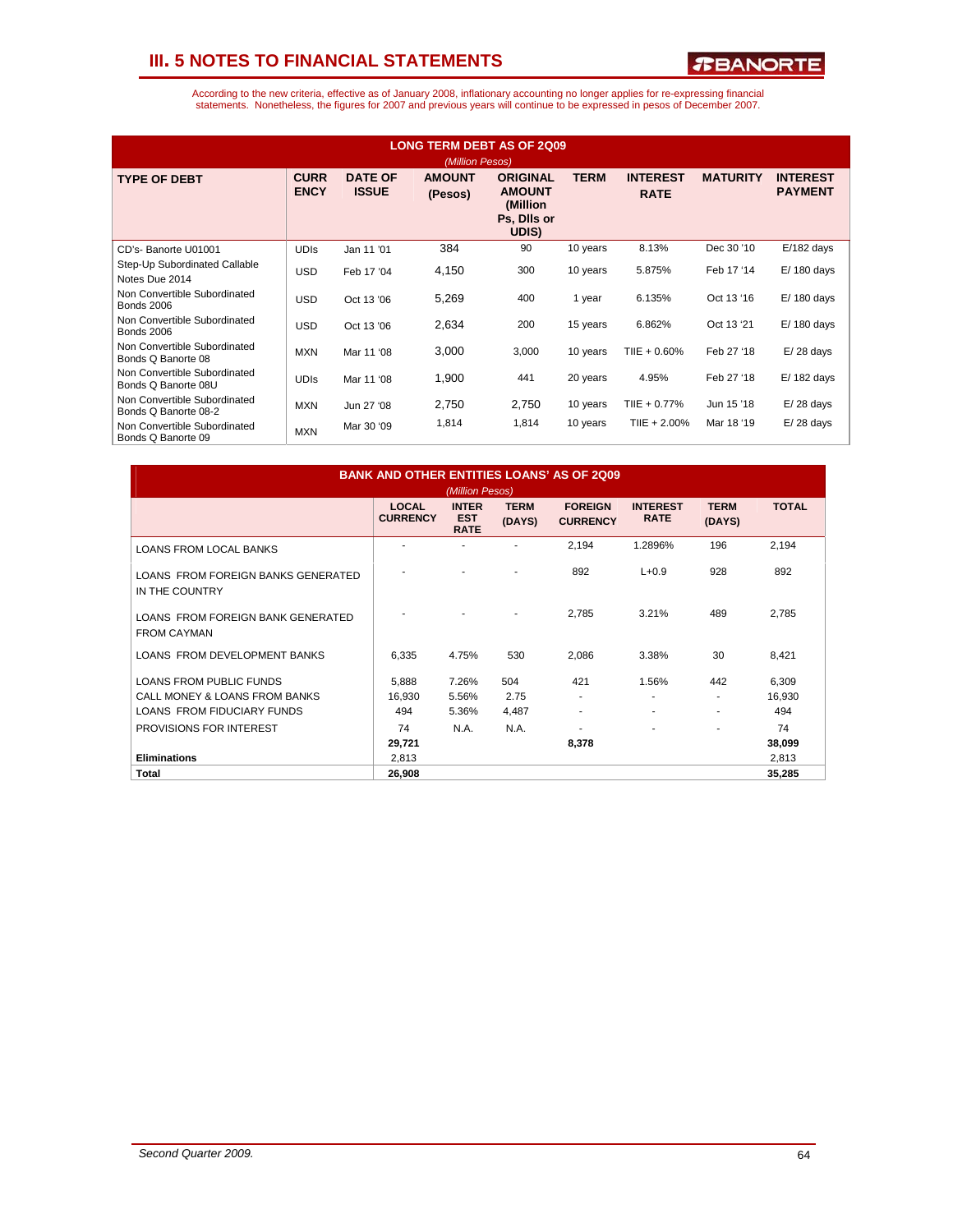| <b>TRADING INCOME 2009</b>                     |       |  |  |
|------------------------------------------------|-------|--|--|
| (Million Pesos)                                |       |  |  |
| <b>VALUATION EFFECTS</b>                       |       |  |  |
| Negotiable Instruments                         | (17)  |  |  |
| Securities Held to Maturity                    | (156) |  |  |
| Repurchase Agreements                          |       |  |  |
| Derivative instruments                         | (45)  |  |  |
| <b>Futures</b>                                 |       |  |  |
| From repo trasactions                          |       |  |  |
| Range                                          |       |  |  |
| <b>Inflation Adjustment</b>                    |       |  |  |
| Total                                          | (218) |  |  |
| <b>Dividends Received</b>                      |       |  |  |
| <b>RESULTS FORM BUYING AND SELLING</b>         |       |  |  |
| Negotiable Instruments                         | 84    |  |  |
| Securities Held for Sell                       | (7)   |  |  |
| <b>Hedging Derivatives</b>                     |       |  |  |
| Securities Held to Maturity                    |       |  |  |
| Inflation Adjustment                           | 20    |  |  |
| <b>Total of Buying and Selling Instruments</b> | 98    |  |  |
| <b>FX Spot</b>                                 | 390   |  |  |
| <b>FX Forwards</b>                             | 142   |  |  |
| <b>FX Futures</b>                              |       |  |  |
| <b>FX Futures TIIE</b>                         |       |  |  |
| FX Hedging                                     |       |  |  |
| Changes in FX Valuation                        | (17)  |  |  |
| Intermediation of metals                       | 3     |  |  |
| Changes in valuation of Metals                 |       |  |  |
| <b>Total Foreign Exchange</b>                  | 518   |  |  |
| <b>Inflation Adjustment</b>                    |       |  |  |
| <b>Total of Buying and Selling</b>             | 616   |  |  |
| <b>TOTAL TRADING INCOME</b>                    | 398   |  |  |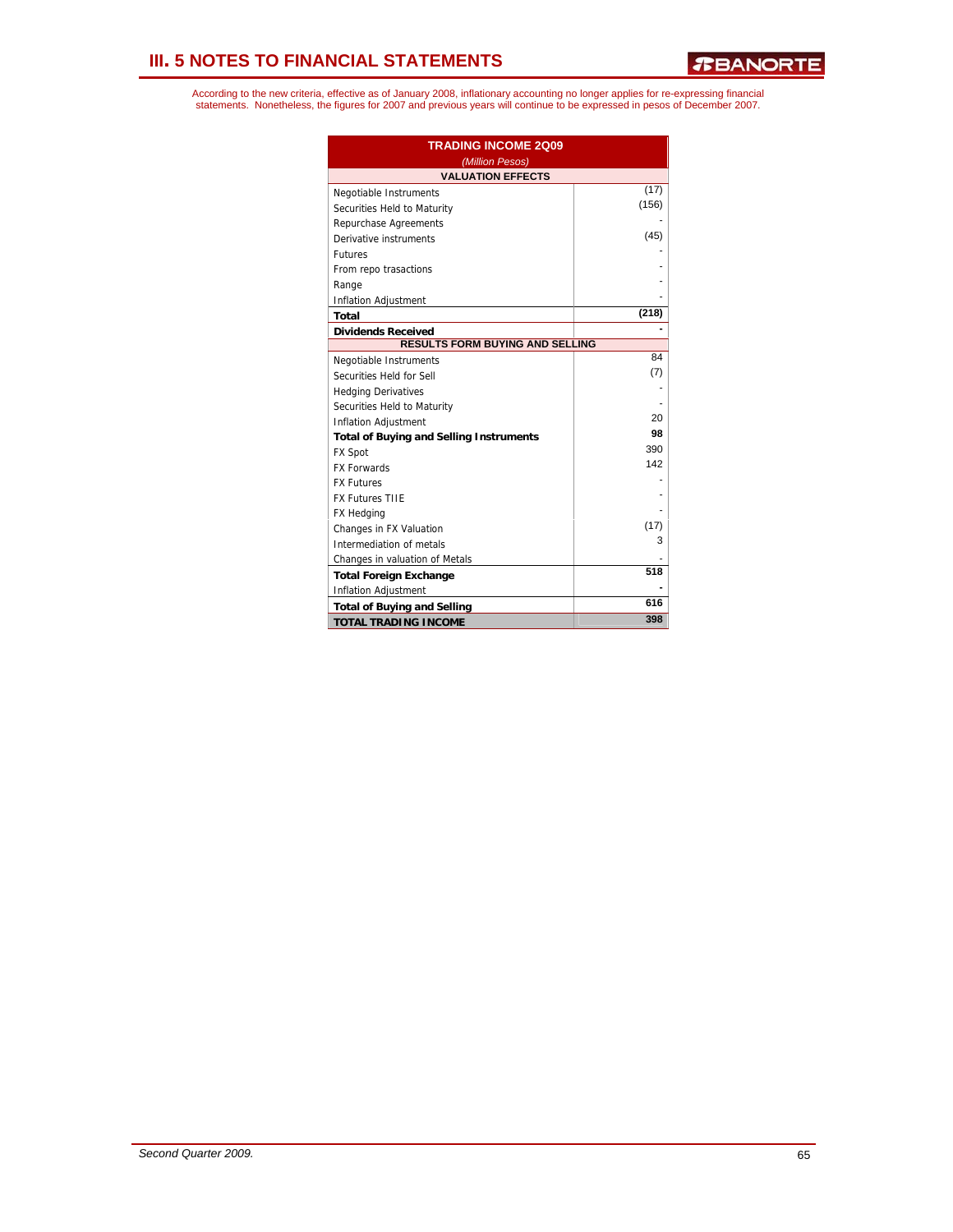According to the new criteria, effective as of January 2008, inflationary accounting no longer applies for re-expressing financial statements. Nonetheless, the figures for 2007 and previous years will continue to be expressed in pesos of December 2007.

### • **Risk Management**

### ¾ **Credit Risk**

Credit risk is the risk of clients failing to meet their payments. Therefore, it is essential to correctly manage such a risk in order to maintain a quality loan portfolio.

The objectives of credit risk management at GFNorte are:

- Improve the quality, diversification and composition of the loan portfolio in order to optimize the riskperformance (yield) ratio
- Provide Executive Management with reliable, timely information to assist decision making regarding loans.
- Provide the Business Areas with clear and sufficient tools to support loan placement and follow-up.
- Create economic value for shareholders by efficient loan risk management.
- Comply with the information requirements that the authorities set forth regarding loan risk management.
- Perform risk management in accordance with the best practices, implementing models, methodologies, procedures and systems based on the main advances worldwide.

### ¾ **Individual Credit Risk**

The Bank of the Group separate the loan portfolio into two large groups: consumer loans and company loans. The individual loan risk for consumer loans is identified, measured and controlled by a parametric system (scoring) that includes origination and behavior models for each of the consumer products: mortgage, car, payroll loans and credit cards.

The individual risk for company loans is identified, measures and controlled by the Target Markets, Risk Acceptance Criteria and Banorte's Internal Risk Qualification (CIR).

The Target Markets and Risk Acceptance Criteria are tools that, along with the Internal Risk Qualification, are part of GFNorte's Loan Strategy and give support to loan risk level estimation.

The Target Markets are activities selected by region and economic activity – backed by economic research and loan behavior analysis – where Banorte is interested in placing loans.

The Risk Acceptance Criteria are parameters that describe the risk identified by the industry, which makes it possible to estimate the risk involved for the bank when granting a loan to customer on the bases of their economic activity. The types of risk contemplated in the Risk Acceptance Criteria are financial risk, operation risk, market risk, company life cycle, legal, regulatory, loan experience and management quality.

Early Alerts are a set of criteria based on borrower information and indicators and their conditions that were established as a mechanism for the timely prevention and identification of a probable deterioration in the loan portfolio, thereby enabling the institution to take prompt preventive actions to mitigate the credit risk..

Banorte's CIR aligns with the "general PROVISIONS applicable to the loan qualification method of loan institution" issued by the CNByV on December 2, 2005. Banorte's CIR was certified by the CNBV and by an international external auditor in 2001.

Banorte's CIR is applied to commercial loans equal to or greater than an amount in Mexican pesos equivalent to four million investment units on the qualification date.

### ¾ **Portfolio Credit Risk**

GFNorte has designed a portfolio credit risk method that, besides contemplating the major and latest international practices in identification, measurement, control and follow-up, has been adapted to work within the context of the Mexican Financial System.

This credit risk methodology makes it possible to know the current value of the portfolio loans of GFNorte, that is, *the loan exposure*, allowing surveillance of the risk concentration levels per risk qualification, geographical regions, economic activities, currency and type of product in order to know the portfolio's profile and take action to direct it toward a diversification which will maximize profitability with the lowest risk.

Calculating loan exposure implies generating a cash flow of each one of the loans, of both capital and interest to discount it later. This exposure is sensible to changes in the market, thereby facilitating calculations under different economic scenarios.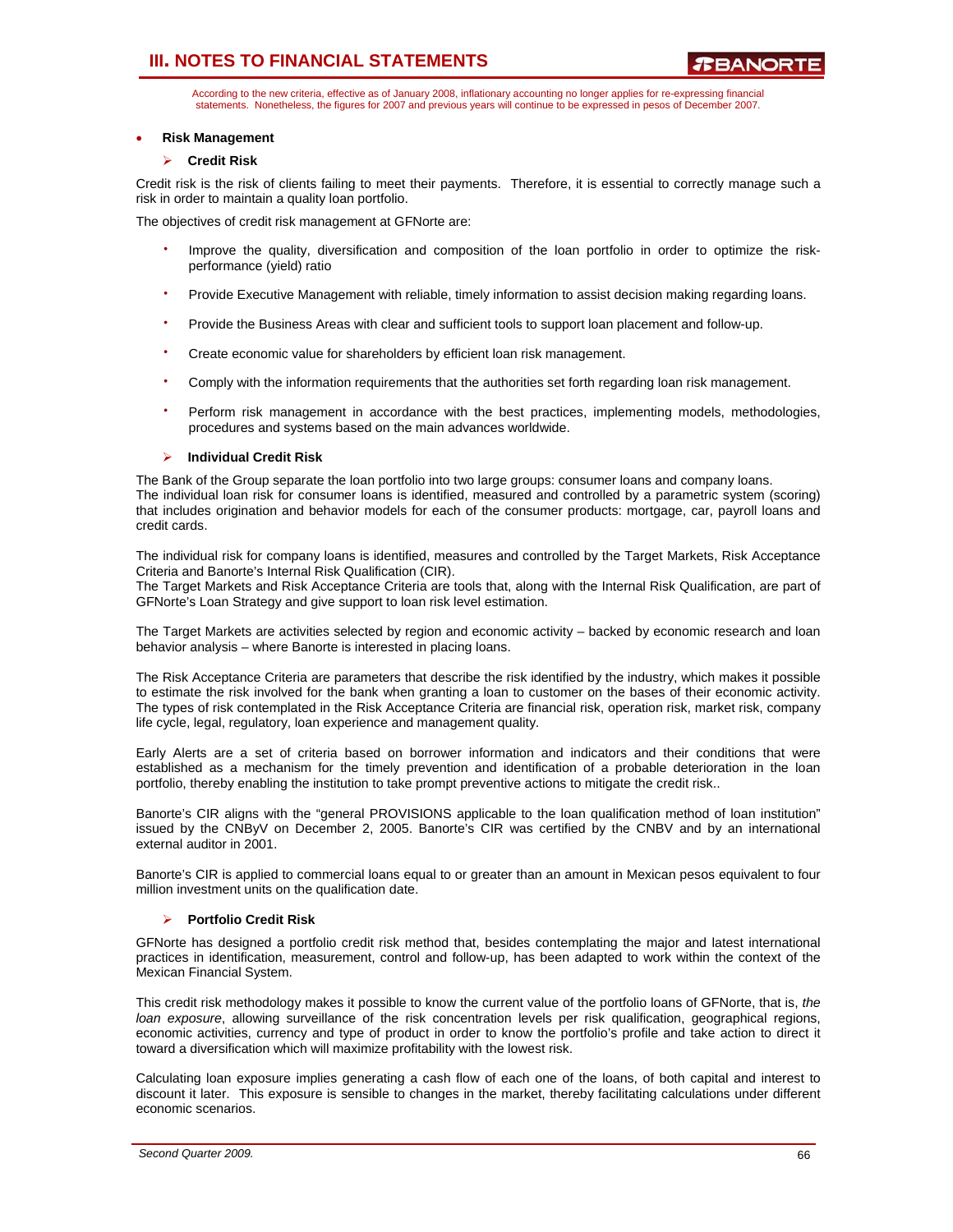According to the new criteria, effective as of January 2008, inflationary accounting no longer applies for re-expressing financial statements. Nonetheless, the figures for 2007 and previous years will continue to be expressed in pesos of December 2007.

The method, in addition to contemplating loan exposure, takes into consideration the probability of non-compliance, the recovery level associated to each client and the classification of the debtor based on the Merton model. The *probability of non-compliance* is the probability that the debtor will not meet his/her debt obligation with the bank according to the originally agreed terms and conditions. The probability of non-compliance is based on the transition matrixes that the Banks calculate from the migration of the debtors through different risk qualification levels. The *recovery ratio* is the percentage of total exposure that is estimated to be recovered if the debtor fails to comply.

The *classification of the debtor*, based on the Merton model, associates the debtor's future behavior to loan and market factors on which his "credit health" depends, as determined by statistical techniques.

The results are risk measures such as the expected and unexpected loss at a one-year horizon. The expected loss is the credit portfolio's loss distribution average, which is used to measure the following year's expected loss due to noncompliance or variations in debtors' credit quality. This unexpected loss is an indicator of the loss that could be expected in extreme scenarios and is measured as the difference between the maximum loss given the distribution of losses, at a specific reliability level that in the case of the Banking Sector is 95%, and the expected loss.

The results obtained are used as a tool for better decision-making in granting loans and in the diversification of the portfolio, according to the Banks' global strategy. The individual risk identification tools and the portfolio credit risk methodology are periodically checked and updated to allow the application of new techniques that may support or strengthen them.

By June 30, 2009, the Banco Mercantil del Norte and Pronegocio total portfolio was Ps 220,397 million. The expected loss represents 2.8% and the unexpected loss is 4.0% with respect to the total portfolio. The average expected loss is 2.8% during the period between April and June 2009

### ¾ **General rules for risk diversification in asset and liability operations applicable to loan institutions**

In compliance with the risk diversification rules in asset and liability operations, Banco Mercantil del Norte submits the following information:

| Basic capital by March 31, 2008                                                                                              | \$29,358 |
|------------------------------------------------------------------------------------------------------------------------------|----------|
| I. Financings whose individual amount represents                                                                             |          |
| more than 10% of the basic capital:                                                                                          |          |
| Credit operations                                                                                                            |          |
| Number of financings                                                                                                         | 3        |
| Total amount of financings                                                                                                   | \$10,532 |
| % vs. basic capital                                                                                                          | 36%      |
| Money Market operations                                                                                                      |          |
| Number of financings                                                                                                         | 2        |
| Total amount of financings                                                                                                   | \$6,995  |
| % vs. basic capital                                                                                                          | 24%      |
| Transactions in overnight                                                                                                    |          |
| Number of financings                                                                                                         | 3        |
| Amount of financings taken as a whole                                                                                        | \$15,067 |
| % in relation to basic capital                                                                                               | 51%      |
| *Investments with Banks in checking accounts                                                                                 |          |
| II. Maximum amount of financing with the 3 major                                                                             |          |
| Common Risk debtors and groups                                                                                               | \$32,493 |
| In compliance with the risk diversification rules for asset and liability transactions, the following information is provide |          |

tor asset and liability transactions, the following information is provided below regarding ProNegocio (Millions of pesos):

Basic capital as of March 31, 2009 **\$54**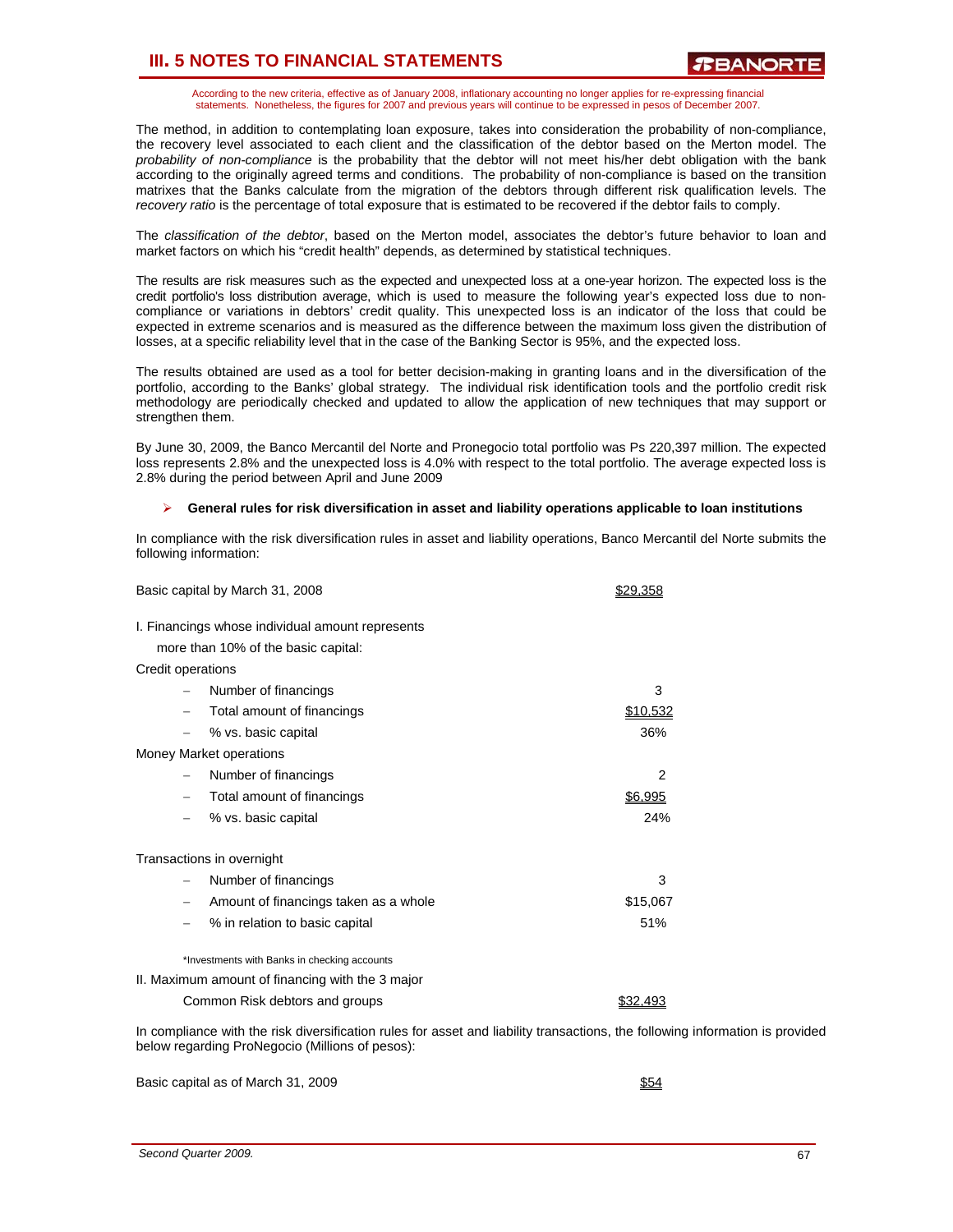**TBANORT** 

According to the new criteria, effective as of January 2008, inflationary accounting no longer applies for re-expressing financial statements. Nonetheless, the figures for 2007 and previous years will continue to be expressed in pesos of December 2007.

III. Financing whose individual amount represents more than 10% of basic capital:

| <b>Credit transactions</b> |                                              |    |             |
|----------------------------|----------------------------------------------|----|-------------|
|                            | Number of financings                         |    | 0           |
| $\qquad \qquad -$          | Amount of financings taken as a whole        |    | \$0         |
|                            | % in relation to basic capital               | 0% |             |
|                            | Money market transactions                    |    |             |
|                            | - Number of financings                       |    | 0           |
|                            | - Amount of financings taken as a whole      |    | <u>\$0*</u> |
|                            | $-$ % in relation to basic capital           |    | $0\%$       |
|                            | *Investments with Banks in checking accounts |    |             |
| IV.                        | Maximum amount of financing with the         |    |             |
|                            | 3 largest debtors and Common Risk groups     |    |             |
|                            |                                              |    |             |

\*99.78% of this amount corresponds to checking account investments with Banks

#### ¾ **Market Risk**

### ⋅ *Value at Risk*

The exposure to market risk is determined through the calculation of the Value at Risk ("VaR"). The meaning of the VaR under this method is the potential loss which could be generated in the valuation of the portfolios at a given date. This methodology is used both for the calculation of market risk and for the establishment and control of internal limits.

In order to calculate the Value at Risk (VaR), the Institution applies the nonparametric historical simulation method, considering for such purpose a 99% confidence level, using the 500 immediate historical scenarios, multiplying the result by a security factor that fluctuates between 3 and 4 depending on the annual Back Testing results calculated up to the previous quarter, also considering 10 days to break up the risk portfolio in question. These measures make it possible to insure considering unforeseen volatilities in the main risk factors that affect such portfolios.

Such methodology is applied to all financial instrument portfolios within and beyond the balance, including money market and treasury transactions, capital, foreign-exchange and derivatives held for trading and hedging purposes, which are exposed to variations in their value due to changes in the risk factors affecting their market valuation (domestic and foreign interest rates, exchange rates and indexes, among others).

| <b>Million Pesos</b>   | <b>2Q08</b> | 3Q08   | 4Q08   | <b>1Q09</b> | <b>2Q09</b> |
|------------------------|-------------|--------|--------|-------------|-------------|
| Total Var <sup>*</sup> | 2.298       | 2.210  | 2.447  | 2.376       | 2.887       |
| Net Capital **         | 44.724      | 46.410 | 44.149 | 45.113      | 46.933      |
| VaR/Net Capital        | 5.14%       | 4.76%  | 5.54%  | 5.27%       | 6.15%       |

The average VaR for the April – June 2009 quarter for the portfolio is Ps 2,887 million.

\* Quarter Average of Bank and Brokerage House \*\* Net capital of the Banking Sector is the arithmetic sum of the net capitals of Bank and Brokerage House.

Moreover, the average Value at Risk per risk factor of the portfolio of instruments described for the Bank and Brokerage House, during the second quarter of 2009 is shown below:

| <b>Risk Factor</b>                    | <b>VaR</b> |
|---------------------------------------|------------|
| Domestic interest rate                | 3,103      |
| Foreign interest rate                 | 420        |
| Exchange rate                         | 1,339      |
| Capitals                              | 108        |
| Total VaR of Bank and Brokerage House | 2,887      |

The VaR for each of the risk factors shown is determined by simulating 500 historical scenarios of the variables that make up each of such factors, maintaining constant the variables that affect the other risk factors mentioned above. Similarly, the consolidated Value at Risk for the Bank and Brokerage House considers the correlations of all the risk factors that affect portfolio valuation. That is why the arithmetic sum of the Value at Risk per Risk Factor does not match.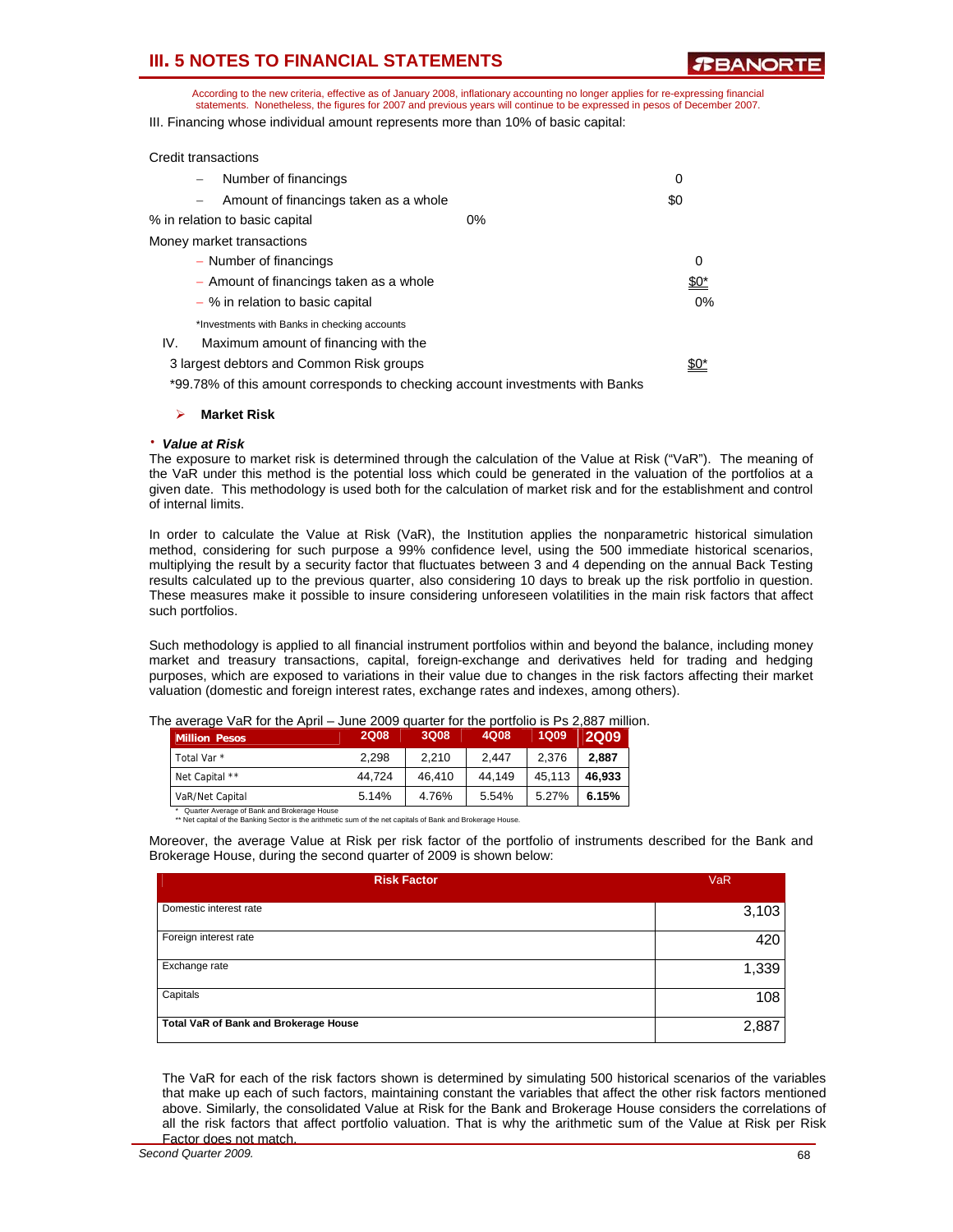According to the new criteria, effective as of January 2008, inflationary accounting no longer applies for re-expressing financial statements. Nonetheless, the figures for 2007 and previous years will continue to be expressed in pesos of December 2007.

## ⋅ *Backtesting Analysis*

In order to validate the daily VaR calculation measurement effectiveness, as a measure of market risk, the Backtesting analysis is updated weekly. This analysis makes it possible to compare the results estimated by VaR with the actual results.

### ⋅ *Sensitivity Analysis and Extreme Conditions Test*

To enrich the analysis and to obtain the desired impact that movements on risk factors may have on positions, sensitivity analizes and tests under extreme conditions are periodically implemented. These analizes prevent the Institution from negative situations that could arise in which extraordinary losses result from the valuation of financial instruments in position.

### ¾ **Liquidity Risk and Balance**

In response to the Banking Sector's need to measure Liquidity Risk and to have consistent follow-up, the Banks us financial ratios, such as the Liquidity Ratios (Liquid Assets / Liquid Liabilities). Liquid Assets include availabilities, securities to negotiate and securities available for sale. Liquid Liabilities include demand deposits, demand interbanking loans and short-term interbanking loans.

For liquidity risk quantification and follow-up, the Banking Sector uses for the dollar portfolios, the criteria that the Bank of Mexico established for developing the Liquidity Coefficient, which makes it possible to evaluate the differentials between asset and liability flows in different periods of time. This promotes a healthier distribution of terms for these assets.

Moreover, to prevent the risk of concentrating terms and re-appreciation date for each of the Banks in the Banking Sector, a Gap Analysis is made to face the resources with sources of funding, detecting any concentration in advance. These analyses are made separately per currency (domestic, foreign, and udis).

The structural risk of the Balance is evaluated using the analysis of balance simulation, among others, which allows the evaluation of future static or dynamic behavior in the Balance Sheet. It analyzes sensitivity to movements in domestic, foreign and real rates obtaining the impact that they have on the Economic Value and on the Net Interest Income. Likewise, tests are conducted under extreme conditions wherein the result of extreme changes is evaluated on rates, funding and exchange rates.

Projections are periodically compared with real data as a measure of evaluation of the effectiveness of the simulation model. These tests make it possible to evaluate the suppositions and methodology used, and if necessary, adjust them.

With the objective of strengthening follow-up of risk, early detection alarms have been determined, which allow the anticipation of problems and if necessary, put contingency plans into action.

## ¾ **Operational Risk**

As of January 2003, GFNorte established a formal operational risk department called the "Operational Risk Management Department" (ARO) within the General Directorship of Risk Management.

Our institution defines Operational Risk as the potential loss due to failures or deficiencies in the internal controls, errors in operation processing and storing or in data transmitting, as well as to adverse administrative and judicial rulings, fraud or theft (this definition includes Technological and Legal risk).

The objectives of the Operational Risk Management are: a) To allow and support the organization to reach its institutional objectives through the prevention and management of operational risks; b) To insure that the existing operational risks and the required controls are duly identified, assessed and in line with the risk strategy established by the organization; and c) To insure that the operational risks are duly quantified in order to make the proper capital allocation per operational risk.

### **Pillars of Operational Risk Management**

### **I. Policies, Objectives and Guidelines**

As part of the institutional regulations, there are documented policies, objectives, guidelines, methodologies and responsible areas in Operating Risk management.

The Operating Risk Directorship maintains close communication and coordination with the Regulatory Comptrollership in order to facilitate effective Internal Control in which the proper procedures and controls are established that will mitigate Operating Risk in the processes, and provide follow up through the Internal Audit Department.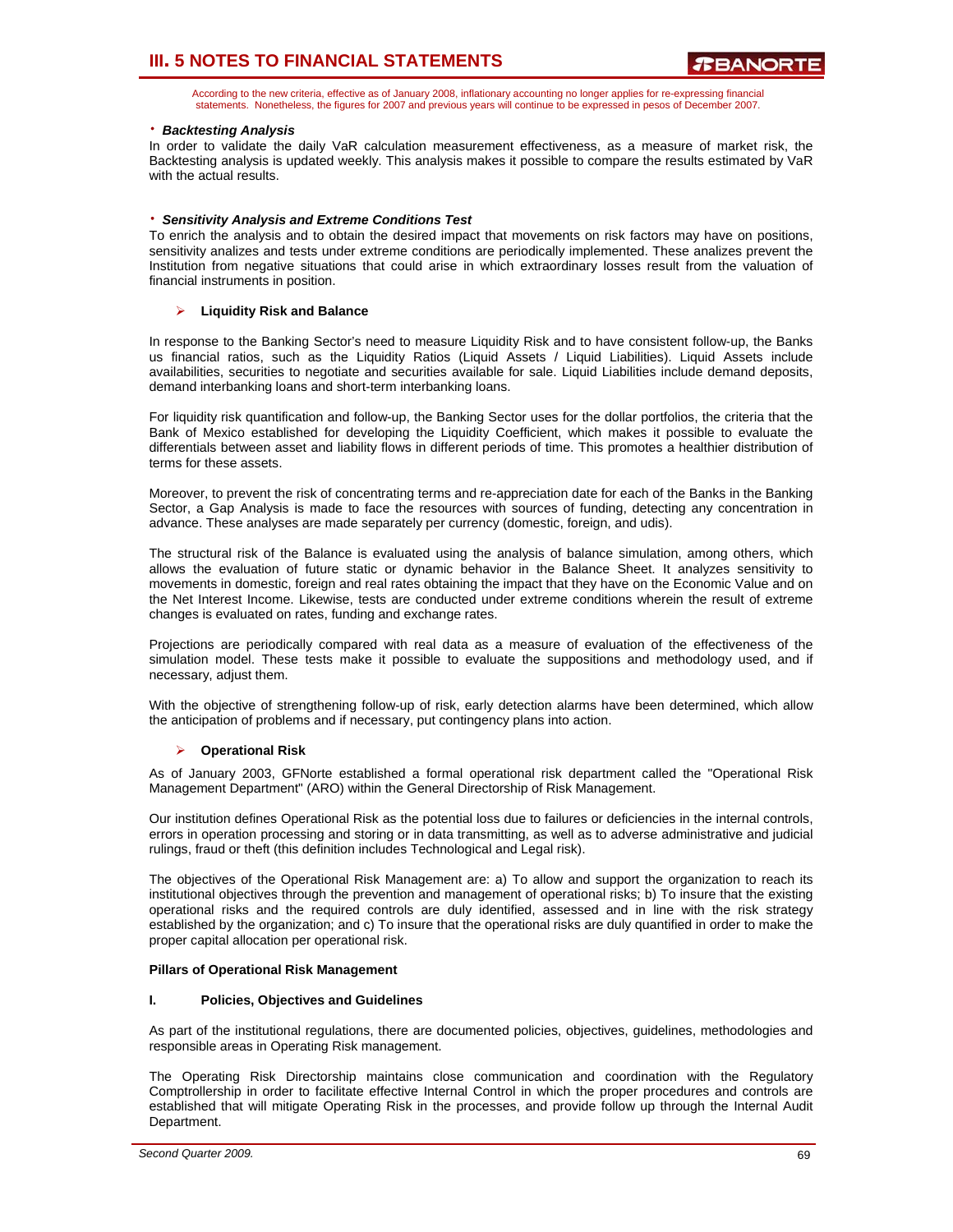According to the new criteria, effective as of January 2008, inflationary accounting no longer applies for re-expressing financial statements. Nonetheless, the figures for 2007 and previous years will continue to be expressed in pesos of December 2007.

The Regulatory Comptrollership, as part of the Internal Control System, carries out the following activities to mitigate risk: a) Internal control validations; b) Institutional regulations management and control; c) Monitoring of operating processes' internal control by means of control indicators reports, that are reported by the process comptrollers in the various areas; d) Money Laundering Prevention process management; e) Control and follow up of the regulatory provisions; f) Analysis and assessment of the operating processes and projects with the participation of the responsible directors of each process in order to insure adequate internal control.

## **II. Quantitative and Qualitative Measuring Tools**

### **Operating Losses Database**

To record operating loss events, a system has been developed internally known as the "Operating Loss and Events Capture System" (SCERO). This system enables the central information supplier areas to directly record such events online, which are classified by Type of Event in accordance with the following categories:

| <b>Types of Events</b>                                    | <b>Description</b>                                                                                                                                                                                                                   |
|-----------------------------------------------------------|--------------------------------------------------------------------------------------------------------------------------------------------------------------------------------------------------------------------------------------|
| Internal Fraud                                            | Losses derived from a type of action intended to defraud, unlawfully take goods or sidestep<br>regulations, laws or company policies (excluding diversity/discrimination events) in which at least<br>one company party is involved. |
| <b>External Fraud</b>                                     | Losses derived from a type of action intended to defraud, unlawfully take goods or sidestep the<br>laws, caused by a third party.                                                                                                    |
| Labor Relations and Safety in<br>the Workplace            | Losses caused by acts that are incompatible with the legislation or labor agreements regarding<br>hygiene or safety, the payment of personal damage claims, or cases associated with<br>diversity/discrimination.                    |
| Customers, Products &<br><b>Business Practices</b>        | Losses caused by involuntary noncompliance or negligence of a professional obligation to specific<br>customers (including fiduciary and adjustment requirements), or due to the nature or design of a<br>product.                    |
| Natural Disasters and Other<br>Events                     | Losses caused by damage or harm to material assets as a consequence of natural disasters or<br>other events.                                                                                                                         |
| Incidences in the Business and<br><b>Systems Failures</b> | Losses caused by incidences in the business and systems failures                                                                                                                                                                     |
| Process Execution, Delivery<br>and Management             | Losses caused by errors in operations processing or management, as well as the relations with<br>commercial counterparties and providers.                                                                                            |

This historical Database provides the statistics of the operating events in which the institution has incurred so as to be able to determine their trends, frequencies, impact and distribution. Moreover, the Database will make it possible in the future to have enough information to calculate the capital requirements per Advances Models.

### ⋅ *Legal and Fiscal Contingencies Database*

For the recording and follow-up of legal, administrative and tax issues that may arise from adverse unappealable ruling, an internal system called "Legal Risk Issues Monitoring System" (SMARL) was developed. This system enables the central data supplying areas to record such events directly and on-line, which are then classified by company, sector and legal issue, among others.

As part of GFNorte's legal risk management, legal and fiscal contingencies are estimated by the attorneys that process the issues based on an internal methodology. This makes it possible to create the necessary book reserve to face such estimated contingencies.

### ⋅ *Risk Management Model*

GFNorte has defined objectives, which are achieved through different plans, programs and projects. Compliance with such objectives may be adversely affected due to operating risks, for which reason a methodology must be in place to manage them within the organization. Consequently, operating risk management is now an institutional policy defined and supported by senior management.

To perform Operating Risk Management, each of the operating risks involved in the processes must be identified in order to analyze them. In this regard, the risks identified by the Regulatory Comptrollership are recorded in a risk matrix and processed in order to eliminate or mitigate them (seeking to reduce their severity or frequency) by defining tolerance levels, as the case may be. At present, work is being done on developing a new Institution Operating Risk Management Model and the technological tools needed to implement it.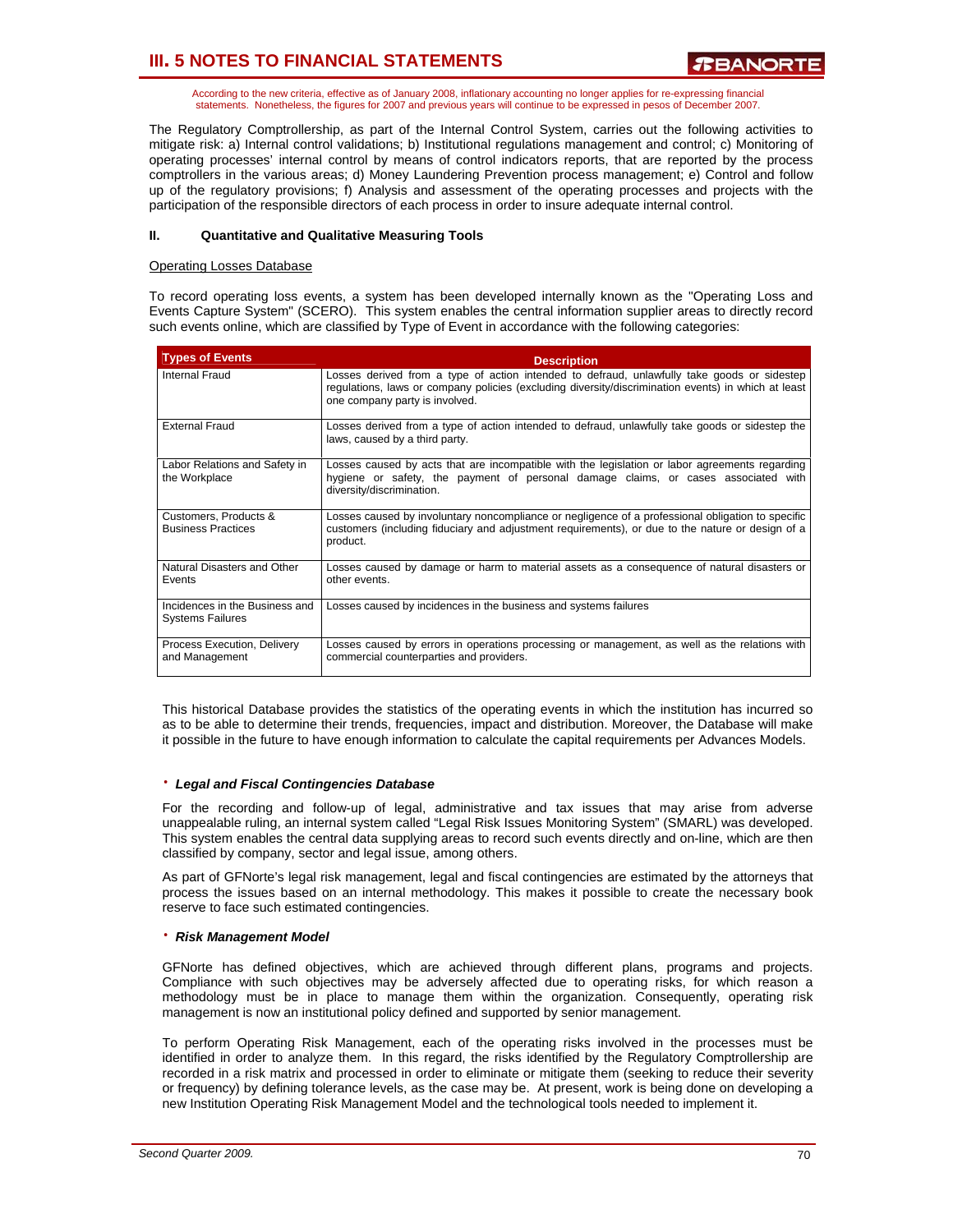According to the new criteria, effective as of January 2008, inflationary accounting no longer applies for re-expressing financial statements. Nonetheless, the figures for 2007 and previous years will continue to be expressed in pesos of December 2007.

### **III. Required Capital Calculation**

As of November 2007, the Official Gazette of the Federation published the Capitalization Rules for Operation Risk, establishing the use of a Basic Model, which is periodically calculated and reported to the authority.

### **IV. Information and Reporting**

The information generated by the Database and the Management Model is processes periodically to report to the Risk Policies Committee and the Board of Directors regarding the main operating events that were detected, the trends, identified risks (risk matrix) and their mitigating strategies. Reporting is also done on the status of the main Operating Risk mitigation initiatives implemented by the various areas of the organization.

## ¾ **Technology risk**

Technological Risk is defined in our institution as all potential losses from damage, interruption, alteration or failures derived from the use of or dependence on hardware, software, systems, applications, networks and any other information distribution channel in the rendering of banking services to the customers.. This risk forms an inherent part of Operating Risk, which is why its management is handled collectively throughout the entire organization.

To address the Operating Risk associated with information integrity, and "Integrity Committee" has been created. Its objectives are to align security and information control efforts under a prevention focus, to define new strategies, policies, processes or procedures and to provide solutions to information security issues that affect or may affect the Institutional patrimony.

The functions established by the CNBV or Technology Risk Management are performed by the Institution under institution regulatory and Integrity Committee guidelines.

To address the Operating Risk caused by high impact external events, GFNorte has a Business Continuity Plan (BCP) and Disaster Recovery Plan (DRP) based on a same-time data replication system at an alternate computer site. All the above cover the back up and recovery of the Institution's critical applications in the event or any relevant operating contingency.

## ¾ **Legal risk**

Legal Risk is defined as the potential loss from failure to comply with the applicable legal and administrative provisions, the issuance of indisputable unfavorable court rulings and the application of penalties regarding the operations that the institution performs.

The Legal Risk must be measured as an inherent part of Operating Risk in order to understand and estimate its impact. Therefore, those legal issues which result in actual operating losses of the SMARL system are later recorded in the SCERO in accordance with a predetermined classification.

Based on the statistics of the current legal issues and real loss events, the Institution can identify specific legal or operating risks, which are analyzed in order to eliminate or mitigate them in an attempt to reduce or limit their future occurrence or impact.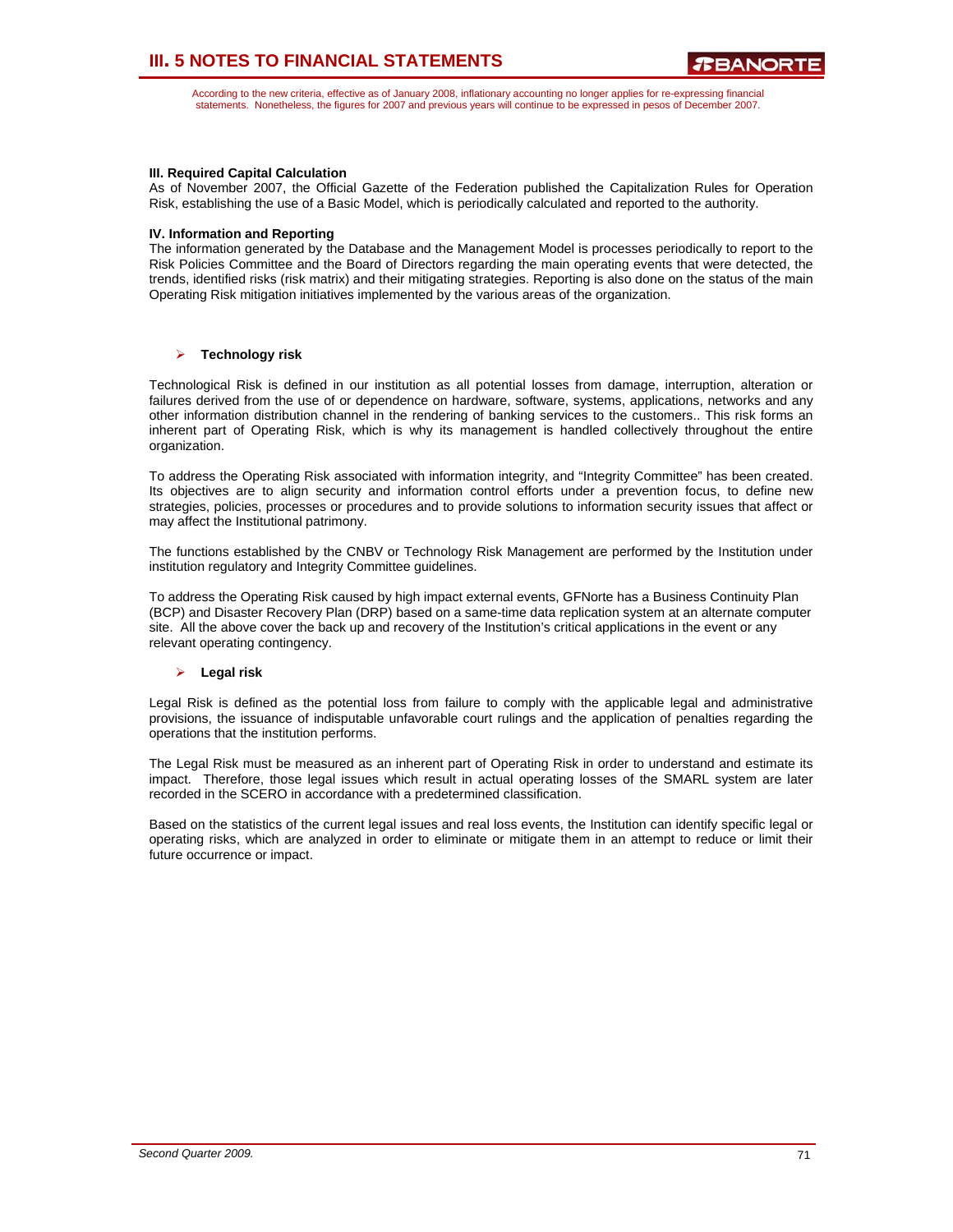According to the new criteria, effective as of January 2008, inflationary accounting no longer applies for re-expressing financial statements. Nonetheless, the figures for 2007 and previous years will continue to be expressed in pesos of December 2007.

### • **Internal Control**

The companies that make up GFNorte has an Internal Control System (SCI) that has been structured according to the guidelines set forth by its Board of Directors and that addresses the requirements indicated by the regulating authorities.

The SCI's mission is to help in the operation of an adequate internal control in the operation and in data generating and recording. It is made up of various elements:

- A. Board of Directors with the support of the Risk Policies Committee and the Audit and Corporate Practices Committee (CAPS).
- B. CEO and the direct reports, such as the Risk Management Unit (UAIR), Legal and Controlling Departments who are responsible for enforcing the proper control and risk levels in the Group's operations.
- C. Internal Audit, External Audit and Commissary (The Commissary applies only to GFNorte subsidiaries) as additional support structures to check how the Internal Control System functions and provide reasonable assurance regarding the reliability of the generated data.
- D. The Executive Group as those mainly responsible for SCI assurance according to the functions and responsibilities assigned to them. In addition to promoting the enforcement of the regulations established for the Institution and the strategies set forth by the CEO GFNorte.
- E. Documents that establish the general control criteria that should be followed in the operation and reporting of transactions; in optimizing human, material and technological resources; in the use, security, timeliness and reliability of the information; and in the due compliance with the external and internal regulations. Code of Conduct that regulates the behavior that each advisor, officer or employee of the Group should assume while performing their activities.
- F. Policy and procedure manuals that regulate documentation, recording and liquidation operations that the Institution carries out and establish the control points that should be observed, assuring the separation of functions, clear assigning of responsibilities, safekeeping of information and prevention of unlawful acts.

During 2Q09, SCI continued to work properly developing activities associated with strengthening risk control, assessment and management, establishing and monitoring controls, and insuring information quality.

- A. The various Corporate Governance Committees have had the required financial, economic, accounting and/or legal information for proper decision-making.
- B. The policy and procedure manuals have been updated as per the changes in external regulations, new products, and changes in the Institution's processes or improvements to internal controls. Additionally, there has been continuous follow-up of the improvement actions regarding the observations made by the different members of the SCI.

The Supervisory Authorities' requirements have been addressed and the information required by the external regulations has been submitted.

### • **Treasury Policy**

GFNorte's Banking Sector Treasury is the central unit in charge of balancing its resource needs, monitoring and managing the regulatory levels, eliminating the rate risk of fixed-rate placement operations by using coverage and implementing arbitrage strategies.

The cash currencies and investment in securities are in Mexican pesos and U.S. dollars.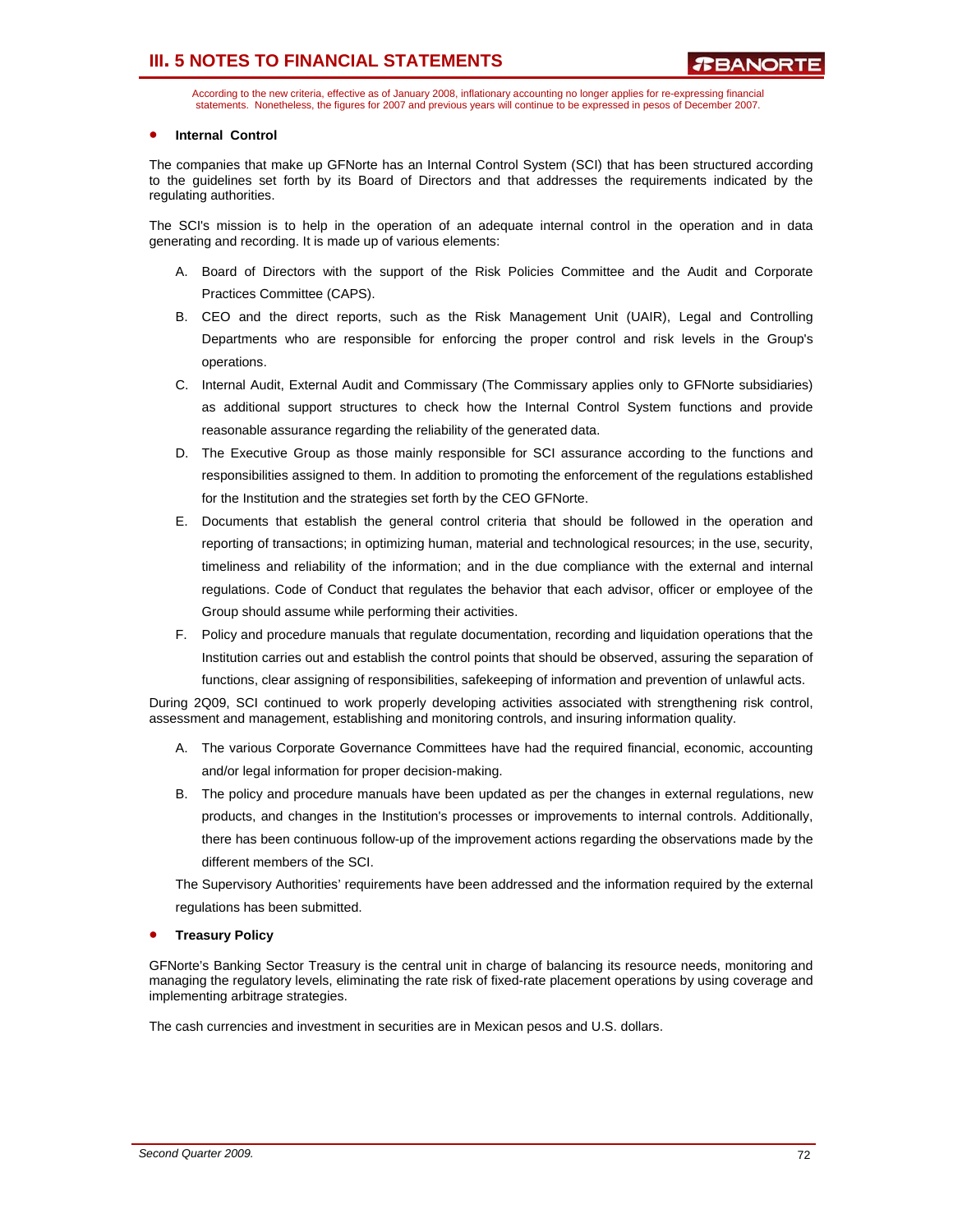# **III. 5 NOTES TO FINANCIAL STATEMENTS**

According to the new criteria, effective as of January 2008, inflationary accounting no longer applies for re-expressing financial statements. Nonetheless, the figures for 2007 and previous years will continue to be expressed in pesos of December 2007.

#### • **Internal and External Liquidity Sources**

The internal liquidity sources, in local as well as foreign currency, come from the various deposit products that the institution offers its customers, that is checking accounts and term deposits. Another source is the sales of the institution's assets.

External liquidity sources include various mechanisms to access the debt and capital markets. For instance, issuing credit titles, loans from other institution including the Central Bank and international agencies, as well as issuing subordinate debts. This concept also considers the liquidity that the bank obtains by reporting the securities the institution has that are feasible for this type of operation.

Another alternative for getting resources is by issuing capital shares.

#### • **Dividend Policy**

During the April 30, 2003 session, the Board of Directors approved a dividend payment policy in which it will propose to the General Ordinary Stockholders' Meeting a dividend payment consisting of at least 15% of the Partnership's net recurring profit, providing that there is no legal impediment and that market conditions and the Partnership's financial situation allow it.

#### • **Related Parties Loans**

At GFNorte, the amount of the loans performed with related individuals and companies, does not exceed the established limit of 50% of the Tier 1 capital. As of June 30, 2009 and March 31, 2009, the loans granted to related parties totaled Ps \$8,318 million and Ps \$8,990 million, respectively.

### • **People in Charge**

The undersigned represent under oath that, within the scope of our respective functions, we have drawn up the information relative to Grupo Financiero Banorte contained in this report, which, to the best of our knowledge, reasonably reflects its situation.

Dr. Alejandro Valenzuela del Río Chief Executive Officer of Grupo Financiero Banorte, S. A. B. de C. V.

Ing. Sergio García Robles Gil Chief Financial Officer

C.P. Román Martínez Méndez Managing Director Audit

Lic. Jorge Eduardo Vega Camargo Executive Director Comptrollership

C.P. Nora Elia Cantú Suárez Executive Director Accounting